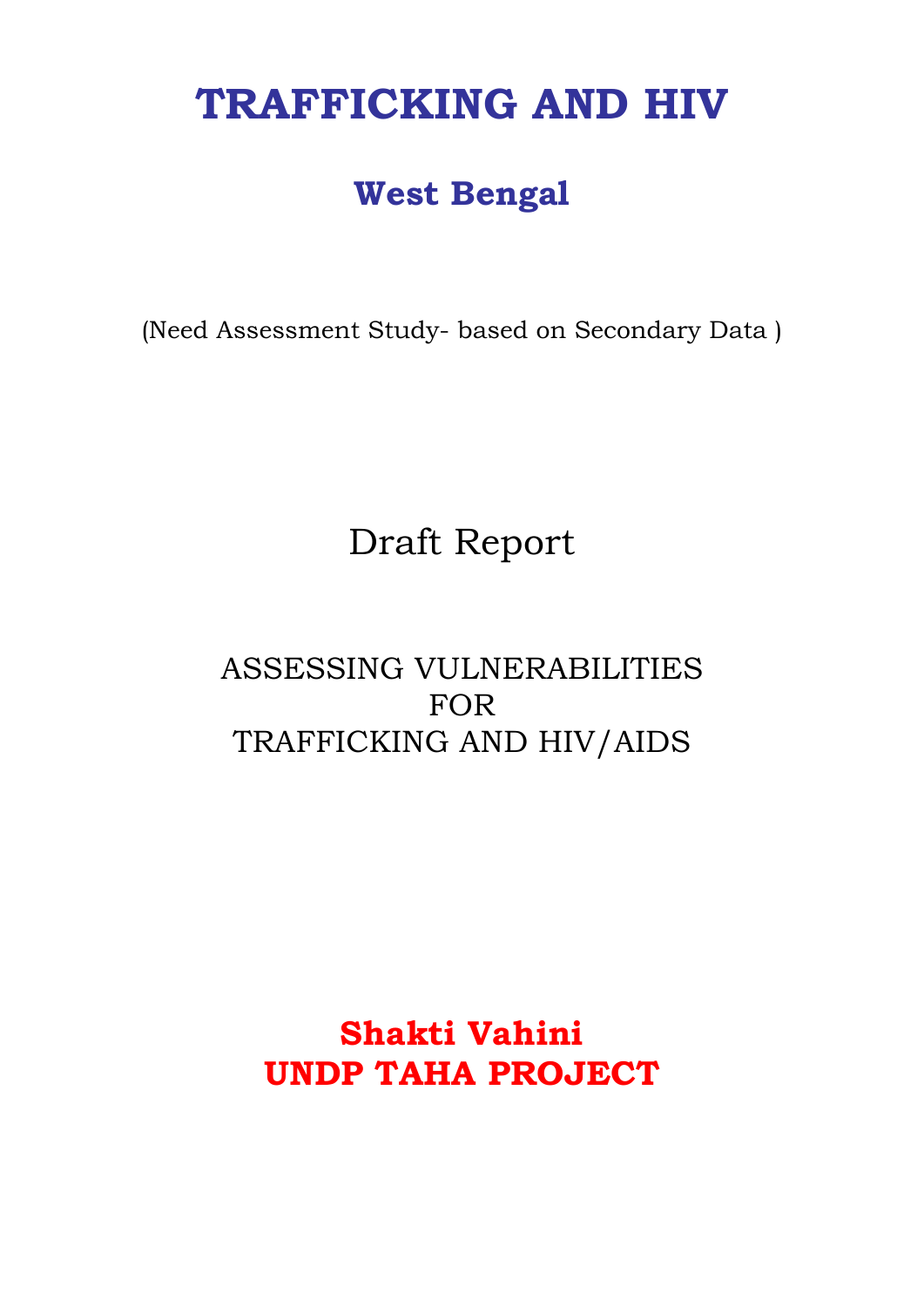

### **West Bengal - Demography**

With a population of about 82 million in 2001 according to the 2001 Census, West Bengal is the fourth most populous state situated in the eastern region of India. Accounting for about 2.7 per cent of India's area (88,752 square km) but about 7.8 per cent of the country's population, this state ranks first in terms of density of 904 per sq km as per the 2001 Census. The boundaries of the state are Nepal, Bhutan and the state of Sikkim on the North, Goalpara district of Assam and Bangladesh on the East, Orissa and Bay of Bengal on the South and Bihar on the West.

About 72 per cent of the people live in rural areas. According to the Planning Commission, the proportion of population below the poverty line in 1999-2000 in West Bengal was 31.85 per cent. The percentages of scheduled caste and scheduled tribe populations are 28.6 and 5.8 respectively in the rural areas and 19.9 and 1.5 respectively in the urban areas. Among the minorities, the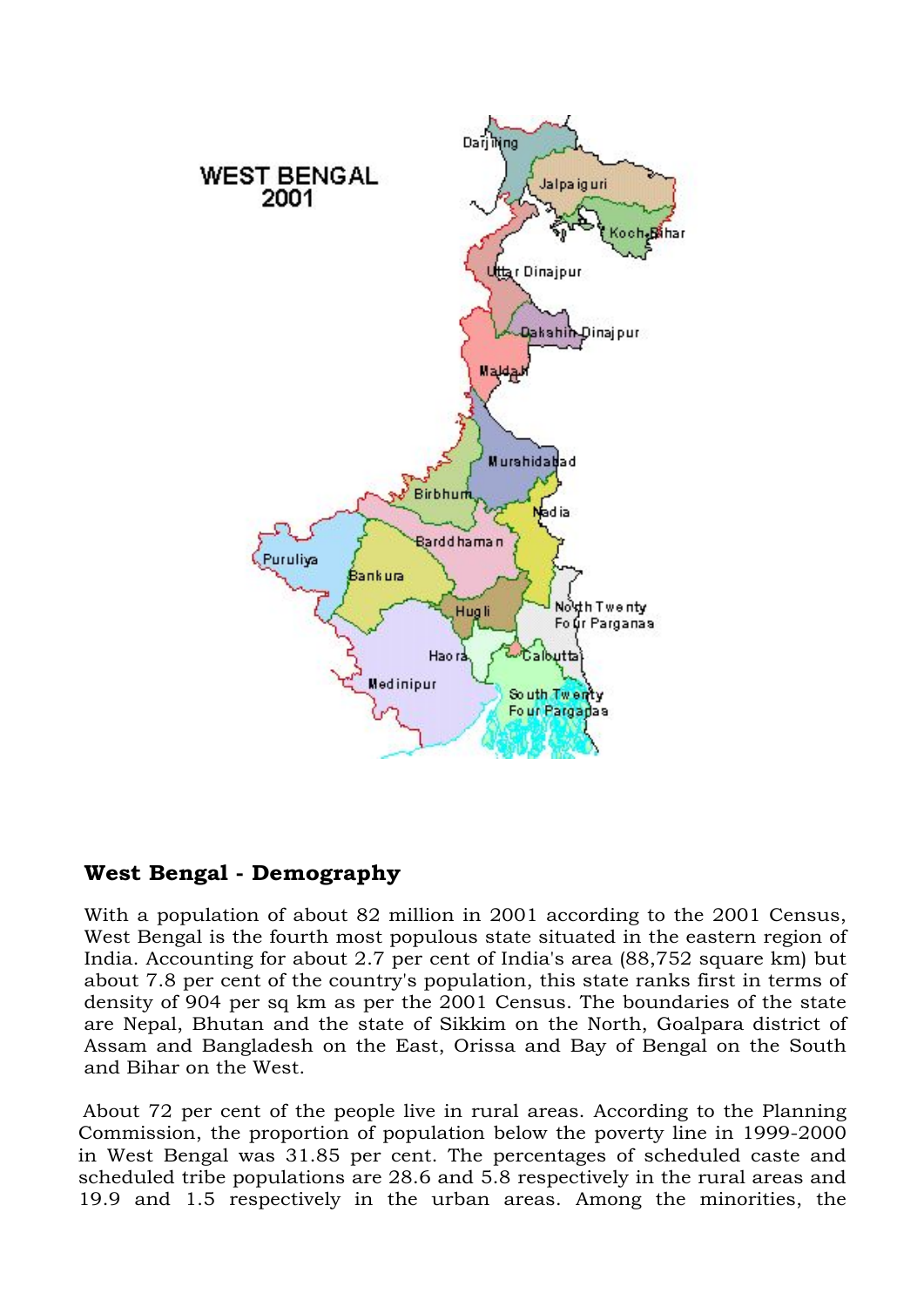Muslims are the dominant section and they account for about 28.6 per cent of the total population in West Bengal. The corresponding figures for rural and urban areas were 33.3 per cent and 11.8 per cent respectively. Further, it may be noted that these three categories, namely SC, ST and Minorities, together account for more than half the population, and these are also the three poorest groups in rural Bengal.

A significant part of the state is relatively more backward economically, and also tends to be less advanced in terms of human development. These include large parts of the six northern districts (Darjeeling, Jalpaiguri, Koch Behar, MaIda, Uttar Dinajpur and Dakshin Dinajpur), the three western districts (Purulia, Bankura and Birbhum) and the Sunderbans area of the two 24 Parganas districts in the south of the state.

The aggregate state domestic product in 2000-01 was about Rs. 17860 Crores in current prices and the per capita SDP was about Rs. 16072. This is higher than the national average. It reflects a compound annual growth rate of 7 per cent and per capita growth of 5.4 per cent over the period 1993-94 to 2000-01, making West Bengal one of the fastest growing states in India in that period.

For most of its post-independence history, West Bengal was a food deficit state, dependent upon the central government for a major part of its supply, to be routed through the public distribution system. For a long time, food production remained stagnant and the technology of green revolution bypassed the state. However, there was a significant spurt in agricultural production from the early 1980s and the state is now surplus in foodgrain. There has also been some diversification in cultivation, so that along with jute, West Bengal is now the major producer of vegetables in the country. Tea plantations, a major foreign exchange earner, also occupy a substantial proportion of land in North Bengal.

The share of West Bengal in the total value of industrial output in India was about 9.8 per cent in 1980-81 and it had declined gradually over time to 5.0 per cent by 1997-98. However, the services sector has expanded in the state, faster than the national average.

### **West Bengal National Context**

Comparisons of West Bengal with the rest of India, in terms of economic growth and human development, are provided in the chapters that follow. Here, it is worth mentioning that in terms of the more obvious indicators of human development, the state is somewhere in the middle of all Indian states. Per capita State Domestic Product in West Bengal in the late 1990s was just above the national average. Per capita consumption expenditure in 19992000 (according to the National Sample Survey Organisation) in West Bengal was Rs. 572 per month, lower than the national average of Rs. 591 per month. The inequality in consumption was lower in the state than for all-India, and for most other states, in both rural and urban areas. However, the difference between rural and urban per capita consumption was higher in West Bengal than the all-India pattern. When consumption is adjusted for different rates of inflation and inequality, per capita consumption in West Bengal turns out to be higher than the all-India average.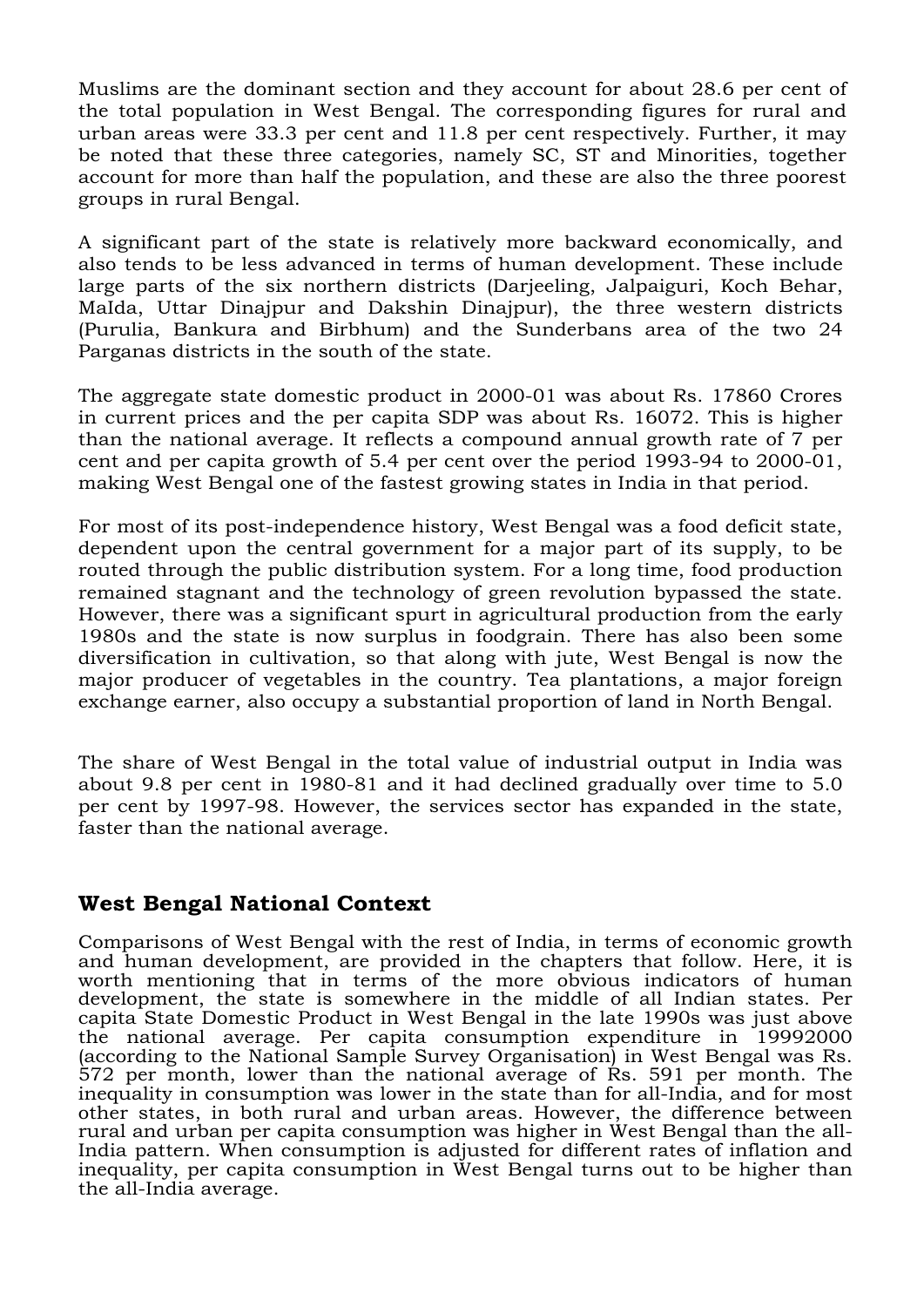According to the Planning Commission, the incidence of poverty in West Bengal in 1999-2000, at 27 per cent of the population below the poverty line, was only marginally higher than the national average of 26 per cent. However, it was more rurally concentrated: 84 per cent of the absolutely poor population of West Bengal lived in rural areas, compared to 74 per cent in India as a whole.

In terms of basic household amenities, West Bengal's performance tends to be lower than the national average. In the late 1990s, 68 per cent of urban households and only 16 per cent of rural households had pukka houses, compared to 71 per cent and 29 per cent respectively for all-India. Half the households had access to toilet facilities, which is the same as for all-India. Many more households - 82 per cent - had access to safe drinking water in West Bengal than the Indian average of 62 per cent. Electrification has proceeded more slowly than in the rest of India: in 1991, only 33 per cent of all households in West Bengal had electricity connection, compared to 42 per cent for All-India.

Literacy and education indicators in West Bengal are well below what could be expected given the social and political orientation of the ruling state government in the last two and a half decades. The aggregate literacy rate (at 69 per cent in 2001) was only marginally above the national average of 65 per cent. Only 63 per cent of children in West Bengal in the age group 7-14 years were literate in 1991, compared to the All-India proportion of 64 per cent. Age-specific school enrolment ratios for children tended to be lower than the national averages in 1991, although these ratios have improved since then.

Health indicators, which are discussed in more detail in Chapter 6, suggest a very mixed performance. Infant mortality rates are among the lowest in India, child mortality rates are also relatively low, and life expectancy is higher than the national average. This seems to have occurred despite the relatively less developed conditions of health infrastructure, since the state has lower ratios of health care centres per population as well as higher ratios of population per hospital bed, than the All-India average. Nutrition indicators are rather poor, with higher incidence of anaemia and iron deficiency especially among women and young children, than for India as a whole.

The alluvial lands of the Gangetic plains of West Bengal , Historical and socioeconomic factors have determined the present very high density of population in the state. Apart from the internal migration from the neighbouring states such as Bihar, Orissa and Uttar Pradesh to Calcutta, Haora and other industrial areas of the state, Partition led to an almost continuous stream of migrants into the State from across the Indo-Bangladesh borders.

The phenomenal growth of population in some of the Northern districts such as Koch Behar and West Dinajpur and also in the Southern districts of Nadia and 24 Parganas in the first forty years after Independence gives an indication of the enormity of migration. The density of population consequently increased sharply in a number of areas of the State. With a population density of 904 persons per sq. km. in 2001, West Bengal is currently the most densely populated state in the country.

Greater population pressure inevitably puts more pressure on basic infrastructure as well as on the provision of health and education services. The extremely high population density obviously affects per capita resource allocation, so whatever West Bengal has achieved has been in spite of this critical negative factor of having the highest population density in the entire nation. The variation across districts in this regard also needs to be borne in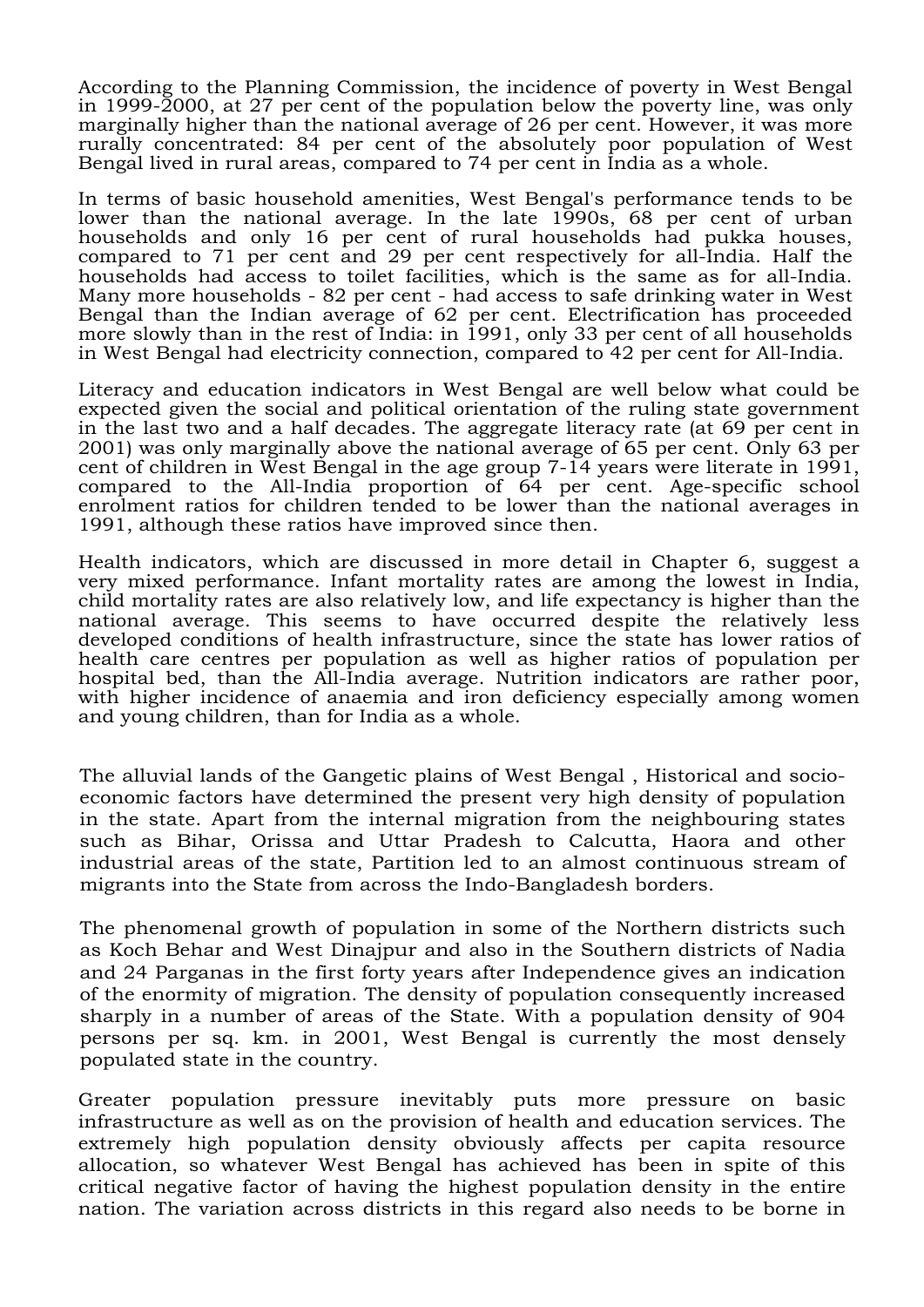mind when considering inter-district differences in human development indicators.

There is substantial variation across districts even with respect to density of population, even if we exclude those districts which are dominantly urban (Kolkata) and suburban (Haora). Nor is there any clear pattern with respect to growth of population.

Contrary to some popular perceptions, it is not very likely that recent increases in population density have resulted dominantly from in-migration from neighbouring countries. Out of the nineteen districts (Medinipur has recently been bifurcated) of the State, nine have international borders with Bangladesh.

Two such districts Jalpaiguri and Koch Bihar - show uniformly a declining rate of growth over the decades from 1961-71 to 1991 - 2001. Nadia, another border district. also experienced a sharp decline in growth rate from 3.3 per cent in 1971-81 to only 2.0 per cent in 1991-2001. In the cases of 24 Parganas and Dinajpurs, the increase in growth rates from 1971-81 to 1981-91 was followed by a sharp decline in 1991-2001. The other two border districts MaIda and Murshidabad contributed a little over 12 per cent to the decadal (1981-91) growth of population of West Bengal.

All the border districts together account for 44.5 per cent of the 13.4 million population that were added to 1981 census aggregate to make the State population size stands at 68 million in 1991. On consideration of the contribution of natural growth (that is, excess of births over deaths), which is not insignificant, a major concentration of recent migrants in the border districts does not seem to have occurred. Non-border districts accounted for 55.5 per cent of the total population growth of West Bengal in 1981-91. Given the moderate levels of vital rates, this implies that the reported increase in immigration over the decade was not confined to a few border districts, but has possibly undergone a spatial diffusion to other parts of the state.

West Bengal has been successful in bringing down both birth rates and death rates, with one of the most rapid decline in birth rate in India. The decline in the birth rate has been nearly double that of the all-India average over the period 1990~ 2001, while the decline in the death rate has been one and a half times that of the national average. Infant mortality had also declined at a marginally more rapid rate than all of India. Life expectancy in West Bengal is well above the national average, and the state is one of the better performing states in this regard, even in terms of increases over time. However, there are certain districts with life expectancy well below average, which require special attention, such as MaIda, Koch Behar, Birbhum and Murshidabad, all of which have average . life expectancy of below 60 years.

The sex ratio in West Bengal has historically been worse for women than the national average, but it has shown greater improvement in the recent period, so that it is now just above the national average. Further, the sex ratio for the age group 0-6 years, which has recently shown rapid deterioration at the all-India level, does not indicate such a decline in West Bengal, where it was 963 in 2001 compared to 927 for all-India. This is higher than the sex ratio for all age-groups, which is a very positive sign.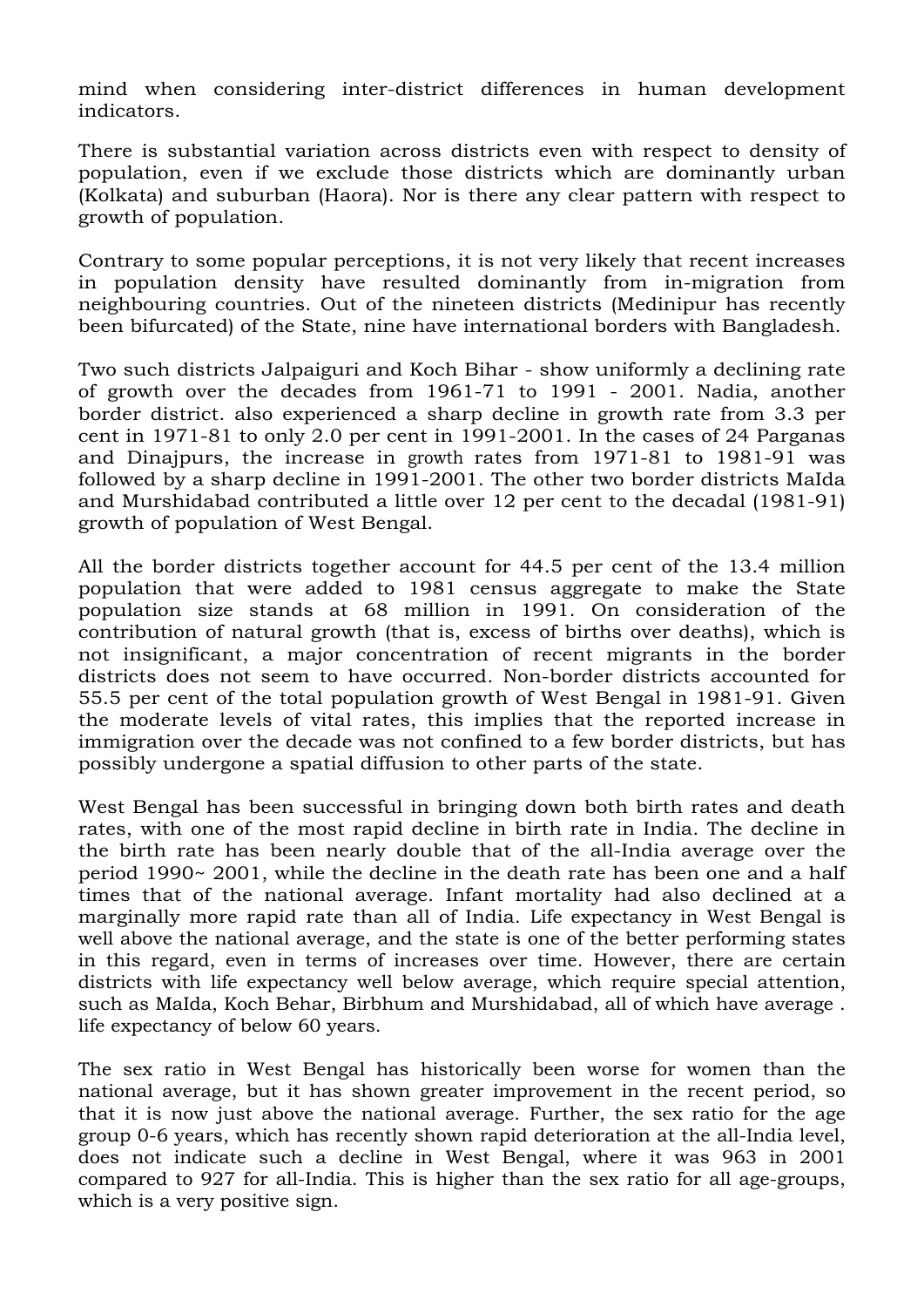| S1 No. | <b>States</b>     | 1991 |        | 1991 |        | 2001 |        |
|--------|-------------------|------|--------|------|--------|------|--------|
|        |                   | Male | Female | Male | Female | Male | Female |
|        | West Bengal       | 50.5 | 30.3   | 67.8 | 46.0   | 77.6 | 60.2   |
| 1.     | Darjeeling        | 51.6 | 32.4   | 67.1 | 47.8   | 81.3 | 63.9   |
| 2.     | Jalpaiguri        | 38.5 | 20.4   | 56.0 | 33.2   | 73.6 | 52.9   |
| 3.     | Koch Behar        | 40.0 | 19.3   | 57.4 | 33.3   | 76.8 | 57.0   |
| 4.     | Uttar Dinajpur    | 36.1 | 17.1   | 45.2 | 22.9   | 59.3 | 37.2   |
| 5.     | Dakshin Dinajpur  |      |        | 56.8 | 35.3   | 73.3 | 55.1   |
| 6.     | Malda             | 31.5 | 14.2   | 45.6 | 24.9   | 59.2 | 41.7   |
| 7.     | Murshidabad       | 32.4 | 17.3   | 46.4 | 29.6   | 61.4 | 48.3   |
| 8.     | Birbhum           | 43.0 | 24.2   | 56.3 | 37.2   | 71.6 | 52.2   |
| 9.     | Bardhman          | 50.9 | 33.8   | 71.1 | 51.5   | 79.3 | 61.9   |
| 10.    | Nadia             | 43.7 | 29.4   | 60.1 | 44.4   | 72.7 | 60.1   |
| 11.    | North 24 Parganas | 55.4 | 35.4   | 60.1 | 58.0   | 84.4 | 72.1   |
| 12.    | South 24 Parganas |      |        | 68.5 | 40.6   | 83.1 | 59.7   |
| 13.    | Hooghly           | 57.9 | 38.8   | 75.8 | 56.9   | 77.2 | 67.7   |
| 14.    | Bankura           | 49.4 | 23.1   | 66.8 | 36.6   | 74.2 | 49.8   |
| 15.    | Purulia           | 45.6 | 13.3   | 62.2 | 23.2   | 85.3 | 37.2   |
| 16.    | Midnapure         | 55.3 | 29.7   | 81.3 | 56.6   | 83.7 | 64.6   |
| 17.    | Howrah            | 60.7 | 40.8   | 76.1 | 57.8   | 79.9 | 70.9   |
| 18.    | Kolkata           | 73.2 | 63.1   | 81.9 | 72.1   | 84.1 | 78.0   |

Progress of Literacy in West Bengal Districts 1981-2001

### **Human Development Indicators for the State of West Bengal**

It is evident that human development in West Bengal presents a mixed picture, and this picture is further complicated by the variations across districts in the state presents the calculations for the Human Development Index for the different districts, as well as for the state as a whole. There are very substantial differences across districts, such that the HDI ranges from a high of 0.78 for Kolkata, to a low of 0.44 for Malda.

Gender discrimination has been an important feature of economic and social processes in West Bengal, and while it has declined in some respects in the recent past, it remains significant. But it is more evident in economic variables and in literacy than in the longevity data, which indicate improving health position of women relative to men. This comes out very clearly in the calculations of the Gender Development Index.

It is worth noting that the rankings of the CDI broadly follow the same pattern as the HDI rankings, in that districts with low HDI also tend to have low CDI. However, some districts such as Haora, North 24 Parganas, Bardhaman and Koch Behar tend to have worse ranking in terms of CDI than HDI, suggesting especially acute gender discrimination.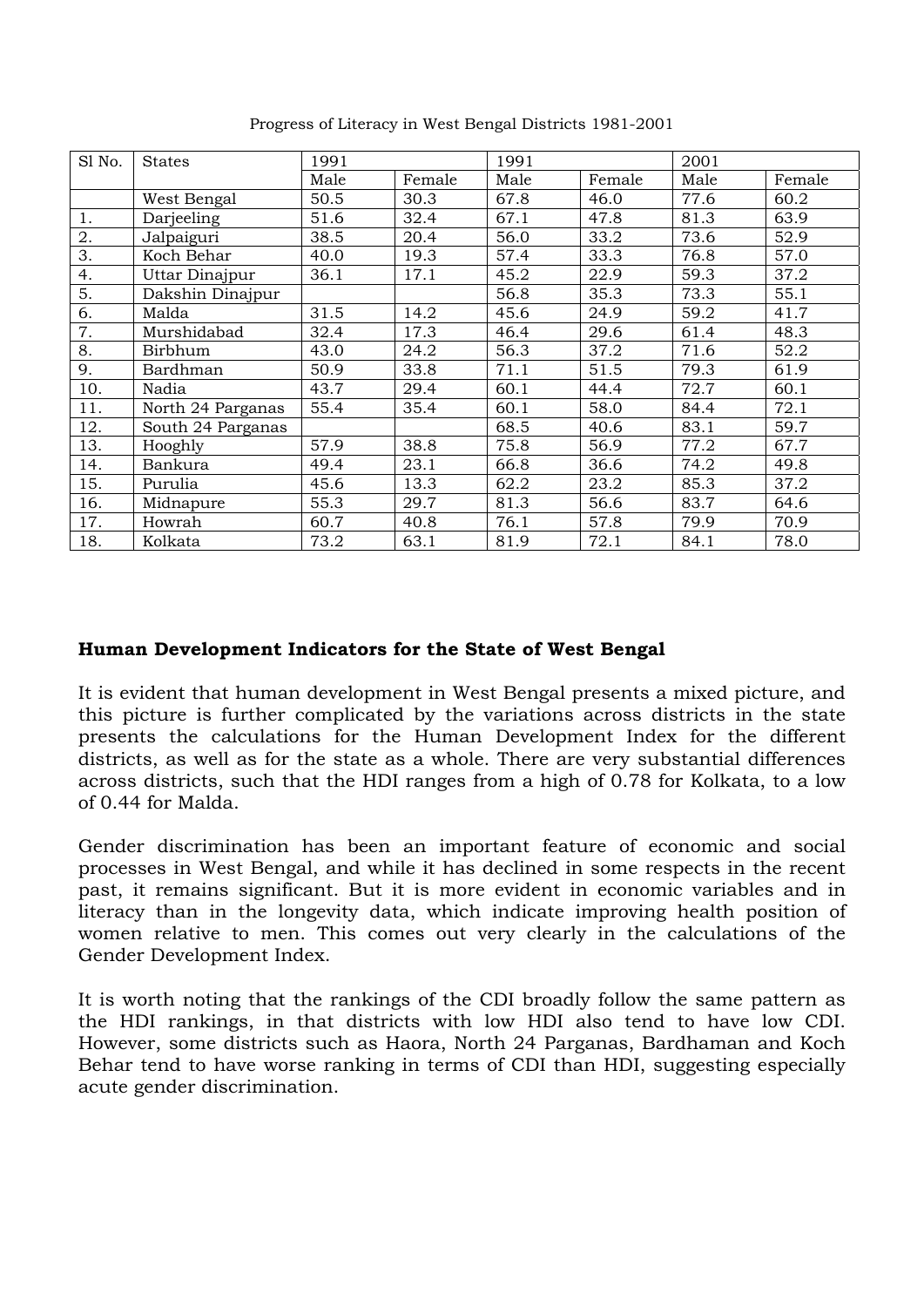| Districts        | Male   | Female  | Popn.     | Urban | <b>ST</b> | <b>SC</b> | Sex Ratio |      | Child Sex |      |
|------------------|--------|---------|-----------|-------|-----------|-----------|-----------|------|-----------|------|
|                  | Popn.  | Popn.   | Growth    | Popn. | Popn      | Popn      |           |      | Ratio     |      |
|                  | (000)  | (000)   | Rate      | (%)   | $(\%)$    | (%)       |           |      |           |      |
|                  |        |         | (% p.a.)  |       |           |           |           |      |           |      |
|                  | 2001   | 2001    | 1991-2001 | 2001  | 1991      | 1991      | 1991      | 2001 | 1991      | 2001 |
| West Bengal      | 35511  | 32567.3 | 1.8       | 28.0  | 5.6       | 23.6      | 917       | 934  | 967       | 963  |
| Bardhaman        | 3186.8 | 2863.8  | 1.4       | 37.1  | 6.2       | 27.5      | 899       | 921  | 959       | 960  |
| Birbhum          | 1313.3 | 1242.4  | 1.8       | 8.6   | 7.0       | 30.7      | 946       | 949  | 976       | 969  |
| Bankura          | 1437.5 | 1367.6  | 1.4       | 7.4   | 10.3      | 31.4      | 951       | 953  | 982       | 955  |
| Medinipur        | 4284.9 | 4046.9  | 1.6       | 10.5  | 8.3       | 16.3      | 944       | 955  | 953       | 951  |
| Howrah           | 1982.5 | 1747.2  | 1.5       | 50.4  | 0.3       | 15.8      | 881       | 906  | 962       | 959  |
| Hooghly          | 2271.8 | 2083.4  | 1.6       | 33.5  | 4.0       | 24.1      | 917       | 947  | 960       | 951  |
| 24 Parganas (N)  | 3818.2 | 3463.7  | 2.3       | 54.3  | 2.3       | 21.5      | 907       | 927  | 969       | 961  |
| 24 Parganas (S)  | 2662.2 | 2752.8  | 2.1       | 15.8  | 1.2       | 34.4      | 929       | 938  | 973       | 969  |
| Nadia            | 198.9  | 1862.3  | 2.0       | 21.3  | 2.3       | 29.0      | 936       | 947  | 983       | 975  |
| Murshidabad      | 2439.3 | 2300.8  | 2.4       | 12.5  | 1.3       | 13.4      | 943       | 952  | 977       | 975  |
| Uttar Dinajpur   | 987.8  | 909.3   | 2.2       | 12.1  | 9.8       | 29        | 921       | 937  | 966       | 973  |
| Dakshin Dinajpur | 632.9  | 597.6   | 2.9       | 13.1  |           |           | 944       | 950  | 988       | 968  |
| Malda            | 1360.5 | 1276.5  | 2.5       | 7.3   | 18.1      | 18.1      | 938       | 948  | 976       | 967  |
| Jalpaiguri       | 1453.2 | 1347.3  | 2.2       | 17.7  | 37.0      | 37.0      | 927       | 941  | 973       | 972  |
| Darjeeling       | 679.3  | 620.6   | 2.4       | 32.4  | 16.2      | 16.2      | 914       | 943  | 976       | 971  |
| Koch Behar       | 1122.3 | 1048.8  | 1.4       | 9.1   | 51.7      | 51.7      | 935       | 949  | 967       | 968  |
| Puruliya         | 1142.8 | 1081.8  | 1.4       | 10.1  | 19.4      | 19.4      | 947       | 953  | 969       | 967  |

**Demographic Profile : West Bengal Districts : 1991 and 2001** 

The very low "Income index" component of the CDI essentially reflects the low workforce participation of women in West Bengal, which in turn suggests a combination of greater restrictions on women's economic agency as well as social lack of recognition of women's unpaid work. Both of these suggest a major undercurrent of gender discrimination in society.

Such gender differences will be apparent throughout the report, in terms of differential rates of literacy and access to schooling, health and nutrition indicators. The policy interventions of the state government have had mixed effects in this regard. Until recently the choice of land reform beneficiaries tended to aggravate gender inequalities. However, women's participation in panchayats has been greater and more substantive than in many other states, and there are some regions within the state where this has had very positive social effects, including more diverse forms of empowerment of women.

With respect to human security issues, women in West Bengal tend to be relatively better placed than in many other parts of India. Economic exclusion remains one of the most significant problems for women in the state, which tends to have spill-over effects in other aspects of life. However, the trends in all of these variables are broadly in a positive direction, although the pace of change is not as rapid as could be desired.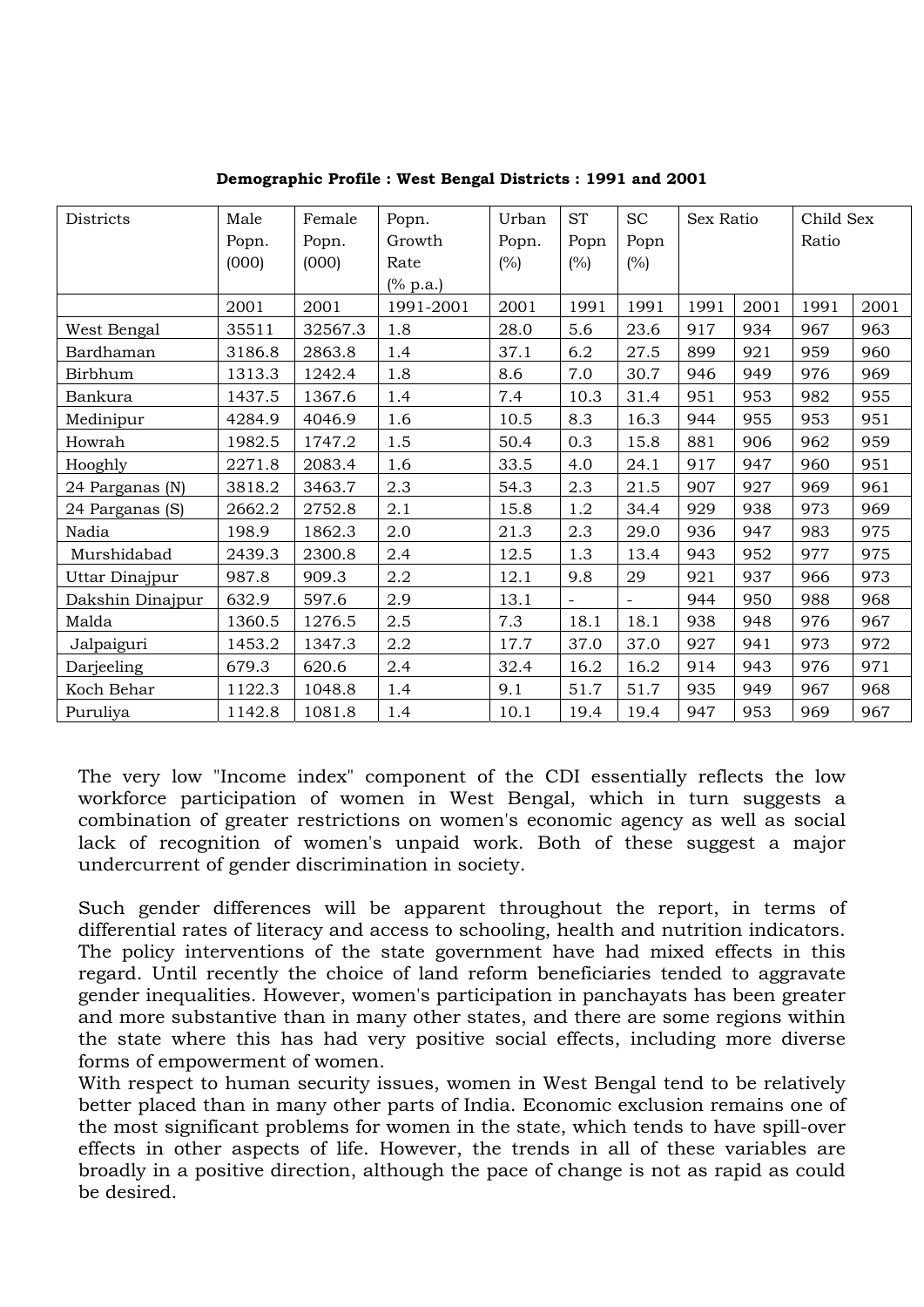| Districts       | Boys (No.) | Girls (No.) |
|-----------------|------------|-------------|
| Darjeeling      | 5.7        | 4.7         |
| Jalpaiguri      | 24.3       | 11.9        |
| Koch Behar      | 22.9       | 5.5         |
| Dinajpur        | 48.5       | 15.4        |
| Malda           | 34.7       | 20.8        |
| Murshidabad     | 59.2       | 29.1        |
| Birbhum         | 22.3       | 7.6         |
| Bardhaman       | 30.3       | 10.8        |
| Nadia           |            |             |
| 24 Parganas (N) | 34.2       | 9.9         |
| 24 Parganas (S) | 31.8       | 9.5         |
| Hooghly         | 20.2       | 7.2         |
| Bankura         | 17.7       | 11.1        |
| Puruliya        | 15.7       | 20.4        |
| Medinipur       | 59.3       | 45.5        |
| Howrah          | 17.1       | 3.2         |
| Kolkata         | 12.8       | 5.8         |
| West Bengal     | 487.2      | 224.5       |
| India           | 6189.8     | 5095.5      |

### **Child worker (age 5-14 years) in W.Bengal districts (000):1991**

#### **Employment - West Bengal**

Since the early 1990s, West Bengal like other Indian states has seen its employment growth lagging behind output growth, so much so that even a relatively dynamic sector like agriculture has been successful in creating very few additional jobs.

Chart 1 indicates the change in rates of male work participation according to the 1991 and 2001 Census of India. The Census defines 'main' workers as those who participate in economically productive work for 183 days or more in a year. Marginal workers, on the other hand, are those who participate in economically productive work for less than 183 days. While this is a measure of underemployment, obviously it would be an underestimate, since even those with more than 183 days of work could be underemployed.



The work participation rate of male workers in terms of main activity fell quite significantly over the decade. Some of this was due to a rise in participation in education, especially for those in the age group of 15–19 years, which is to be welcomed. But this reason is not enough to explain the decline, and it is clear that the absence of productive employment opportunities was dominantly responsible for this. Thus, the decline in the rate of male main workers was countered by the increase in the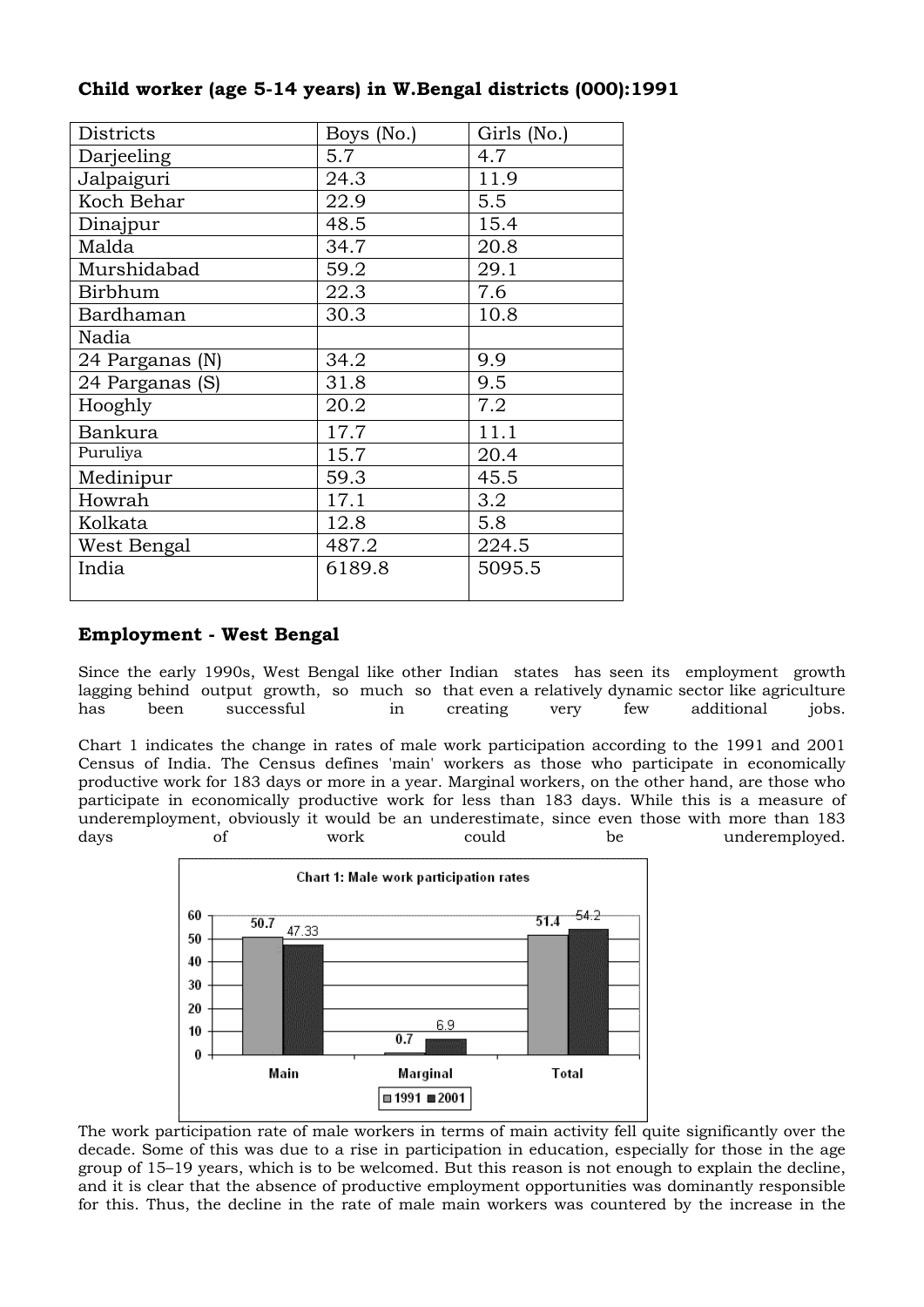share of male marginal workers, which points to fewer jobs being available over the year. It also suggests that more secure forms of employment may have been replaced by less secure forms-a possibility also reiterated by the NSS data on the type of contracts.

Chart 2 shows the rates of work participation of women. West Bengal has one of the lowest rates of female work participation in the country. However, unlike the rest of the country, these rates have been rising, both for main and marginal workers. It is not clear how much of this is due to better enumeration of women's work and how much is the real trend. Even here, by far the more significant increase is in terms of marginal work. (It should be noted that the Census definitions and coverage of 'economically productive work' are still rather restricted and tend to leave out a range of household related economic activity. This is one of the reasons why women's work participation as indicated by the Census is so low in West Bengal. The coverage by the NSS is slightly better in this regard.)

(It should be noted that the Census definitions and coverage of "economically productive work" are still rather restricted and tend to leave out a range of household related economic activity. This is one of the reasons why women's work participation as indicated by the Census is so low in West Bengal. The coverage by the NSS is slightly better in this regard.)



Charts 3 and 4 indicate the changes in terms of main occupation, between 1991 and 2001 for men and women separately. The most significant feature in both cases is the relative decline in agricultural work. For male workers, the shift has been in terms of decline in the share of cultivators (who have also declined in terms of absolute numbers). This may reflect the increase in the share of landless households, which is reported by the NSS, whereby few rural men report themselves as mainly working on their own household plots. By contrast, the proportion of male agricultural labourers has remained broadly stable at around 23 per cent. The proportion of 'other workers' too have increased commensurately.

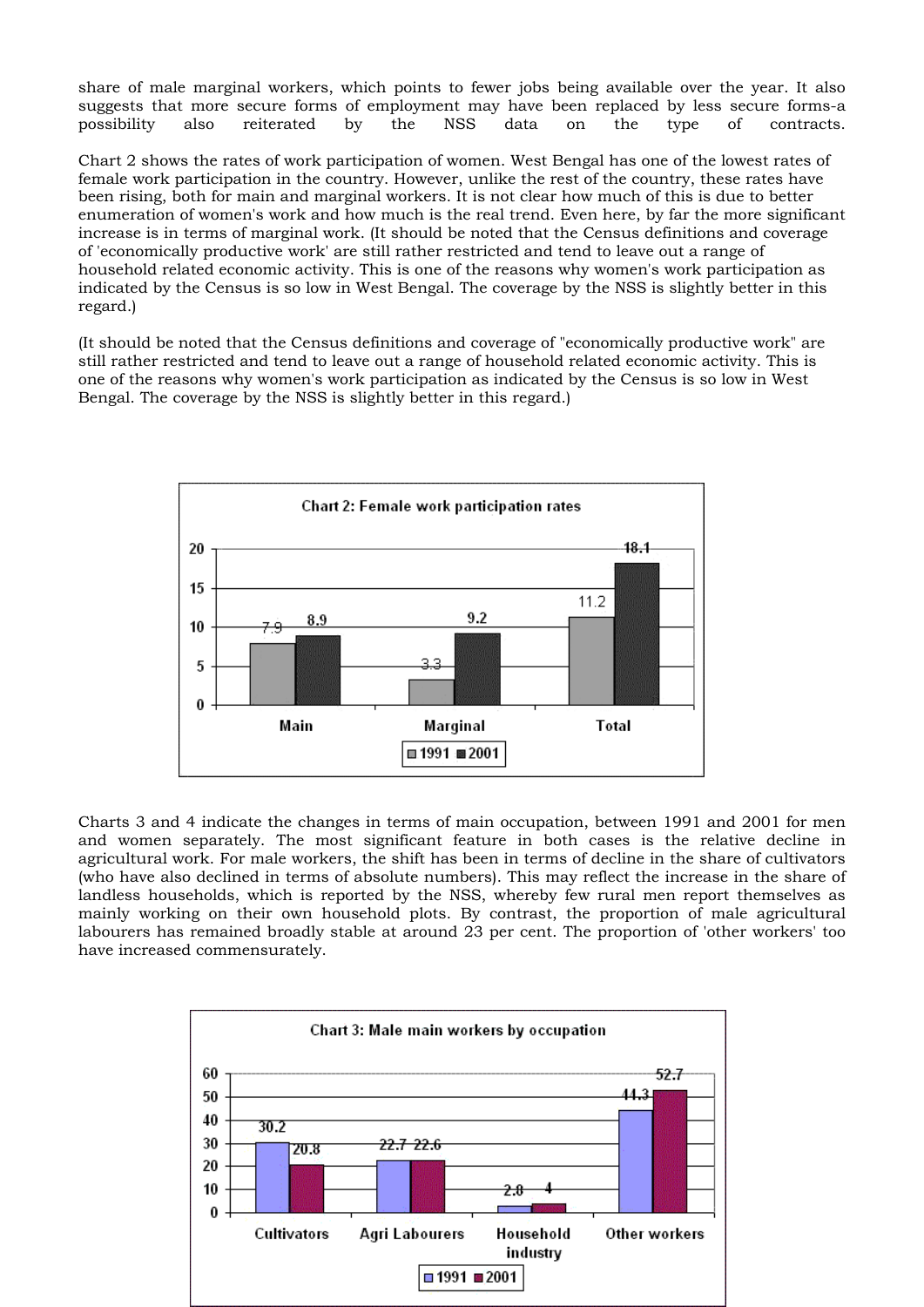For women workers in West Bengal, the share of both cultivators and agricultural labourers has declined. In this case, the importance of 'household industry' has gone up considerably, probably as part of a survival strategy of working households, given the generally weak employment situation.

While the Census showed a substantial increase in marginal work for both men and women in West Bengal, the results of the NSS Survey point to a rather different conclusion. The NSS defines 'usual status' activity as one where the person is engaged in an activity for a long period of time in the preceding year. Within this, 'usual principal status' refers to the main activity while 'usual subsidiary status' refers to those who would be characterized as 'unemployed' according to the usual status definition, but pursued some activity in a 'subsidiary' capacity. It is evident that this corresponds approximately (but of course not exactly) to the Census definitions of main and marginal work.



According to the NSS results, which are presented in Charts 5 and 6, the ratio of subsidiary status workers to usual principal status workers, has been going down for quite a long time in West Bengal, and especially during the period 1993–94 to 1999–2000. Such declines are evident for men and women, and for rural and urban areas. For male workers the decline was continuous.

For women workers, while the ratio increased in the decade 1983–1993–94, it went down substantially thereafter.

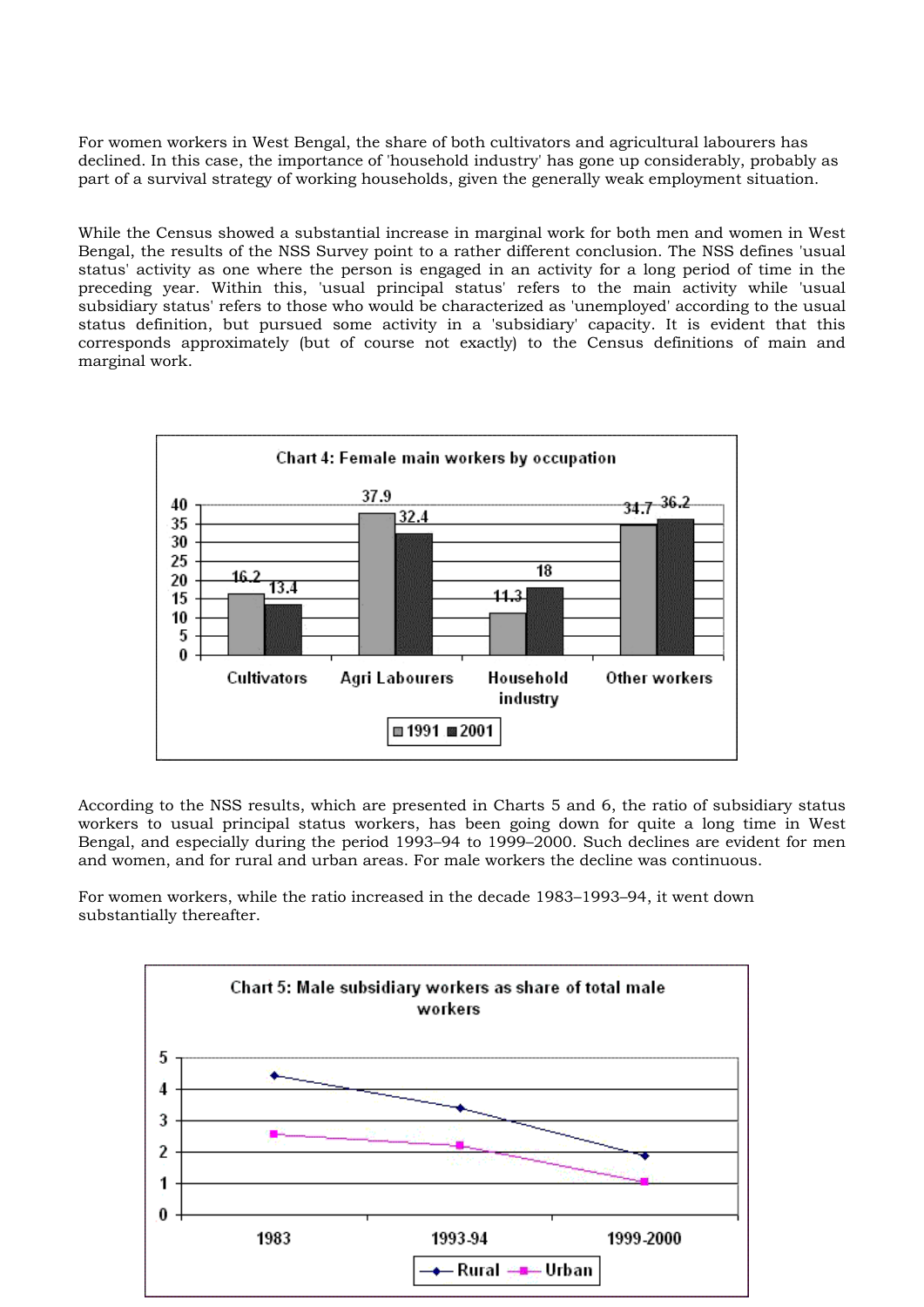

In addition to 'usual status' activity, the NSS has other concepts of employment-the 'weekly status' employment that counts a person as employed if s/he has been engaged in any economic activity for at least one hour on any day of the week preceding the survey and 'daily status' employment that defines a person as employed if s/he has worked for 4 hours or more during the day preceding the survey. The 'usual status' definition may be said to provide a stock estimate of the work available, since it deals with the existence of work over a fairly long period of time. By contrast, the 'weekly' and 'daily' status measures can be seen as flow estimates that also give a sense of the current state of a labour demand.

Charts 7 and 8 indicate the growth of rural employment according to the NSS, both by the 'usual status' and 'daily status' indicators. In terms of usual activity, while male employment shows a sharp decline, that for women has actually turned negative during the later period.

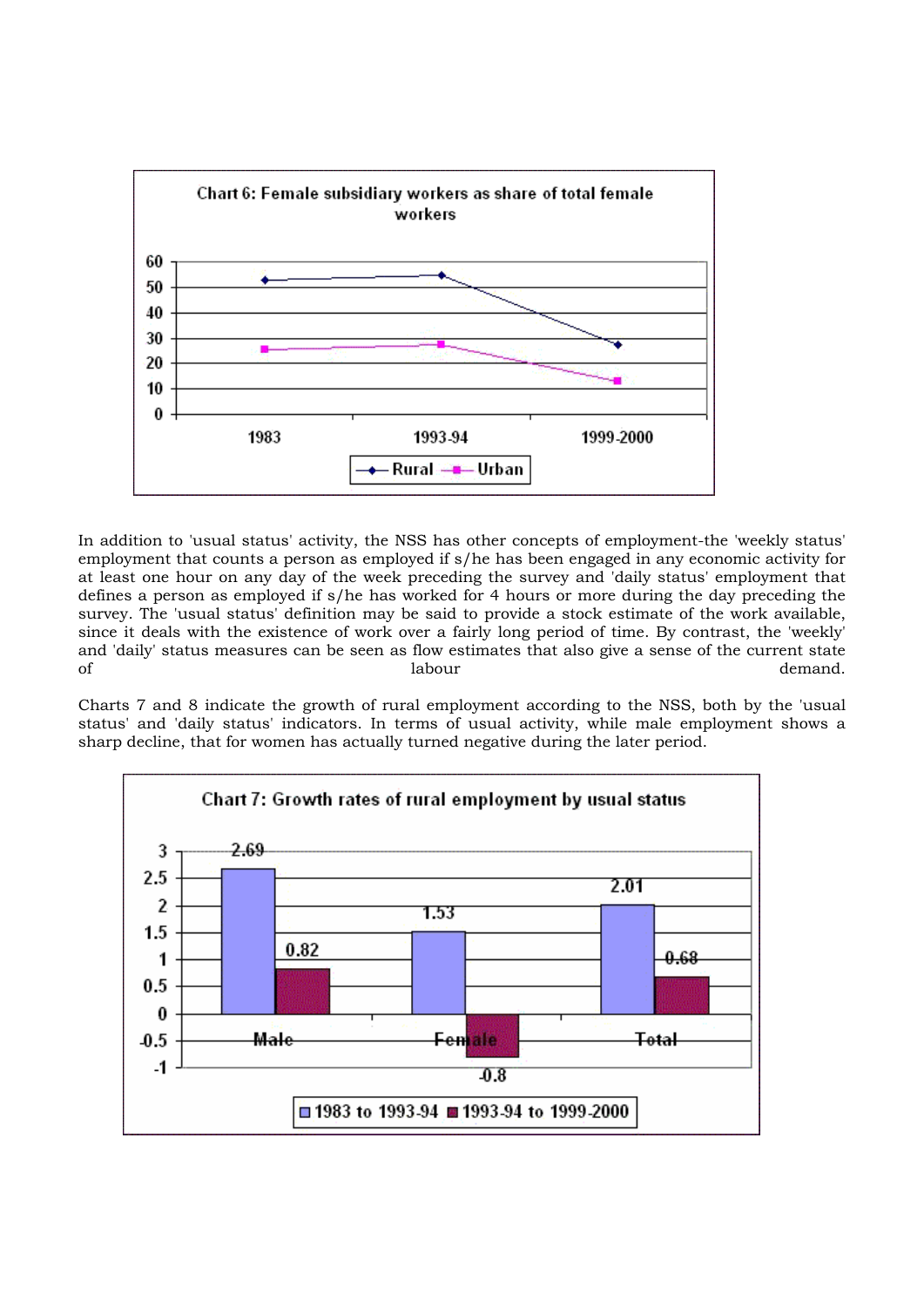

In terms of daily status, which possibly captures the real state of the labour market from the point of view of workers more accurately, both men and women experienced a decline in employment, after reasonable growth in the earlier period.

Charts 9 and 10 show the NSS results for the same variables in the urban sector. Here the condition of male employment appears to be slightly better, in that, while there was deceleration in employment by both usual and daily status indicators, it was relatively less and male employment growth continued to increase above the rate of increase in labour force. However, female employment shows a collapse, with absolute declines according to both indicators.

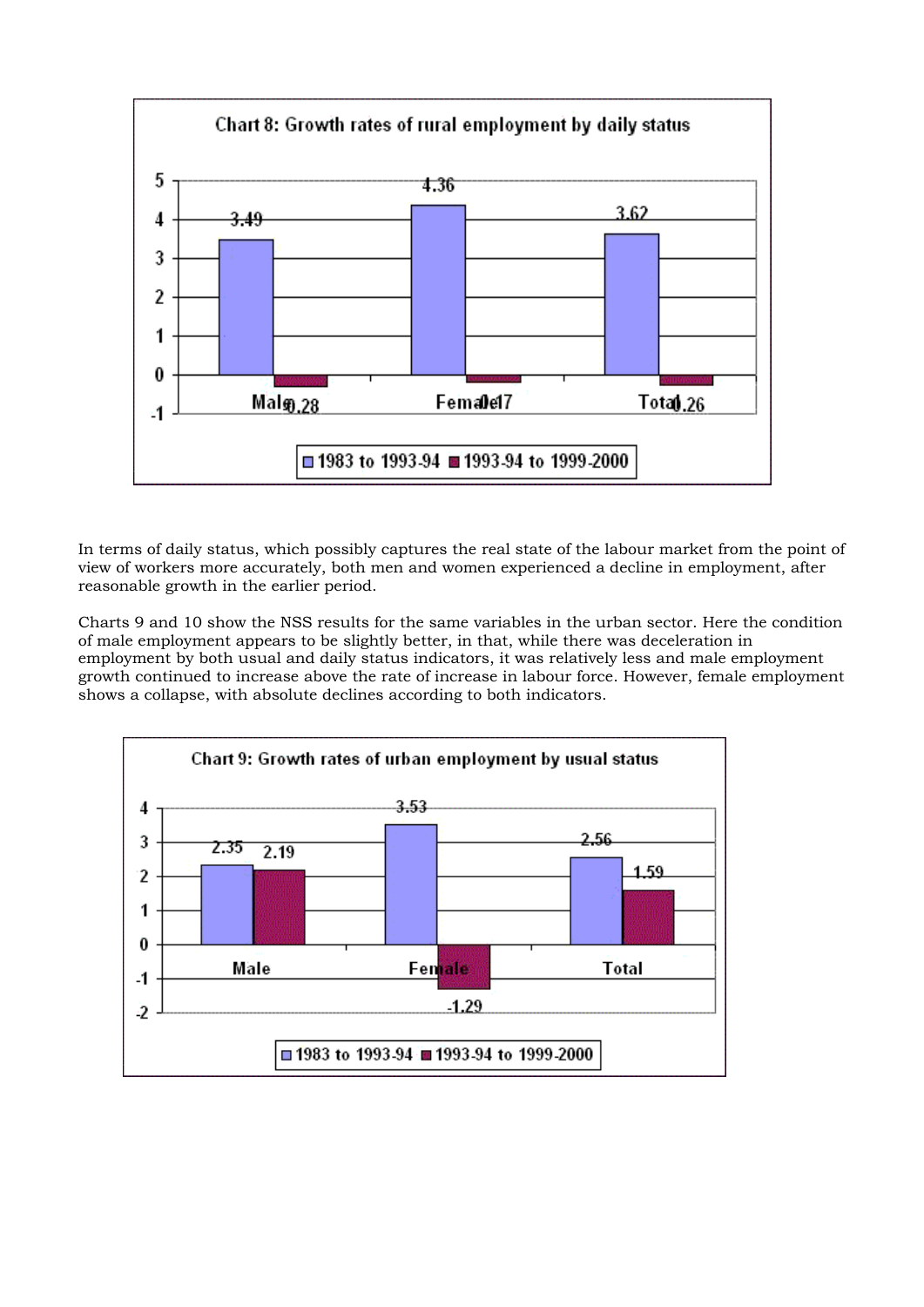

The change in type of employment must be seen in relation to this aggregate employment stagnation, since it defines the broader conditions under which labour contracts change. In what follows, we consider patterns specifically in the rural areas of West Bengal.

Chart 11 shows the changing terms of employment for rural men. It is clear that the most significant changes are decline in regular employment and increase in casual work. While these are part of long-term trends, the recent period appears to have seen an acceleration in these changes. The change in self-employment is more complex, since the share of self-employment increased in 1993–<br>94. only to come down to almost the earlier levels by 1999–2000. 94, only to come down to almost the earlier levels by 1999–2000.

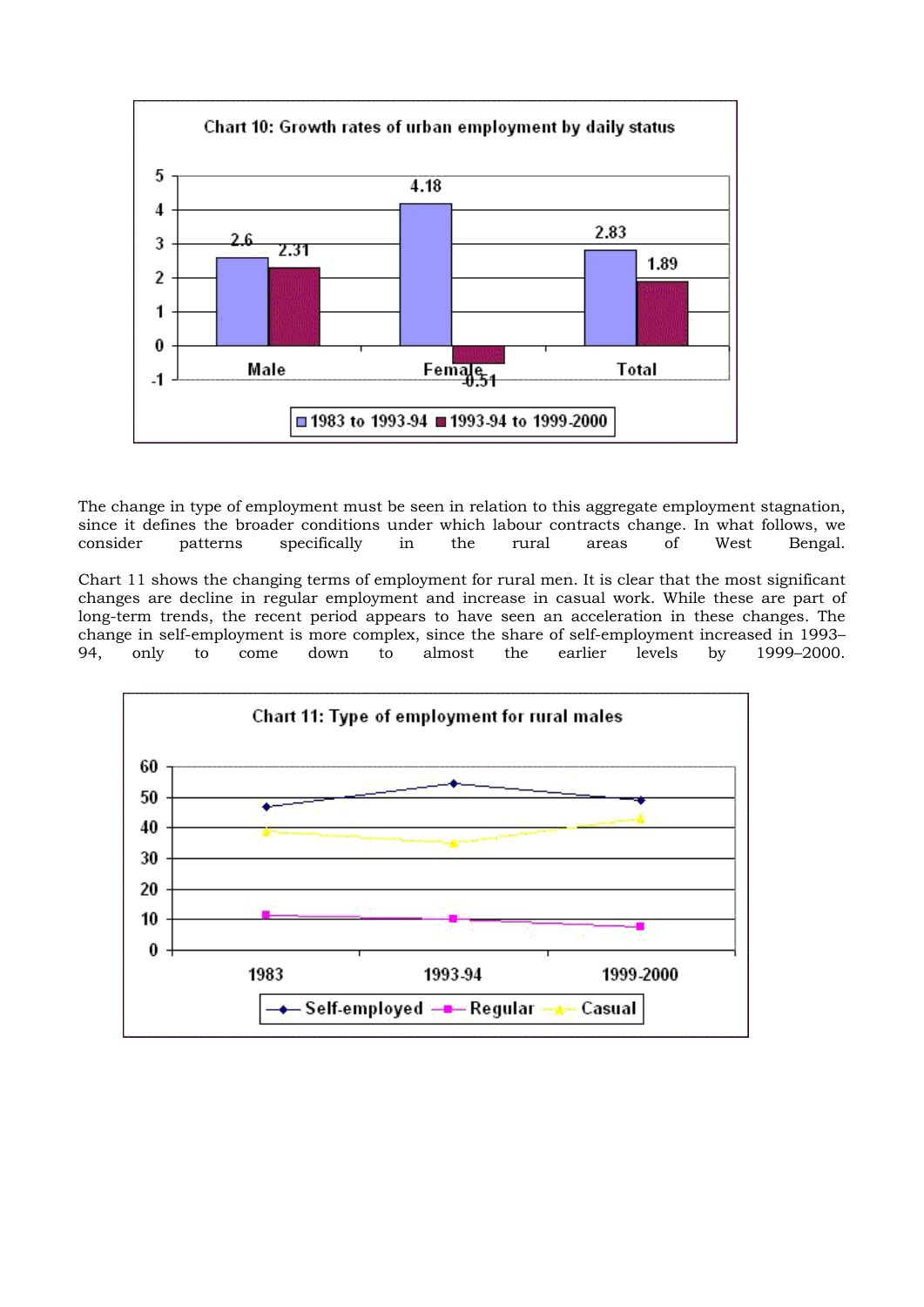

For rural women, as shown in Chart 12, the pattern is rather different. One has to keep in mind that the work participation rate of women in West Bengal is already very low, and that the latest period witnessed an absolute decline in employment. Therefore, the increase in share of a particular type of employment does not mean an absolute increase in such work; rather it indicates that such work declined less than other types of work contracts.



This may be why an increase in the share of regular work and a decline in the share of casual work can be observed for rural women. It is likely that most of the job losses were in the sector of casual work, which is why the share has gone down. The increase in the share of self-employment is likely to reflect disguised unemployment in such a context, since this can be a residual or 'refuge' activity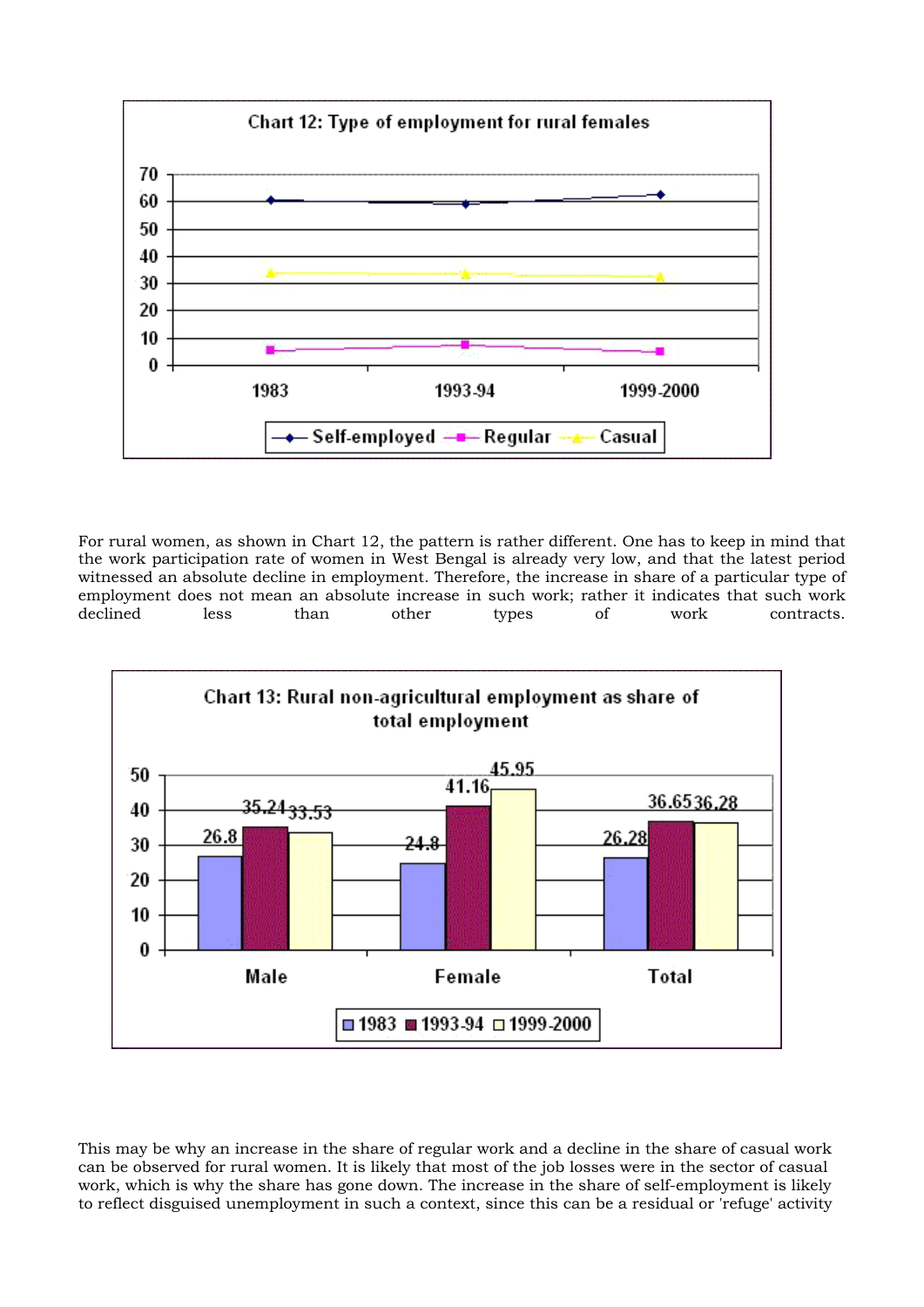when other paid work is not available.

It remains to consider the extent of diversification of employment, given the overall stagnation of employment and the changes in types of work contract. Chart 13 describes the share of nonagricultural employment in total rural employment (usual status, principal and subsidiary activities taken together). The trend is clearly for an increase in the share of non-agriculture in total employment, although this is more prominent for women workers.

By 1999–2000, nearly half of the women engaged in some usual status activity in rural West Bengal were not employed in agriculture. Once again, given the overall decline in employment, this suggests that the job losses for women have been greater in agriculture, rather than a significant expansion in non-agricultural jobs. For men, the increase in jobs in the non-agriculture sector was quite sharp till 1993–94, but seems to have reduced subsequently.

| Table 1                                                  |      |        |  |  |  |  |  |  |
|----------------------------------------------------------|------|--------|--|--|--|--|--|--|
| Share of non-agricultural workers in total workers, 2001 |      |        |  |  |  |  |  |  |
|                                                          | Male | Female |  |  |  |  |  |  |
| <b>West Bengal</b>                                       | 56.6 | 54.2   |  |  |  |  |  |  |
| Bankura                                                  | 36.2 | 29.7   |  |  |  |  |  |  |
| <b>Birbhum</b>                                           | 39   | 42.9   |  |  |  |  |  |  |
| Burdwan                                                  | 56.9 | 50.5   |  |  |  |  |  |  |
| Coochbehar                                               | 35.9 | 25.5   |  |  |  |  |  |  |
| Darjeeling                                               | 77.4 | 69.8   |  |  |  |  |  |  |
| Dakshin Dinajpur                                         | 32.4 | 33.7   |  |  |  |  |  |  |
| <b>Uttar Dinajpur</b>                                    | 31.9 | 28.4   |  |  |  |  |  |  |
| Hooghly                                                  | 62.6 | 54.6   |  |  |  |  |  |  |
| Howrah                                                   | 84.2 | 90     |  |  |  |  |  |  |
| Jalpaiguri                                               | 63.9 | 57.6   |  |  |  |  |  |  |
| Kolkata                                                  | 99.9 | 99.8   |  |  |  |  |  |  |
| Malda                                                    | 41.9 | 61.8   |  |  |  |  |  |  |
| Nadia                                                    | 51.4 | 81.1   |  |  |  |  |  |  |
| Midnapore                                                | 40.3 | 39.9   |  |  |  |  |  |  |
| 24-Parganas N                                            | 75.1 | 84.6   |  |  |  |  |  |  |
| 24-Parganas S                                            | 57.9 | 58.6   |  |  |  |  |  |  |
| Purulia                                                  | 40.4 | 20.8   |  |  |  |  |  |  |

Table 1 provides a picture of the overall extent of employment diversification from agriculture by districts, using data from the 2001 Census. It needs to be borne in mind that these shares of nonagricultural employment (which refer to both main and marginal workers taken together) include other primary activities (such as forestry and fishing) and also refer to both rural and urban areas. This is why the shares of non-agriculture in total employment are very high, especially for some heavily urbanized districts. While there is almost complete absence of agricultural work in Kolkata, the share of non-agriculture is also very high is Howrah, which is dominantly urban, part of greater Kolkata, and in North 24 Parganas, which is also part of the greater Kolkata hinterland, as well as in Darjeeling, which is dominated by the city of Siliguri.

What is interesting, however, is that very few districts show a domination of agriculture in total employment. Indeed, for male workers, only four districts show a share of non-agriculture in total employment of less than 40 per cent. They are among the districts that are generally considered 'backward': Uttar and Dakshin Dinajpur (with around 32 per cent each), Bankura (36 per cent) and Birbhum (39 per cent). For the state as a whole, well above half of those employed are engaged in non-agricultural pursuits. This is also well above the national average of more than 60 per cent of workers engaged in agriculture, indicating that in West Bengal, employment diversification is relatively more advanced. What are the areas in which such diversification has occurred and which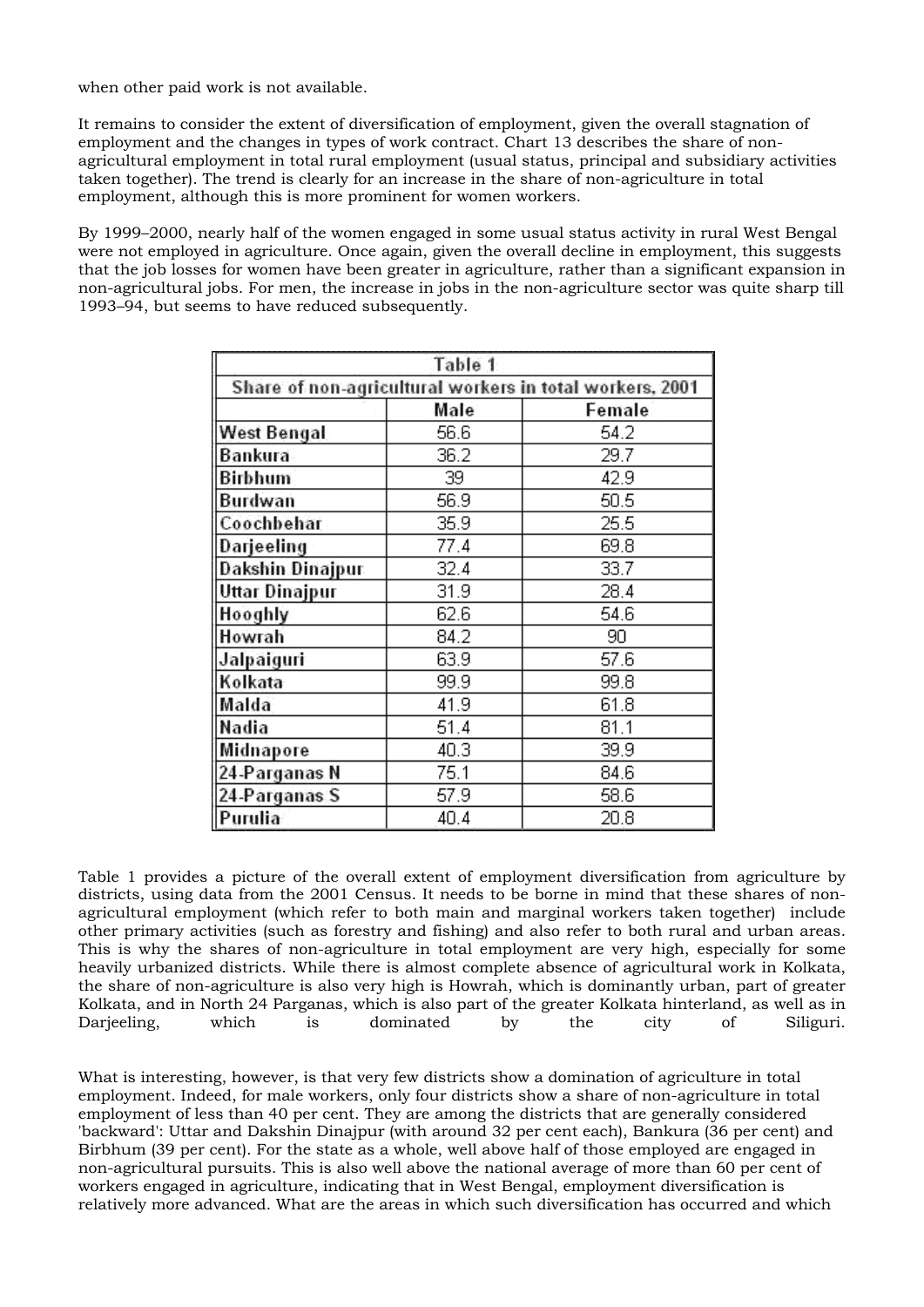of these has been more dynamic? It is worth considering this in detail by looking at the relationship between growth and employment.

It is notable that in West Bengal, the period 1993–94 to 1999–2000, which experienced such stagnation and decline in aggregate employment generation, actually showed a higher rate of growth of economic activity. State Domestic Product in constant price terms actually increased at an annual rate of 6.7 per cent, compared to 5.8 per cent in the period 1983–1993–94. However, aggregate employment growth in the later period in West Bengal according to the NSS was only 0.76 per cent, compared to 2.44 per cent in the earlier period. These data reflect employment elasticities in the recent period which are substantially lower for West Bengal than for the rest of India. This suggests that the problem was not growth *per se* so much as the pattern of growth, which became progressively less employment-intensive. This was especially marked in manufacturing and services (other than transport and trade), in both of which employment actually declined, and was despite the fact that in both sectors, output growth was impressive, even double than the rates achieved earlier. The pattern of services employment is surprising, given that the services sector, particularly self-employment, is typically a residual sector that can become a refuge for those unable to find productive employment elsewhere. However, in West Bengal the freeze on new state government employment after 1991 may have played a role in this. This is also reflected in the decline in regular employment in urban areas that was indicated by the NSS data.

While agriculture has been an important source of employment generation in the past, the rate of growth in jobs in this sector has been declining in the recent period. Of course, the situation in West Bengal is better than in the rest of India, where agricultural employment has actually fallen in the period 1993–94 to 1999–2000. This is probably because of *boro* rice cultivation, which has meant increased labour demand because of more intensive cropping in many parts of the state. The few sectors that still show some dynamism in terms of employment generation are wholesale and retail trade, transport and storage, and construction. These are the sectors for which employment elasticity has not declined during the period of 1999–2000.

However, the dynamism in these sectors is more prominent for urban areas; in rural areas the impact on employment appears to be less. Obviously, the lack of adequate employment generation is one of the most pressing economic and social problems in West Bengal at the moment, much as in the rest of India. But the problem seems to be even more acute in this state than elsewhere, given the sharper declines in employment expansion that have been noted. Clearly, this has got to be a critical focus of tuture policy. critical focus of future policy.

This can be achieved by moving away from those sectors that exhibit low employment elasticity, or by changing the pattern of growth in these sectors. Within agriculture, diversification of cropping pattern as well as the development of improved storage and distribution facilities enhancing cultivators' ability to grow new crops, may lead to more employment generation. In addition, the collapse in formal finance access for farmers, as evidenced for example in the sharp decline in rural credit–deposit ratios of banks, must be reversed.

However, simply encouraging the shift of activities away from employment towards manufacturing and services may not be adequate to cause employment expansion, given the current pattern of growth in these sectors. What is needed is a change in the nature of such growth, which would make these activities also more labour-using than they are at present.

Within manufacturing, the basic problem seems to be that much of the growth has come from large units, which are less employment-intensive, even as many more labour-using small units close down. The pressure of import competition and worsening credit access are, at one level, national problems that are common across the states, and cannot be dealt with through state government policy. But it is still possible to think of methods of encouraging and safeguarding the interests of small and more employment-intensive producers through various state-level incentives.

In services, much of the employment decline has come about because of the ban on fresh hiring by the state government that has affected public employment very drastically. The point is that such declines have not been compensated for by increases in private service employment. While services cannot be treated as one sector for policy purposes as it is such a heterogeneous, catch-all category, it is true that there is scope for expansion of a range of new service activities, especially IT-enabled services which can be provided by educated workers.

The expansion of IT-enabled service activities is a process that has entailed a drop in the proportion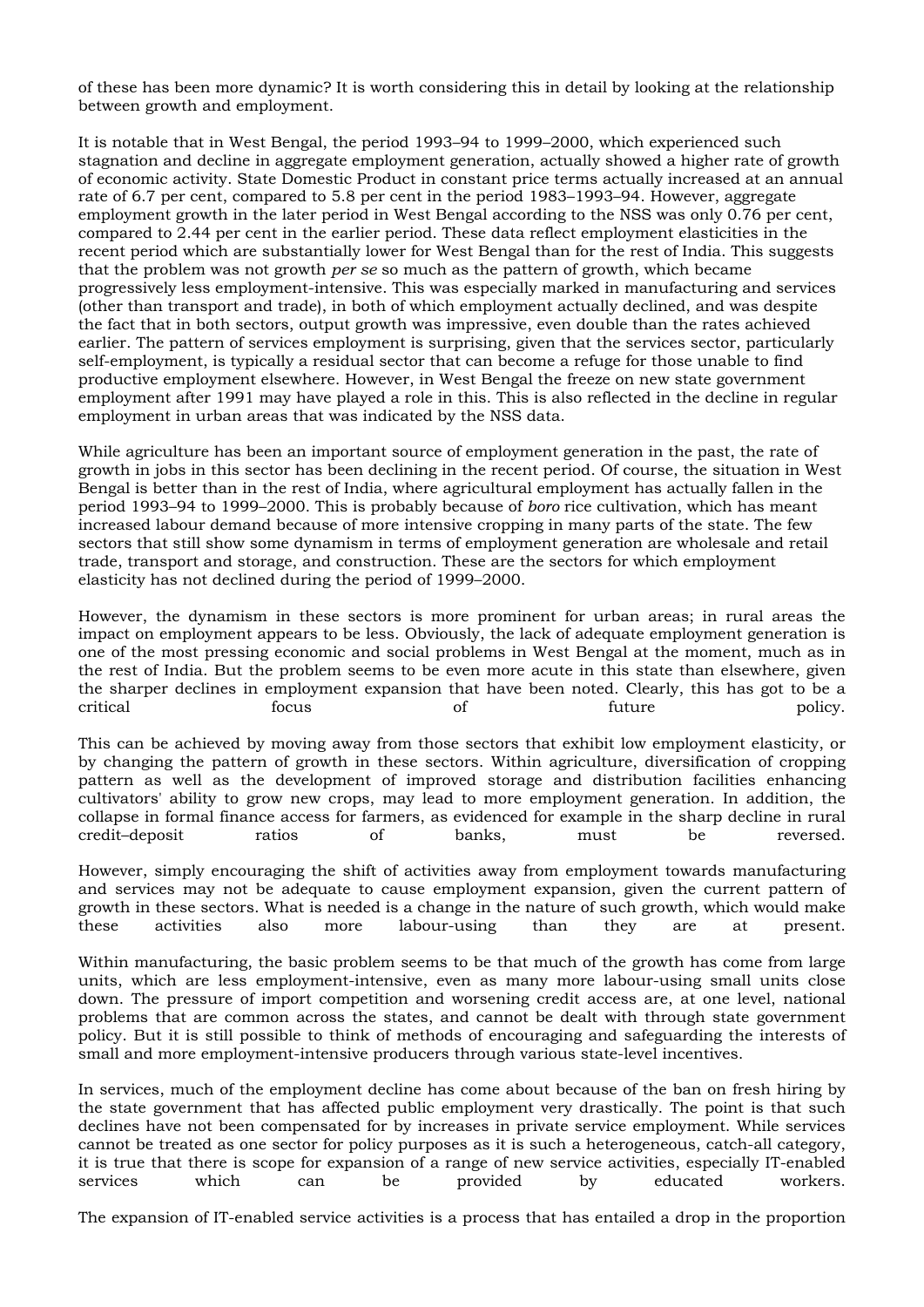of educated unemployed in urban India in general, but there is plenty of scope to develop such activities (which range from call centers and back-office work to accountancy and other activities) in urban areas of West Bengal. For this, of course, better infrastructural facilities (especially power, communication and connectivity) as well as more systematic and directed training of educated youth are required.On the whole, it appears that there is scope for redirecting economic processes within the state of West Bengal to encourage more employment generation, notwithstanding the overall macroeconomic processes that are currently operating to inhibit the growth of jobs

|  | Source: http://www.macroscan.com/fet/jun03/fet300603West Bengal 2.htm |  |  |
|--|-----------------------------------------------------------------------|--|--|
|  |                                                                       |  |  |

| CENSUS OF INDIA, 2001                                |                                           |                |                           |                |  |  |  |  |  |
|------------------------------------------------------|-------------------------------------------|----------------|---------------------------|----------------|--|--|--|--|--|
| Ranking of Districts by percentage of female workers |                                           |                |                           |                |  |  |  |  |  |
|                                                      | to total female population: 1991 and 2001 |                |                           |                |  |  |  |  |  |
|                                                      |                                           |                |                           |                |  |  |  |  |  |
| 18.32<br>11.25<br>West Bengal                        |                                           |                |                           |                |  |  |  |  |  |
|                                                      |                                           |                | Female Work Participation |                |  |  |  |  |  |
|                                                      |                                           | Rate           |                           |                |  |  |  |  |  |
| Rank in 2001                                         | District                                  | 2001           | 1991                      | Rank in 1991   |  |  |  |  |  |
| (1)                                                  | (2)                                       | (3)            | (4)                       | (5)            |  |  |  |  |  |
| 1                                                    | Puruliya                                  | 36.21          | 34.61                     | $\mathbf{1}$   |  |  |  |  |  |
| $\overline{2}$                                       | Bankura                                   | 32.04          | 19.21                     | 3              |  |  |  |  |  |
| 3                                                    | Maldah                                    | 28.29          | 16.77                     | 5              |  |  |  |  |  |
| 4                                                    | Dakshin Dinajpur                          | $\overline{7}$ |                           |                |  |  |  |  |  |
| 5                                                    | Uttar Dinajpur                            | 23.84          | 12.48                     | 9              |  |  |  |  |  |
| 6                                                    | Jalpaiguri                                | 23.50          | 15.64                     | 6              |  |  |  |  |  |
| $\overline{7}$                                       | Medinipur                                 | 22.82          | 17.50                     | $\overline{4}$ |  |  |  |  |  |
| 8                                                    | Koch Bihar                                | 22.22          | 9.21                      | 11             |  |  |  |  |  |
| 9                                                    | Darjiling                                 | 21.38          | 20.09                     | $\overline{2}$ |  |  |  |  |  |
| 10                                                   | Birbhum                                   | 19.65          | 12.75                     | $\overline{8}$ |  |  |  |  |  |
| 11                                                   | Murshidabad                               | 16.37          | 10.33                     | 10             |  |  |  |  |  |
| 12                                                   | Hugli                                     | 16.16          | 8.05                      | 13             |  |  |  |  |  |
| 13                                                   | Barddhaman                                | 16.03          | 9.01                      | 12             |  |  |  |  |  |
| 14                                                   | Nadia                                     | 14.07          | 5.13                      | 17             |  |  |  |  |  |
| 15                                                   | Kolkata                                   | 12.84          | 6.91                      | 14             |  |  |  |  |  |
| 16                                                   | S24 Parganas                              | 11.83          | 6.18                      | 15             |  |  |  |  |  |
| 17                                                   | N24 parganas                              | 11.33          | 5.41                      | 16             |  |  |  |  |  |
| 18                                                   | Haora                                     | 9.19           | 3.73                      | 18             |  |  |  |  |  |

| <b>CENSUS OF INDIA, 2001</b>                                       |                  |                           |                           |                |  |  |  |  |  |
|--------------------------------------------------------------------|------------------|---------------------------|---------------------------|----------------|--|--|--|--|--|
| <b>Final Population Totals, West Bengal</b>                        |                  |                           |                           |                |  |  |  |  |  |
| Ranking of Districts on the basis percentage of working population |                  |                           |                           |                |  |  |  |  |  |
| (main +marginal) to total population : 1991 and 2001               |                  |                           |                           |                |  |  |  |  |  |
|                                                                    |                  | Working population        |                           |                |  |  |  |  |  |
|                                                                    |                  | (main +marginal) to total |                           |                |  |  |  |  |  |
|                                                                    |                  |                           | population: 1991 and 2001 |                |  |  |  |  |  |
| Rank in 2001                                                       | District         | 2001                      | 1991                      | Rank in 1991   |  |  |  |  |  |
| (1)                                                                | (2)              | (3)                       | (4)                       | (5)            |  |  |  |  |  |
|                                                                    | Bankura          | 44.70                     | 35.91                     | $\overline{2}$ |  |  |  |  |  |
| 2                                                                  | Puruliya         | 44.45                     | 43.15                     | 1              |  |  |  |  |  |
| 3                                                                  | Dakshin Dinajpur | 40.76                     | 34.89                     | 4              |  |  |  |  |  |
| $\overline{4}$                                                     | Maldah           | 40.75                     | 34.69                     | 5              |  |  |  |  |  |
| 5                                                                  | Medinipur        | 39.03                     | 35.19                     | 3              |  |  |  |  |  |
| 6                                                                  | Kach Bihar       | 38.99                     | 32.14                     | 11             |  |  |  |  |  |
| $\overline{7}$                                                     | Jalpaiguri       | 38.31                     | 33.79                     | 8              |  |  |  |  |  |
| 8                                                                  | Uttar Dinajpur   | 38.31                     | 34.25                     | 6              |  |  |  |  |  |
| 9                                                                  | Kolkata          | 37.56                     | 33.01                     | 10             |  |  |  |  |  |
| 10                                                                 | Birbhum          | 37.42                     | 33.15                     | 9              |  |  |  |  |  |
| 11                                                                 | Hugli            | 36.88                     | 31.14                     | 13             |  |  |  |  |  |
| 12                                                                 | Barddhaman       | 35.55                     | 30.66                     | 14             |  |  |  |  |  |
| 13                                                                 | Darjiling        | 35.39                     | 34.22                     | $\overline{7}$ |  |  |  |  |  |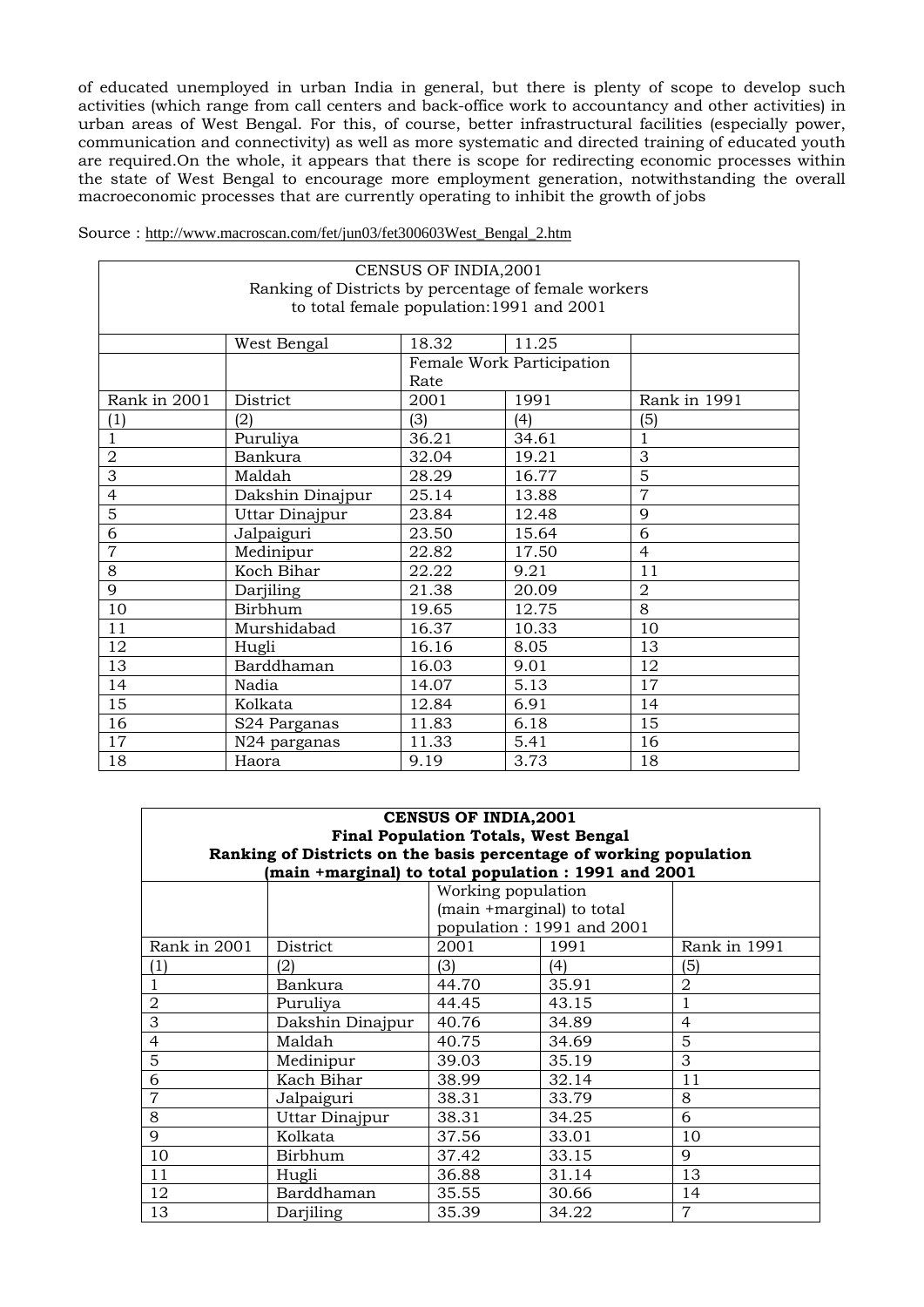| 14 | Nadia                    | 35.09 | 29.34 | 15 |
|----|--------------------------|-------|-------|----|
| 15 | Murshidabad              | 34.18 | 31.51 | 12 |
| 16 | Haora                    | 33.67 | 29.10 | 16 |
| 17 | N24 Parganas             | 33.45 | 28.78 |    |
| 18 | S <sub>24</sub> Parganas | 32.47 | 28.29 | 18 |
|    | West Bengal              | 36.77 | 32.19 |    |

#### **Unemployment**

The number of unemployed registering themselves in the Employment Exchanges in the state declined sharply from 4.65 lakh in 2002 to 3.86 lakh in 2003. This same downward trend in the number of unemployed registering themselves continued in 2004. In the first 11 months of 2004, a total of 2.94 lakh unemployed registered themselves against 3.28 lakh registrations in the same period of 2003. In registration of unemployed in 2001, 2002 and 2003 and in different months of 2004 are shown. The number of unemployed on the register at the end of the period is also shown in Table 8.7.

|            |                                | (No. in thousand)                           |
|------------|--------------------------------|---------------------------------------------|
| Year/Month | Registration during the period | On the register at the end of<br>the period |
| 2001       | 467.3                          | 6180.8                                      |
| 2002       | 464.9                          | 6433.1                                      |
| 2003       | 386.4                          | 6716.4                                      |
| 2004       |                                |                                             |
| January    | 20.5                           | 6733.0                                      |
| February   | 19.9                           | 6749.0                                      |
| March      | 22.8                           | 6776.0                                      |
| April      | 15.6                           | 6769.0                                      |
| May        | 11.6                           | 6782.0                                      |
| June       | 22.8                           | 6776.0                                      |
| July       | 55.0                           | 6850.0                                      |
| August     | 52.2                           | 6898.0                                      |
| September  | 30.7                           | 6929.0                                      |
| October    | 21.7                           | 6947.0                                      |
| November   | 21.0                           | 6961.0                                      |

Table 8.7 Registration of the unemployed in Employment Exchange in West Bengal

Source: Directorate of Employment, Government of West Bengal.

### Condition of Women in West Bengal

In terms of personal security, West Bengal is generally considered to be a comparatively safe state in the all-India context. In 2001, for example, the number of cognisable crimes per one lakh population in West Bengal (76.7) was less than half of the All India average (172.3), with only Meghalaya and Mizoram reporting a lower rate. But here the chief concern is one crucial component of the total security scenario in any civilised society; violence against women.

Perhaps the most painful devaluation of women is the physical and psychological violence that stalks women's lives 'from cradle to grave. It can scar the early life of a woman in the shape of child abuse, incest and sexual harassment; it can threaten marriage and domestic life, sometimes culminating in murder or suicide, as so tragically evident in the rising number of such atrocities recorded in crime statistics.

For the first time a large body of national level and state level data related to domestic violence against women has been compiled by the second National Family Health Survey conducted during 1996-98.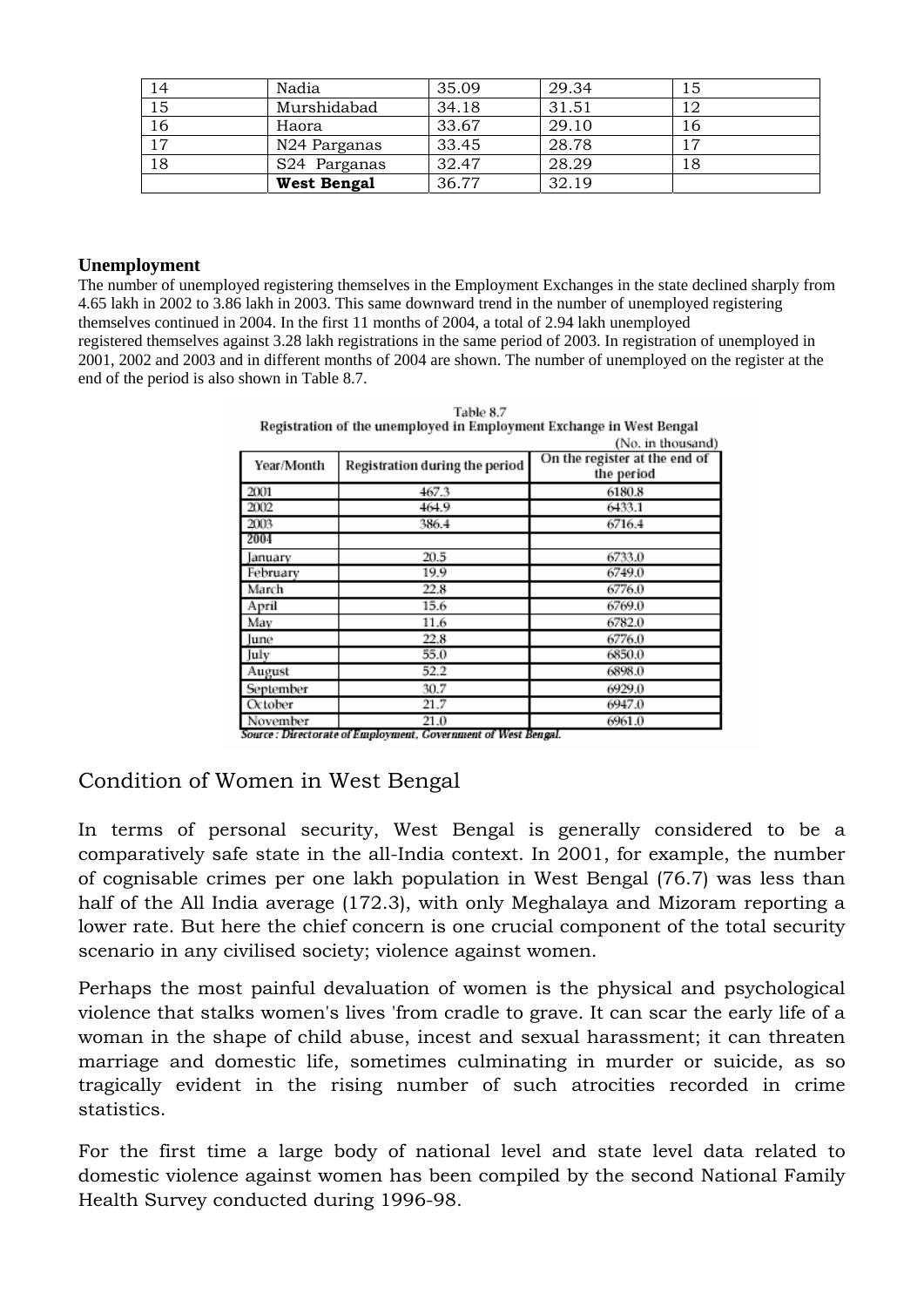Some of its findings are summarized. According to the revelations of this very large all-India survey (addressed to ever-married women of child-bearing age), domestic violence appears to be 'democratic' cutting across age, religion, community, ruralurban divide, even women's employment status.

In West Bengal, 18 per cent of the respondents had experienced beatings and physical mistreatment (lower than the national average of 21 per cent) and in nine out of ten cases this violence had been inflicted by the husband. However, incidence of this type of violence seems to fall appreciably with rise in the standard of living and with women's access to higher education. Illiterate women in West Bengal were almost nine times more likely to experience violence (about 27 per cent) as compared to women who had completed high school (about 3 per cent). These findings have obvious implications for the need to strengthen women's basic capabilities.

The magnitudes of various types of officially recorded crimes committed against women (CAW) provide a rough yardstick of violence against women, specially when these are assessed in the *context* of population growth; but it must be remembered that only a fraction of the actual prevalence of crime is captured in these statistics.

Although women may be victims of robbery or murder, CAW usually refer to a number of specific crimes under the Indian Penal Code (I PC) as noted below. Additionally, there are certain gender-oriented laws under which crime statistics are recorded as SLL (special and local laws) crimes;such as Immoral Traffic Prevention Act of 1956; Dowry Prohibition Act of 1961; Child Marriage Restraint (Amendment)Act of 1979 and Commission of Sati (Prevention)Act of 1986.

Crimes against women under the Indian Penal Code are as follows

1.Rape (Sec. 376 IPC)

2.Kidnapping and Abduction for different purposes (Sec. 363-373 IPC)

3.Homicide for Dowry, Dowry Deaths or their attempts· (Sec. 302/304B I PC)

- 4.Torture Cruelty both physical and mental (Sec.498A IPC)
- 5.Molestation (Sec. 354 IPC)

6.Sexual Harassment/Eve-Teasing (Sec. 509 or 294 IPC)

7.Importation of girls up to 21 years of age (Sec. 366B IPC)

8.

If we look at the information released by the National Crime Records Bureau for 2002, it would be clear that Torture/Cruelty tends to account for the highest share in total CAW in the state; more than half in 2002, as against less than one-third for all-India; in the same year; rape accounted for 10 percent of total CAW here, as against 11 per percent of all India total CAW; molestation constituted 11 per cent of the West Bengal total CAW while in all-India CAW this proportion was more than double at 23 per cent.

Among all offences perpetrated against women, the most heinous are the crimes of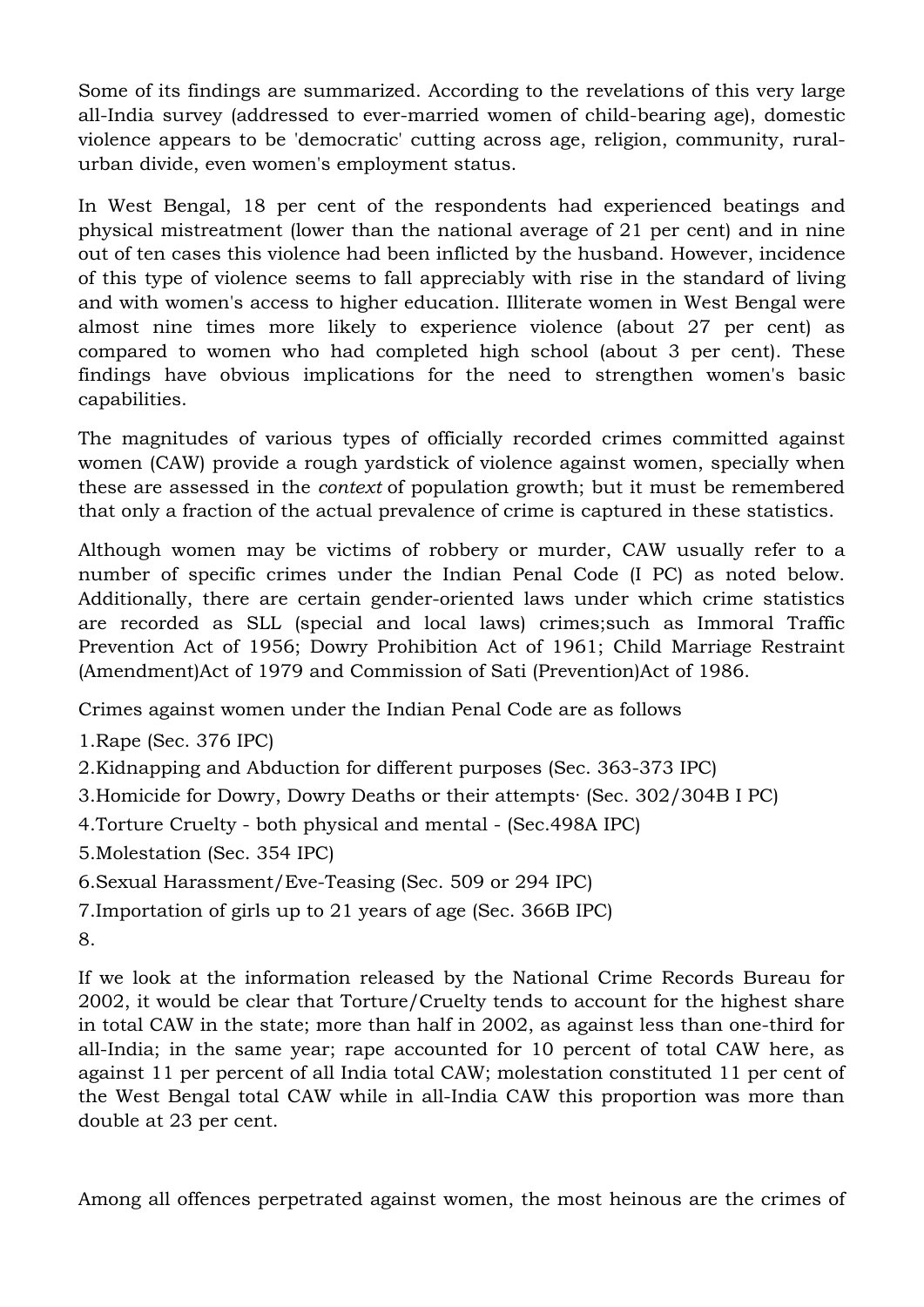rape and dowry death. "The threat of rape clips the wings of a woman ready to take flight into freedom and achievement. It cripples her mentally and hurts her physically beyond the imagination of anyone. Dowry death, on the other hand, arises out of a mentality that denies the woman unequal status and respect even in supposedly her 'own house'

Only three or four states have figures that are lower than those for West Bengal. This also underscores the fact that the conviction rates for CAW - for example rapetend to be appreciably lower than those for IPC crimes as a whole. A worrisome trend is the proclivity towards imposition of dowry in communities where it was once conspicuous by its absence.

Table below shows the- rising incidence of sexual assault against women in West Bengal districts in the form of rape(including gang rape), molestation and eveteasing, together with the numbers persons arrested. According to information available for 2003, prevalence of CAW was more pronounced in the districts of North and South 24 Parganas, Bardhaman, Murshidabad, Nadia, Jalpaiguri and Koch Behar.

|                   |           |                | Rape Cases |          |        | Molestation | Eve-                     |                          |  |
|-------------------|-----------|----------------|------------|----------|--------|-------------|--------------------------|--------------------------|--|
|                   |           |                |            |          |        | Cases       |                          | teasing/sexual           |  |
|                   |           |                |            |          |        |             |                          | harrasment cases         |  |
|                   |           | No.of          | No. of     | Total    | No. of | Total       | No. of                   | Total                    |  |
|                   |           | gang           | other      | person   | Cases  | person      | cases                    | person                   |  |
|                   |           | Rape           | Rape       | arrested |        | arrested    |                          | arrested                 |  |
|                   | Custodial |                |            |          |        |             |                          |                          |  |
| Bankura           |           | $\mathbf{1}$   | 42         | 46       | 31     | 34          | -                        |                          |  |
| Birbhum           |           | $\overline{4}$ | 44         | 38       | 51     | 28          | $\overline{\phantom{0}}$ |                          |  |
| Bardhaman         |           | 9              | 60         | 97       | 70     | 138         | $\mathbf{1}$             | $\overline{\phantom{0}}$ |  |
| Koch Behar        |           | 3              | 50         | 48       | 60     | 57          | -                        |                          |  |
| Darjeeling        |           | $\overline{2}$ | 22         | 27       | 20     | 19          | -                        |                          |  |
| Hooghly           |           | $\overline{2}$ | 35         | 34       | 25     | 20          | -                        |                          |  |
| Howrah            |           | 20             | 15         | 13       | 30     | 33          | $\mathbf{1}$             | $\mathbf{1}$             |  |
| Jalpaiguri        |           | $\overline{4}$ | 56         | 52       | 75     | 60          | $\mathbf{1}$             | $\overline{2}$           |  |
| Paschim Medinipur |           | $\overline{4}$ | 46         | 37       | 31     | 20          | $\overline{a}$           | $\mathbf{1}$             |  |
| Purba Medinipur   |           | 6              | 27         | 31       | 11     | 9           | $\overline{\phantom{a}}$ | $\overline{\phantom{0}}$ |  |
| Murshidabad       |           | 8              | 98         | 104      | 131    | 127         |                          |                          |  |

Incidence of sexual assault against women in West Bengal Districts : 2003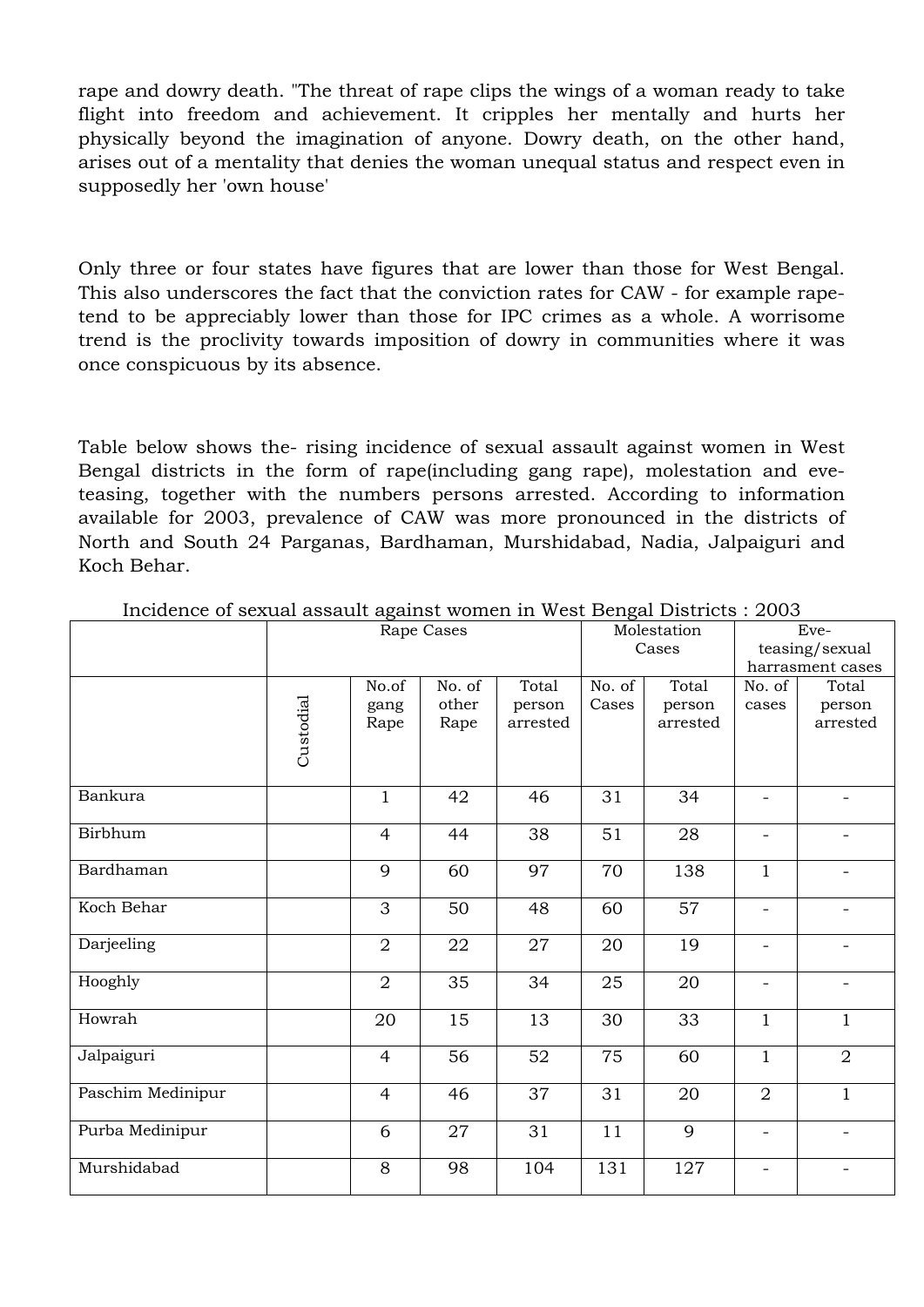| Malda                                                         | 4              | 53  | 63  | 67   | 75   |                |    |
|---------------------------------------------------------------|----------------|-----|-----|------|------|----------------|----|
| Nadia                                                         | $\overline{7}$ | 101 | 107 | 96   | 101  | $\overline{2}$ | 3  |
| 24 Parganas (N)                                               | 15             | 76  | 86  | 105  | 91   | 3              | 3  |
| 24 Parganas (S)                                               | 9              | 80  | 96  | 105  | 109  |                |    |
| Puruliya                                                      | $\overline{2}$ | 23  | 36  | 34   | 57   |                |    |
| Uttar Dinajpur                                                | $\overline{4}$ | 20  | 17  | 23   | 24   |                | 1  |
| Dakshin Dinajpur                                              | $\mathbf{1}$   | 30  | 33  | 40   | 51   | 1              | 1  |
| Total (excluding crimes<br>reptd. By Govt. Railway<br>Police) | 85             | 881 | 964 | 1001 | 1047 | 15             | 14 |
| 2000 (All West Bengal)                                        | 82             | 697 | 679 | 905  | 753  | 9              | 23 |
| 1996 (All West Bengal)                                        | 95             | 699 | 777 | 1150 | 972  | 10             | 8  |

Source ; WB Commission of Women ,Situational Analysis

Districts – wise incidence of crime against women (CAW) and persons arrested in West Bengal

|                      | <b>Total CAW</b><br>under IPC |      | Torture/cruelty by<br>Husbands/relatives |               |      |                | Dowry Death     | No. of arrests<br>for CAW |                          |      |
|----------------------|-------------------------------|------|------------------------------------------|---------------|------|----------------|-----------------|---------------------------|--------------------------|------|
|                      | 2000                          | 2003 | 1995                                     | 2000          | 2003 | 1995           | 2000            | 2003                      | 2000                     | 2003 |
| Bankura              | 194                           | 264  | 59                                       | 112           | 153  | 9              | 17              | 20                        | 258                      | 459  |
| Birbhum              | 353                           | 367  | 115                                      | 201           | 219  | $\overline{6}$ | 11              | $\overline{13}$           | 195                      | 381  |
| Bardhaman            | 727                           | 739  | 223                                      | 482           | 107  | $\overline{8}$ | $\overline{34}$ | $\overline{30}$           | 2062                     | 2526 |
| Koch Behar           | 336                           | 369  | 111                                      | 189           | 209  | $\overline{0}$ | $\overline{3}$  | 11                        | 249                      | 538  |
| Darjeeling           | 133                           | 146  | 28                                       | 64            | 69   | $\overline{0}$ | $\overline{1}$  | $\overline{3}$            | 177                      | 182  |
| Hooghly              | 583                           | 567  | 320                                      | 453           | 457  | $\overline{4}$ | $\overline{7}$  | $\overline{14}$           | 457                      | 667  |
| Howrah               | 267                           | 237  | 107                                      | 175           | 168  | $\overline{5}$ | 22              | $\overline{17}$           | 383                      | 409  |
| Jalpaiguri           | 297                           | 376  | 108                                      | 158           | 210  | $\mathbf{1}$   | $\overline{3}$  | $\overline{4}$            | 263                      | 496  |
| Paschim<br>Medinipur | 904                           | 530  | 558                                      | 598           | 376  | 28             | 56              | 18                        | 675                      | 545  |
| Purba Medinipur      | $\equiv$                      | 402  | $\bar{\phantom{a}}$                      | $\frac{1}{2}$ | 267  | $\equiv$       | $\Box$          | 37                        | $\overline{\phantom{m}}$ | 446  |
| Murshidabad          | 440                           | 814  | 78                                       | 245           | 468  | $\overline{0}$ | $\overline{4}$  | 17                        | 432                      | 1363 |
| Malda                | 213                           | 275  | 43                                       | 89            | 119  | $\mathbf{1}$   | $\overline{5}$  | $\overline{4}$            | 389                      | 383  |
| Nadia                | 595                           | 600  | 226                                      | 370           | 363  | 11             | 22              | 23                        | 1053                     | 1422 |
| 24 Parganas (N)      | 843                           | 1128 | 546                                      | 589           | 784  | 3              | 21              | 24                        | 968                      | 1367 |
| 24 Parganas (S)      | 975                           | 1214 | 469                                      | 692           | 884  | $\overline{2}$ | 49              | 44                        | 930                      | 1759 |
| Puruliya             | 259                           | 187  | 107                                      | 139           | 94   | $\mathbf 0$    | $\overline{4}$  | $8\,$                     | 443                      | 543  |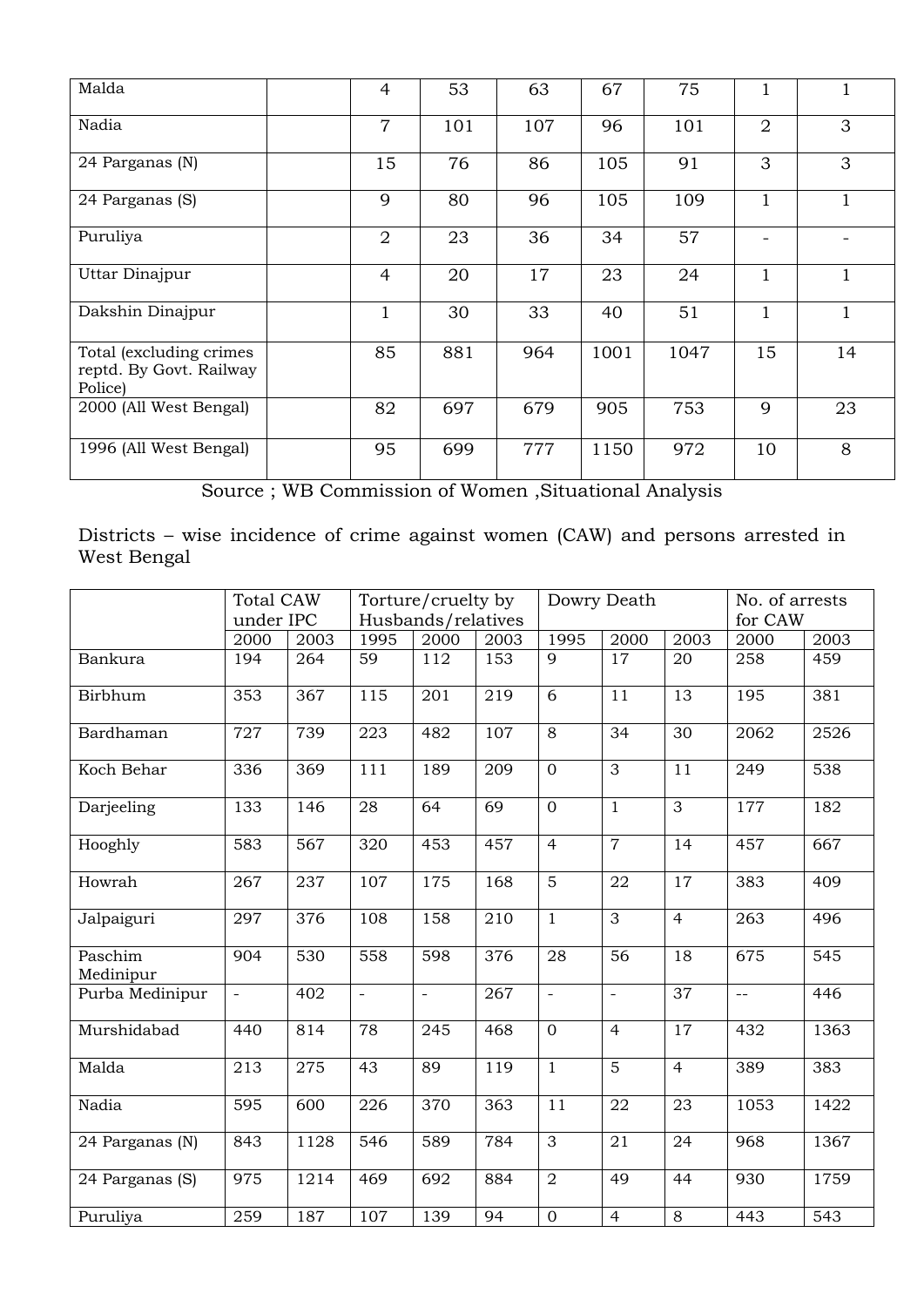| Uttar Dinajpur    | 225  | 170  | 74   | 113  | 85   |    | 5   | 14  | 179  | 233   |
|-------------------|------|------|------|------|------|----|-----|-----|------|-------|
|                   |      |      |      |      |      |    |     |     |      |       |
| Dakshin Dinajpur  | 242  | 227  | 37   | 126  | 113  |    | 4   | 8   | 193  | 440   |
|                   |      |      |      |      |      |    |     |     |      |       |
| Total (excluding) | 7586 | 8872 | 3319 | 4785 | 5603 | 89 | 268 | 312 | 9330 | 14176 |
| crimes reptd. By  |      |      |      |      |      |    |     |     |      |       |
| Govt. Railway     |      |      |      |      |      |    |     |     |      |       |
| Police)           |      |      |      |      |      |    |     |     |      |       |

Source ; WB Commission of Women ,Situational Analysis

Trafficking of Women and Children

Though it is difficult to produce hard data,information collected by NGOs confirm that trafficking in young girls and women is assuming serious proportions in West Bengal, at the inter-state level and also across porous international borders. The districts of Murs~idabad, Howrah,North and South 24 Parganas, Medinipur and Birbhum have been identified as trafficking-prone areas.5 The geographi.cal position of the state makes it a convenient transit 'point for child trafficking to other states of India and also to foreign destinations, specially to the Middle-East $<sub>t</sub>$ </sub> for camel jockeying and begging. SANLAAP a well-known NGO of West Bengal actively involved in providing a better ,life for trafficked persons, has reported rescuing about 180 girls and women aged between 13 and 28 years. SEVA ,REACH and SLARTC are currently working in Partnership with State agencies towards the Objective of Rehabilitating the victims of Trafficking and Prostitution.

These victims suffer gross violation of Human Rights, physical and Mental trauma and grave risk of STD and HIV/AIDS. Facilities for Rehabilitation of victims are minimal compared to the dimensions of the Problem .Against this backdrop it is only concerted efforts and action at different levels that can bring about perceptible change: the family has to accept and support women who wish to return in normal life. Community leaders have to engage in awareness building regarding trafficking and keep track of suspicious events concerning women at the local level and effective steps have to be taken to ensure economic stability of distressed households that are typically open to the risk of trafficking.

One encouraging trend has been a decline in the number of minor girls forced into prostitution in Kolkata's red light area of Sonagachi - from about 25 per cent. in 1992 to less than 4 per cent by 1998, as reported in a survey carried out by the All India Institute of Hygiene and Public Health (Kolkata).

During the NGO Meet on Empowerment of Women held in Kolkata on 3ro June 2004, under the joint auspices of the National Commission for Women and the West Bengal Commission for Women, attention was drawn to the evil of witch hunting which still occurs in the districts of Jalpaiguri and Malda specially in areas with scant medical and infrastructure facilities. Speedy introduction of basic facilities in the interior areas of districts with large tribal populations was advocated as a strong safeguard against the atrocity of witch hunting..

The National Commission for Women held an interactive meeting with senior officials of the GOWB in Kolkata on 4th June 2004. The Director General of Police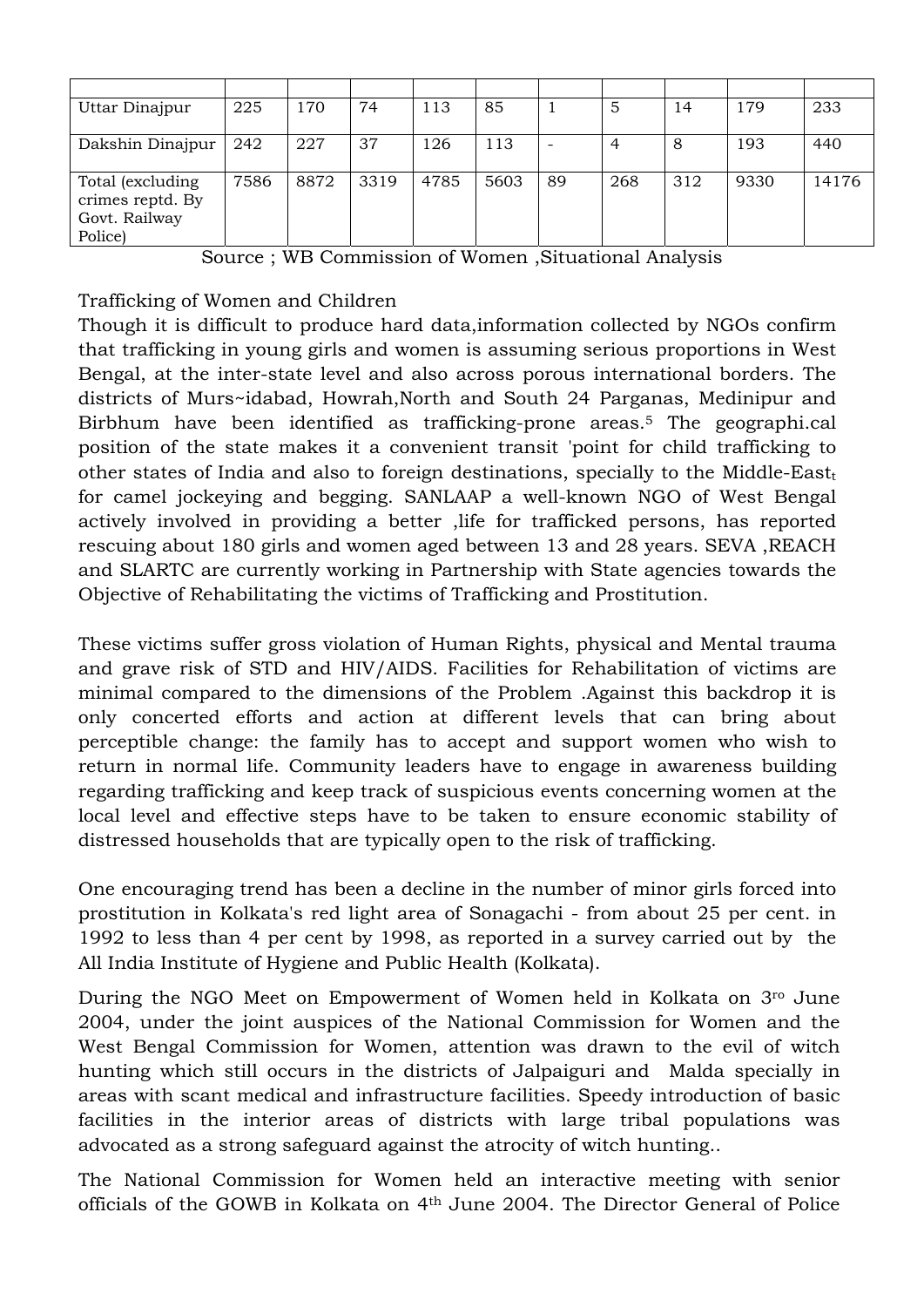(DGP) West Bengal stated in this meeting that in view of the rising incidence of crimes against women, top priority was being given to monitoring and controlling offences against women.

Under a new system reports of CAW coming in from all over 'the state are reviewed by the DGP every evening and necessary directions conveyed to the respective district police authorities. The DGP stated that there were no 'mahila ' thanas in the state but there *were* mahila desks' at all urban police stations and apart from the CAW wing at the West Bengal Police Headquarters in Kolkatat there are special cells for CAW in each district.

There are also special Family Counselling Centres run by the West Bengal police - 'Seva' located in the Criminal Investigation Department (CIDL Kolkata .and the recently opened 'Asha' in Siliguri. Presently women under threat of violence can access seven helplines which function with the help of NGOs. Another relevant step taken is the launching of the Missing Persons Website which provides information on missing women, recove.ry, of such women and unidentified dead bodies.

### **Women in Panchayats**

The 73rd and 74th Constitutional Amendments enacted in 1993 opened a new vista in women's journey towards empowerment; for they paved the way for assured entry of women in grassroots governance through33 percent reservation for them in Panchayati Raj institutions (PRls),

West Bengal has the, unique and unbroken record of holding Panchayat elections at the stipulated 5-year intervals . Since 1978. PRls in the state have a 3-tiered structure, with the basic unit, the Gram Panchayat (GP) serving 10-12 villages. The next tier, the Panchayat Samiti (PS) serves about 100 villages and there is an apex body, the Zilla Parishad (ZP) in each district, its chairperson having the status of a state minister. Reservation for women as office -bearers in the PRls was introduced in the Panchayat elections of 1998. West Bengal's record compares favorably with the situation obtaining in other states of India, except perhaps Karnataka, where women's share in GP seats was more than 43 per cent and in PSs and ZPs, about 40 and 37 per cent respectively During the 1990s, the average percentage of women members in PRls (with respect to nine states) was about 27 per cent.

Certain encouraging trends can be noted in the evolving PRI structure and composition in West Bengal. First, there is growing participation of women belonging to weaker sections of society such as scheduled castes (SC) and scheduled tribes (ST). In 1998, for example, SC women comprised nearly 30 per cent of all women representatives in Gram Panchayats, Panchayat Samitis and Ziila Parishads. Secondly, all-women Panchayats have also emerged and working successfully- such as the Kultikari Gram Panchayat.in Medinipur district. Thirdly, it is often found that as compared to their male compatriots, women members of GPs take a more active interest in essential developmental work such as expansion of literacy and convenient access to drinking water. It has further been observed that in West Bengal, women representatives are becoming more self-reliant and by and large they do not \_ need to function as 'proxy members', But it is also a fact that. women panchayat members are not always given equal status with their male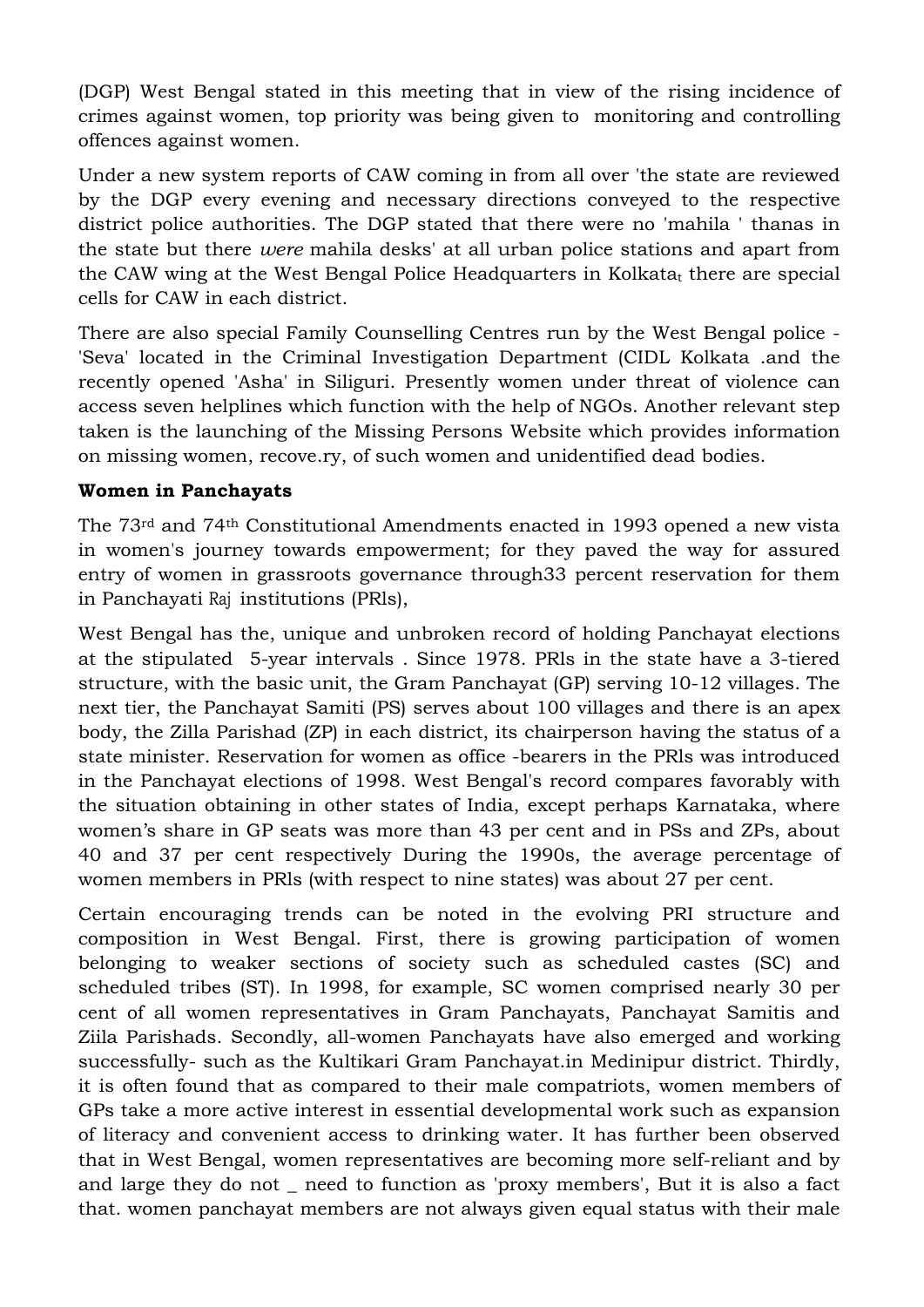counterparts. They are considered less equal' than the male representatives and hence, they are seldom given responsibility of work considered to be important by the PRIs and the chairpersons the important standing committees handling substantial funds are almost always men's .

*Source : Women in West Bengal Situational Analysis* 

## Health

Health and nutritional status are two crucial and interlinked aspects of human development, which in turn interact with demographic variables in important ways. While health and nutrition conditions can be related with aggregate economic growth, there is no necessary or linear causation, and policy interventions can play an important role in determining both access to health services and nutrition, as well as outcome indicators in this area.

In West Bengal, several outcome indicators suggest that while average conditions are still inadequate and could have improved more rapidly, there is substantially more equality of access across the population to basic health and nutrition, than in many other states Certain features like population density, population growth rate, sex ratio and rate of migration to urban areas are directly related to the health and nutrition situations of the community.

|                                             |                      | West Bengal | India          |
|---------------------------------------------|----------------------|-------------|----------------|
| Area Sq Km                                  |                      | 88,752      | 32,87,263      |
| Census Population2001                       |                      | 8,02,21,171 | 1,02,70,15,247 |
| Decenneial Growth Rate of 1981-91           |                      | 24.73       | 23.85          |
| Population                                  | 1991-01              | 17.84       | 21.34          |
|                                             | Per cent Reduction   | 6.9         | 2.51           |
| Population Density                          | 1991                 | 767         | 274            |
|                                             | 2001                 | 904         | 324            |
| <b>Sex Ratio</b>                            | 1991                 | 917         | 927            |
|                                             | 2001                 | 934         | 933            |
|                                             | Per cent Improvement | 1.86        | 0.65           |
| $\frac{6}{100}$ of Urban Population to 1991 |                      | 27.48       | 25.73          |
| Total Population                            | 2001                 | 28.03       | 27.78          |
|                                             | Per cent Increase    | 0.55        | 2.05           |

Some of these features are described for West Bengal and India as a whole in Table below

Source: Charaborty (2003) Health on the March West Bengal: Census 2001

In the context of the high population density in the state, the extent of reduction of the decennial growth rate of population in West Bengal has been quite impressive at nearly 7 per cent as compared to the Indian average of 2.5 per cent. This has occurred in a scenario of both birth rates and death rates declining quite rapidly.

The improvement in the sex ratio in West Bengal has been considerable, at the rate of 1.86 per cent as compared to the average Indian improvement of 0.6 per cent, so that the sex ratio is now better in West Bengal than the all-India average. T

he rate of increase of the urban population in West Bengal was less than 1 per cent, which was much less than the Indian average of 2 per cent, indicating that rural to urban migration has been substantially less in the state than elsewhere in the country. Even in terms of reduction over time, between the 1982-1992 period and the 1992-2002 period West Bengal appears to have done much better than India as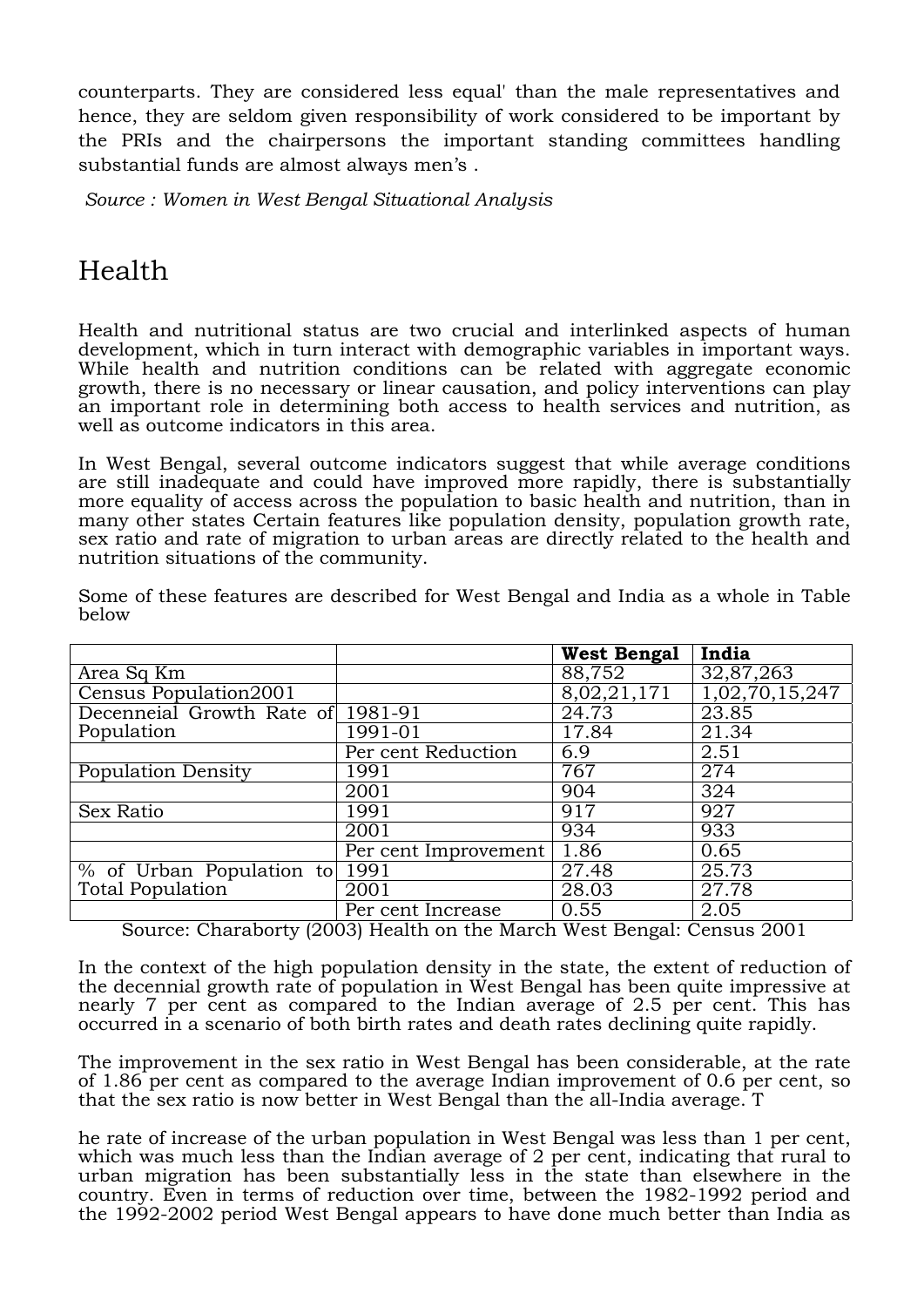a whole, which clearly suggests a gradual improvement in health facilities over the years in the state.

| Indicator                            | West Bengal | Highest                    | Lowest                     | Rank           | Rank          |
|--------------------------------------|-------------|----------------------------|----------------------------|----------------|---------------|
|                                      | (India)     | among                      | among                      | among          | among         |
|                                      |             | major                      | Major                      | Major          | all           |
|                                      |             | <b>States</b>              | <b>State</b>               | State          | <b>States</b> |
| Crude Birth Rate                     | 22.7(26.2)  | 33.0(UP)                   | $\overline{17.9}$ (Kerela) | 7              | 9             |
| Crude Death Rate                     | 8.3(9.7)    | $\overline{12.9}$ (Orissa) | $\vert$ 6.0(Kerela)        | $\overline{2}$ | 8             |
| <b>Total Fertility Rate</b>          | 2.49(3.07)  | 4.31(UP)                   | $2.07$ (Kerela)            |                | <sup>Q</sup>  |
| Neonatal Mortality Rate   31.9(43.4) |             | 54.9(MP)                   | $13.86$ (Kerela) 3         |                |               |
| Infant Mortality Rate                | 48.7(67.6)  | 86.7(UP)                   | $16.3$ (Kerela)            | -3             |               |

As evident from Chart above both in terms of absolute magnitude and also in terms of rate of reduction West Bengal's performance has been better than that of all-India. This is also the case when IMRs for boys and girls are considered separately; indeed, the gap between West Bengal and India is especially high for female IMR, indicating.that West Bengal has a better record of ensuring the lives of girl infants than India as a whole. The total IMR for rural areas also shows a reasonably good trend of decrease over the years. However, although the total IMR for urban areas is much less than that of the rural areas, the rate of reduction in the urban IMR has not been steady. It has not decreased significantly in the last few years, indicating a possible stagnation in the reduction of IMR in urban areas though it is still better than the overall Indian average.

This suggests that the existing health service facilities in the urban areas are possibly getting stretched and that a much greater effort will be needed to bring down IMR further. It is also a well-known fact that as the situation improves, further progress becomes more difficult. Since one of the basic parameters of assessing the health situation of any given population is the Infant Mortality Rate (IMR) it is worth considering this variable in more detail.

The IMR of West Bengal, at 51 per thousand, is quite good by aggregate Indian standards. As expected, the IMR in urban areas is much lower than that in the rural areas, indicating better health support and also possibly better infant caring practices in urban areas. As already noted, although the mean decennial growth rate of population has increased, there are significant differences across districts. Sex ratios also show district wise differences, with Medinipur being the best and Kolkata being the worst. Of course, high rates of male in-migration into Kolkata may explain this difference to some extent; however, the sex ratio for 0-6 years is also the lowest in Kolkata.

The crude birth rate, the improvement in West Bengal has been more rapid than for the national average. In terms of relative ranking, West BengaJ now has the seventh rank among major states for the crude birth rate as well as the total fertility rate, as indicated in Table.

The crude death rate in West Bengal is much less as compared to the Indian average, indicating that the health system is more supportive in preventing death. It has also improved more rapidly in the recent past than the all-India indicator.

Further, West Bengal ranks third in India with respect to infant mortality rates. Nevertheless, obviously further policy interventions are needed to control fertility and birth, since there is still considerable scope for improvement even in these indicators. In addition, the average age at marriage still remains low in West Bengal, although it appears to have increased in recent years.

Since teenage marriage and pregnancy tends to be associated with low birth weight and higher infant mortality, and also higher maternal mortality, this is an issue that needs to be addressed especially through consciousness-raising measures.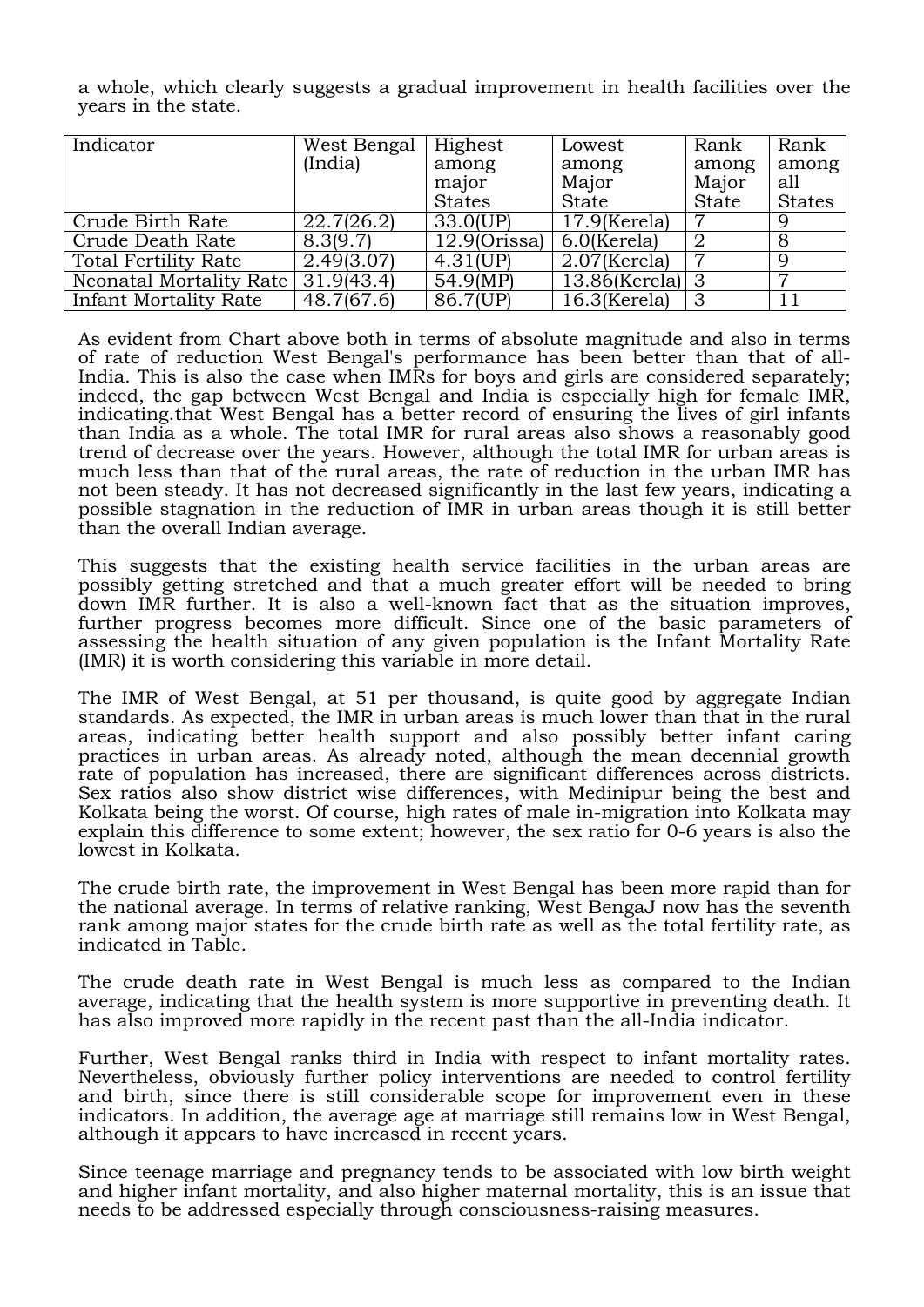Within aggregate infant mortality, nearly 42 per cent of the deaths occur within the first week. Deaths in the next three weeks account for 15 per cent, while deaths in the remaining 11 months amount to 43 per cent of the total infant mortality. This indicates that the control of early neonatal mortality will lead to a much improved IMR as this appears to be the most critical period.

However, it should be noted that this variable is also the hardest to control: even in Kerala, where the IMR is remarkably low (at 16 in 1998) more than half of the infants die in the early neonatal stage. Though the total neonatal mortality rate of West Bengal is better than the Indian average, the number of deaths is very high compared to some states such as Kerala, and some districts tend to have much higher rates than others. This calls for important critical interventions.

The recent opening (in August 2003) of a neonatal specialty hospital in Pumlia is a positive step, since the establishment of such facilities in far-flung districts with relatively poor transport connections to Kolkata, is likely to make a big difference towards reducing neonatal mortality. The district-wise pattern of IMR in the rural areas, for the period 1996-2000, according to the Sample Registration Surveys conducted by the Census of India, is presented in Table.

| <b>District</b>                | IMR              |
|--------------------------------|------------------|
| Darjeeling                     | 41               |
| Jalpaiguri                     | $\overline{54}$  |
| Kooch Behar                    | $\overline{52}$  |
| Uttar Dinajpur                 | 65               |
| Dakshin Dinajpur               | 74               |
| Malda                          | 61               |
| Murshidabad                    | 58               |
| Birbhum                        | 49               |
| Bardhman                       | $\overline{57}$  |
| Nadia                          | $5\overline{4}$  |
| $\overline{\text{N}24}$ Pragna | 51               |
| Hugli                          | $\overline{24}$  |
| Bankura                        | 61               |
| Purulia                        | $\overline{7}$ 4 |
| Mednipur                       | 49               |
| Haora                          | 34               |
| S 24 Pragna                    | $\overline{51}$  |
| West Bengal                    | 53               |

#### **Rural IMRs by District 1996-2000 (NUMBER OF Infant Death per 1000 Live Birth)**

Source: Office of Director of Census Operation West Bengal

There are very substantial variations in rural IMRs, ranging from the low of 24 in Hugli to the highest rate of 74 in Dakshin Dinajpur and Purulia, both of which are relatively badly served in terms of health infrastructure and transport networks. Indeed, the SRS data point to substantial variations in IMRs even within districts, often depending upon the availability of basic health infrastructure in the villages.

Health promoting services/facilities in West Bengal districts :2000-2001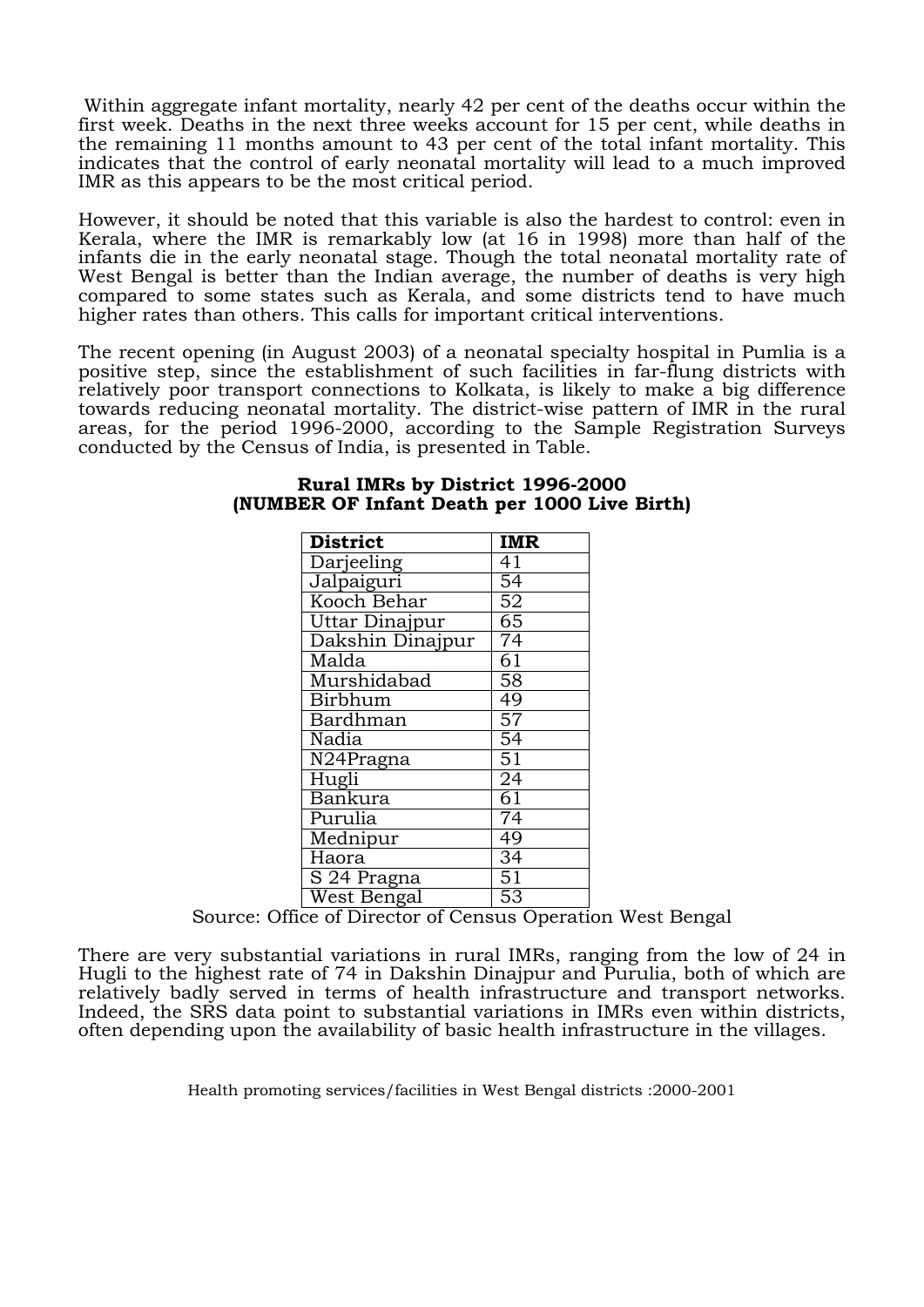| Districts        | Popn with<br>adequate<br>sanitation<br>facilities<br>(%) | Popn.<br>Using<br>improved<br>water<br>source<br>(%) | No. of<br>PHCs per<br>100000<br>Popn | No. of<br>hospital<br>beds per<br>100000<br>popn. | No. of<br>rural<br>family<br>welfare<br>centers | Couple<br>protection<br>rate $(\%)$ | 1 year old<br>children with<br>complete<br>immunization<br>$(\%)$ |
|------------------|----------------------------------------------------------|------------------------------------------------------|--------------------------------------|---------------------------------------------------|-------------------------------------------------|-------------------------------------|-------------------------------------------------------------------|
| Darjeeling       | 28.4                                                     | 75.6                                                 | 19                                   | 151                                               | 73                                              | 38.8                                | 60.8                                                              |
| Jalpaiguri       | 17.7                                                     | 98.1                                                 | 134                                  | 39                                                | 527                                             | 38.0                                | 62.0                                                              |
| K.Behar          | 8.6                                                      | 98.6                                                 | 16                                   | 60                                                | 25                                              | 50.3                                | 49.8                                                              |
| Uttar Dinajpur   | 9.3                                                      | 99.5                                                 | 11                                   | 30                                                | 293                                             | 21.2                                | 28.5                                                              |
| Dakshin Dinajpur | 11.0                                                     | 99.6                                                 | 17                                   | 54                                                | 237                                             | 29.6                                | 40.5                                                              |
| Malda            | 10.6                                                     | 99.4                                                 | 14                                   | 35                                                | 16                                              | 21.1                                | 38.9                                                              |
| Murshidabad      | 13.5                                                     | 99.4                                                 | 15                                   | 48                                                | 30                                              | 37.5                                | 39.4                                                              |
| <b>Birbhum</b>   | 13.9                                                     | 99.3                                                 | 26                                   | $\overline{75}$                                   | 428                                             | $\overline{42.5}$                   | 34.9                                                              |
| Bardhaman        | 32.4                                                     | 99.3                                                 | 19                                   | 100                                               | 768                                             | 53.8                                | 51.8                                                              |
| Nadia            | 25.4                                                     | 99.2                                                 | 13                                   | 113                                               | 28                                              | 33.6                                | 68.9                                                              |
| 24 Pargs North   | 39.4                                                     | 99.0                                                 | 8                                    | 29                                                | 779                                             | 24.4                                | 65.6                                                              |
| Hooghly          | 32.7                                                     | 99.3                                                 | 14                                   | 73                                                | 45                                              | 34.3                                | 67.8                                                              |
| Bankura          | 10.0                                                     | 98.2                                                 | 27                                   | 87                                                | 514                                             | 43.8                                | 67.3                                                              |
| Purulia          | 8.1                                                      | 93.8                                                 | 28                                   | 89                                                | 471                                             | 42.3                                | 38.0                                                              |
| Purba Medinipur  | 9.1                                                      | 99                                                   | 18                                   | 48                                                | 70                                              | 38.8                                | 46                                                                |
| Pashchim         | $\blacksquare$                                           | $\blacksquare$                                       |                                      |                                                   |                                                 |                                     |                                                                   |
| Mmedinipur       |                                                          |                                                      |                                      |                                                   |                                                 |                                     |                                                                   |
| Howrah           | 29.4                                                     | 99.1                                                 | 13                                   | 80                                                | 97                                              | 29.8                                | 56.0                                                              |
| 24 Pargs South   | 11.3                                                     | 99.2                                                 | 12                                   | 22                                                | 34                                              | 20.0                                | 59.4                                                              |
| Kolkata          | 75.2                                                     | 99.5                                                 | $\overline{\phantom{a}}$             | 434                                               | 92                                              | 36.4                                | 82.9                                                              |

(Purba and Paschim Mednipur is Combined) Source: WBHDR 2003

#### **Institutional Deliveries**

A important thrust of the Reproductive and Child Health Programme is to encourage deliveries under proper hygienic conditions under the supervision of trained health professionals.

For each birth during the three years preceding the survey, NFHS-2 asked the mother where she gave birth and who assisted during the delivery. 40 percent of births in West Bengal took place in health facilities, 46 percent took place in the women.s own homes, and 13 percent took place in their parents homes.

The NFHS-2 estimate of the percentage of births that took place in health facilities is slightly higher than the 1997 SRS estimate for West Bengal (36 percent). Eight percent of births took place in a private health facility, 32 percent took place in public institutions (such as government-operated district, *taluk*, town, or municipal hospitals and Primary Health Centres), and less than 1 percent took place in facilities operated by non governmental organizations or trusts. The proportion of deliveries that took place in health facilities is substantially higher in urban areas (80 percent) than in rural areas (31 percent). The proportion of births occurring in health facilities is much lower for Muslim mothers (16 percent) than for Hindu mothers (51 percent).

Only 20 percent of births to scheduled-tribe mothers are institutional deliveries, compared with 44 percent of births to scheduled-caste mothers, 54 percent of births to mothers belonging to other backward classes, and 40 percent of births to mothers from .other castes/tribes.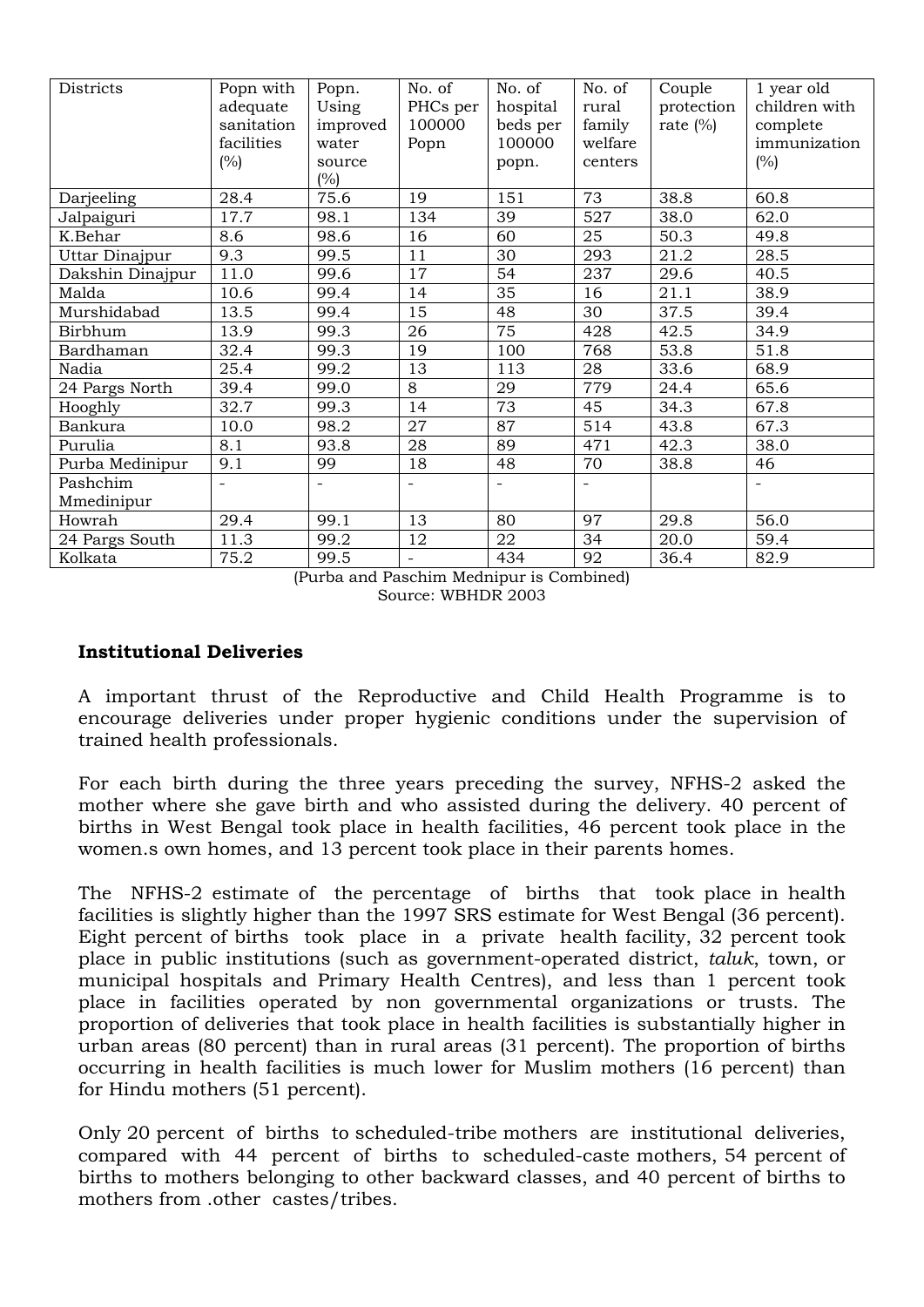The proportion of births that were delivered in a health facility decreases as birth order rises from 1 (61 percent) to 6 and over (11 percent).

Institutional deliveries, particularly in private facilities, increase sharply with education and with standard of living. Literate mothers, in particular, those with at least a complete middle school education are much more likely to give birth in a health facility than are illiterate mothers. Only one-quarter of births to mothers with a low standard of living and 79 percent of births to mothers with a high standard of living took place in health facilities. Institutional deliveries are much more common among births to mothers who had four or more antenatal check-ups (67 percent) than among births whose mothers had fewer antenatal check-ups (32 percent or less). Institutional deliveries are least prevalent among births to mothers who did not receive any antenatal check-ups (14 percent), followed by births whose mothers only received one antenatal check-u p (17 percent).

Several factors are likely to contribute to the positive relationship between antenatal check-ups and delivery in a health facility. Women who receive antenatal checkups are more likely than other women to deliver in a health facility because their antenatal care providers advised them to do so. Conversely, women who register themselves with a health facility for delivery may be called for regular check-ups by the facility.

Another important factor may be pregnancy complications, because women with complications are more likely than other women to have antenatal check-ups and also to deliver in a health facility. Yet another contributing factor may be the growing awareness of the benefits of professional medical care during both pregnancy and delivery, especially among urban, young, and educated women. In addition, women of higher socioeconomic status may have greater access to health facilities and resources. With regard to deliveries at home, the proportion of deliveries in a woman.s own home increases and the proportion at her parents. home decreases with age and birth order. Mother's education and standard of living are both negatively associated with deliveries at home.

Deliveries in health facilities have increased in West Bengal from 32 percent at the time of NFHS-1 to 40 percent at the time of NFHS-2. This increase has been due primarily to the increased number of births taking place in public health facilities.

#### **Reproductive Health Problems**

Absence of reproductive tract infections (RTIs) is essential for the reproductive health of both women and men and is critical for their ability to meet their reproductive goals. There are three different types of reproductive tract infections for women: endogenous infections that are caused by the multiplying of organisms normally present in the vagina; iatrogenic infections caused by the introduction of bacteria or other infection-causing micro-organisms through medical procedures such as an IUD insertion; and sexually transmitted infections (STIs). Endogenous infections and several of the iatrogenic and sexually transmitted infections are often easily cured if detected early and given proper treatment. If left untreated, RTIs can cause pregnancy-related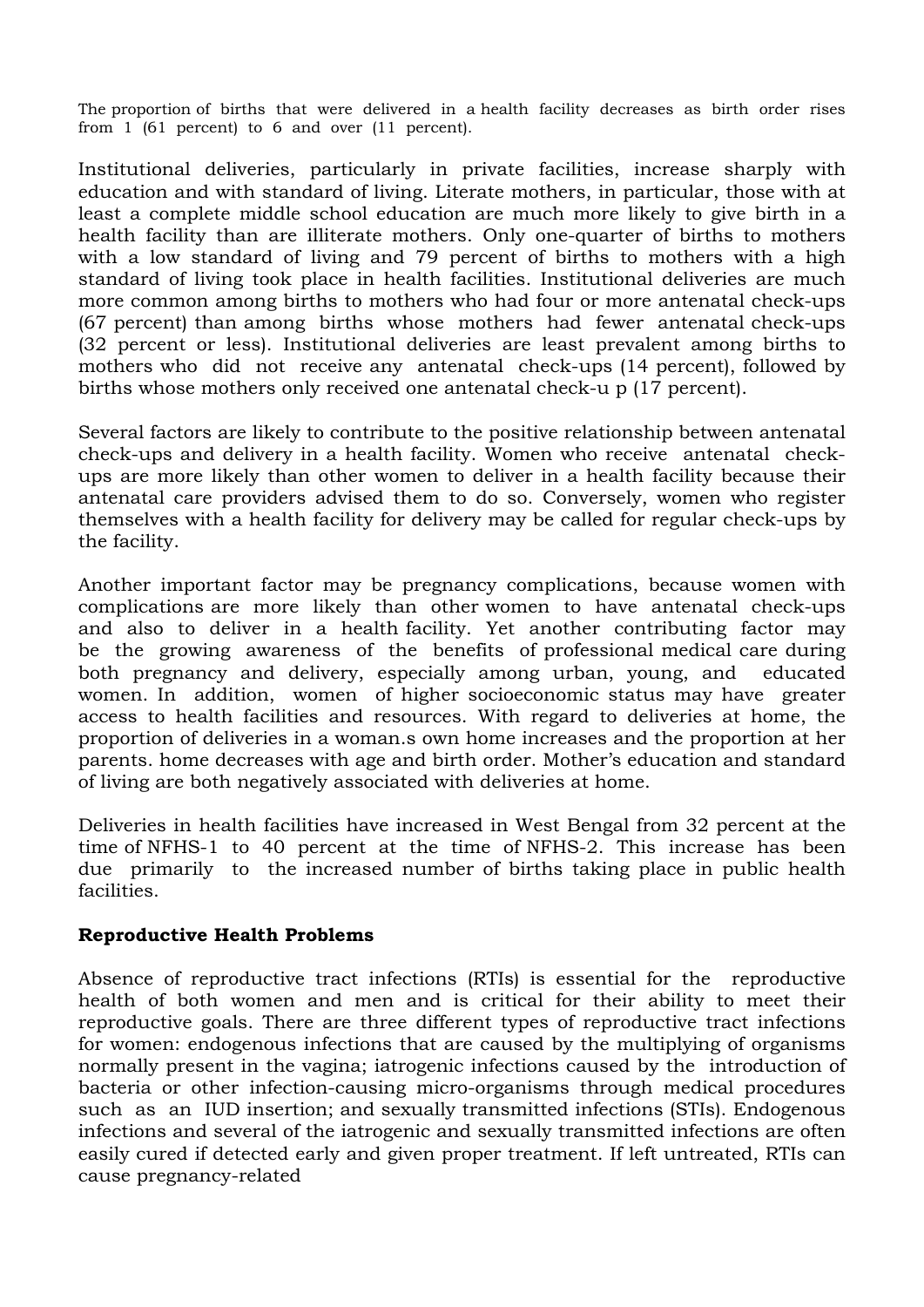complications, congenital infections, infertility, and chronic pain. They are also a risk factor for pelvic inflammatory disease and HIV (Population Council, 1999).

A number of studies (Bang et al., 1989; Bang and Bang, 1991; Pachauri and Gittlesohn, 1994; Jeejeebhoy and Rama Rao, 1992) have shown that many Indian women suffer from RTIs. Several researchers have also shown that women in India often bear the symptoms of RTIs silently without seeking health care. RTIs and their sequellae are an important component of programmes for family planning, child survival, women.s health, safe motherhood, and HIV prevention. RTIs have profound implications for the success of each of these initiatives, and conversely, these initiatives provide a critical opportunity for the prevention and control of RTIs (Germain et al., 1992). Studies have demonstrated that RTIs are an important reason for the poor acceptance and low continuation rates of contraceptive methods such as the IUD. Bhatia and Cleland (1995) found a higher incidence of gynaecological symptoms among women who had undergone a tubectomy than among other women.

The Government of India recognized the importance of RTIs and STIs in undermining the health and welfare of individuals and couples in a policy statement on the Reproductive and Child Health Programme, which states that couples should be .able to have sexual relations free of fear of pregnancy and contracting diseases. (Ministry of Health and Family Welfare, 1997:2). The Reproductive and Child Health Programme includes the following interventions: establishment of RTI/STI clinics at district hospitals (where not already available), provision of technicians for laboratory diagnosis of RTIs/STIs, and in selected districts, screening and treatment of RTIs/STIs (Ministry of Health and Family Welfare, 1997).

NFHS-2 collected information from women on some common symptoms of RTIs, namely problems with abnormal vaginal discharge or urinary tract infections in the three months preceding the survey, intercourse-related pain (often), and bleeding after intercourse (ever). Specifically, the prevalence of reproductive health problems among ever-married women is estimated from women.s selfreported experience in the three months preceding the survey with each of the following problems: vaginal discharge accompanied by itching, by irritation around the vaginal area, by bad odour, by severe lower abdominal pain, by fever, or by any other problem; pain or burning while urinating or frequent or difficult urination; and (among currently married women only) painful intercourse or bleeding after intercourse. Women who experience one or more of these reproductive health problems could either have or be at risk of getting an RTI/STI.

However, since information on health problems is based on self reports rather than clinical tests or examinations, the results should be interpreted with caution.

Thirty-six percent of ever-married women report at least one type of problem related to vaginal discharge, and 19 percent report symptoms of a urinary tract infection. Overall, 42 percent of women report either problems with vaginal discharge or symptoms of a urinary tract infection. Among problems related to vaginal discharge, severe lower abdominal pain (23 percent) is mentioned most frequently, followed by itching or irritation (18 percent). The prevalence of problems related to vaginal discharge and symptoms of urinary tract infections is the same in currently married women and ever-married women.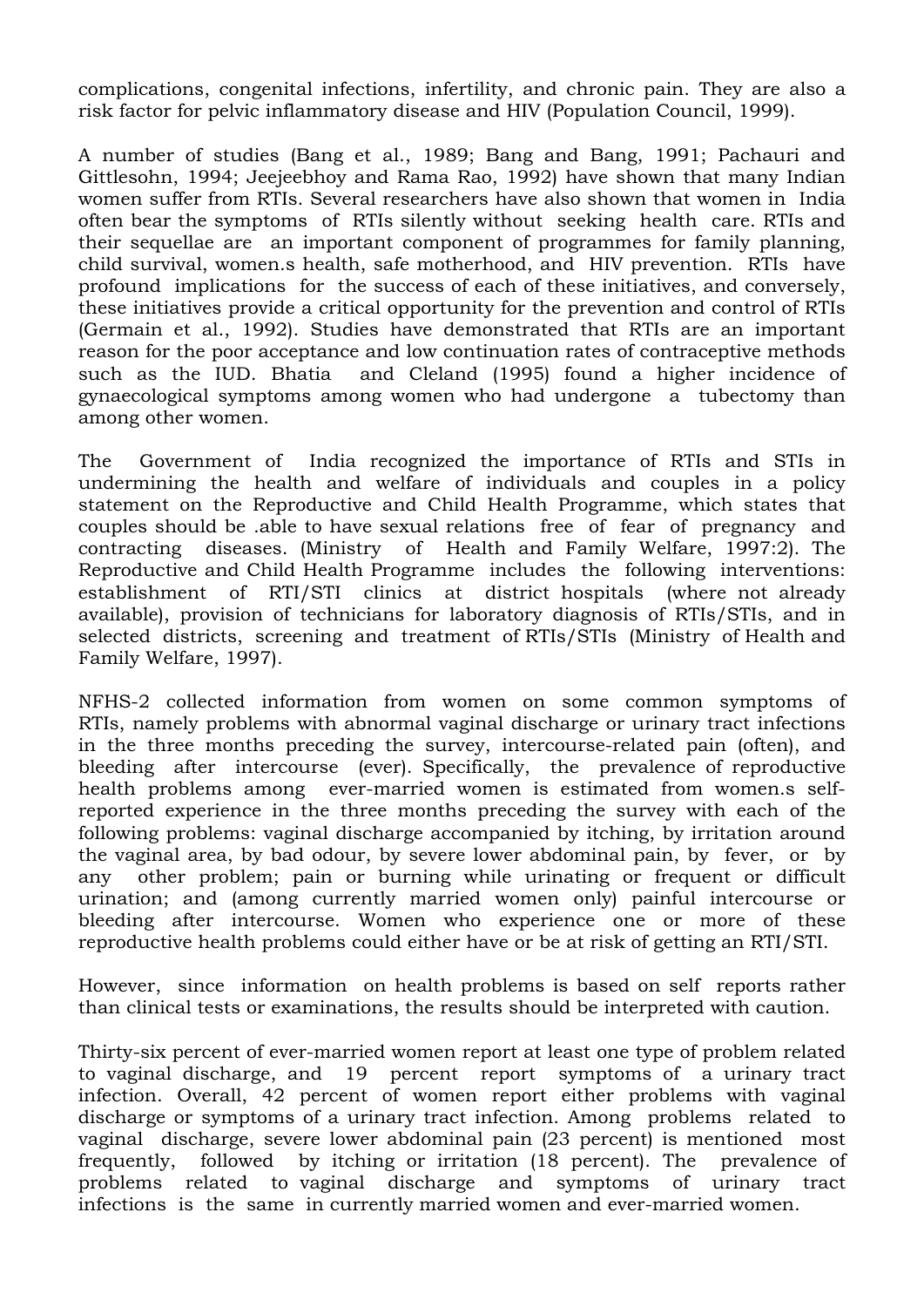Almost half of currently married women (45 percent) report that they have one or more reproductive health problems. Fifteen percent report painful intercourse and 2 percent report bleeding after intercourse. Reproductive health problems are more common among currently married women below age 45 (42.50 percent) than among older women (29 percent). Rural women have a higher prevalence of reproductive health problems than urban women. Twenty-nine percent of currently married women in Kolkata report such problems. The prevalence of reproductive health problems also varies by education, being highest for illiterate women (49 percent) and lowest for women who have at least completed high school (31 percent). Muslim women (55 percent) are more likely to have reproductive health problems than Hindu women (42 percent) or other women (50 percent).

Differences by caste/tribe are small. Women in households with a low standard of living (50 percent) are more likely to have reproductive health problems than women in households with a medium (44percent) or high standard of living (35 percent). Women who are self employed (51 percent) are more likely to report reproductive health problems than are other women (45.47 percent).

Women with only one child are least likely to have reproductive health problems. Women with no children are much more likely than women with one or more children to have reproductive health problems. Among women who report any reproductive health problems, 73 percent have not seen anyone for advice or treatment. The proportion of women who have not obtained advice or treatment is higher in rural areas (76 percent) than in urban areas (60 percent). Among women who have obtained advice or treatment, 53 percent saw a private doctor. A private doctor was seen by two-thirds of these women in urban areas and 48 percent in rural areas. Sixteen percent of women who have obtained advice or treatment were seen by someone in the public medical sector. NFHS-2 results show that although more than two-fifths of ever-married women in West Bengal report at least one reproductive health problem that could be symptomatic of a more serious reproductive tract infection, the majority of them bear the problems silently without seeking advice or treatment. Moreover, women who seek advice or treatment for reproductive health problems do not usually go to government health professionals. These findings highlight the need to educate women regarding the symptoms and consequences of reproductive health problems and the urgent need to expand counselling and reproductive health services in both rural and urban areas, particularly in the public sector.

|                  | Marriage before Legal Age |       |  |  |
|------------------|---------------------------|-------|--|--|
| District         | <b>Boys</b>               | Girls |  |  |
| Bankura          | 21.7                      | 54.0  |  |  |
| Barddhaman       | 19.3                      | 59.0  |  |  |
| Birbhum          | 30.5                      | 59.8  |  |  |
| Dakshin Dinajpur | 13.0                      | 57.6  |  |  |
| Darjiling        | 26.3                      | 21.0  |  |  |
| Haora            | 11.6                      | 25.5  |  |  |
| Hugli            | 20.6                      | 34.9  |  |  |

### **Some Important Findings of RCH-NFHS Survey**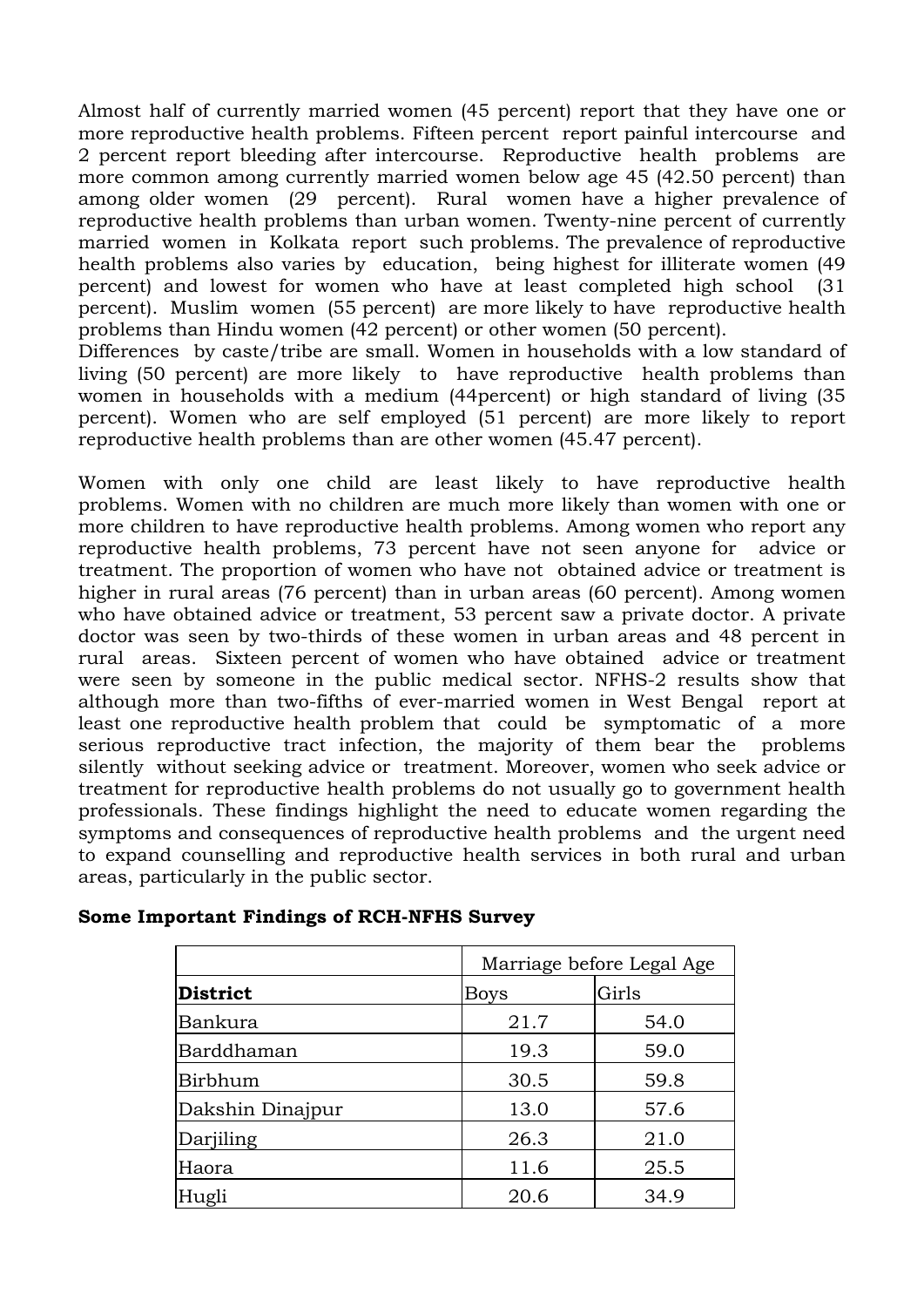| Jalpaiguri                | 22.1 | 38.0 |
|---------------------------|------|------|
| Koch Bihar                | 20.2 | 51.7 |
| Kolkata                   | 5.8  | 13.6 |
| Maldah                    | 30.6 | 65.9 |
| Medinipur                 | 22.9 | 53.2 |
| Murshidabad               | 34.2 | 54.8 |
| Nadia                     | 24.5 | 41.0 |
| North Twentyfour Parganas | 24.5 | 37.9 |
| Puruliya                  | 37.1 | 51.2 |
| South Twentyfour Parganas | 30.6 | 46.7 |
| Uttar Dinajpur            | 23.0 | 51.2 |

Girls married below the legal age is very high in the Districts of Bankura, Birbhum Bardhman,Dakshin Dinajpur, Kooch Behar, Malda , Mednipur , Murshuidabad Puruliya and Uttar Dinajpur. This is a verimportant indicator as it exposes young girls to the risk of Trafficking Vulnerability.

Maldah, Medinipur South 24 Pragana and Uttar Dinajpur have reported the lowest Institutional Delivery. This is an important indicator of low reportage of HIV at the ANC Sites.

|                              | No ANC Full | <b>ANC</b> | Visited     | Institutional<br>Delivery |         |       | Women<br>Acess         |
|------------------------------|-------------|------------|-------------|---------------------------|---------|-------|------------------------|
| <b>District</b>              | Check       |            | by ANM Govt |                           | Private | Total | Govt for<br><b>RTI</b> |
| <b>Bankura</b>               | 3.8         | 23.1       | 6.6         | 52.9                      | 9.5     | 62.3  | 73.4                   |
| Barddhaman                   | 6.9         | 10.1       | 7.3         | 42.8                      | 16.0    | 58.9  | 25.1                   |
| <b>Birbhum</b>               | 8.8         | 10.8       | 23.4        | 40.1                      | 8.0     | 48.1  | 19.5                   |
| Dakshin Dinajpur             | 8.5         | 14.5       | 11.0        | 40.1                      | 4.8     | 44.9  | 26.9                   |
| Darjiling                    | 14.7        | 8.9        | 6.4         | 31.9                      | 11.1    | 42.9  | 43.6                   |
| Haora                        | 8.6         | 17.6       | 5.9         | 41.9                      | 14.8    | 56.7  | 13.9                   |
| Hugli                        | 6.5         | 26.4       | 10.4        | 51.7                      | 23.4    | 75.2  | 12.5                   |
| Jalpaiguri                   | 5.0         | 18.0       | 22.4        | 30.8                      | 9.4     | 40.2  | 5.4                    |
| Koch Bihar                   | 8.0         | 8.3        | 11.7        | 27.7                      | 9.1     | 36.9  | 36.2                   |
| Kolkata                      | 3.8         | 19.9       | 4.4         | 46.9                      | 35.2    | 82.1  | 40.1                   |
| Maldah                       | 4.9         | 14.3       | 37.4        | 20.9                      | 6.6     | 27.4  | 10.5                   |
| Medinipur                    | 6.1         | 13.0       | 8.3         | 29.2                      | 14.4    | 43.7  | 31.8                   |
| Murshidabad                  | 26.0        | 6.9        | 4.6         | 29.8                      | 3.4     | 33.2  | 11.9                   |
| Nadia                        | 2.7         | 11.9       | 16.1        | 58.1                      | 7.0     | 65.1  | 14.8                   |
| North Twentyfour<br>Parganas | 11.6        | 20.4       | 6.9         | 36.4                      | 13.8    | 50.2  | 36.7                   |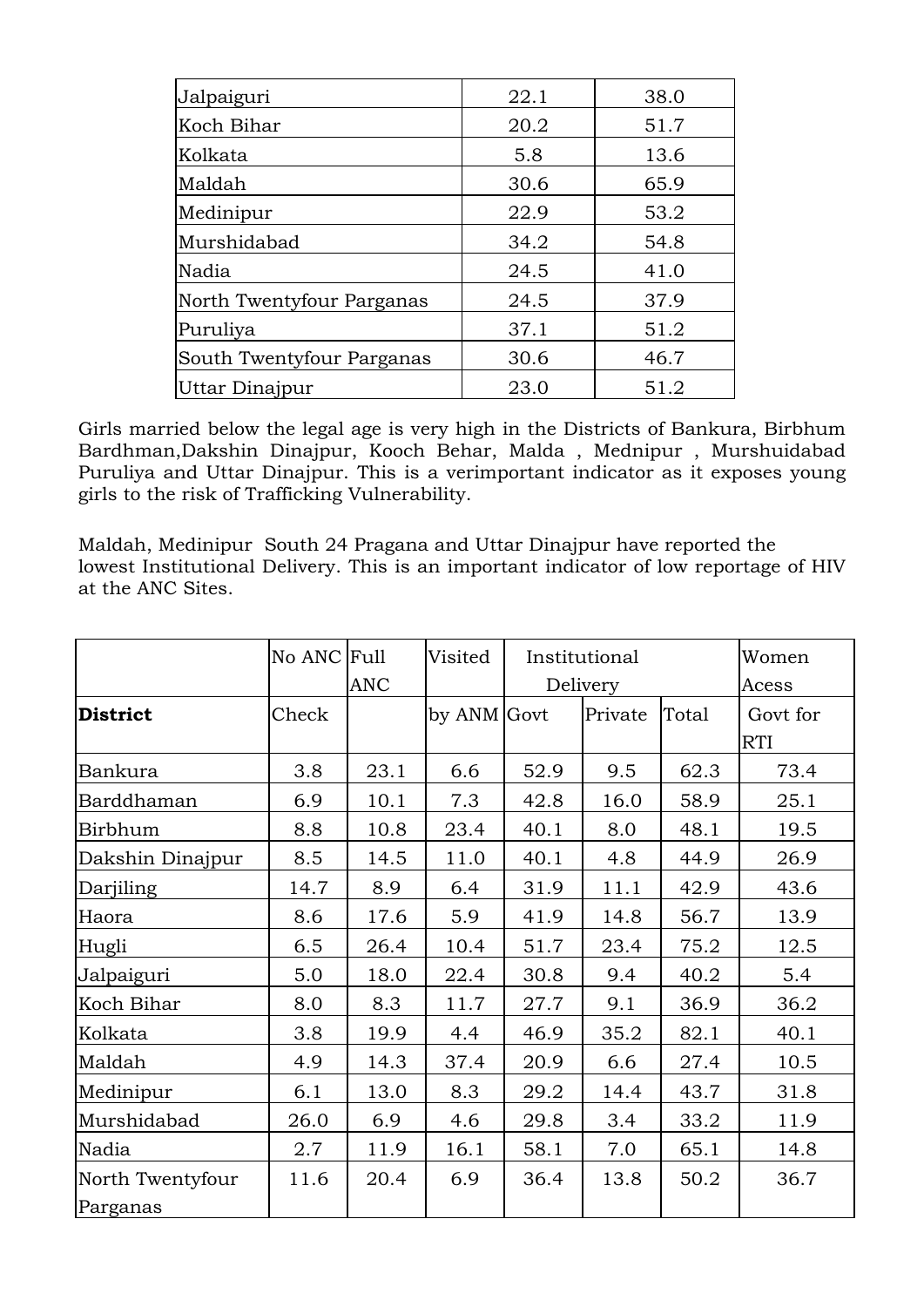| Puruliya         | 13.5 | 14.9 | 11.5 | 40.7 | 8.2 | 48.9 | 33.0 |
|------------------|------|------|------|------|-----|------|------|
| South Twentyfour | 5.7  | 8.0  | 19.8 | 22.1 | 8.4 | 30.5 | 6.1  |
| Parganas         |      |      |      |      |     |      |      |
| Uttar Dinajpur   | 18.6 | 6.5  | 27.6 | 15.8 | 4.8 | 20.6 | 10.8 |

## HIV/AIDS and RTI

The RCH Data as per the NFHS Study has reported the following important Data for the Reproductive Health in the women in West Bengal.

|                          |      | Awareness  |                    | Condom |
|--------------------------|------|------------|--------------------|--------|
| <b>District</b>          | RTI  | <b>HIV</b> | RTI among<br>Women | Usage  |
| Bankura                  | 58.1 | 34.4       | 41.9               | 3.4    |
| Barddhaman               | 68.3 | 45.2       | 39.4               | 2.7    |
| Birbhum                  | 56.1 | 31.8       | 27.9               | 3.4    |
| Dakshin Dinajpur         | 79.4 | 46.3       | 35.8               | 4.5    |
| Darjiling                | 52.5 | 66.2       | 36.2               | 5.7    |
| Haora                    | 79.1 | 71.9       | 26.7               | 4.5    |
| Hugli                    | 70.3 | 61.7       | 38.4               | 3.5    |
| Jalpaiguri               | 71.0 | 46.5       | 29.9               | 8.4    |
| Koch Bihar               | 63.2 | 40.1       | 44.8               | 2.5    |
| Kolkata                  | 84.7 | 87.5       | 25.2               | 9.3    |
| Maldah                   | 70.0 | 27.9       | 40.9               | 5.0    |
| Medinipur                | 80.7 | 49.3       | 45.6               | 2.5    |
| Murshidabad              | 50.4 | 33.0       | 44.7               | 3.5    |
| Nadia                    | 80.9 | 62.2       | 32.5               | 5.6    |
| N <sub>24</sub> Parganas | 78.3 | 67.7       | 35.3               | 8.9    |
| Puruliya                 | 42.3 | 22.5       | 24.6               | 3.9    |
| S24 Parganas             | 70.2 | 52.8       | 33.9               | 4.2    |
| Uttar Dinajpur           | 72.9 | 32.0       | 38.3               | 1.9    |

### **Data Showing the Various Hot Spots in West Bengal in the Year 2001, 2002,2003**

|              | Site |          | 2001 | 2002 | 2003 |
|--------------|------|----------|------|------|------|
| <b>State</b> |      | Hot Spot | $\%$ | $\%$ | $\%$ |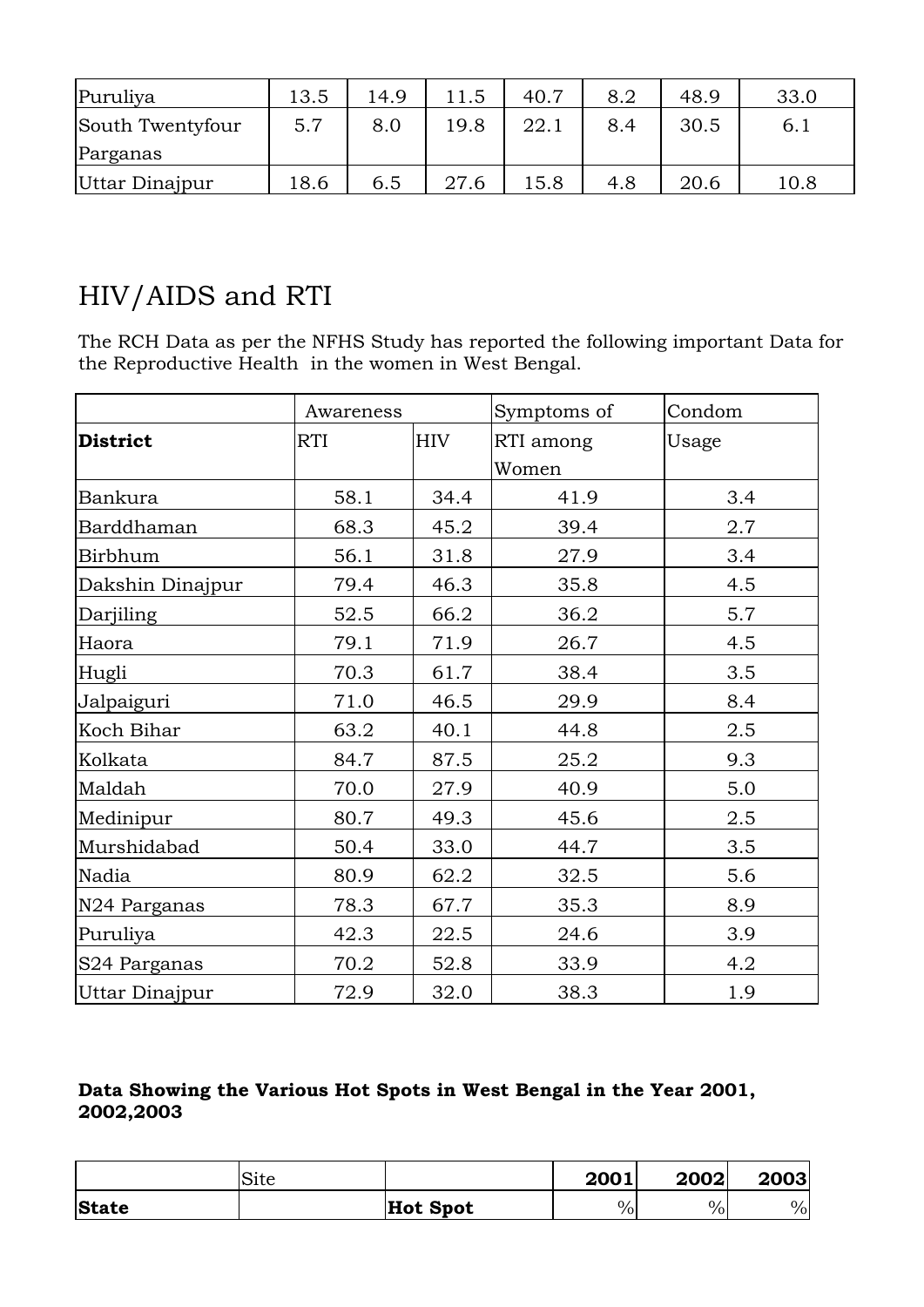| <b>West Bengal</b> | <b>STD</b> | Bankura     | 1.24 |      |      |
|--------------------|------------|-------------|------|------|------|
|                    | <b>STD</b> | Kolkatta    | 2.4  |      |      |
|                    | <b>STD</b> | Cooch behar |      | 0.48 |      |
|                    | <b>STD</b> | Behrampur   |      |      |      |
|                    | <b>STD</b> | Kolkatta    |      | 6.32 | 9.6  |
|                    | <b>ANC</b> | Kolkatta    | 0.5  | 1.25 | 0.75 |
|                    | <b>ANC</b> | Midnapur    |      | 0.75 |      |

| West Bengal Sentinel sites and HIV prevalence |            |                     |            |                     |
|-----------------------------------------------|------------|---------------------|------------|---------------------|
| <b>Sites</b>                                  | Type       | Percent<br>Positive | Type       | Percent<br>Positive |
| Baharampur(Murshi)                            | <b>STD</b> | 4                   |            |                     |
| Balurghat (d dinaj)                           | <b>STD</b> | 1.26                |            |                     |
| <b>Bankura</b>                                | <b>STD</b> | 1.6                 |            |                     |
| <b>Burdwan</b>                                | <b>STD</b> | 0.43                |            |                     |
| <b>BSGH Kolkatta</b>                          |            |                     | <b>ANC</b> | 0.75                |
| Coochbehar                                    | <b>STD</b> | 0.48                |            |                     |
| Durgapur                                      |            |                     | <b>ANC</b> | 0.5                 |
| Haldia                                        | <b>STD</b> | 1.61                |            |                     |
| Kolkatta                                      | <b>STD</b> | 9.6                 |            |                     |
| Krishnanagar(Nadia)                           | <b>STD</b> | 0.47                |            |                     |
| Malda                                         |            |                     | <b>ANC</b> | $\overline{0}$      |
| Midnapur                                      |            |                     | <b>ANC</b> | 0.75                |
| Murshidabad                                   |            |                     | <b>ANC</b> | 0.75                |
| Puruliya                                      |            |                     | <b>ANC</b> | $\overline{0}$      |
| RGKMCH Kolkatta                               |            |                     | <b>ANC</b> | 0.5                 |
| Siliguri                                      |            |                     | <b>ANC</b> | 0.25                |
| Uttar Dinajpur                                |            |                     | <b>ANC</b> | 0.74                |
| 24 Parganas                                   | <b>STD</b> | 4                   |            |                     |

Baharampur, Balurghat, Bankura , Burdwan ,Haldia and Kolkatta have reported high HIV rates in the sentinel Surveillance in the STD Sites . Kolkata, Midnapur, Murshidabad, and Uttar Dinajpur have reported high rates of HIV Infection in the Sentinel Surveillance in ANC sites. Similarly Kolkatta, Bankura, Behrampur and Midnapur have been reported as the Hot Spot in HIV Infection. Also in the Chart given below it is ver clear that the Rate of HIV Prevalance in Migratory Population has been reported at a High percentage of 4.48.

| Profile of HIV +ve, STD Patients West Bengal |             |        |              |
|----------------------------------------------|-------------|--------|--------------|
|                                              | <b>Male</b> | Female | <b>Total</b> |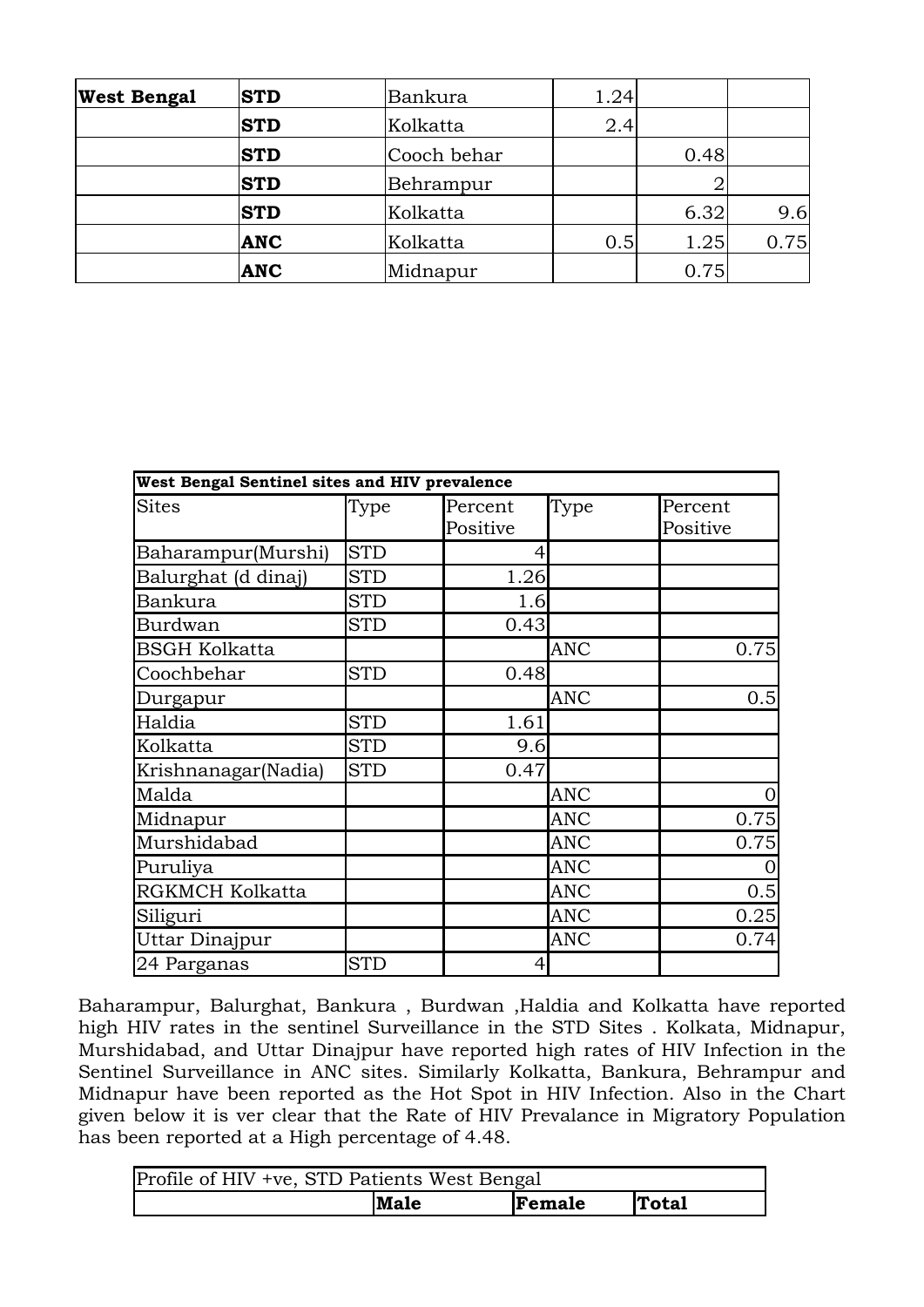| Migratory population     | 4.48 |      | 3.23 |
|--------------------------|------|------|------|
| Non Migratory population | 3.73 | 2.88 | 3.26 |
| Urban                    | 5.6  | 3.79 | 4.83 |
| Rural                    | 2.3  | 2.4  | 2.36 |
| Illiterate               | 3.9  | 2.79 | 3.12 |
| Literate                 | 3.24 | 2.8  | 4.13 |
| Total                    | 3.79 | 2.8  | 3.25 |

| Profile of HIV +ve, ANC Patients West Bengal |              |              |              |
|----------------------------------------------|--------------|--------------|--------------|
|                                              | <b>Urban</b> | <b>Rural</b> | <b>Total</b> |
| Migratory population                         | 1.32         |              | 0.54         |
| Non Migratory<br>population                  | 0.31         | 0.55         | 0.44         |
| Illiterate                                   | 0.42         | 0.15         | 0.26         |
| Literate                                     | 0.37         | 0.52         | 0.39         |
| Total                                        | 0.36         | 0.52         | 0.45         |

| HIV Prevalance and Confidence Interval 2003 for ANC Rural Sites |            |
|-----------------------------------------------------------------|------------|
| Site                                                            | Percentage |
| CHC,Manichak,Malda                                              | 0.66       |
| CHC,Baruipur,24paragana                                         | 0.25       |
| CHC ,Panagarh,Burdwan                                           | 0.58       |
| CHC,Mankar,Burdwan                                              | 1.23       |
| CHC, SDH, Siliguri, Darjeeling                                  | 0.25       |
| CHC,Raghunathpur,Puruliya                                       | 0.75       |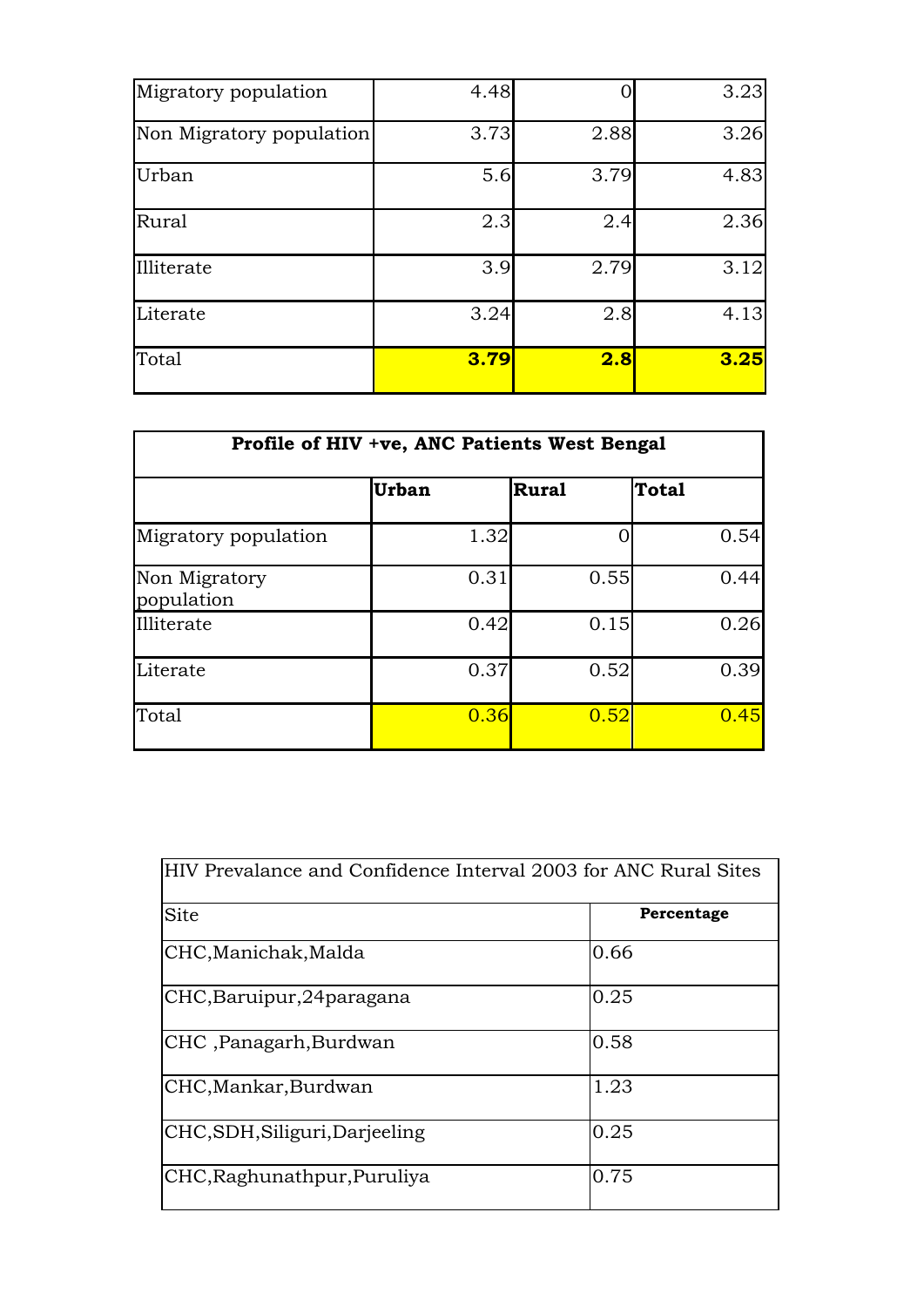| CHC, Kaliaganj, Uttar Dinajpur       | 0.5  |
|--------------------------------------|------|
| CHC, Mahisadal(Basuliya)Purba Medini | 0.56 |
| CHC, Madhyagram, 24 Paragna          | 0.25 |
| CHC, Kurseong, Darjeeling            | 0.28 |

| HIV Prevalance and Confidence Interval 2003 for TI Sites |                |  |
|----------------------------------------------------------|----------------|--|
| <b>Site</b>                                              | Percentage     |  |
| Kolkata                                                  | 9.6            |  |
| 24 Pragna                                                | 4.4            |  |
| Burdwan                                                  | 8              |  |
| Jalpaiguri                                               | 9.2            |  |
| Murshidabad                                              | 6.05           |  |
| Purvimidnapur                                            | $\overline{2}$ |  |
| <b>BMSC Kolkatta</b>                                     | 5.67           |  |

### **STD Clinics Status in West Bengal WBSAP & CS 2003-2004**

| No. of Existing STD Clinics             | -57 |
|-----------------------------------------|-----|
| No. of STD Clinics supported by NACO    | 34  |
| No. of Clinics in Medical College       |     |
| No. of existing STD Clinics at district | 18  |
| hospitals                               |     |

### **Year wise STD Cases in West Bengal, 1994-2003**

| Year | Male   | Female | <b>Total STD</b> |
|------|--------|--------|------------------|
|      |        |        | <b>Cases</b>     |
| 1994 | 15,534 | 10,796 | 26,330           |
| 1995 | 18,499 | 8,515  | 27,014           |
| 1996 | 17,634 | 11,563 | 29,197           |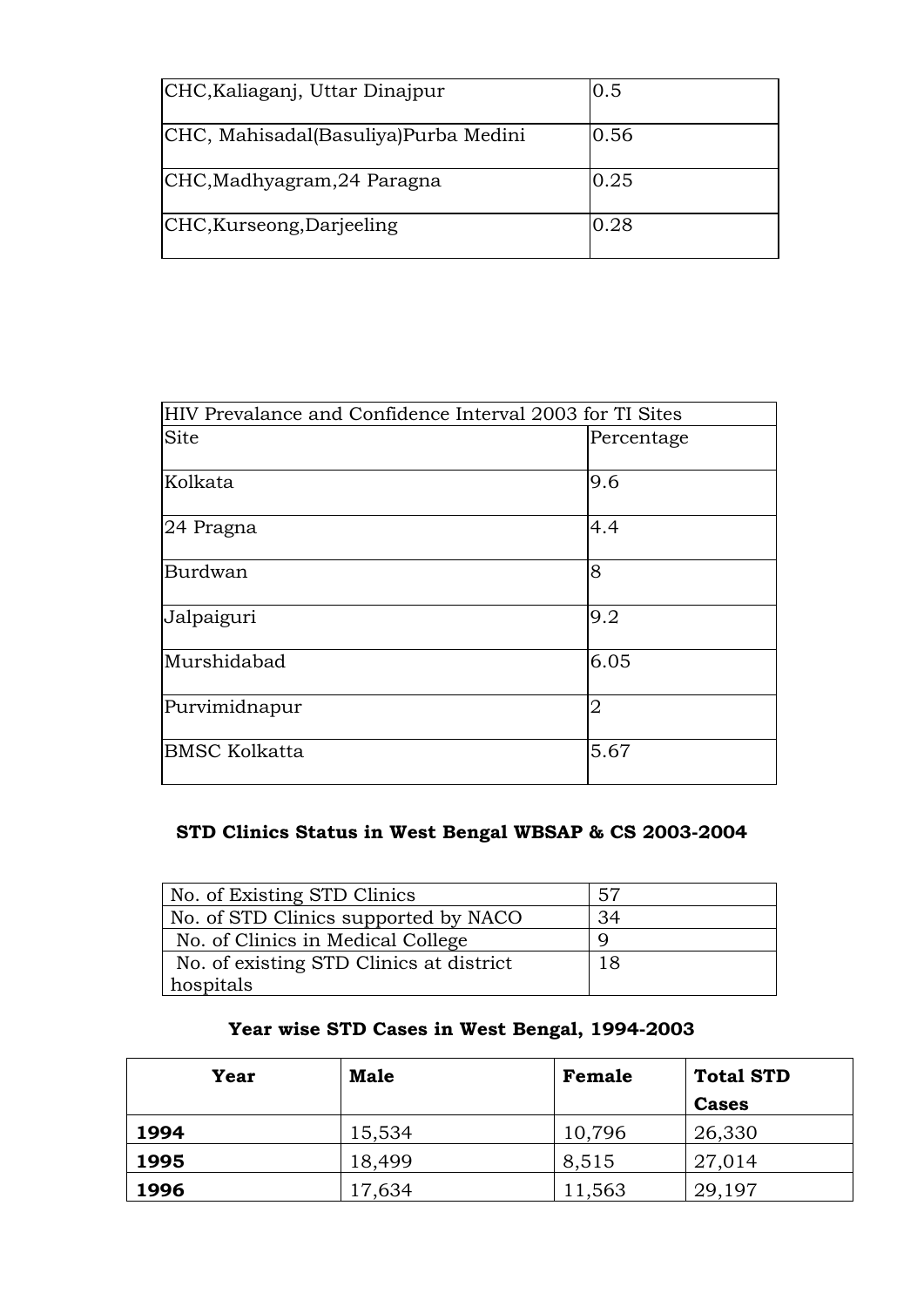| 1997           | 33,613 | 24,351 | 57,964 |
|----------------|--------|--------|--------|
| 1998-1999      | 31,297 | 24,351 | 55,648 |
| 1999-2000      | 19,174 | 12,640 | 31,814 |
| 2000 (April to | 10,907 | 5,928  | 16,835 |
| December)      |        |        |        |
| 2001           | 16,508 | 26,915 | 43,423 |
| 2002           | 28,848 | 36,219 | 65,067 |
| 2003           | 31,951 | 67,192 | 99,143 |

The STD infection which has been reported from various Hospitals of West Bengal clearly shows that Rate of STD infection is on the rise and it is an indicator of Unsafe sexual practices. In the year 2002 and 2003 more females have reported STD Infection . From 26,330 cases in 1994 the present total in the year 2003 have gone up to 99,143 cases.

### **Department of Health & Family Welfare, Govt. of West Bengal**

| Surveillance report for AIDS Cases in West Bengal (up to October 2004) |                                        |                                             |          |
|------------------------------------------------------------------------|----------------------------------------|---------------------------------------------|----------|
| No. of Aids Cases                                                      |                                        | Male = $2550$ Female = $712$ Total = $3262$ |          |
|                                                                        | Yearwise Break-up of Aids Cases by Sex |                                             |          |
| Year                                                                   | Male                                   | Female                                      | Total    |
| 1988                                                                   |                                        | 0                                           |          |
| 1989                                                                   | 0                                      | $\overline{0}$                              | $\Omega$ |
| 1990                                                                   |                                        | $\overline{0}$                              |          |
| 1991                                                                   | O                                      | Ω                                           | 0        |
| 1992                                                                   | 7                                      |                                             | 8        |
| 1993                                                                   | 10                                     |                                             | 11       |
| 1994                                                                   | 9                                      |                                             | 10       |
| 1995                                                                   | $\overline{7}$                         | $\overline{2}$                              | 9        |
| 1996                                                                   | 16                                     |                                             | 17       |
| 1997                                                                   | 29                                     | 8                                           | 37       |
| 1998                                                                   | 64                                     | 5                                           | 69       |
| 1999                                                                   | 184                                    | 42                                          | 226      |
| 2000                                                                   | 159                                    | 62                                          | 221      |
| 2001                                                                   | 153                                    | 54                                          | 207      |
| 2002                                                                   | 776                                    | 193                                         | 969      |
| 2003                                                                   | 480                                    | 131                                         | 611      |
| Upto October 2004                                                      | 654                                    | 211                                         | 865      |
| Total                                                                  | 2550                                   | 712                                         | 3262     |

### **% to total**

| Male   | 78.17 |
|--------|-------|
| Female | 21.83 |

### **Aids Cases by Locality**

| $\sim$<br>---<br>. . | .<br>$\sim$ $\sim$ | --<br>. . U. |
|----------------------|--------------------|--------------|
|                      |                    |              |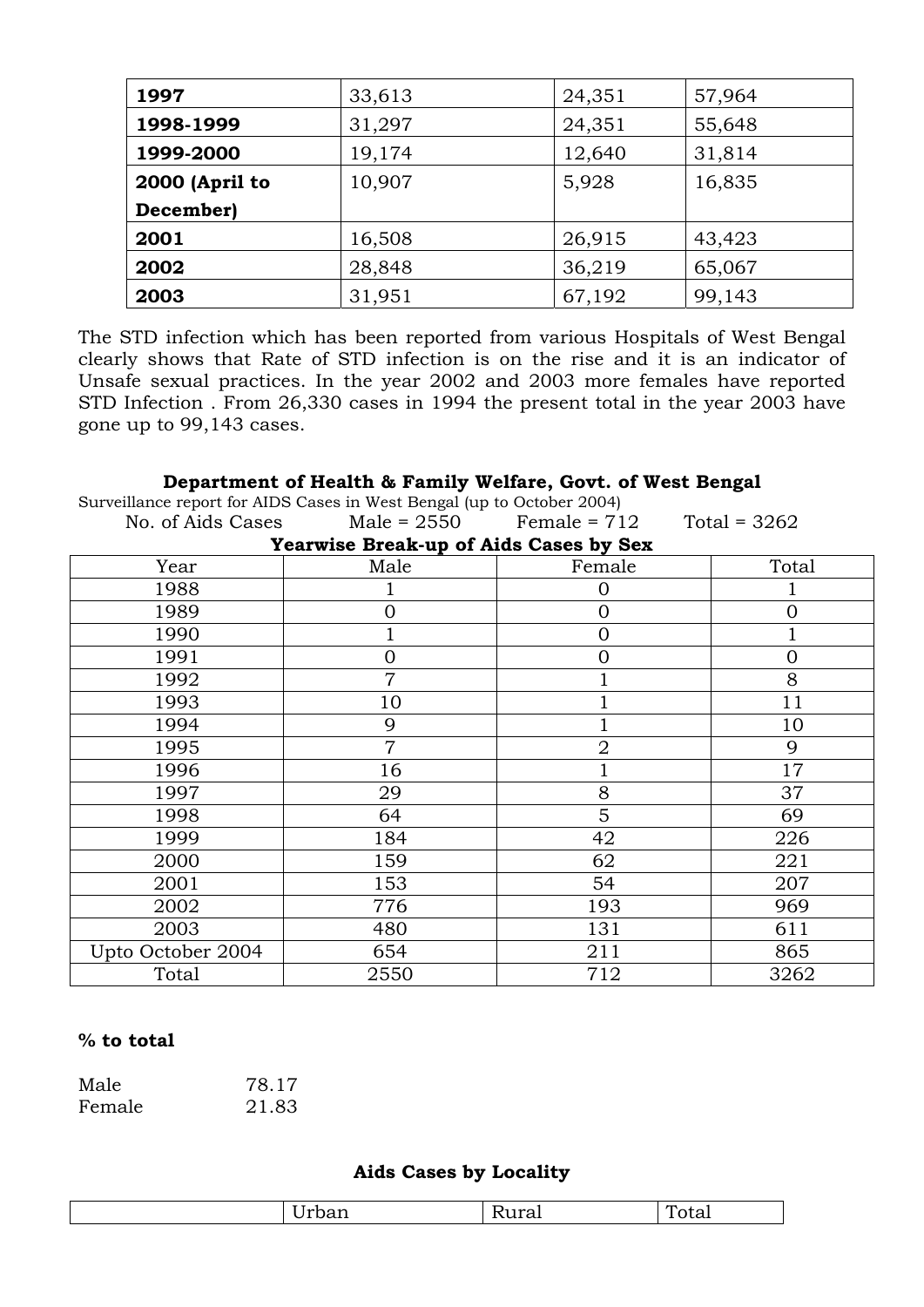| No. of Cases | 2017          | 1245  | 3262 |
|--------------|---------------|-------|------|
| % to total   | 6183<br>01.OJ | 38.17 | 100  |

Though 61.83% HIV Infection in West Bengal has been reported from the Urban areas the infection rate in the rural areas is also going up. This is an indicator that the HIV epidemic is slowly spreading into the rural areas Also in the Table below 88.93 % infections have been reported in the Sexual Route.

#### **AIDS Cases by Risk / Transmission Categories**

| Routes of Transmission  | No. AIDS Cases | Percentage to Total |
|-------------------------|----------------|---------------------|
| Sexual                  | 2901           | 88.93               |
| Infected Needle Syringe | 67             | 2.05                |
| Through Blood or Blood  | 68             | 2.09                |
| Products                |                |                     |
| Other not specified     | 226            | 6.93                |
| Total                   | 3262           | 100                 |

#### **AIDS Cases by Marital Status**

|                     | Married | Unmarried | Total |  |  |
|---------------------|---------|-----------|-------|--|--|
| Number              | 988     | 1274      | 3262  |  |  |
| Percentage to total | 60.94   | 39.06     | 100   |  |  |

#### **Epidemiological situation (HIV Seropositive status) in West Bengal**

Sero-serveillance for HIV infection (Since inception i.e. 1986 to October 2004) Number of HIV sero – positive cases Male=5349 Female = 1592 Total =  $6941$ 

Yearwise Break up of HIV serpositive Cases in West Bengal during 1996 to 2004 (upto October)

| Year                | No.   |
|---------------------|-------|
| 1996                | 303   |
| 1997                | 370   |
| 1998                | 276   |
| 1999                | 502   |
| 2000                | 675   |
| 2001                | 905   |
| 2002                | 1,130 |
| 2003                | 1,690 |
| 2004 (upto October) | 1,090 |
| Total               | 6941  |

## **Probable Routes of Transmission of HIV Positive cases**

(upto October 2004)

| Routes of Transmission | No. of Positive Cases | $\%$  |
|------------------------|-----------------------|-------|
| Sexual                 | 5,662                 | 81.57 |
| Blood and Blood        |                       |       |
| Products               | 206                   | 2.97  |
| Injecting Drugs        | 404                   | 5.82  |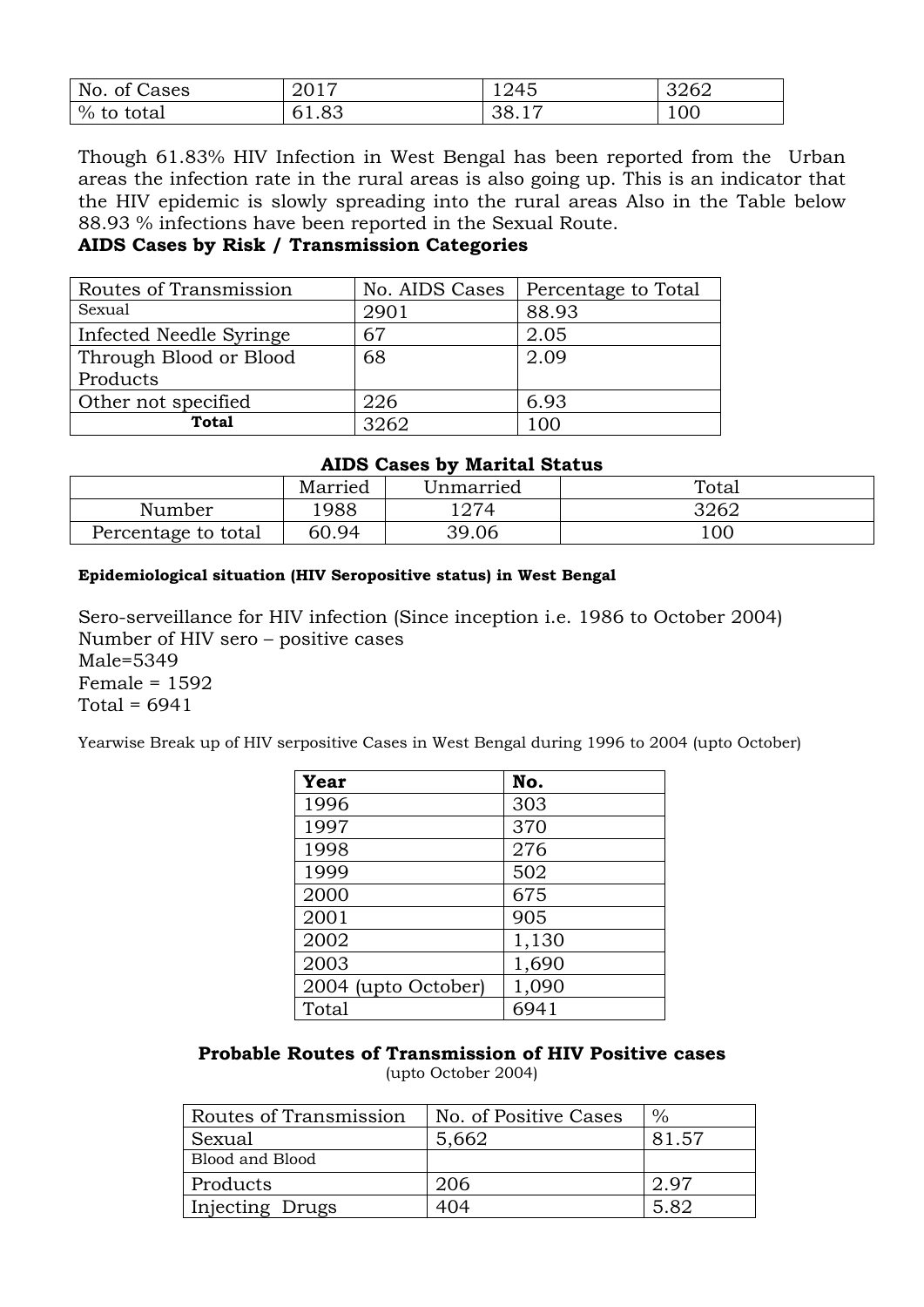| Perinatal | 103 | 48.ء |
|-----------|-----|------|
| Others    | 566 |      |
| Total     | 6   | 10C  |

## **Districtwise break up of HIV +ve cases since inception i.e. 1986 to October 2004**

|                          | Number of Cases found |
|--------------------------|-----------------------|
| Kolkata & Suburbs        | 3295                  |
| <b>Paschim Medinipur</b> | 580                   |
| Purba Medinipur          | 335                   |
| Bankura                  | 80                    |
| Darjiling                | 391                   |
| Birbhum                  | 88                    |
| Barddhaman               | 186                   |
| Puruliya                 | 74                    |
| North 24 Parganas        | 445                   |
| South 24 Parganas        | 348                   |
| Nadia                    | 155                   |
| Murshidabad              | 141                   |
| Hugli                    | 108                   |
| Kochbehar                | 196                   |
| Malda                    | 82                    |
| Uttar Dinajpur           | 91                    |
| Haora                    | 108                   |
| Jalpaiguri               | 125                   |
| Dakshim Dinajpur         | 113                   |
| Total                    | 6941                  |

## **Age distribution of HIV positive Cases in West Bengal since inception (upto October 2004)**

| Age Group (in Years) | Number | % Positive |
|----------------------|--------|------------|
| $0 - 14$             | 424    | 6.11       |
| 15-29                | 3285   | 47.33      |
| 30-49                | 2611   | 37.62      |
| $49+$                | 61     | 8.95       |
| Total                | 6941   | 100        |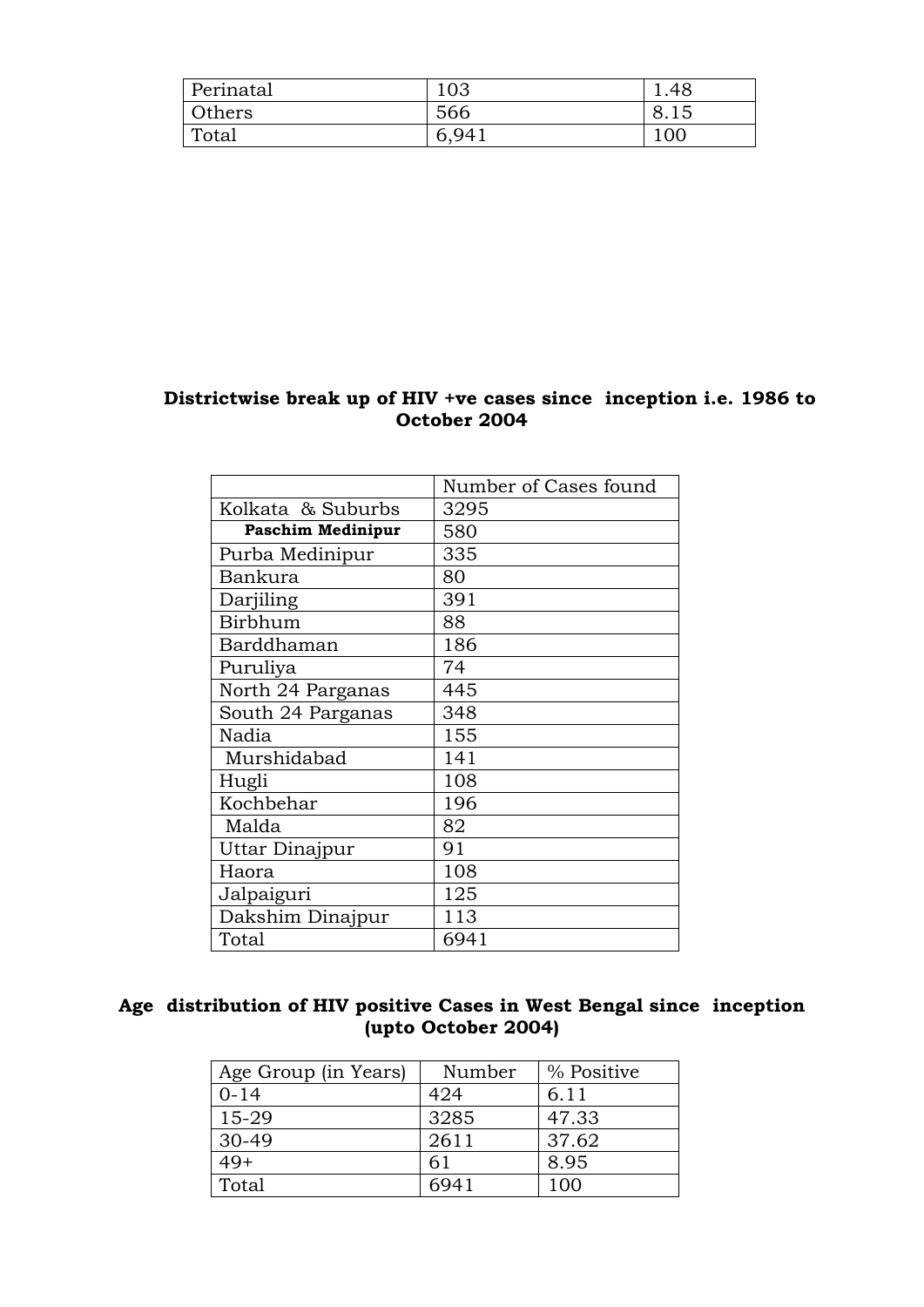47.33% HIV infection in West Bengal has been in the age group 15-29 Years. Most no of Iinfection has been reported from Kolkata,Medinipur, Darjeeling, North and South 24 Paragnas .81.57% of infection reported in West Bengal has been reported through the Sexual Route.Also the No of Infection reported every year since 1994 has seen a continous increase.

## **HIV Matrix West Bengal With Hot Spots and High Risk Areas**

|                       | No of<br><b>Red</b> | No of<br><b>Sex</b>  | No of<br><b>HIV</b> | <b>ANC Sentinel STD Sentinel</b> |                 | Hot Spot High | <b>Risk</b> |
|-----------------------|---------------------|----------------------|---------------------|----------------------------------|-----------------|---------------|-------------|
| <b>District</b>       | Light               | <b>Workers Cases</b> |                     | <b>2003 CR</b>                   | <b>2003CR</b>   | 2003 CR       |             |
|                       | Area                |                      |                     |                                  |                 |               |             |
| Bardhaman             | 6                   | 2681                 |                     | 1860.5(Durgapur)                 | 0.43            | Yes           | Yes         |
| <b>Birhum</b>         | 1                   | 391                  | 88                  |                                  |                 |               |             |
| <b>Bankura</b>        | 1                   | 396                  | 80                  |                                  | 1.6             | Yes           | Yes         |
| Medinipur             | 5                   | 2104                 |                     | 915 0.75                         | 1.61(Haldia)    | Yes           | Yes         |
| Howrah                | 5                   | 922                  | 108                 |                                  |                 |               | Yes         |
| Hooghly               | 4                   | 1126                 | 108                 |                                  |                 |               | Yes         |
| 24 Parganas (N)       | 7                   | 1393                 | 445                 |                                  |                 |               | Yes         |
| 24 Parganas (S)       | 10                  | 3751                 | 348                 |                                  | 4               | Yes           | Yes         |
| <b>Nadia</b>          | $\overline{2}$      | 476                  | 155                 |                                  | 0.47            |               | Yes         |
| Murshidabad           | $\overline{2}$      | 589                  |                     | 141 0.75                         | 4(Behrampur)    | <b>Yes</b>    | Yes         |
| <b>Uttar Dinajpur</b> | $\overline{2}$      | 515                  |                     | 91 0.74                          |                 | Yes           | Yes         |
| Dakshin Dinajpur      | Nil                 | 73                   | 113                 |                                  | 1.26(Balurghat) | Yes           | Yes         |
| Malda                 | 1                   | 314                  | 82                  |                                  |                 |               | Yes         |
| Jalpaiguri            | $\overline{2}$      | 4787                 | 125                 |                                  |                 |               | Yes         |
| Darjeeling            | 1                   | 1151                 |                     | 391 0.25 (Siliguri)              |                 |               | Yes         |
| Cooch Behar           | 3                   | 1589                 | 196                 |                                  | 0.48            |               | <b>Yes</b>  |
| Puruliya              | Nil                 | 132                  | 74                  |                                  |                 |               |             |
| Kolkata               | 21                  | 26700                | 3295 0.75           |                                  | 9.6             | Yes           | Yes         |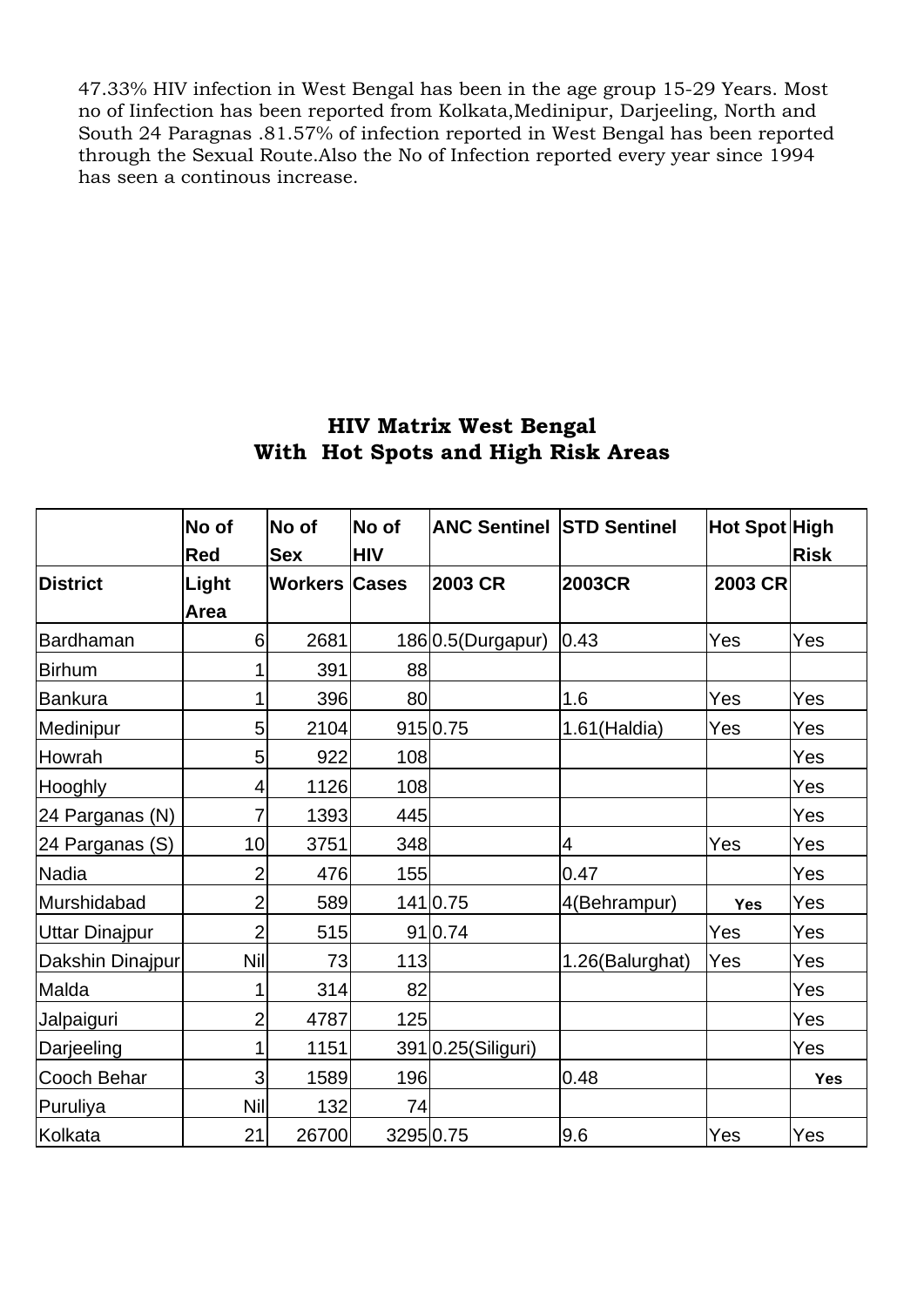West Bengal is one of the High Risk States in the Country ,Though the Rate of HIV Infection is comparatively low. The high Risk of the Stae is due to its having Red Light Area in almost all districts and also having a large no of Flying Sex Workers.

The West Bengal State AIDS Control Society has in its mapping has identified more tha 50,000 sex workers. Only Purulia and Dakshin Dinajpur have no Brothels. With a large migratory Population and a large no of Sex Workers the HIV infection rate has shown increase in the last ten years.

With more than 80% infection through the Sexual Route West Bengal continues to remain in the High Risk Category.

#### **Migration –West Bengal**

| S1 No          | <b>State</b>   | <b>No of Migrants</b> |
|----------------|----------------|-----------------------|
| 1              | Andhra Pradesh | 23000                 |
| $\overline{2}$ | Assam          | 12100                 |
| 3              | Bihar          | 113000                |
| $\overline{4}$ | Gujarat        | 12200                 |
| 5              | Haryana        | 1900                  |
| 6              | Karnataka      | 13200                 |
| $\overline{7}$ | Kerela         | 2000                  |
| 8              | Madhya Pradesh | 78500                 |
| 9              | Maharashtra    | 164000                |
| 10             | Orissa         | 156300                |
| 11             | Punjab         | 23800                 |
| 12             | Rajasthan      | 36600                 |
| 13             | Tamil Nadu     | 25800                 |
| 14             | Uttar Pradesh  | 214000                |
|                | All India      | 1901200               |

#### **Inter State Migration from West Bengal**

Source : NSS Report No 470: Migration in India,1999-2000

#### **Inter State Migration to West Bengal**

| S1 No          | <b>State</b>   | <b>No of Migrants</b> |
|----------------|----------------|-----------------------|
| 1              | Andhra Pradesh | 30800                 |
| $\overline{2}$ | Assam          | 69200                 |
| $\overline{3}$ | Bihar          | 831300                |
| $\overline{4}$ | Gujarat        | 5700                  |
| 5              | Haryana        | 3000                  |
| 6              | Karnataka      | 13500                 |
| $\overline{7}$ | Kerela         | 18100                 |
| 8              | Madhya Pradesh | 13100                 |
| 9              | Maharashtra    | 24000                 |
| 10             | Orissa         | 142000                |
|                | Punjab         | 33700                 |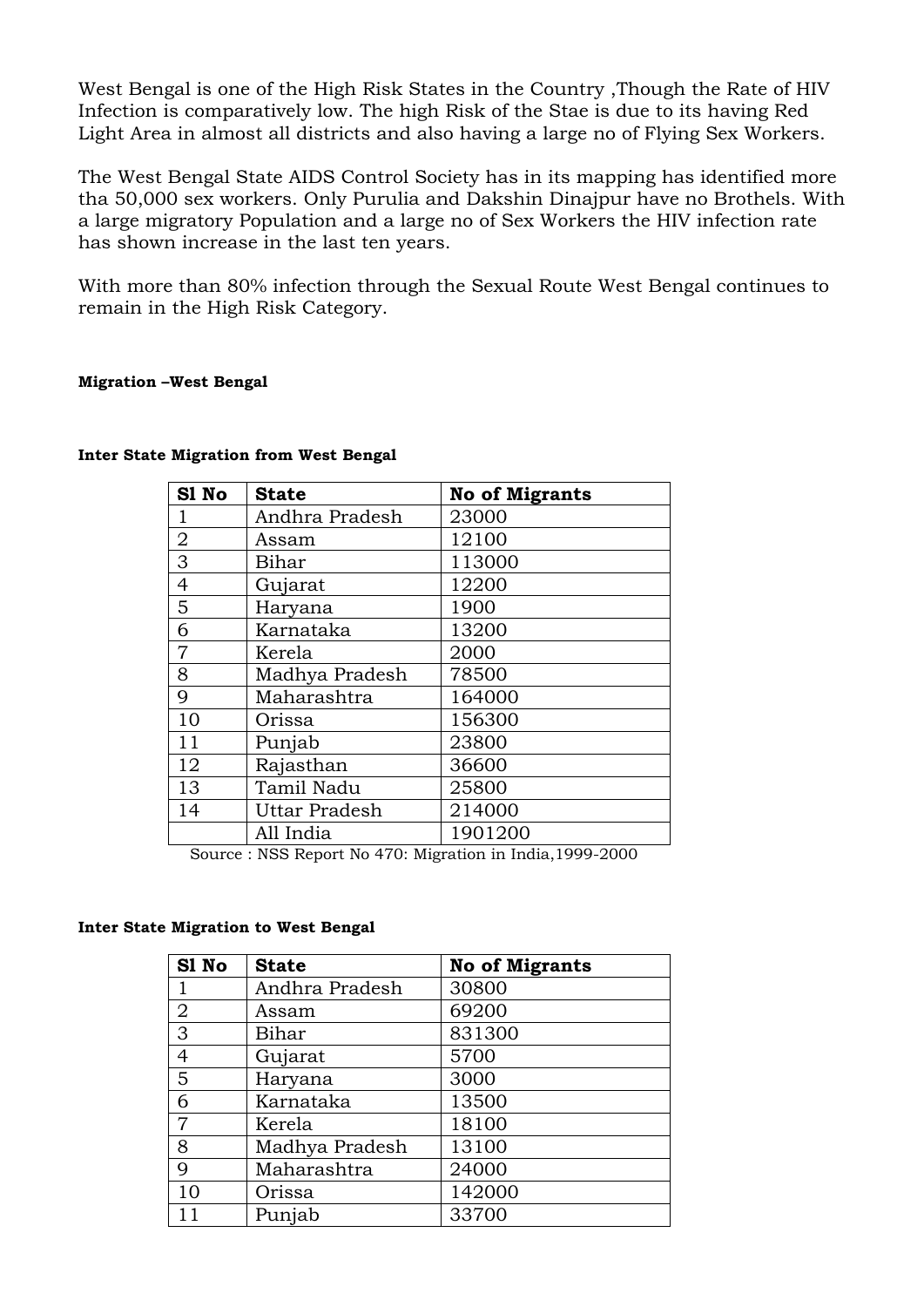|    | Rajasthan     | 72900  |
|----|---------------|--------|
| 13 | Tamil Nadu    | 87300  |
|    | Uttar Pradesh | 199600 |
|    | All India     | 931800 |

Source : NSS Report No 470: Migration in India,1999-2000

## **Foreign In migrants to West Bengal**

| S1 No          | <b>Countries</b>             | In Migrants |
|----------------|------------------------------|-------------|
|                | Bangladesh                   | 878600      |
| $\overline{2}$ | Nepal                        | 30900       |
| 3              | Pakistan                     | 64600       |
| $\overline{4}$ | Sri Lanka                    | ( )         |
| 5              | Bhutan                       | 10200       |
| 6              | <b>Gulf Countries</b>        |             |
| $\overline{7}$ | <b>Other Asian Countries</b> | 12500       |
| 8              | <b>USA</b>                   |             |
| 9              | <b>Other Countries</b>       | 2200        |
| 10             | Total                        | 999000      |

Source : NSS Report No 470: Migration in India,1999-2000 *TABLE 3.2 : TOTAL NUMBER OF STITES/LOCATIONS AND ESTIMATED SIZE FOR MIGRANT LABOUR IN WEST BENGAL* 

| Sl.No          | <b>District</b><br>No. of                              |                | <b>Estimated</b> |        | Range  |
|----------------|--------------------------------------------------------|----------------|------------------|--------|--------|
|                |                                                        | sites          | number           | Lower  | Upper  |
|                |                                                        |                | (median)         | limit  | limit  |
|                |                                                        |                |                  |        |        |
| 1              | Bankura                                                | 23             | 1068             | 1005   | 1149   |
| $\overline{2}$ | Purulia                                                | 20             | 1314             | 1220   | 1415   |
| 3              | Nadia                                                  | 19             | 4461             | 4200   | 4720   |
| $\overline{4}$ | Birbhum                                                | 7              | 2325             | 2109   | 2635   |
| 5              | Maldah                                                 | 6              | 477              | 410    | 545    |
| 6              | Dakshin Dinajpur                                       | $\overline{7}$ | 425              | 320    | 530    |
| $\overline{7}$ | Uttar Dinajpur                                         | 21             | 3324             | 2532   | 4019   |
| 8              | Midnapore Paschim (West)                               | 17             | 24921            | 23230  | 26615  |
| 9              | Midnapore Purba (East)                                 | 27             | 30434            | 28260  | 32615  |
| 10             | 24 Parganas (South)                                    | 41             | 47522            | 45463  | 49595  |
| 11             | 24 Parganas (North)                                    | 40             | 68426            | 66570  | 70137  |
| 12             | Hooghly                                                | 24             | 2768             | 2615   | 2928   |
| 13             | Howrah                                                 | 25             | 32435            | 31420  | 33450  |
| 14             | Murshidabad                                            | 14             | 579              | 530    | 645    |
| 15             | Jalpaiguri                                             | 16             | 2642             | 2245   | 3042   |
| 16             | <b>Burdwan</b>                                         | 18             | 3981             | 3797   | 4150   |
| 17             | Coochbehar                                             | $\mathbf Q$    | 986              | 910    | 1065   |
| 18             | Darjeeling                                             | 23             | 6479             | 5527   | 7436   |
| 19             | Kolkata + Salt Lake & Lake Town                        | 278            | 283237           | 212138 | 379038 |
|                | <b>Total</b><br>$W_{i}$ in $10i$ in $0.00$ in $10i$ in | 635            | 517804           | 434501 | 625729 |

Source West Bengal State AIDS Control Society

he Analysis of the Migration Data brings out the following Important Points which is very important for the TAHA Programme.

1. There are 6,25,729 migrant labour working in the State of West Bengal.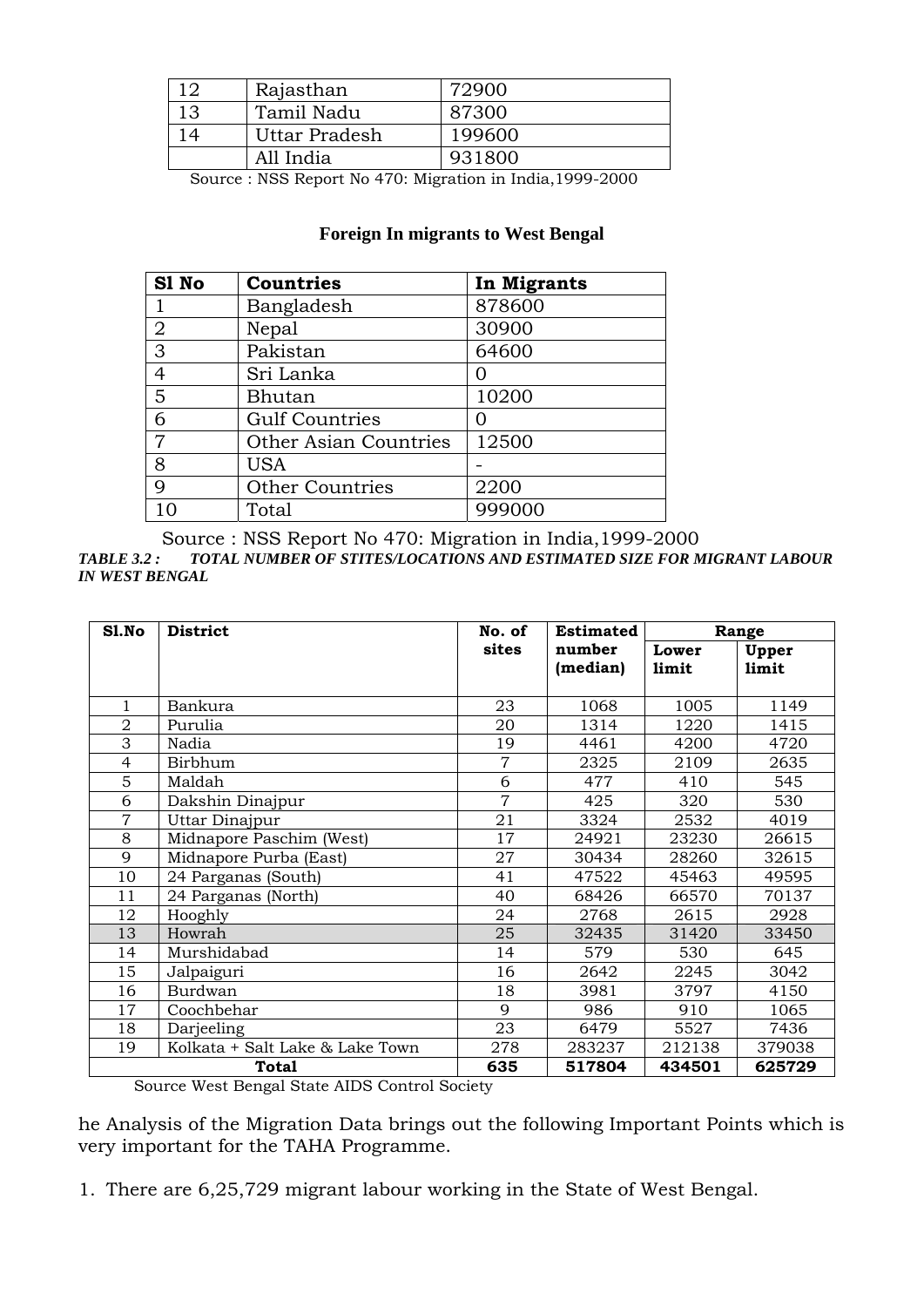- 2. There are more than 8,78,600 inmigrants in the State of West Bengal from Bangladesh.
- 3. Citizens of Nepal and Pakistan constitute another 95,500 persons.
- 4. About1901200 Bengalis have migrated out from West Bengal
- 5. A total of 931800 migrants are staying in West Bengal

#### TRAFFICKING IN WEST BENGAL

#### TOTAL NUMBER OF SITES/LOCATIONS AND ESTIMATED SIZE FOR FEMALE SEX WORKERS IN WEST BENGAL BY DISTRICT WISE

| <b>S1.No</b> | <b>District</b>          | No. of | <b>Estimated</b>   |                | Range          |
|--------------|--------------------------|--------|--------------------|----------------|----------------|
|              |                          | sites  | number<br>(median) | Lower<br>limit | Upper<br>limit |
| 1.           | Bankura                  | 29     | 396                | 358            | 435            |
| 2.           | Purulia                  | 16     | 132                | 113            | 151            |
| 3.           | Nadia                    | 16     | 476                | 433            | 507            |
| 4.           | Birbhum                  | 17     | 391                | 359            | 422            |
| 5.           | Maldah                   | 11     | 314                | 284            | 344            |
| 6.           | Dakshin Dinajpur         | 10     | 73                 | 62             | 82             |
| 7.           | Uttar Dinajpur           | 29     | 515                | 484            | 557            |
| 8.           | Midnapore Paschim (West) | 28     | 428                | 382            | 474            |
| 9.           | Midnapore Purba (East)   | 33     | 1766               | 1554           | 1841           |
| 10.          | 24 Parganas (South)      | 42     | 3751               | 3548           | 3954           |
| 11.          | 24 Parganas (North)      | 23     | 1393               | 1306           | 1478           |
| 12.          | Hooghly                  | 21     | 1126               | 1055           | 1193           |
| 13.          | Howrah                   | 14     | 922                | 885            | 951            |
| 14.          | Murshidabad              | 25     | 589                | 528            | 635            |
| 15.          | Jalpaiguri               | 29     | 4787               | 2674           | 6901           |
| 16.          | Burdwan                  | 30     | 2681               | 2439           | 2908           |
| 17.          | Coochbehar               | 22     | 1589               | 1512           | 1699           |
| 18.          | Darjeeling               | 19     | 1151               | 1071           | 1224           |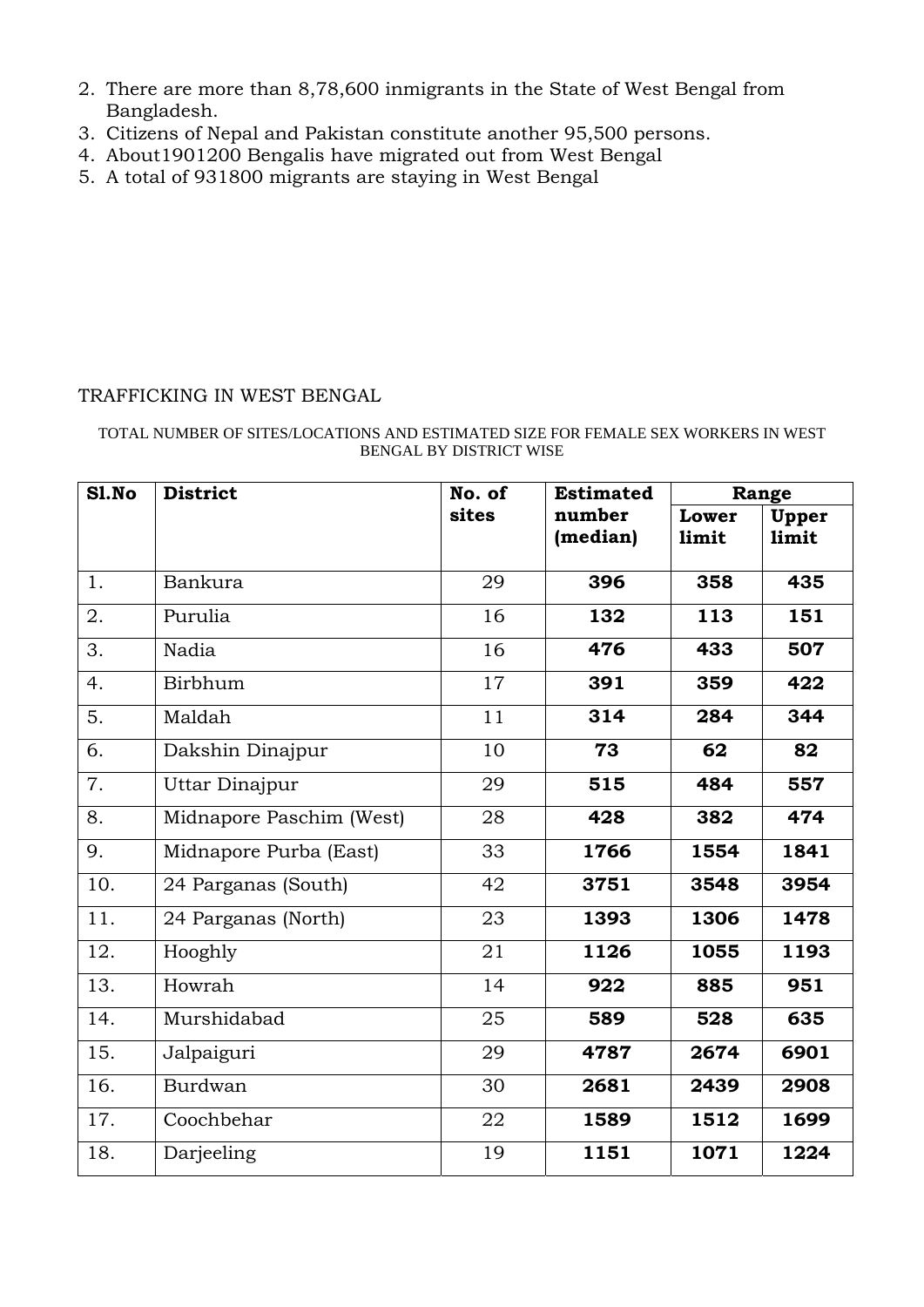| Total |                            | 585 | 49180 | 40657 | 56552 |
|-------|----------------------------|-----|-------|-------|-------|
|       | Town                       |     |       |       |       |
| 19.   | Kolkata + Salt Lake & Lake | 171 | 26700 | 21610 | 30796 |

*Source :WBSACS* 

The West Bengal State AIDS Control Society has identified a total of 49,180 sex workers operating in the State.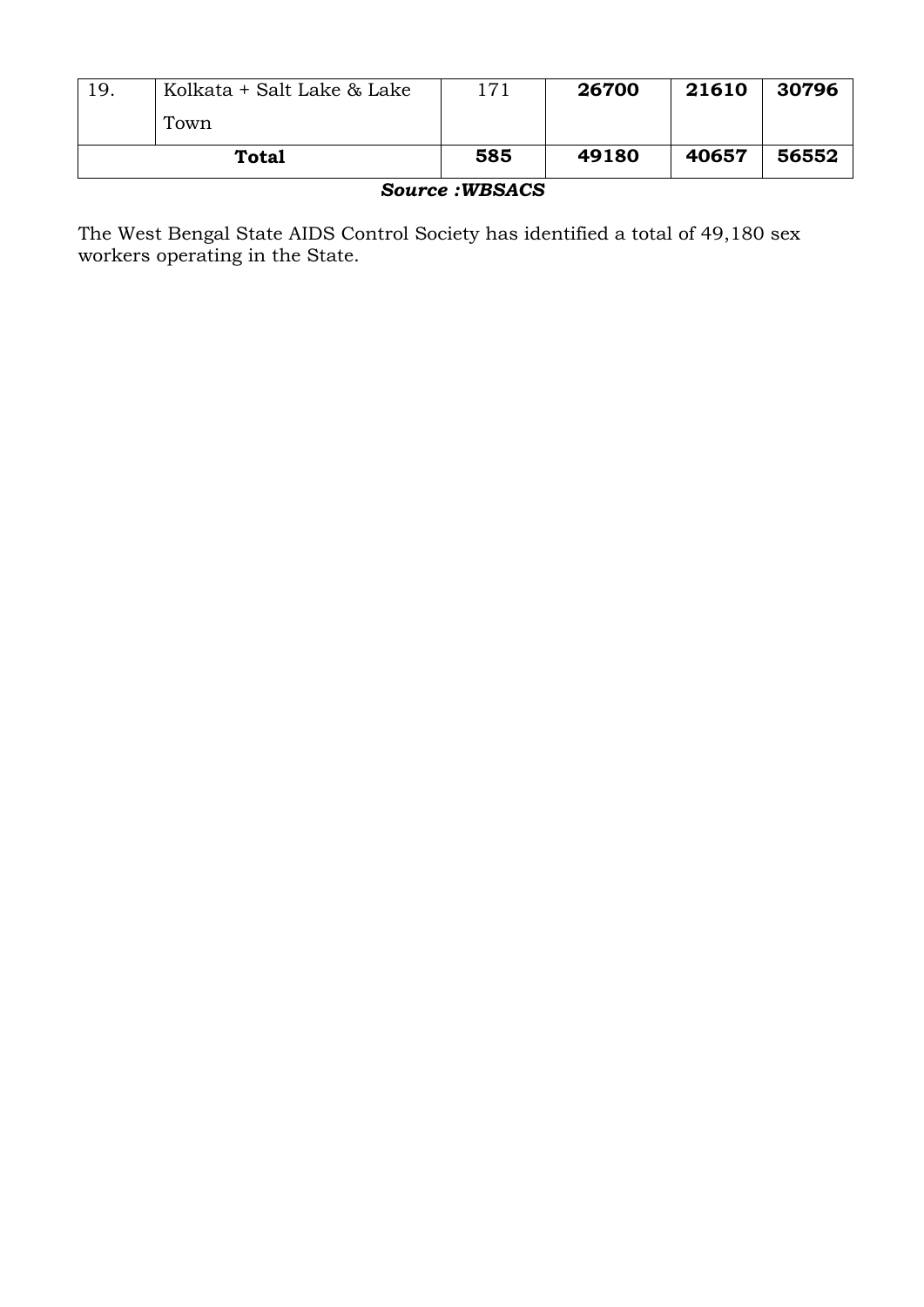#### **Commercial Sex workers in West Bengal**

Commercial sex trade is quite rampant in the state. It exists in different forms, some of which are carried under covers. It is difficult to get exact estimate of sex workers because the number of sex workers fluctuates from time to time and from one place to another. The sex workers often change places both intra district and inter districts.

Commercial sex trade in West Bengal has observed influx of Bangladeshi women into the bordering districts of West Bengal. A large number of women from Nepal and Bhutan also infiltrate the brothels of North Bengal.

## **Jalpaiguri**

There are two important brothels in the district, one in Jalpaiguri town and the other in Alipurduar town. Of late, the number of sex workers is dwindling in the Alipurduar Samajagar brothel. These apart, sex activities are run mostly by flying sex workers in the district. The site at Malbazar, Randhamali and Salugara have quite a few sex workers. The most interesting feature of sex trade in Jalpaiguri town is Jaigaon. A large number of sex workers residing in the nearby villages cater to a large clientele comprising business men and local residents. Sex activities are carried in almost all the hotels in the area.

## **Darjeeling**

There is only one brothel in the district of Darjeeling, popularly known as Khalpar Brothel. Women from different North Bengal districts come to earn their living there. Many Nepali girls operate from the brothel. Apart from these brothel based sex workers, there are quite a few flying sex workers in Siliguri Town, seen on the Hilllcart Road , Regulated Market Area and Khaprail More. A few sex workers are also operational in Panitanki border area, but they operate from Nepal and clientele is both from Nepal and India.

The scenario is different on the hills. Though Darjeeling is one of the busiest tourist spots, CSWs were not much visible in the town. The business is operated very secretively and it is difficult to encounter a CSW in Darjeeling town. The presence of CSWs in the other hill towns like Kurseong, Kalimpong and Darjeeling are also low. The notion of sex work amongst the tea garden workers is often heard of but it was learnt that there is not any organised sex trade amongst the tea garden coolies. There is possibility of promiscuity amongst the workers but evidence of commercial consideration could not be found.

#### **Coochbehar**

There are three brothels in Coochbehar, one in Coochbehar town, one in Dinhata and the other in Changrabandha of Mekhligunge. Some flying sex workers are also operational in the district. The most prominent among those is the location in Gitaladah. The CSWs at Bazzar Chowpatti service their clients at the adjacent hotels. The CSWs in Maruganj Bazzar cater to truckers and operate from the dhabas on the high way. Flying sexworkers were reportedly low in the district.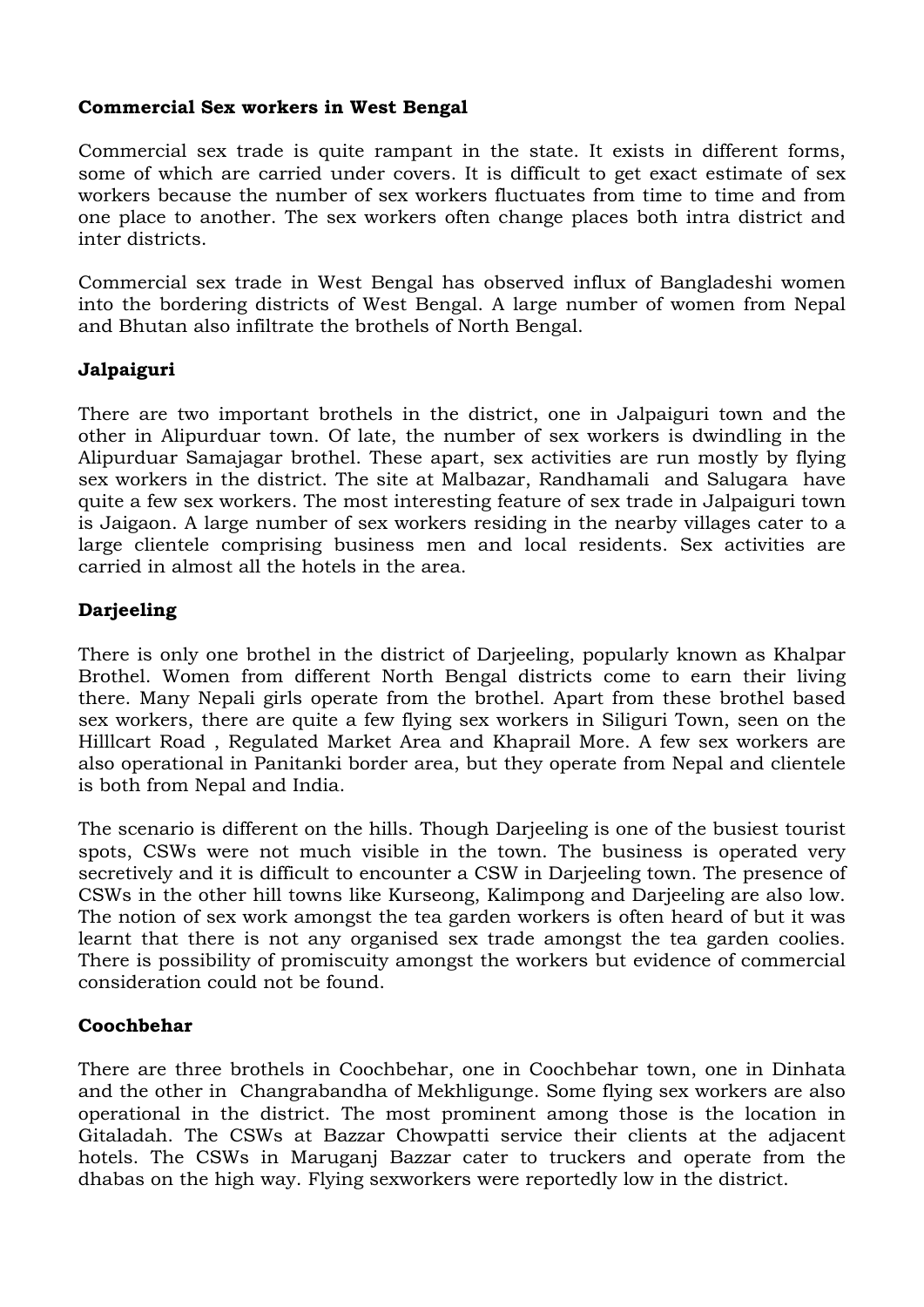#### **Uttar Dinajpur**

In Uttar Dinajpur, the most prominent brothel is at Islampur known as Champabagh. It is on the Bihar border. There is another brothel at Panjipara in Goalpakhar block., primarily a Muslim dominated area. Apart from these two brothels there are flying sex workers catering to the truck drivers plying on the NH-34 Road. Commercial sex activity takes place at Dalkhola where NH-34 and NH-1 meet. The presence of sex workers in other parts of the district is low.

## **Dakshin Dinajpur**

There is no brothel in the district. 5-6 years back there was a brothel at Payratala at Hili check post. Now the sex workers have moved away from the area. Some flying sex workers operate from the place where once there was a permanent abode for the sex workers and majority of them are Bangladeshis. These apart there were a few sites from where the flying sex workers operated. The sites were on the way to Balurghat and Hili check post.

#### **Maldah**

Purituli brothel in Maldah town is quite a renowned site. The clientele includes frequent travellers, truckers, labourers and also local residents. There are few flying sex workers who wait for clients in the private bus stand, government bus stand, Rathbari more and Maldah Railway station. Apart from Maldah town there is hardly any urban pocket and hence presence of sex workers is restricted in other parts of the district. A few sex workers were identified in the Kaliachak area.

#### **Murshidabad**

Brothels were found in Samshergunj, Domkal and Lalgola block. Some of the CSWs from Bangladesh cross over the border and operate in Lalgola brothel.

There are flying sex workers in the Beharampur bus stand. They service the client in the hotels near the bus stand and almost all the hotels offer such opportunity. A lot of CSWs are operative in the Farakka area. The clients are mostly truck drivers and sex activities happen in the daytime too. The dhabas and the hotels in the area are used for sex activities. The other important halt points are Udaipur and Moregram on the high way. The sex workers service the clients in dhabas and the 'line hotels' or take them away to relatively quiet and uninhabited area

A large number of female bidi workers are there in Suti, Dhulan and Aurangabad. It is reported that they have illicit relation with brokers and dealers but that is mostly without any financial consideration. Even if there is a monetary exchange, it is difficult to consider them as commercial sex workers, though they are vulnerable.

Since Hazarduari in Lalbagh is a tourist spot, sex activities take place in all the hotels in the area.

#### **Midapore- East**

Excepting the brothels at Mahishadal and Contai there is a huge population of flying sex worker in the district. There are three hotels on the highway from Haldia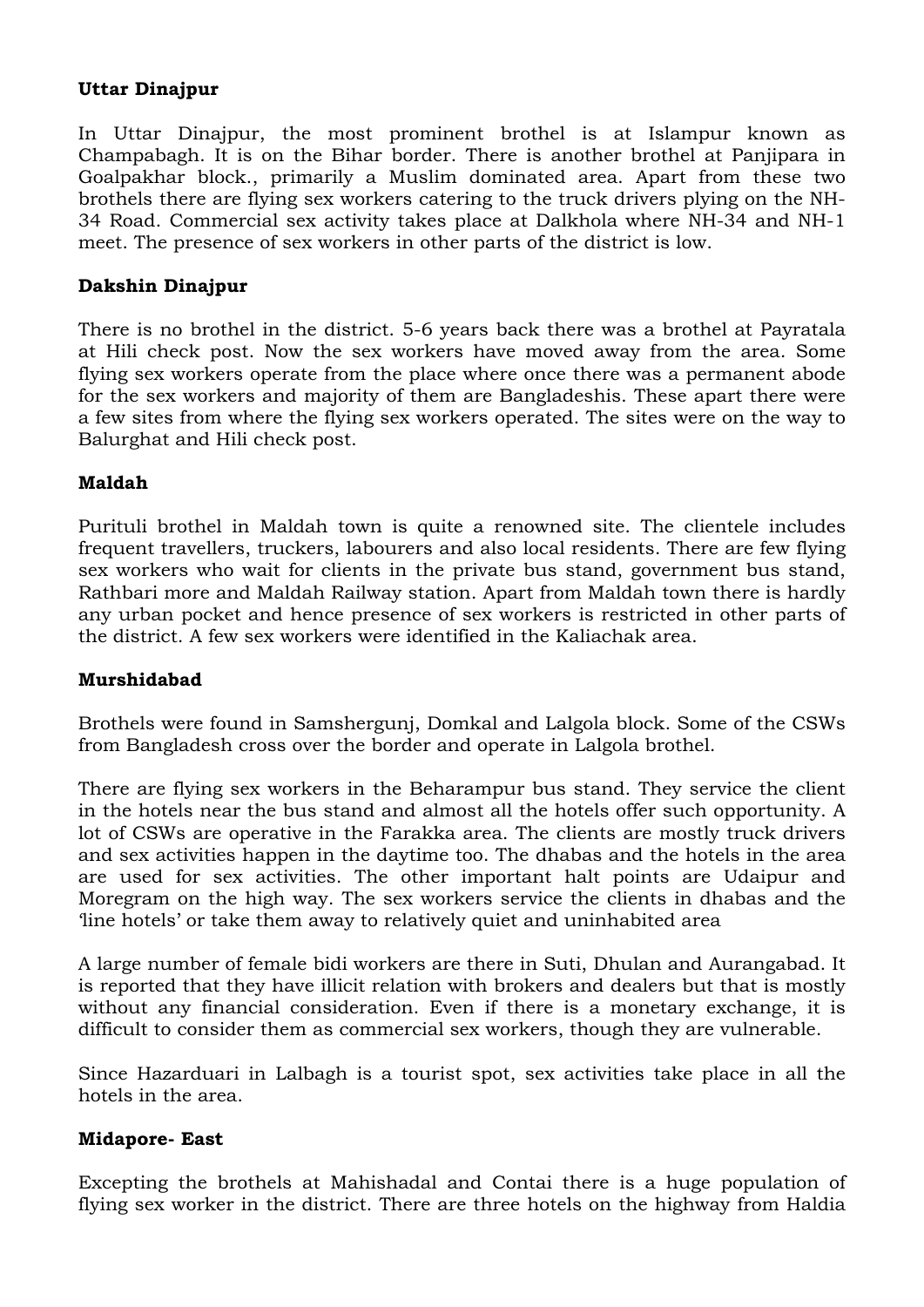to Nandakumar where sex workers are sometimes brought from Calcutta. They stay for a week and get back to Calcutta.

A large number of flying sex workers were observed in Haldia town. Digha , one of the busiest tourist spots in West Bengal is a hub of commercial sex activities. A number of flying sex workers were found in the area who were local residents but it was found that majority travelled to Digha from Calcutta or else where. Commercial sex activities happen in almost all the hotels. A large number of hotels denied such activity happening in their hotels.

#### **Midnapore –West**

There are two brothels in Moirapukur, Ghatal and Kuosalya, Kharagpur. A large number of sex workers assemble in the Midnapore bus stand, Kharagpur Bus stand and Kharagpur railway Station. There are also flying sex workers on the highway at locations like Balibasha and Lachimpur. The map provides the details of other sites.

## **Bankura**

Brothel based sex workers were found in Bishnupur. Apart from this site, all sex workers operated as flying sex worker.

## **Purulia**

No established brothel was found in Purulia. Sex trade was a low key affair in the district.

#### **Nadia**

 A brothel was found in Krishnanagar. Commercial sex activity was noticed in Shantipur, Nabadweep and other peri-urban areas. There are several truckers' halt points on the NH-34 road and CSWs service the truckers in some of the sites.

There are any brick fields in and around Majher Char. This apart, visits were made to Dakshinpara/ Kanchrapara where migrants were found to be working. Commercial sex workers were not visible in those areas.

#### **Burdwan**

Quite a few established brothels are there in Burdwan district. Mahajan Toli in Burdwan town is an important brothel within the town. The largest brothel is in Lachipur in Kulti block. The other two brothels in the vicinity of Lachipur brothel are Sitarampur and Chabka. In Sitarampur brothel sex workers are hired for weeding ceremony to dance and sing. They are likely to travel to far off places.

The brothel at Kada Road in Durgapur is another brothel. There are also some flying sex workers operating from the area The brothel at Kalna –Kadamtala has also sufficiently large number of CSWs. These apart, there are many sex workers operating in the district. A large number of trucks assemble in Amra, a place close to Burdwan town and only a few sex workers operate who are regulars in the area. A large number of flying sex workers operate in the Curzon Gate area in Burdwan town.. The flying sex workers solicit with clients in bus stands and cinema halls.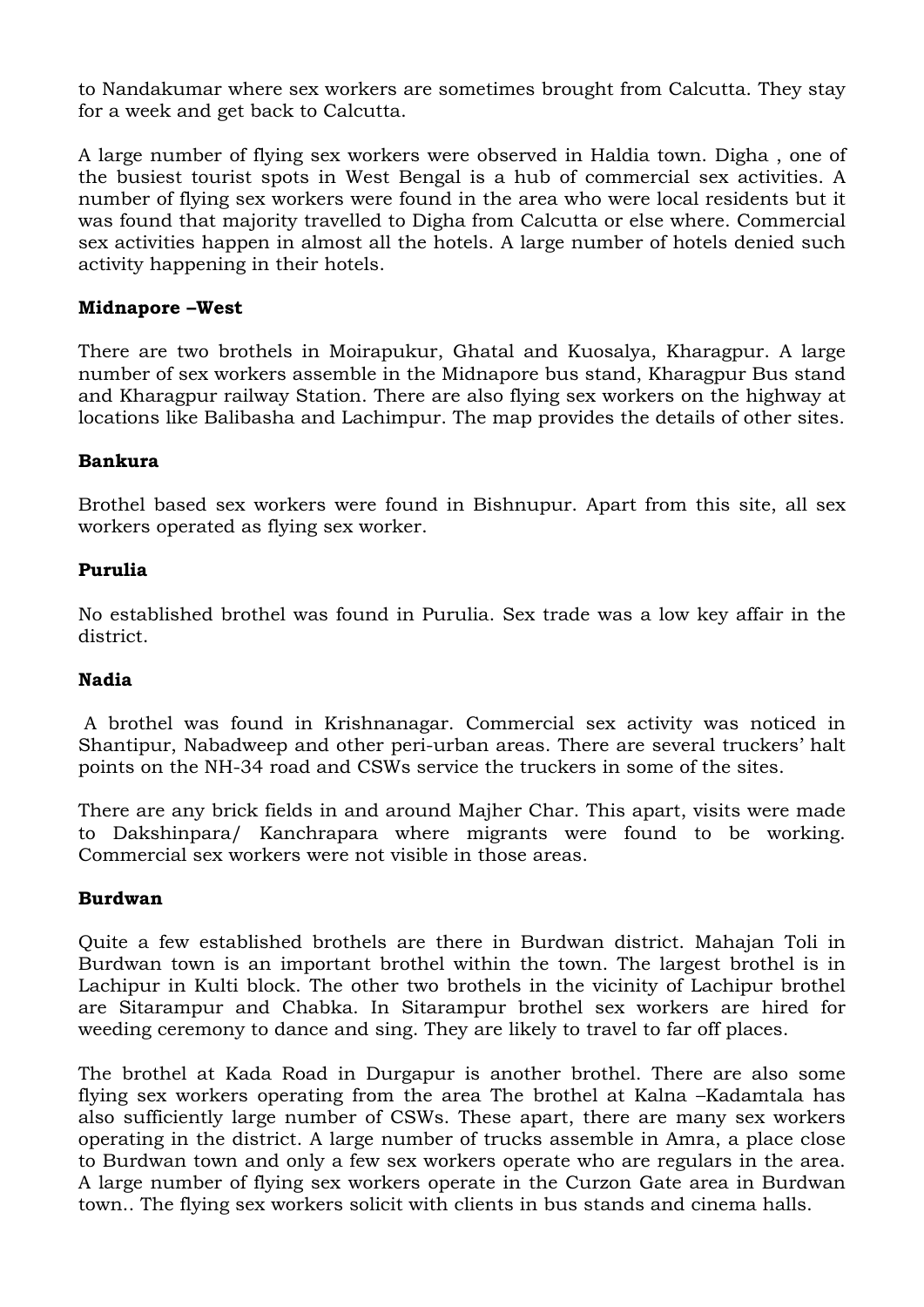## **Birbhum**

There is a brothel in Seuri station area. Other than this brothel, all involved in sex trade operate as flying sex worker. The women in the Seuri station brothel belong to low socio economic group. There are a few flying sex workers sex workers in Bolpur station. Some flying sex workers were also found in Santiniketan who cater to students and local businessmen. Flying sex workers were also observed in Nalhati, Saithia, Sriniketan & Sarul, Mohammed Bazar and in a few more places.

## **Hooghly**

Four brothels were identified in the districts at Seorafully, Dompara, Chanditala-II and Chapadanga. There were no brothels in rest of the sites.

#### **Howrah**

Brothels were found in Narkelbagan, Salkia, Ghoradanga, Rajganj (Andul station) and Ghosh para (Domjur). Flying sex workers were found in Tarikhana Sadar, Howrah Rly Station, Bangabasi Cinema, Shalimar Rly station, Amta, Bagnan, gadiara, Deulti.

#### **South 24-Parganas**

Sex trade has different forms in different parts of the district. Diamond Harbour is the hub of sex trade. A large number of local sex workers are operational in the area, mostly flying but they outnumber those coming from outside. There are several lodges and hotels in Diamond Harbour and they are well known for availing sex workers to tourists and travellers. Women are also found in the brothel at Kalibazar, Diamond Harbour. With increase of tourist inflow during winter months, sex trade also flourish during the season.

There are around 12-13 resorts in Bhasa and commercial sex takes place in almost all the resorts. With the advent of winter season the commercial sex activity increases. These resorts are frequented by known sex workers who would be coming twice or thrice in a week but there are also many new comers to the resorts. These resorts are also used for non commercial sexual activities by young men and women.

Brothels are located in Amtala, Bagirhat and Baruipur. Majority of the sex workers is permanent resident of the area but some flying sex workers also come for sex work in the area. The clientele consist of labourers, small businessmen and local people. There is a small brothel beside Birlapur Jute Mill. In the southern part of the district, there is a brothel each in Canning and Kakdwip. Ghutariasharif in South 24-parganas is a important site so fa as sex trade is concerned.

#### **North 24 Parganas**

Brothels were identified at Thakurpara Road (Naihati) and at Talpukur (Barrackpore). Home based commercial sex activities were noticed at Shyam nagar. Some medium sized and small brothels were found in Basirhat. Flying sexworkers were found soliciting with clients from Baguhati More to No-3 Air port gate. The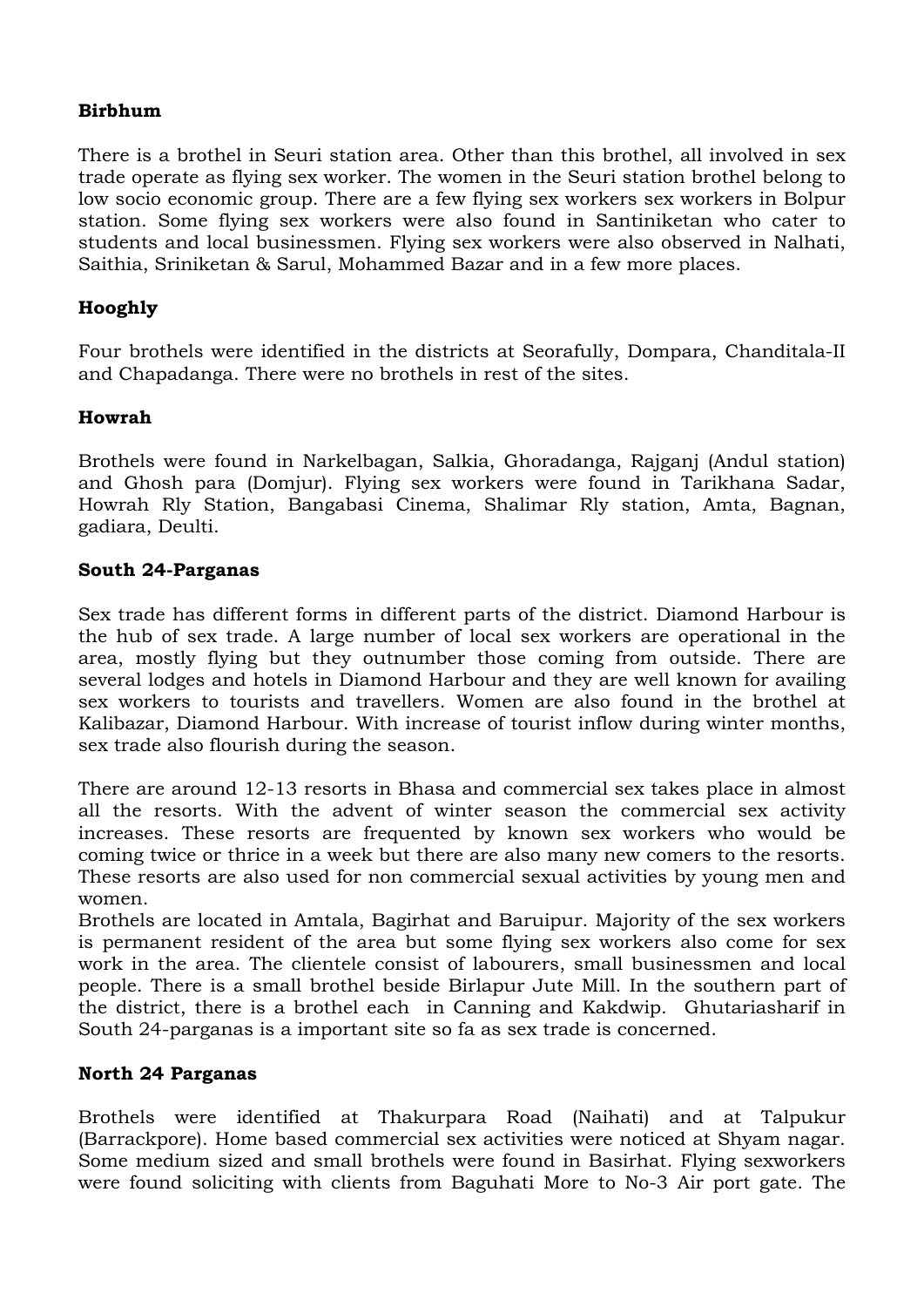investigators visited a large number of brickfields. Commercial sexual activity could have been present but mostly without any financial consideration.

Flying sex workers were found in Petrapole and Bongaon who cross the border and go back to Bangladesh after earning their living from this side of he border.

#### **Kolkata**

Calcutta has a long history of sex trade .Large brothels are in Calcutta as well as there are innumerable 'flying zones'. The sites have demarcated in the map.

| S1. | <b>Site Name</b>         | Tehsil /Taluk/              | Urban        |                  |                |                |                |
|-----|--------------------------|-----------------------------|--------------|------------------|----------------|----------------|----------------|
| No. |                          | <b>Block</b>                | $\prime$     |                  |                |                |                |
|     |                          |                             | <b>Rural</b> |                  |                | Range          |                |
|     |                          |                             |              | <b>Estimated</b> |                |                | <b>Nearest</b> |
|     |                          |                             |              | No.              | Lower          | Upper          | <b>Town</b>    |
|     |                          |                             |              | (Median)         | Limit          | Limit          |                |
|     | <b>Bankura</b>           |                             |              |                  |                |                |                |
|     | Bishnupur                | Bishnupur                   | Urban        | 95               | 90             | 100            | Bishnupur      |
|     | <b>Nadia</b>             |                             |              |                  |                |                |                |
|     | Santipur Bara Bazar      | Santipur (M)                | Urban        | 165              | 160            | 170            | Santipur       |
|     | Teli Para Nabadweep      | Nabadweep (M)               | Urban        | 28               | 25             | 30             | Nabadweep      |
|     | <b>Birbhum</b>           |                             |              |                  |                |                |                |
|     | Suri Station Taltala     | Suri                        | Urban        | 42               | 40             | 45             | Suri           |
|     | <b>Malda</b>             |                             |              |                  |                |                |                |
|     | Puratuli Brothel         | Maldah English<br>Bazar (M) | Urban        | 213              | 200            | 225            | Maldah         |
|     | <b>Uttar Dinajpur</b>    |                             |              |                  |                |                |                |
|     | Champabag Brothel        | Islampur $(M)$              | Urban        | 163              | 160            | 165            | Islampur       |
|     | Panjipara Brothel        | Goalpokhar                  | Rural        | 87               | 85             | 90             | Kishangunj     |
|     | <b>Midnapore Paschim</b> |                             |              |                  |                |                |                |
|     | Moyra Pukur Ghatal       | Ghatal (M)                  | Urban        | 110              | 100            | 120            | Ghatal         |
|     | Kaushala Kharagpur       | Kharagpur (M)               | Urban        | 65               | 60             | 70             | Kharagpur      |
|     | Chutki More              | Narayangarh                 | Rural        | $\overline{5}$   | $\overline{4}$ | $\overline{7}$ | Narayangar     |
|     | (Narayangarh)            |                             |              |                  |                |                | h              |
|     | <b>Midnapore Purba</b>   |                             |              |                  |                |                |                |
|     | Hatabari Contai.         | Kanthi-I                    | Urban        | 160              | 150            | 170            | Kanthi         |
|     | Mahishadal Hospital      | Mahishadal                  | Rural        | 55               | 50             | 60             | Mahishadal     |
|     | More                     |                             |              |                  |                |                |                |
|     | 24 Paragna (South)       |                             |              |                  |                |                |                |
|     | Ghutiary Sharif          | Canning                     | Rural        | 1125             | 1100           | 1150           | Canning        |
|     | Jalpol (Garia)           | Sonarpur                    | Rural        | 585              | 570            | 600            | Garia          |
|     | Budge Budge (Natun       | Budge Budge                 | Urban        | 213              | 200            | 225            | <b>Budge</b>   |
|     | Bazar)                   |                             |              |                  |                |                | <b>Budge</b>   |
|     | Baruipur Para Brothel    | Baruipur (M)                | Urban        | 130              | 120            | 140            | Baruipur       |
|     | Kalibazar "BR"           | Diamond Harbour             | Urban        | 90               | 80             | 100            | Diamond        |
|     | Diamond Harbour          | (NM)                        |              |                  |                |                | Harbour        |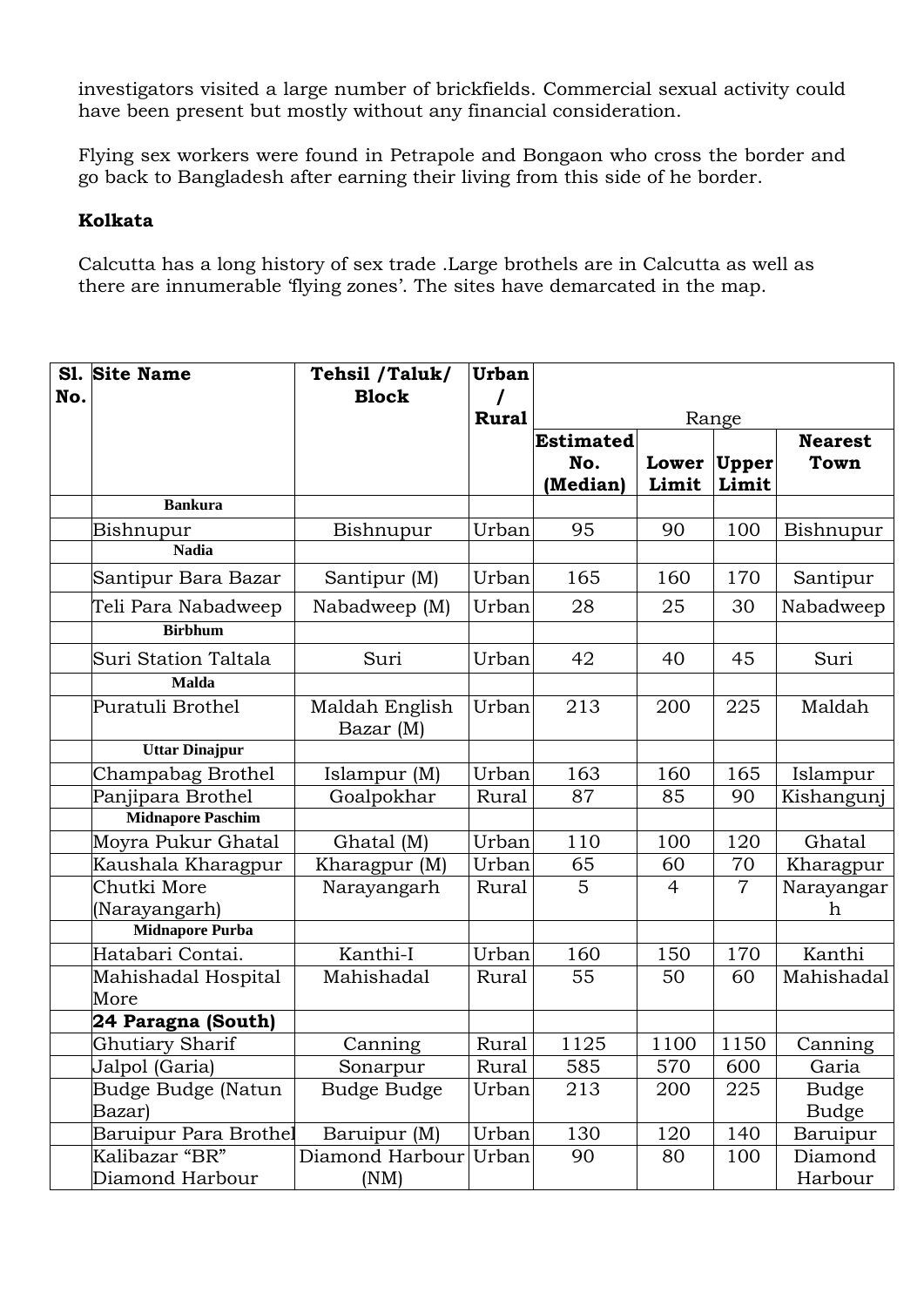| (Canning)                   | Dighir Par "BR"                           | Canning (NM)                    | Urban | 85  | 80  | 90   | Canning                      |
|-----------------------------|-------------------------------------------|---------------------------------|-------|-----|-----|------|------------------------------|
|                             | Birlapur Ghat Brothel                     | Birlapur (Chara<br>Rajpur) (NM) | Urban | 75  | 70  | 80   | Near Birla<br>Power<br>House |
| Bagirhat                    |                                           | Bishnupur-II                    | Rural | 75  | 70  | 80   | Bishnupur                    |
|                             | Amtala Pan Bazar                          | Bishnupur                       | Rural | 65  | 60  | 70   | Bishnupur                    |
| Para "BR"                   | Kakdwip Paschim                           | Kakdwip                         | Rural | 40  | 35  | 45   | Kakdwip                      |
|                             | 24 Paragna North                          |                                 |       |     |     |      |                              |
| (Naihati)                   | Thakurpara Road                           | Naihati                         | Urban | 310 | 300 | 320  | Naihati                      |
| Talpukur<br>(Barrackpore)   |                                           | Barrackpore (M)                 | Urban | 213 | 200 | 225  | Barrackpore                  |
| Matia Bazar<br>(Bashirhat)  |                                           | Bashirhat                       | Rural | 212 | 200 | 225  | Bashirhat                    |
| Kalinagar                   |                                           | Sandeshkhali                    | Rural | 35  | 30  | 40   | Sandeshkhali                 |
|                             | (Sandeshkhali)                            |                                 |       |     |     |      |                              |
|                             | (Bashirhat) Bowbazar                      | <b>Bashirhat</b>                | Urban | 32  | 30  | 35   | Bashirhat                    |
| <b>Baduria</b>              |                                           | Bashirhat                       | Rural | 11  | 10  | 12   | <b>Bashirhat</b>             |
|                             | Kholapota (Bashirhat)                     | Bashirhat (M)                   | Urban | 11  | 10  | 12   | Bashirhat                    |
|                             | <b>Hoogly</b>                             |                                 |       |     |     |      |                              |
| Sheorafully                 |                                           | Shreerampore                    | Urban | 725 | 700 | 750  | Sheorafully                  |
| Chanditala                  |                                           | Chanditala-II                   | Rural | 68  | 60  | 75   | Chanditala                   |
| Dompara                     |                                           | Mogra                           | Rural | 55  | 50  | 60   | Mogra                        |
| Nimtala                     | Chanpadanga                               | Mogra                           | Rural | 55  | 50  | 60   | Mogra                        |
|                             | Hhowrah                                   |                                 |       |     |     |      |                              |
| "BR"                        | Ghoshpara (Domjur)                        | Domjur                          | Urban | 355 | 350 | 360  | Domjur                       |
| Narkelbagan<br>"BR"(Salkia) |                                           | Salkia                          | Urban | 155 | 150 | 160  | Salkia                       |
| Station) "BR"               | Rajgunj (Andul                            | Banipur                         | Rural | 73  | 70  | 75   | Andul                        |
| "BR"                        | Uluberia Jetty ghat                       | Uluberia Panchala               | Urban | 53  | 50  | 55   | Uluberia                     |
|                             | Ghoradanga "BR"<br><b>Murshidabad</b>     | Howrah Town                     | Urban | 53  | 50  | 55   | Iowrah Town                  |
|                             | Samshergunj Ferighat<br>Brothel (Dhulian) | Samshergunj                     | Urban | 45  | 40  | 50   | Samshergunj                  |
| Lalgola                     |                                           | Lalgola                         | Urban | 28  | 25  | 30   | Lalgola                      |
|                             | <b>Jalpaiguri</b>                         |                                 |       |     |     |      |                              |
|                             | Dinbazar Brothel                          | Jalpaiguri (Sadar)              | Urban | 488 | 425 | 550  | Jalpaiguri                   |
| Alipurduar                  |                                           | Alipurduar                      | Urban | 103 | 80  | 125  | Alipurduar                   |
|                             | Samajnagar Brothel                        |                                 |       |     |     |      |                              |
|                             | <b>Burdwan</b>                            |                                 |       |     |     |      |                              |
| Lachhipur                   |                                           | Kulti                           | Rural | 900 | 800 | 1000 | Asansol                      |
|                             | Kalna - Kadamtala                         | Kalna                           | Urban | 363 | 350 | 375  | Kalna                        |
| Chabka                      |                                           | Kulti                           | Rural | 325 | 300 | 350  | Asansol                      |
| Kada road                   |                                           | Durgapur ward<br>no. 34         | Urban | 312 | 300 | 325  | Durgapur                     |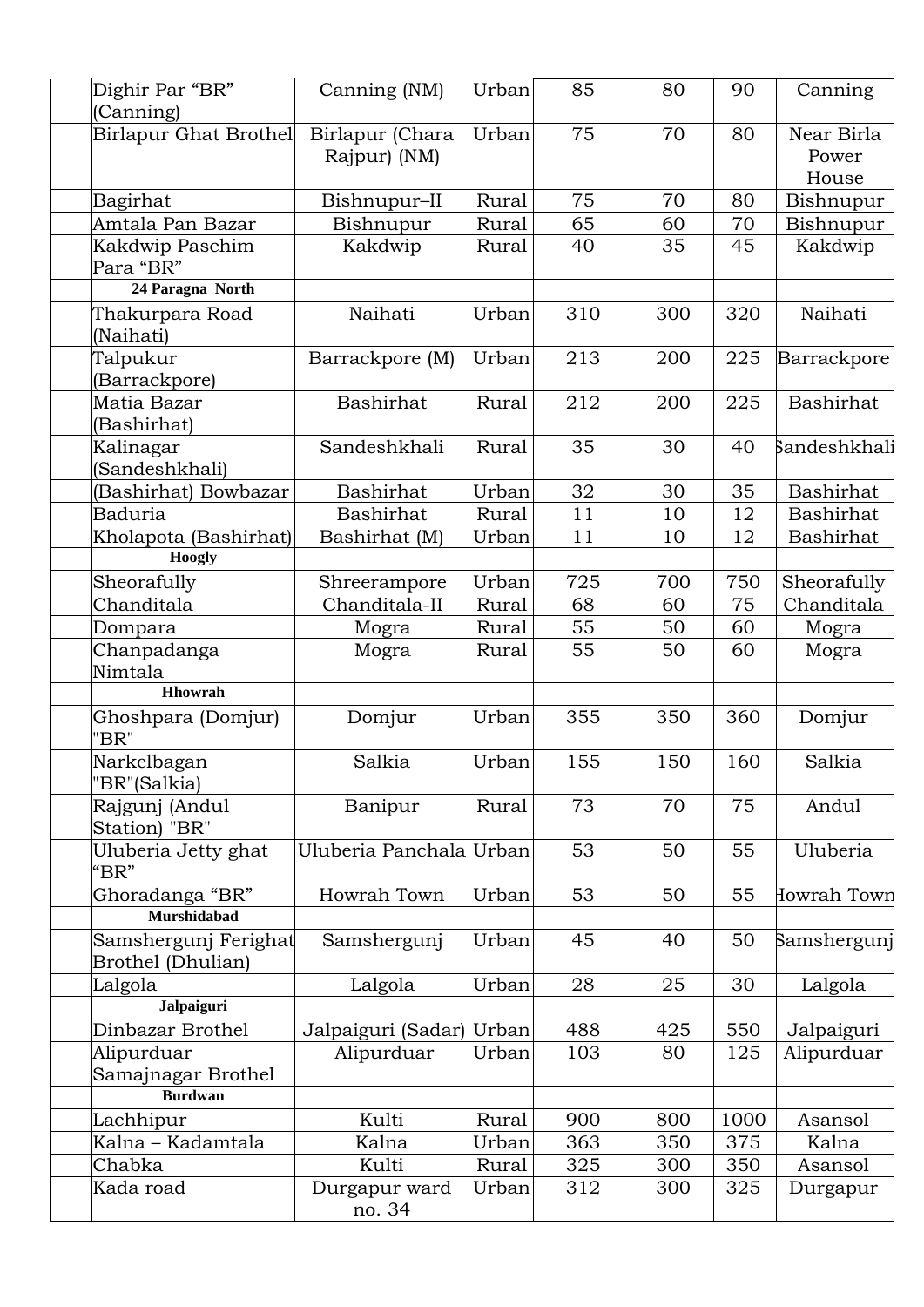| Sitarampur         | Kulti          | Rural | 275 | 250 | 300 | Asansol    |
|--------------------|----------------|-------|-----|-----|-----|------------|
| Mahajan Toli       | Burdwan-I      | Urban | 110 | 100 | 120 | Burdwan    |
| <b>Cooch Behar</b> |                |       |     |     |     |            |
| Priyagunj Brothel  | Coochbehar (M) | Urban | 525 | 500 | 550 | Coochbehar |
| Dinhata Brothel    | Dinhata (M)    | Urban | 415 | 400 | 425 | Dinhata    |
| Changrabandha      | Mukhligunj     | Rural | 75  | 70  | 80  | Mukhligunj |
| <b>Brothel</b>     |                |       |     |     |     |            |
| <b>Darjeeling</b>  |                |       |     |     |     |            |
| Khalpara Brothel   | Siliguri       | Urban | 613 | 600 | 625 | Siliguri   |

Site-wise Estimated Size Of CSWs Vulnerable To HIV/AIDS – Kolkata, West Bengal

| <b>S1.</b>     | Sit            | <b>Ward</b>    | <b>Site Name</b>                    | <b>Type</b>      | Range            |       |       |
|----------------|----------------|----------------|-------------------------------------|------------------|------------------|-------|-------|
| No.            | e              | No.            |                                     |                  | <b>Estimated</b> | Lower | Upper |
|                | No.            |                |                                     |                  | No.              | Limit | Limit |
|                |                |                |                                     |                  | (Median)         |       |       |
| $\mathbf{1}$   | 1              | Ward 18        | Sonagachhi                          | B                | 12000            | 11000 | 13000 |
| $\overline{2}$ | $\overline{2}$ | Ward 83        | Kali Temple                         | B                | 2000             | 1200  | 2400  |
| $\overline{3}$ | 1              | Ward 26        | Ram Bagan                           | $\overline{B}$   | 1200             | 1100  | 1300  |
| $\overline{4}$ | 1              | Ward 75        | Khidderpore                         | $\mathbf B$      | 1000             | 300   | 1500  |
| $\overline{5}$ | $\overline{2}$ | Ward 75        | Munshigunj                          | $\overline{B}$   | 1000             | 400   | 1500  |
| $\overline{6}$ | $\mathbf{1}$   |                | Ward 20 Rabindra Sarani / Ahiritola | $\boldsymbol{B}$ | 700              | 650   | 700   |
| 7              | 1              | Ward 82        | Chetla                              | $\boldsymbol{B}$ | 600              | 550   | 650   |
| 8              | 1              | <b>Ward 48</b> | Prem Chand St.                      | $\boldsymbol{B}$ | 500              | 200   | 800   |
| 9              | 3              | Ward 26        | Seth Bagan                          | $\boldsymbol{B}$ | 500              | 400   | 600   |
| 10             |                | Ward 21        | Jora Bagan                          | $\boldsymbol{B}$ | 450              | 425   | 475   |
| 11             | $\overline{2}$ | <b>Ward</b>    | China Goli                          | $\mathbf B$      | 375              | 350   | 400   |
|                |                | 135            |                                     |                  |                  |       |       |
| 12             | $\overline{2}$ | Ward 21        | Dal Poti                            | $\mathbf B$      | 250              | 200   | 300   |
| 13             | $\overline{2}$ | Ward 84        | Manohar Pukur Road                  | $\boldsymbol{B}$ | 250              | 205   | 305   |
| 14             | $\overline{2}$ | <b>Ward</b>    | Mahua Cinema                        | $\mathbf B$      | 150              | 100   | 200   |
|                |                | 100            |                                     |                  |                  |       |       |
| 15             | 1              | <b>Ward</b>    | Bichali Ghat Road                   | $\boldsymbol{B}$ | 125              | 100   | 150   |
|                |                | 135            |                                     |                  |                  |       |       |
| 16             | 1              | Ward 76        | Khidderpore                         | $\boldsymbol{B}$ | 120              | 100   | 140   |
| 17             | $\overline{2}$ | Ward 82        | Chelta Hat Road                     | $\mathbf B$      | 100              | 100   | 101   |
| 18             | 6              | Ward 47        | Badam tala (B)                      | $\mathbf B$      | 65               | 62    | 68    |
| 19             | 1              | Ward 84        | Locker Math                         | $\boldsymbol{B}$ | 50               | 48    | 53    |
| 20             | $\overline{4}$ | Ward 47        | <b>B B Ganguly Street</b>           | $\boldsymbol{B}$ | 30               | 20    | 35    |
| 21             | 3              | Ward 47        | Conductdu Lane                      | $\mathbf B$      | 22               | 15    | 24    |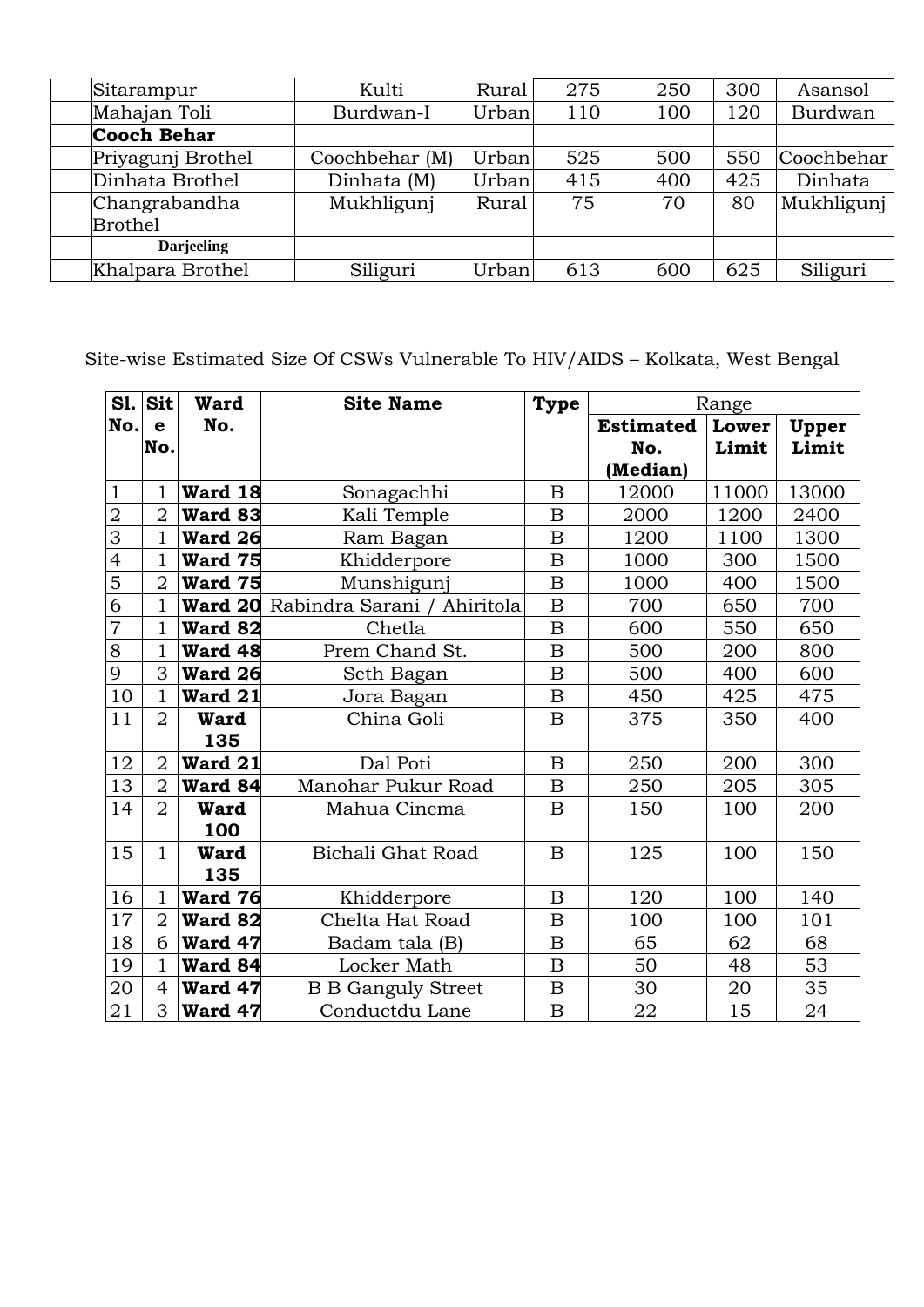## **West Bengal Mukherjee**

| <b>State</b> | Govt /<br><b>Police/SACS</b> | <b>Sex Worker</b><br>groups. | Average |
|--------------|------------------------------|------------------------------|---------|
| West         | $350000 -$                   | 275000                       | 367058  |
| Bengal       | 50000                        |                              |         |
| India        |                              |                              | 2827534 |

Source: 'Girls/ Women in prostitution in India, Mukherjee 2004

| <b>State</b>       | % of prostitute entry<br>before 18 years of<br>age |  |  |
|--------------------|----------------------------------------------------|--|--|
| <b>West Bengal</b> | 36.7%                                              |  |  |
| India              |                                                    |  |  |

Source: 'Girls/ Women in prostitution in India, Mukherjee 2004

| <b>State</b> | <b>Total Female</b><br>population | Total female<br>$15-35$ yrs | <b>Estimated</b><br>number of<br>prostitutes | $%$ of<br>prostitutes |
|--------------|-----------------------------------|-----------------------------|----------------------------------------------|-----------------------|
| West Bengal  | 38733477                          | 8908700                     | 367058                                       | 4.12                  |
| India        | 495738169                         | 11385354                    | 2827534                                      | 2.48                  |

Source: 'Girls/ Women in prostitution in India, Mukherjee 2004

| Number of Districts of origin and operation of sex workers West<br><b>Bengal</b> |                                     |                                 |                                     |  |  |  |
|----------------------------------------------------------------------------------|-------------------------------------|---------------------------------|-------------------------------------|--|--|--|
| <b>State</b>                                                                     | Number of<br>districts of<br>origin | Number of<br>areas of<br>origin | Number of<br>places of<br>operation |  |  |  |
| <b>West Bengal</b>                                                               | 19                                  | 151                             | 13                                  |  |  |  |
| India                                                                            | 378                                 | 1794                            | 1016                                |  |  |  |

Source: 'Girls/ Women in prostitution in India, Mukherjee 2004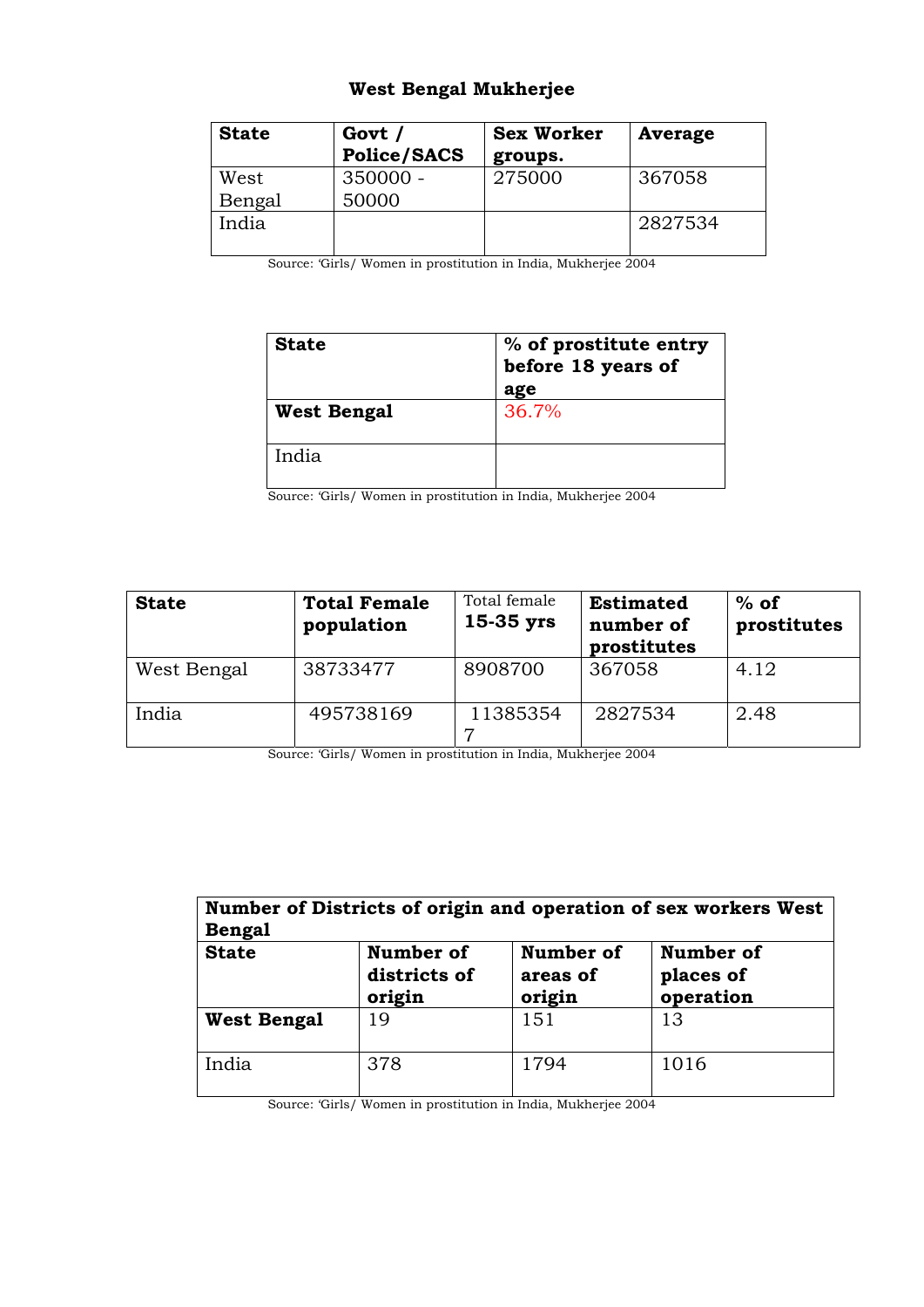he Mukherjee Report has identified a average of 367058 Sex Workers . Also it has identified 19 District of Origin in West Bengal and 151 areas of origin.

|                      |                       | Interstate trafficking for CSE in & from West Bengal |                      |  |
|----------------------|-----------------------|------------------------------------------------------|----------------------|--|
| Trafficking into     | Trafficking           | Trafficking out                                      | Trafficking into     |  |
| <b>West Bengal</b>   | out from West         | from<br>West                                         | <b>West Bengal</b>   |  |
| (Mukherjee)          | <b>Bengal</b><br>to l | <b>Bengal</b><br><b>NHRC</b>                         | (NHRC Report)        |  |
|                      | (Mukherjee)           | <b>Report)</b>                                       |                      |  |
| Assam                | Assam                 | Assam                                                | Assam                |  |
| Bihar                | Bihar                 | Bihar                                                | Bihar                |  |
| Chandigarh           | Chandigarh            |                                                      |                      |  |
|                      |                       |                                                      | Chattisgarh          |  |
|                      |                       | Goa                                                  |                      |  |
| Jharkhand            |                       |                                                      |                      |  |
| Maharstra            | Maharashtra           | Maharashtra                                          | Maharashtra          |  |
| Manipur              |                       |                                                      |                      |  |
| Orissa               | Orissa                |                                                      | Orissa               |  |
| Punjab               |                       |                                                      |                      |  |
| Rajasthan            |                       | Rajasthan                                            |                      |  |
| Sikkim               |                       |                                                      |                      |  |
| Tamil Nadu           |                       | Tamil Nadu                                           |                      |  |
| <b>Uttar Pradesh</b> | <b>Uttar Pradesh</b>  | <b>Uttar Pradesh</b>                                 | <b>Uttar Pradesh</b> |  |
|                      | Karnataka             |                                                      |                      |  |
|                      | Daman & Diu           |                                                      |                      |  |
|                      | Delhi                 | Delhi                                                |                      |  |
|                      | Gujarat               |                                                      |                      |  |
|                      | Meghalaya             | Meghalaya                                            |                      |  |
|                      | Nagaland              |                                                      |                      |  |
|                      | Uttranchal            |                                                      |                      |  |
|                      |                       |                                                      | Nepal                |  |
|                      |                       |                                                      | Bangladesh           |  |

West Bengal is one of the very sensitive state in Terms of Trafficking. It is a source Transit as well as Destination and both the Mukherjee and the NHRC has reported large scale Trafficking of Bengali women and Children in various Red Light Areas of India. Also West Bengal is Transit as well as Destination Place for Cross Border Trafficking from Nepal and Bangladesh.

Bangladesh shares a 4,156 km border with India that has 20 official check posts and out of its 32 districts, 30 districts are on the Indo-Bangladesh border. In Bangladesh, the collection points for trafficked women are usually far from border points. Women rescued in Dinajpur (north) were from Cox's Bazaar (south). Girls from the southern part of Bangladesh are usually trafficked across northern borders. Illegal migration, trafficking and smuggling exist in varying degrees along the border. One study estimates that almost half of the trafficking to India takes places through Benapole in Jessore District. Entry points like Thakurbairi Chandurila, Kaiba Sultanpur, Chodarpur, Chapainaababgunj, Hili Akhwara, Chuadanga and Poladanga are other commonly used entry points to India.

West Bengal has nine districts adjoining the border that are mostly different from one agriculturally, e.g., Nadia, where farmers primarily grow jute and betel leaves,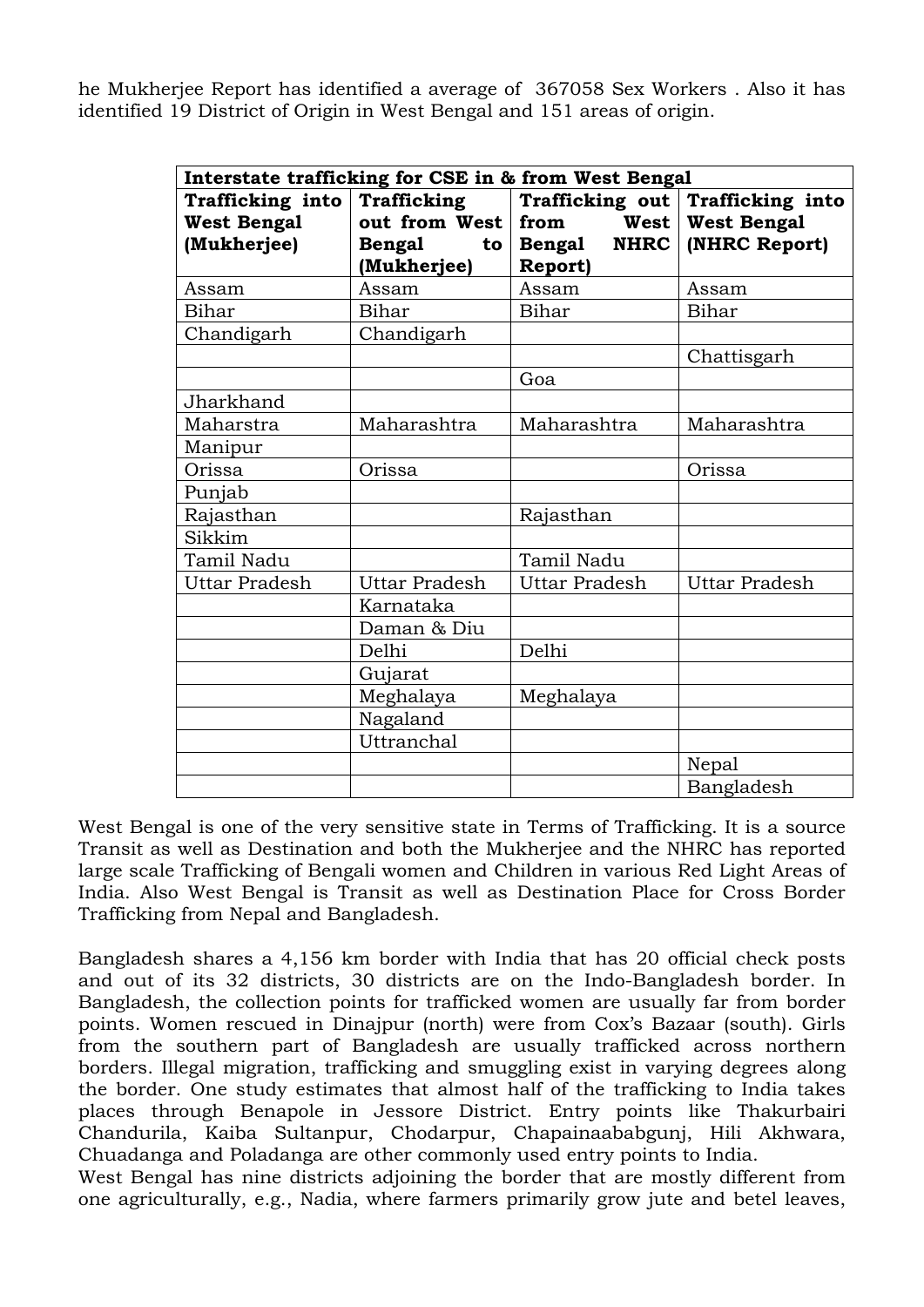is a prosperous area. The Sundarbans area of south / north 24 parganas is very weak agriculturally, and thus trafficking is a much more common economic activity for communities. Crossing between Bangladesh and West Bengal becomes a daily routine for many people as they may live in either of the countries and earn their living in the other. Thus, keeping a check of those being trafficked, married off, infiltrating, and immigrating illegally or irregularly is an uphill task and has to be achieved through innovative methods and day to day vigilance.

Crossing the border takes not more than Rs.50/- per person. Having crossed the border, the trafficked victims are mainly kept in West Bengal, and in some cases also in the state of Orissa. They are sorted and graded and sent to different destinations such as Middle East, Delhi, Mumbai, and Agra. Often, they are sold to pimps who then sell them to brothel keepers in red light areas of Kolkata such as Sonagachi, Kalighat, Bowbazar. Some are sent to Bashirghat in the neighboring district of 24 Paraganas.

Initially young married women were trafficked from Bangladesh to Mumbai but in the past eight years demand for the young unmarried and minor girls has increased. Many Bangladeshi women are the victims of polygamy. If not, divorced they have so called husbands who live off their earnings. In return, they have the status of being a married woman and a hope that they would return home. In many cases, the husbands are the pimps. Trafficked women prefer to stay away from the conventional red lights areas by renting in smaller tenements at Ray Road, Saat Road and such other places perhaps because of the fear of raids and police harassment. A number of women claim to have maintained regular family connections and state that they visit their family in Bangladesh occasionally.

A study conducted in West Bengal reported that ten per cent each of the prostitutes in Calcutta were from Nepal and Bangladesh in 1997. These girls are generally drugged while they are trafficked from villages to the destination. A fraud marriage help escape from police mechanism which demands money and the share of pimps and traffickers goes down Kakarvitta, Jogbani, Pashupatinagar, Koshi Barrage and Bhadrapur are the entry points for getting into India from Nepal (Sinha, 1997:4,11- 12). Most of the trafficked women from Nepal are reported to be involved in commercial sex market especially in New Delhi in Delhi, Mumbai in Maharastra and Calcutta in West Bengal. The sex markets in UP and Bihar states Varanasi, Kanpur and other red-light areas of Indian big cities. There is an inter-state and the demand of sex market in India (Rozario, 1988:103). Studies on Uttar Pradesh, Madhya Pradesh and Bihar have shown some prevalence of Nepali women however, other states have no Nepali women or have them in a very insignificant number.( Source ADB Report)

| Major causes of Sex work in % |                      |                     |                         |                                            |                                                  |
|-------------------------------|----------------------|---------------------|-------------------------|--------------------------------------------|--------------------------------------------------|
| <b>State</b>                  | Economic<br>distress | Family<br>tradition | <b>Social</b><br>custom | <b>I11</b><br><b>Treatmment</b><br>at Home | <b>Domestic</b><br>Violence/<br><b>Desertion</b> |
| West<br>Bengal                | 70.18%               | 6.31                | 1.03                    | 10.32                                      | 6.65                                             |
| India                         | 61.67                | 12.36               | 3.39                    | 5.62                                       | 13.22                                            |

Source: 'Girls/ Women in prostitution in India, Mukherjee 2004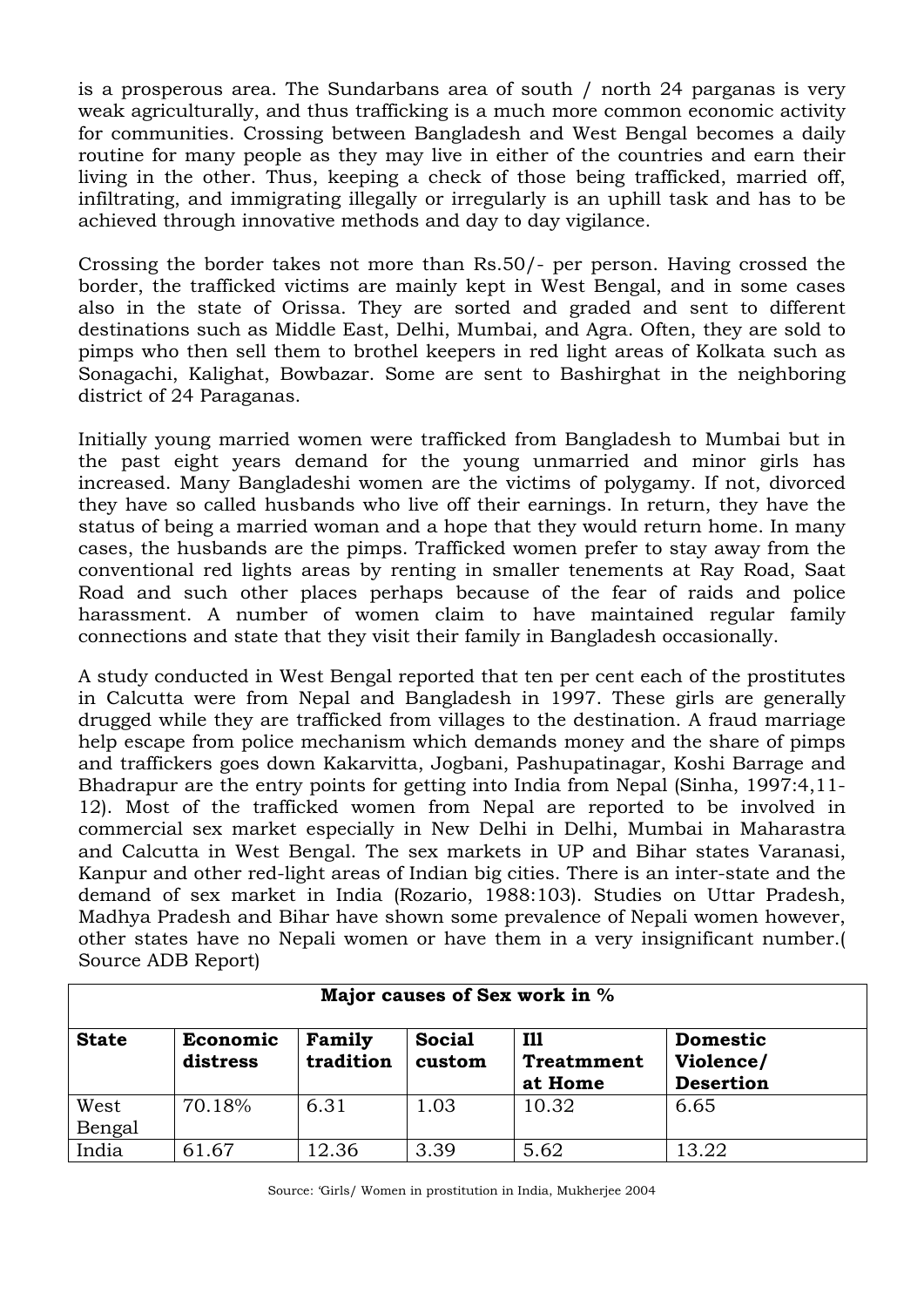#### **Reason of Continuance**

| <b>State</b>   | Poverty | Unem<br>ployme<br>nt | <b>Illiteracy</b> | <b>No</b><br><b>OTHER</b><br>Option | Family<br>accep<br>tance | Lack of<br>Option | <b>Non</b><br>implementatio<br>n of Law /No<br>Rehabilitation |
|----------------|---------|----------------------|-------------------|-------------------------------------|--------------------------|-------------------|---------------------------------------------------------------|
| West<br>Bengal | 21.22   | 14.33                | 9.75              | 31.54                               | 8.37                     | 7.20              | 0.57                                                          |
| India          | 44.14   | 7.89                 | 5.62              | 18.05                               | 8.37                     | 18.05             | $\overline{2}$                                                |

Source: 'Girls/ Women in prostitution in India, Mukherjee 2004

The Mukherjee Report has identified that 70.18 % of Women in Sex Work have been in the Profession due to Poverty. It also states that Poverty ,Unemployment and no other options are major reasons for continuance in the Trade.

#### **NHRC West Bengal**

| <b>Trafficking Destinations</b> | <b>Transit Points in West bengal</b> |
|---------------------------------|--------------------------------------|
| Delhi                           | Kolkatta                             |
| Rajasthan                       | Howrah                               |
| Uttar Pradesh                   | Siliguri                             |
| Maharashtra                     | Jalpaiguri                           |
| Tamil Nadu                      | Nadia                                |
|                                 | Bardhman                             |

Source: Trafficking in Women and Children in India: NHRC Report 2005

| <b>West Bengal</b>                                      |      |      |                                                     |      |      |  |
|---------------------------------------------------------|------|------|-----------------------------------------------------|------|------|--|
| % of adult female untraced to<br>those reported missing |      |      | % of children untraced to those<br>reported missing |      |      |  |
| 1999                                                    | 2000 | 2001 | 1999                                                | 2000 | 2001 |  |
| 71%                                                     | 64.5 | 72.5 | 62.9                                                | 56.9 | 56.4 |  |

Source: Trafficking in Women and Children in India: NHRC Report 2005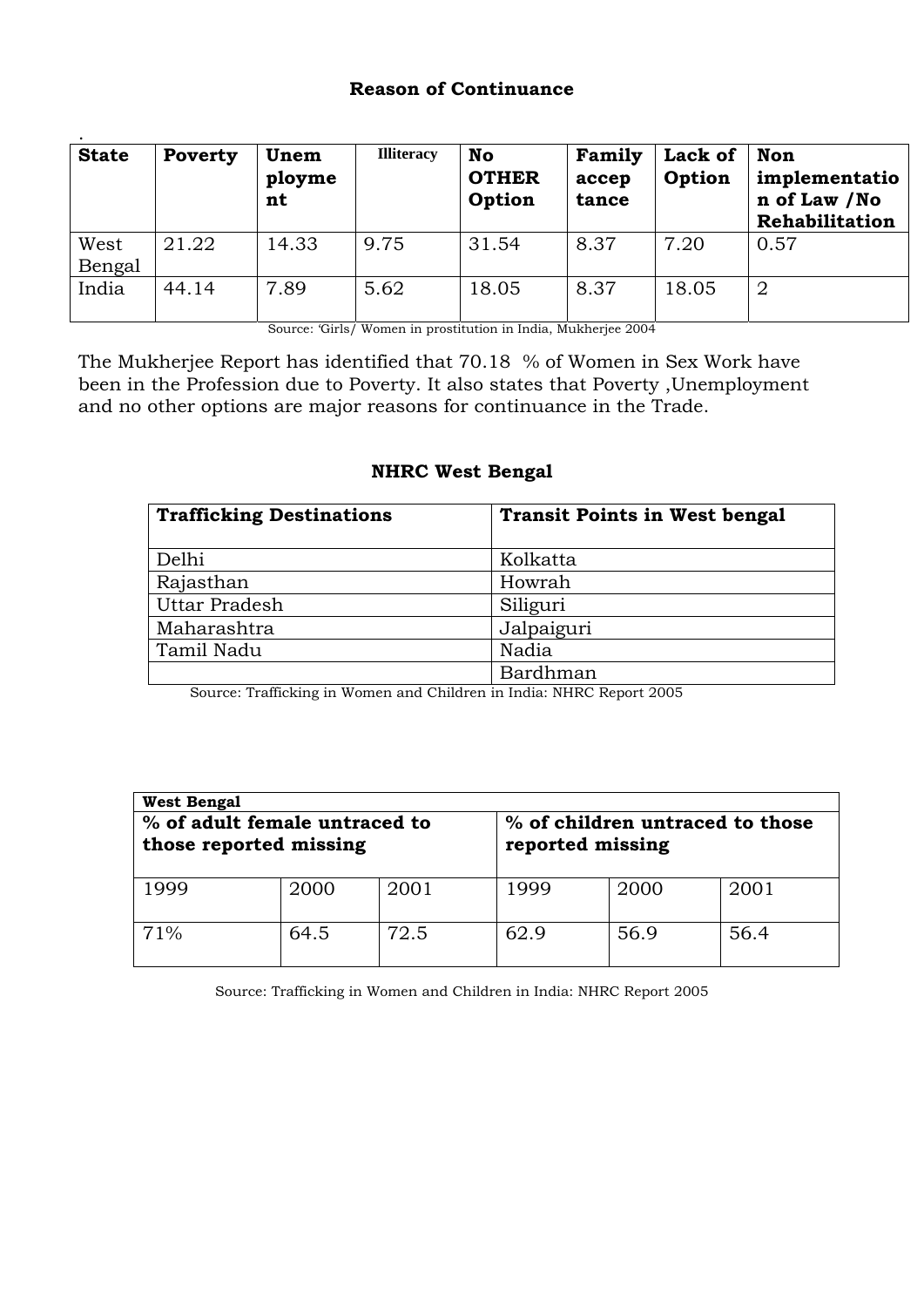| Missing women and children in West Bengal-NHRC Report 2005 |        |        |             |               |            |
|------------------------------------------------------------|--------|--------|-------------|---------------|------------|
| Missing<br>Reported                                        | 1996   | 2001   | Total for 6 | Yearly        | 2001       |
| Persons                                                    |        |        | years       | average for 6 | over       |
|                                                            |        |        |             | years         | 1996       |
| Female adults West                                         | 187    | 193    | 1113        | 186           | $3\%$ (+)  |
| Bengal                                                     |        |        |             |               |            |
| adults<br>Female                                           | 20,494 | 24,034 | 1,34,870    | 22,480        | $17%(+)$   |
| India                                                      |        |        |             |               |            |
| Female<br>adults                                           | 143    | 140    | 768         | 128           | $2\%(-)$   |
| continue to remain                                         |        |        |             |               |            |
| missing<br>West                                            |        |        |             |               |            |
| Bengal                                                     |        |        |             |               |            |
| adults<br>Female                                           | 4,627  | 6,181  | 32, 935     | 5,452         | $34\%$ (+) |
| continue to remain                                         |        |        |             |               |            |
| missing India                                              |        |        |             |               |            |
| Children<br>West                                           | 415    | 379    | 2955        | 493           | $9\%(-)$   |
| Bengal                                                     |        |        |             |               |            |
| Children India                                             | 41,410 | 46,347 | 2,66,847    | 44,476        | $12%(+)$   |
|                                                            |        |        |             |               |            |
| continue<br>Children                                       | 260    | 214    | 1762        | 294           | $18%(-)$   |
| to remain missing                                          |        |        |             |               |            |
| West Bengal                                                |        |        |             |               |            |
| Children continue                                          | 10,406 | 10,589 | 66,024      | 11,008        | $2\%$ (+)  |
| to remain missing                                          |        |        |             |               |            |
| India                                                      |        |        |             |               |            |

Source: Trafficking in Women and Children in India: NHRC Report 2005

Analysis of Data on Missing persons as per the NHRC report is a clear indicator of Trafficking activities taking place in West Bengal . 71% (1999) 64.5% (2000) and 72.5% (2001) of those women reported misiing have not been traced. Similarly when we analyse the Missing Children data it is found that 62.9% (1999) 56.9% (2000) and 56.4% (2001) continue to remain missing .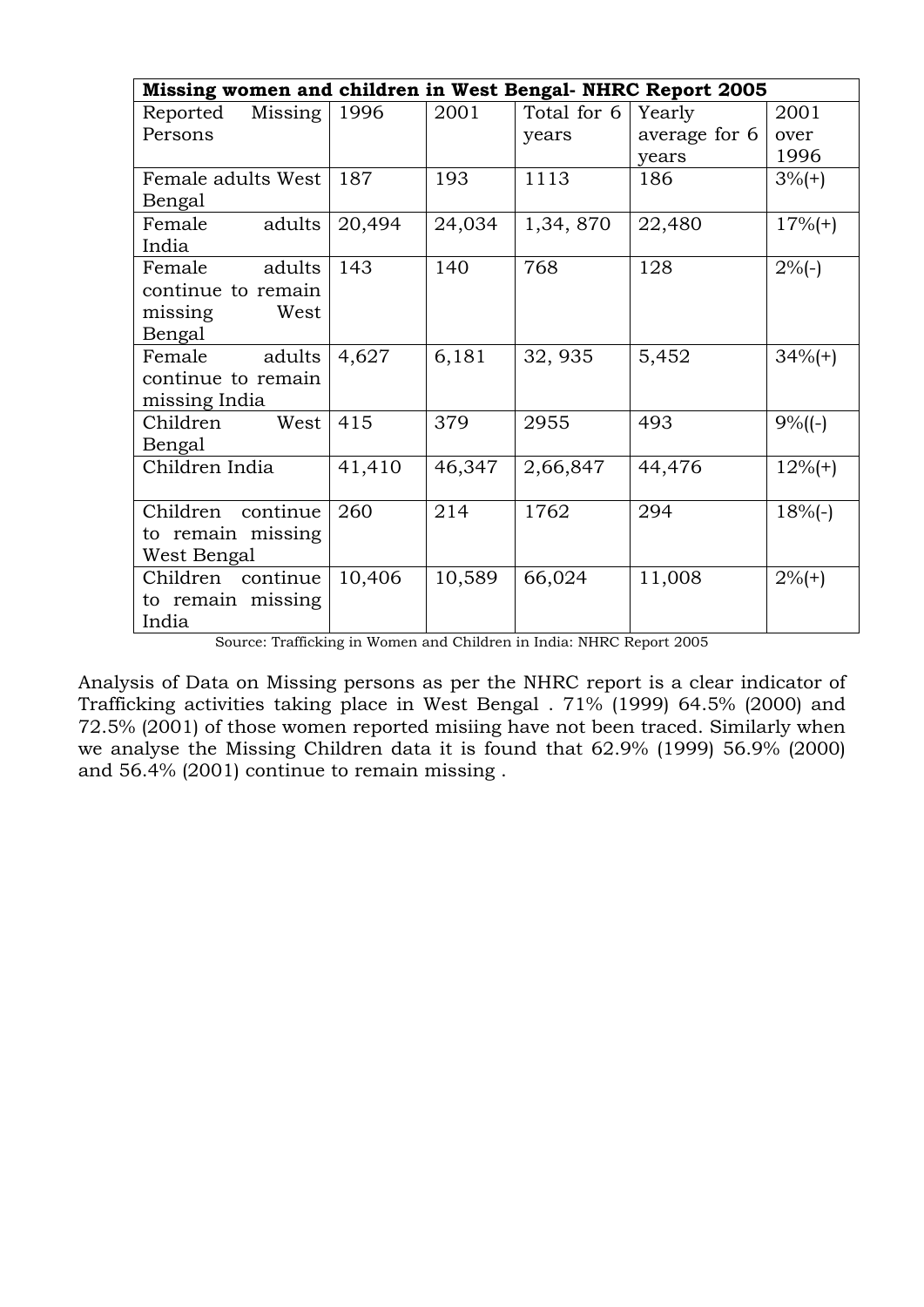|  |  | <b>Cross Border Trafficking Affected Districts</b> |  |  |
|--|--|----------------------------------------------------|--|--|
|--|--|----------------------------------------------------|--|--|

|                | <b>Cross Border Trafficking</b><br><b>Districts</b> |                         |  |  |  |
|----------------|-----------------------------------------------------|-------------------------|--|--|--|
|                |                                                     |                         |  |  |  |
|                | <b>Borders</b>                                      |                         |  |  |  |
|                | with                                                | <b>Transit area for</b> |  |  |  |
|                | <b>Bangladesh</b>                                   | <b>Nepal</b>            |  |  |  |
| <b>Bankura</b> |                                                     |                         |  |  |  |
| Birbhum        |                                                     |                         |  |  |  |
| Bardhman       |                                                     |                         |  |  |  |
| Kooch Behar    | Yes                                                 |                         |  |  |  |
| Darjeeling     | Yes                                                 | Yes                     |  |  |  |
| Hoogly         |                                                     |                         |  |  |  |
| Howrah         |                                                     |                         |  |  |  |
| Jalpaiguri     | Yes                                                 | Yes                     |  |  |  |
| Kolkatta       |                                                     |                         |  |  |  |
| Paschim        |                                                     |                         |  |  |  |
| Mednipur       |                                                     |                         |  |  |  |
| Purba          |                                                     |                         |  |  |  |
| Mednipur       |                                                     |                         |  |  |  |
| Murshidabad    | Yes                                                 |                         |  |  |  |
| Malda          | Yes                                                 |                         |  |  |  |
| Nadia          | Yes                                                 |                         |  |  |  |
| 24 Paragna(N)  | Yes                                                 |                         |  |  |  |
| 24 Paragna(S)  |                                                     |                         |  |  |  |
| Puruliya       |                                                     |                         |  |  |  |
| Uttar          | Yes                                                 |                         |  |  |  |
| Dinajpur       |                                                     | Yes                     |  |  |  |
| Dakshin        | Yes                                                 |                         |  |  |  |
| Dinajpur       |                                                     |                         |  |  |  |
| Others         |                                                     |                         |  |  |  |
|                |                                                     |                         |  |  |  |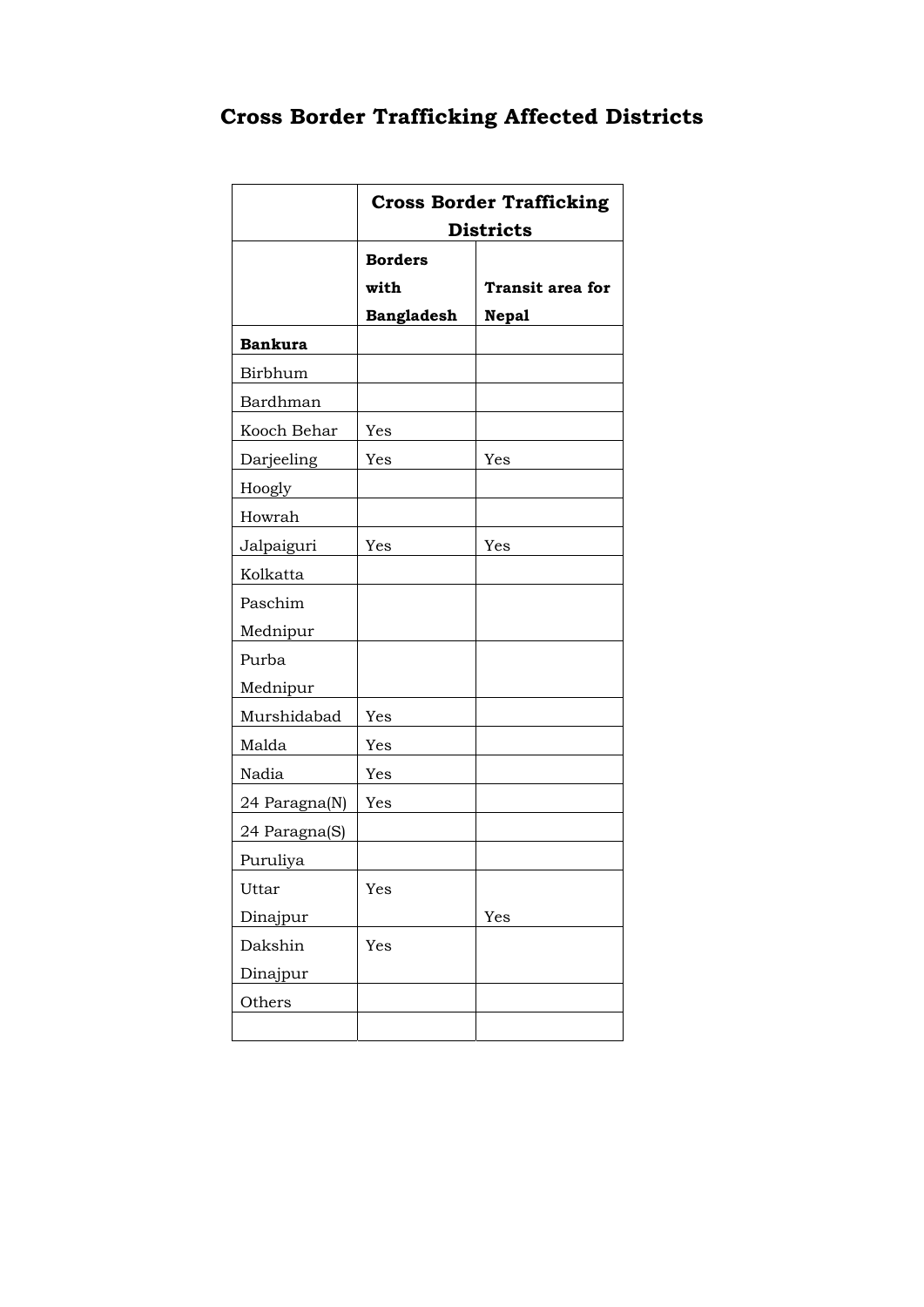# **West Bengal Trafficking Vulnerable Points**

|                     | <b>Cross</b><br><b>Border</b><br><b>Trafficking</b> |               |           |        |              |           |             |       |             |
|---------------------|-----------------------------------------------------|---------------|-----------|--------|--------------|-----------|-------------|-------|-------------|
|                     | Affected                                            |               |           |        |              | TII       |             | Vulne | High        |
|                     | <b>Districts</b>                                    |               | Mukherjee |        | <b>NHRC</b>  | Report    | <b>SACS</b> | rable | <b>Risk</b> |
|                     |                                                     | Origin        | Operation | Origin | Operation    | Operation |             |       |             |
| <b>Bankura</b>      |                                                     | Yes - $2$     |           | Yes    |              |           | Yes         | Yes   |             |
| Birbhum             |                                                     | $Yes -1$      |           |        |              | Yes       | Yes         | Yes   | Yes         |
| Bardhman            |                                                     | $Yes -$<br>13 |           | Yes    | Yes          | Yes       | Yes         | Yes   | Yes         |
| Kooch<br>Behar      | Yes                                                 |               |           |        |              | Yes       | Yes         | Yes   | Yes         |
| Darjeeling          | Yes                                                 | $Yes - 4$     |           |        | Yes          |           | Yes         | Yes   | Yes         |
| Hoogly              |                                                     | $Yes - 7$     |           |        |              | Yes       | Yes         | Yes   | Yes         |
| Howrah              |                                                     | $Yes - 9$     | $Yes - 1$ | Yes    | Yes          |           | Yes         | Yes   | Yes         |
| Jalpaiguri          | Yes                                                 |               |           | Yes    |              |           | Yes         | Yes   |             |
| Kolkatta            |                                                     | Yes -<br>36   | $Yes - 9$ | Yes    | Yes          |           | Yes         | Yes   | Yes         |
| Paschim<br>Mednipur |                                                     | $Yes -10$     | $Yes-1$   | Yes    |              |           | Yes         | Yes   | Yes         |
| Purba<br>Mednipur   |                                                     |               | $Yes-1$   | Yes    |              |           | Yes         | Yes   |             |
| Murshidab           |                                                     |               |           |        |              |           |             |       |             |
| ad                  | Yes                                                 | $Yes - 3$     |           | Yes    |              | Yes       | Yes         | Yes   | Yes         |
| Malda               | Yes                                                 | $Yes - 3$     |           |        |              | Yes       | Yes         | Yes   | Yes         |
| Nadia               | Yes                                                 | Yes -<br>11   |           |        |              | Yes       | Yes         | Yes   | Yes         |
| 24                  |                                                     |               |           |        |              |           |             |       |             |
| Paragna(N)          | Yes                                                 | Yes $-26$     | $Yes - 1$ | Yes    | Yes          | Yes       | Yes         | Yes   | Yes         |
| 24                  |                                                     |               |           |        |              |           |             |       |             |
| Paragna(S)          |                                                     | $Yes-11$      |           | Yes    |              | Yes       | Yes         | Yes   | Yes         |
| Puruliya<br>Uttar   |                                                     | $Yes - 1$     |           |        |              | Yes       | Yes         | Yes   |             |
| Dinajpur            |                                                     |               |           |        |              | Yes       | Yes         | Yes   |             |
| Dakshin<br>Dinajpur |                                                     |               |           |        |              |           | Yes         | Yes   | Yes         |
| Others              |                                                     | $Yes-9$       |           |        |              |           |             |       |             |
|                     |                                                     | Yes-<br>151   | 13        | 10     | $\mathbf{1}$ |           |             |       |             |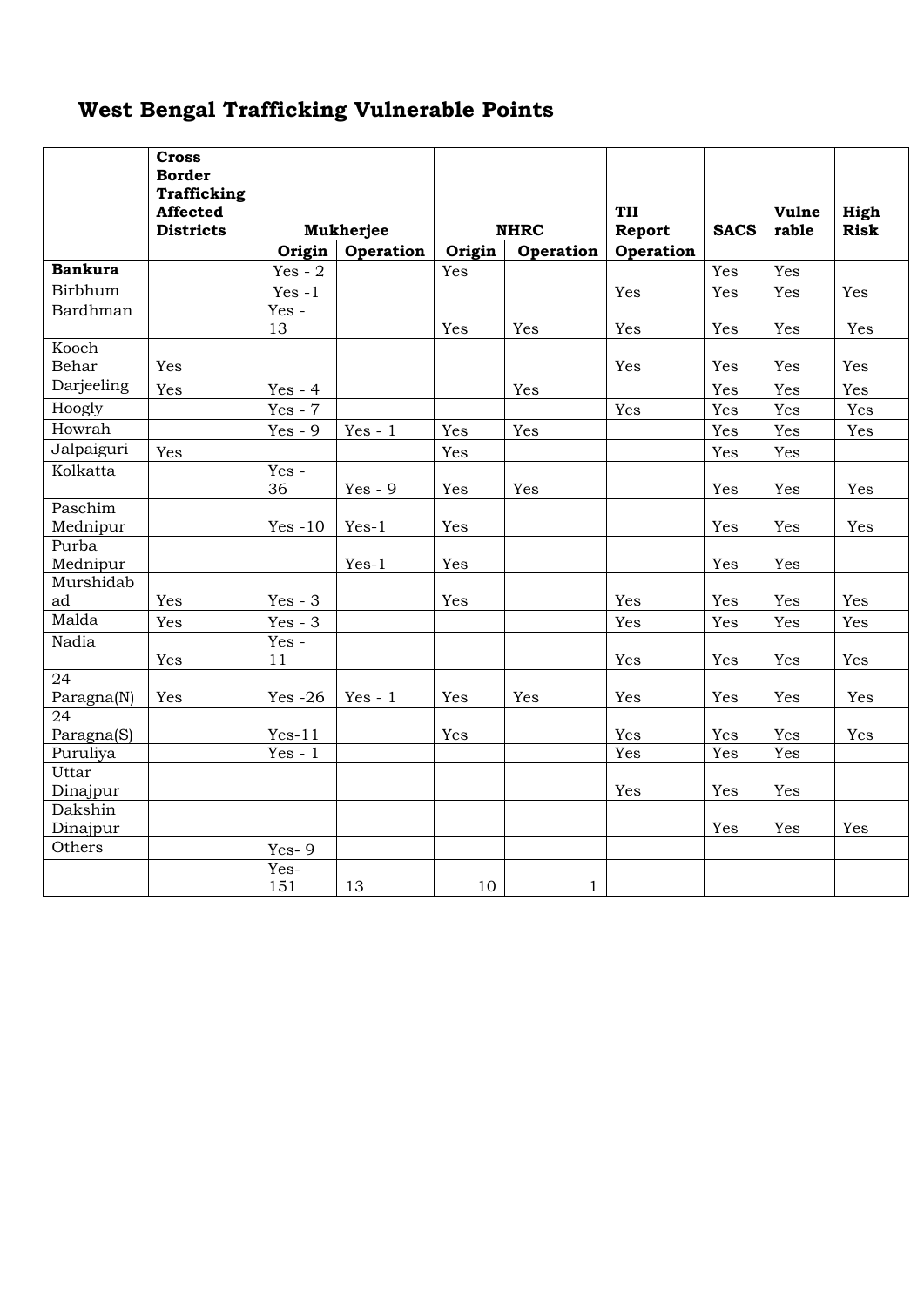# State Initiatives in Anti Trafficking

## REPORT AS ON MARCH 2006

| <b>GOVT. HOME</b>    | <b>SANCTIONED</b>      | PRESENT STRENGTH |
|----------------------|------------------------|------------------|
|                      | UNDER J.J.ACT          | <b>CAPACITY</b>  |
| 19                   | 2595                   | 1194             |
|                      | NGO HOME UNDER J.J.ACT |                  |
| 20                   | 990                    | 855              |
|                      | COTTAGE                |                  |
| 271                  | 6775                   | 5504             |
|                      | <b>SWADHAR</b>         |                  |
| $14*$                | 650*                   | 232              |
|                      | UNDER ITP ACT          |                  |
| <b>SMM HOME</b>      |                        |                  |
| Rescue               | 80                     | 16               |
| After Care           | 175                    | 98               |
| ** Nadia             | 25                     | 13               |
| ** Malda             | 30                     | 23               |
| ** Burdwam           | 25                     | 22               |
|                      |                        |                  |
| Calcutta Rescue Home | 50                     | 23               |
| Total                | 385                    | 195              |

Details of Short Stay Home may be obtained from West Bengal Social Welfare Advisory Board

SWADHAR \* (7 Nos. are not yet operated)

\*\* CWCs also send children below 18 year in Shelter Home.

#### Details of initiatives taken by the district authorities :

#### **(1) Cooch Behar**

A district level seminar and two Block level awareness camps were held. Anganwadi workers are holding mother's meetings every month on these social issues.

## **(2) Jalpaiguri**

4 (Four) district level seminars have been organised in collaboration with North Bengal University and NGOs. Seminars in 140. In all i.e.2424 Anganwadi centres, these issues are discussed in mother's meetings.

## **(3) Darjeeling**

One focus group discussion and one workshop were held at the district level. Block level capacity building and awareness programmes of elected women panchayat members and members of SHGs have been organised . Local counseling centres with the help of Police, NGOs and Panchayat members have been formed.

As regards dowry, in 2004, 56 cases were registered under 498A IPC and 131 arrests made. In 2005 till December , 29 cases have been registered and 77 arrests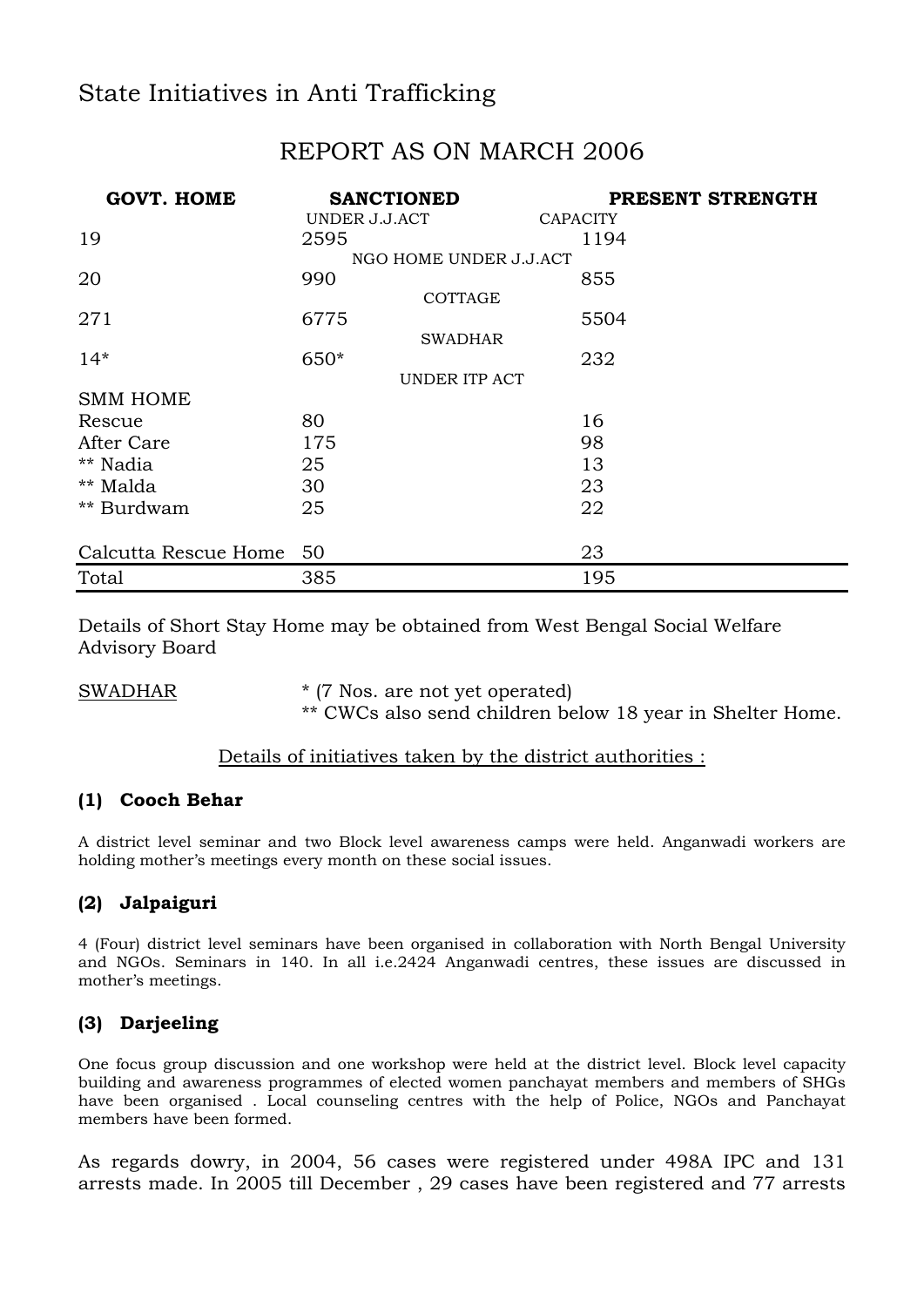made. As regards trafficking, in 2004, 4 cases were lodged and 9 males and 10 female were arrested.

## **(4) Uttar Dinajpur**

One NGO in association with "Action Aid" is organising street dramas in 5 Blocks viz. Karandighi, Hemtabad, Kaliaganj, Raiganj and Itahar. Block level SHG conference on the issues have been held in four Blocks so far.

In October, 2005, Anganwadi workers held 1525 meetings which were attended by 25238 mothers.

## **(5) Dakshin Dinajpur**

2 (Two) district level workshops were organised in 2005. 24 meetings in Kushmandi Block, 24 meetings in Kkumarganj Block, 10 meetings in Gangarampur Block and 10 meetings in Hill Block at the GP level were held with drama, road show, rally etc.

#### **(6) Malda**

Two district level seminars were held 1893 village level meeting were organised in 14 Blocks along with folk songs and drams. Video-on-wheel programme with audeo-visual programmes on the social issues will be launched in January, 2006 to cover all 2008 Gram Sansads. Two video filem shows were conducted at Habibpur and Gajole ICDS project offices.

2 (Two cases of child marriage have been resisted.

#### **(7) Murshidabad**

Workshops and rallies have been organised at district, subdivision, block and GP level One Family Counselling Centre and one Child Line are functioning to reduce the social menace. Public hearings on these issues were held in 4 Blocks with the support of the West Bengal Commission for Women in November,2005. Campaigns against crossborder trafficking were held in 3 Blocks. "Shishu Mitra" Project is under implementation in collaboration with UNICEF for providing a child-friendly environment.

#### **(8) Nadia**

3 (three) district level workshops were held in 2005. Block level meetings on these issues are being held with NGOs, Panchayat functionaries and officials. One NGO is conducting sensitization meetings in 10 (ten) Blocks.

#### **(9) North 24 Parganas**

In every Block, project level sensitization workshops have been held with panchayat functionaries, ICDS officials, NGO members, and VEC members and leaflets have been distributed. In November, 2005, 30 (thirty) mother's meetings have been held in 3604 Anganwadi Centres and these social issues aere discussed.

#### **(10) South 24 Parganas**

66 awareness generation programmes were held in 21 Blocks in collaboration with NGOs. 3 such programmes will be held in january, 2006 in Pathar pratima. Jaynagar – II and Kultali Blocks. Posters on these issues are displayed at prominent places.

#### **(11) Howrah**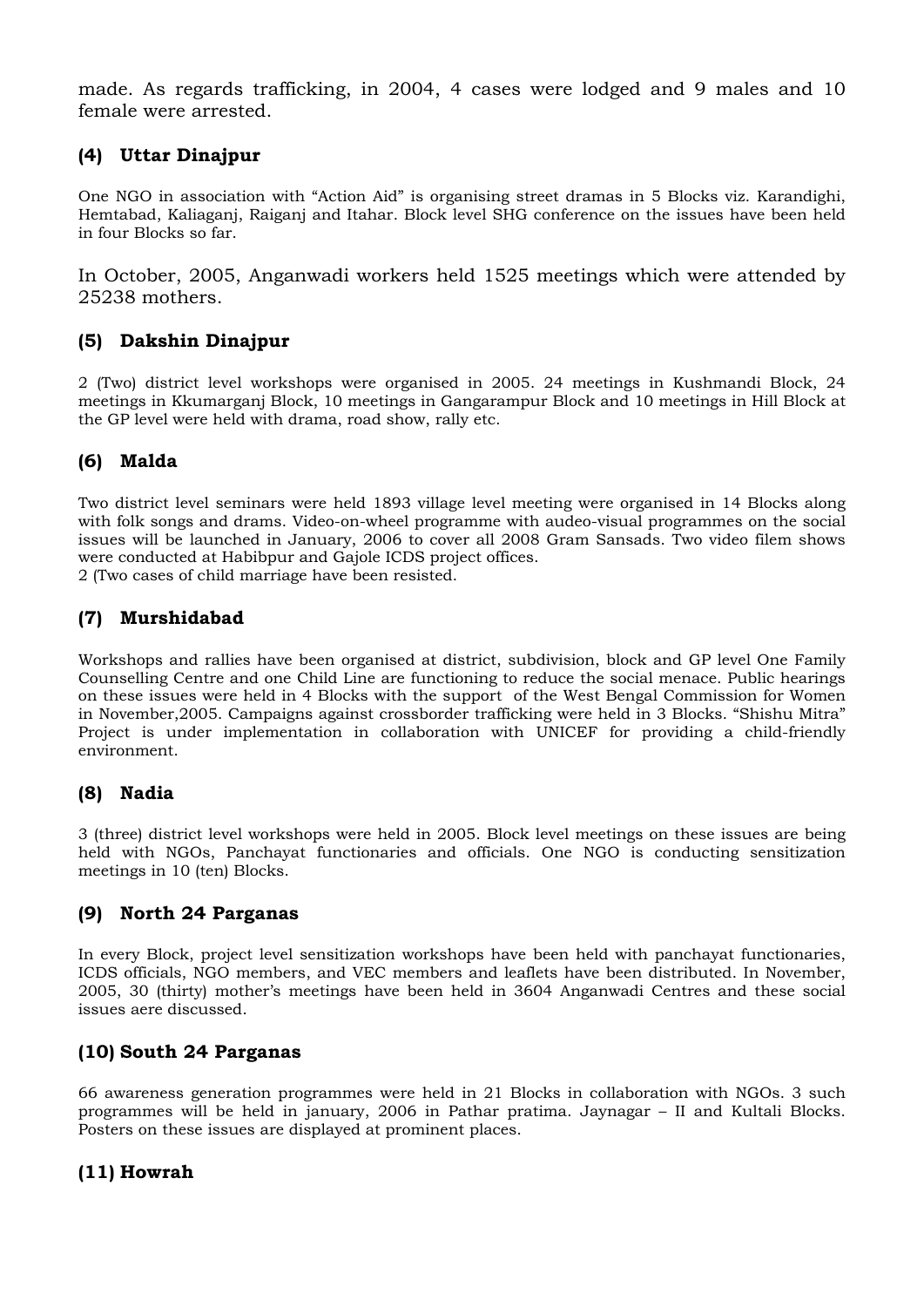3 (Three) district level workshops and 4 block level seminars were held during last 6 months. 13638 mothers meetings have been held with average attendance of 15-20 mothers. The SGSY groups have lodged complainst with the local police stations in dowry cases. Seminars covering all Blocks have been planned during January – April 2006.

## **(12) Hooghly**

The district authorities have developed big posters, printed leaflets and flip charts, and arranged audeo-visual shows and drama. So far,50 awareness generation programmes have been conducted at the village levels. It is proposed to complete 1000 such  $h + +n$ 

3 (three) special AGPs were held at the district head-quarter and were attended by about 700 participants. In 4831 Anganwadi Centres, these issues are discussed with mothers in monthly meetings. Nivedia Women Cell has been established in Burdwan, Durgapur, Asansol, Kalna & Katwa police stations for giving adequate security and protection to victims of these social evils.

#### **(13) Birbhum**

About 900 participants attended theworkshops held at district and sub–divisional head- quarters.Till date,800 village level meetings with prior informations and sufficient publicity have been conducted with folk–songs (Boul) and local drums, leaflets, posters, booklets highlighting the social issues.About 40,000 people participated in the meetings. Another 1200 such meetings are proposed to be conducted within 31st March, 2006.

#### **(14) Bankura**

2 (two) district level and 12 Block level seminars held so far were attended by 4450 participants. 274 cases relating to the these social issues have been recorded and dealt with by the concerned authorities.

#### **(15) Purulia**

Block level seminars have been organised in all Blocks under theKishori Shakti Yajana. Under the Swayamsiddha programme,Block level,and GP level awareness programmes have been conducted in 7 Blocks with members of SHGs and panchayats.The remaining Blocks and GPs will be covered by 31st March, 2006. In addition, legal and camps are organised to make women aware of their rights.

#### **(16) Pashim Medinipur**

3 (three) workshops with participation of 950 members were held in 3 Blocks. 4512 village level meetings were held with participation of about 61,584 mothers and other village.

#### **(17) Purba Medinipur**

Seminars have been organised in 7 Blocks which are prone to these social evils. 5 NGOs are conducting such programmes in other Block as well.

BIANNUAL PROGRESS REPORT ON THE PROGRESS OF IMPLEMETATION OF THE PLAN OF ACTION TO COMBAT TRAFFICKING AND SEXUAL EXPLOITATION OF WOMEN AND CHILDREN

| Recommendations                                                                                    | Action taken by the state/UT                                                                                                                                     |
|----------------------------------------------------------------------------------------------------|------------------------------------------------------------------------------------------------------------------------------------------------------------------|
| Prevention                                                                                         |                                                                                                                                                                  |
| Long term training cum-income   Various<br>generation projects taken up<br>under IRDP, Development | implementing<br>departments<br>have<br>been<br>social<br>programmes relating to economic<br>and<br>$\sigma$ empowerment of women. In the department of women and |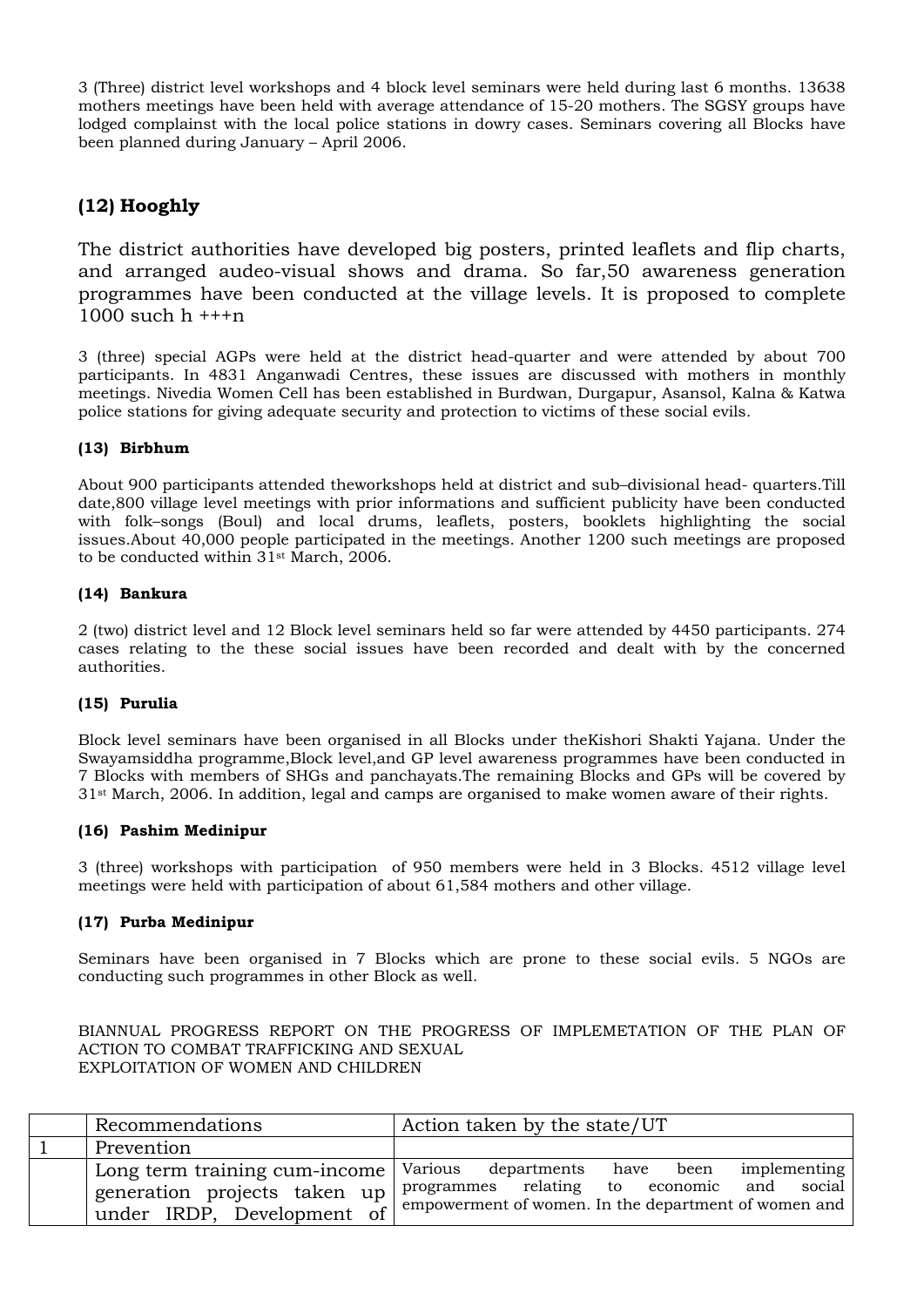|    | Women and children in rural<br>Areas, capart Schems, Khadi<br>villages<br>Industries<br>and                                                                                                                                                                                                 | Social<br>Welfare<br>Child Development and<br>we<br>are<br>implementing<br><b>SWABALAMBAN</b><br>(NARAD)<br>and<br>SWAYAMSIDDHA, Step                                                                                                                                                                                                                                                                                                                                                                                                                                                                                                                                                                                                                                                                                                                                                                                                                                                                                                                                                  |
|----|---------------------------------------------------------------------------------------------------------------------------------------------------------------------------------------------------------------------------------------------------------------------------------------------|----------------------------------------------------------------------------------------------------------------------------------------------------------------------------------------------------------------------------------------------------------------------------------------------------------------------------------------------------------------------------------------------------------------------------------------------------------------------------------------------------------------------------------------------------------------------------------------------------------------------------------------------------------------------------------------------------------------------------------------------------------------------------------------------------------------------------------------------------------------------------------------------------------------------------------------------------------------------------------------------------------------------------------------------------------------------------------------|
|    | Commission Scheme,<br>STEP,<br>Socio- Economic<br>programe,<br>Rashriya<br>Mahila<br>NOYRAD,<br>Kosh, Prime Minister Rozgar<br>Yojana,, Swaran Jayanti Shahi<br>Rozgar Yojana and other such<br>existing schemes of the central<br>/ States, for women and child<br>victims of prostitution | In West Bengal, 1.25 lakhs Self Help Groups have<br>been formed by the Panchayat and rural Development<br>Department, 1.3 lakhs SHGs have been formed by<br>NABARD.CARE is supporting 15 NGOs for assisting<br>microcredit through their SHGs. Besides this, social<br>Eempoerment inder UNICEF and CARE for<br>better practices of health care of children<br>mother is continuing.<br>In small Scale & Cottage Industries<br>and<br>Sericulture Directorate lot of women groups have been<br>formed and under UNDP project / tribal women of<br>Purulia, Bankura, scheduled caste and tribal women in<br>Coochbehar, Jalpaiguri have been given training in<br>different kinds of silk-worm rearing which helped<br>generate income of women, under Rashtriya Sama Vikas<br>Yojana, District magistrates have been taking care of<br>women in rural areas for their gainful employment.<br>In West Bengal three tier Panchayat system is<br>followed strictly. Representation of women in<br>$1/3$ <sup>rd</sup> seats as well as office bearers in all tier<br>have been a reality. |
|    |                                                                                                                                                                                                                                                                                             | Some NGOs have been directly getting help from<br>Rashtriya Mahila Kosh for their economic rehabilitation.<br>The Government of India is now universalized Kishori<br>Shakti Yojans, Government of West Bengal has been<br>given stress for vocational training for adolescent girls of<br>the village under KSY                                                                                                                                                                                                                                                                                                                                                                                                                                                                                                                                                                                                                                                                                                                                                                       |
|    |                                                                                                                                                                                                                                                                                             | Proposal of schemes under STEP for trafficked prone<br>pockets have been sent to the Government of India for<br>approval.                                                                                                                                                                                                                                                                                                                                                                                                                                                                                                                                                                                                                                                                                                                                                                                                                                                                                                                                                              |
|    |                                                                                                                                                                                                                                                                                             | KVIC also held meeting with Swayamsiddha blocks<br>recently and we are also trying to tie up beneficiaries of<br>Swayamsiddha with KVIC.                                                                                                                                                                                                                                                                                                                                                                                                                                                                                                                                                                                                                                                                                                                                                                                                                                                                                                                                               |
| 2. | Studies/Surveys sponsored to<br>created a reliable and relevant<br>database on the high supply<br>destinations<br>routs,<br>areas,<br>causes causes of commercial<br>exploitation,<br>the<br>sexual<br>magnitude of the problem.                                                            | The three Universities viz Kolkata Burdwan and<br>North Bengal have conducted field studies and<br>focus group discussions in all districts of West<br>Bengal being sponsored and funded by<br>Governement of West Bengal in respect of child<br>hood marriages, dowry and trafficking.                                                                                                                                                                                                                                                                                                                                                                                                                                                                                                                                                                                                                                                                                                                                                                                                |
|    |                                                                                                                                                                                                                                                                                             | They will submit final reports latest by 31 <sup>st</sup><br>March, 2006<br>highlighting<br>The<br>(i)<br>factors<br>responsible for the incidence of he said social<br>evils, (ii) the areas prone to these evil practices<br>suggest remedial<br>will<br>measures<br>and<br>on<br>strategies to be adopted for curbing the social<br>menace.                                                                                                                                                                                                                                                                                                                                                                                                                                                                                                                                                                                                                                                                                                                                         |
|    |                                                                                                                                                                                                                                                                                             | Independently, SANLAP, Jay Prakash Institute of Social<br>Change, Save the children, Jabala, Seth Bagan, Bhoruka<br>Public Trust and other NGOs have conducted                                                                                                                                                                                                                                                                                                                                                                                                                                                                                                                                                                                                                                                                                                                                                                                                                                                                                                                         |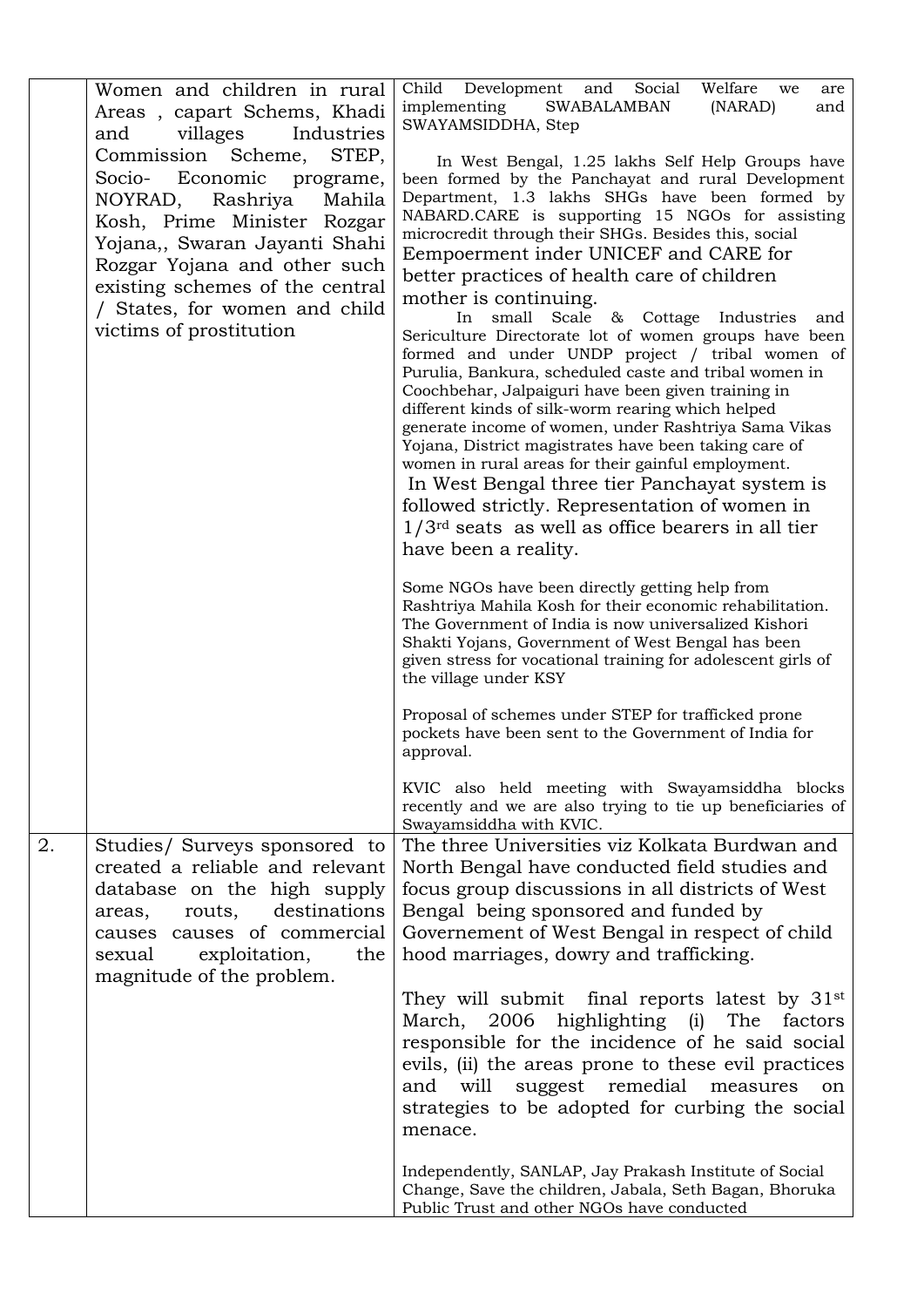|    |                                                                                                                        | independent survey and publish documents for the<br>specific areas and particular area of interest, Interviews<br>of the trafficked women have been published in respect of<br>source, transit, destination areas have been conducted by<br>many NGOs as well as by State Aid Prevention and<br>Control Society. At different levels, pre and post traffic<br>areas survey are being done by various NGOs. In this<br>respect three universities gave presentations on<br>31.8.2005 and 27.02.2006 stating the degree and<br>magnitude of the problems and interlinked issues<br>involved. |
|----|------------------------------------------------------------------------------------------------------------------------|--------------------------------------------------------------------------------------------------------------------------------------------------------------------------------------------------------------------------------------------------------------------------------------------------------------------------------------------------------------------------------------------------------------------------------------------------------------------------------------------------------------------------------------------------------------------------------------------|
|    |                                                                                                                        | The<br>Website<br>missing<br>persons<br>on<br>http://<br>kolkata.wb.nic.in/missing has been developed<br>jointly by West Bengal Police in collaboration<br>with NIC.                                                                                                                                                                                                                                                                                                                                                                                                                       |
|    |                                                                                                                        | West Bengal Police has already taken initiative<br>to uplink the website with international search<br>engines like Yahoo. Google etc.                                                                                                                                                                                                                                                                                                                                                                                                                                                      |
| 3. | Number<br>of<br>the<br>Family<br>Education Counselling Centres<br>and Short Stay Homes set up<br>in high supply areas. | At present 29 (twenty nine)Family Counseling<br>centres and 24 (thirty four) nos. of Short Stay<br>Homes have been funtioning in the State.                                                                                                                                                                                                                                                                                                                                                                                                                                                |
|    |                                                                                                                        | The C.I.D. West Bengal has set up a Family<br>Counseling Centre viz SEVA. Six prominent                                                                                                                                                                                                                                                                                                                                                                                                                                                                                                    |
|    |                                                                                                                        | NGO group have involved in the process of                                                                                                                                                                                                                                                                                                                                                                                                                                                                                                                                                  |
|    |                                                                                                                        | counseling to the girls and women under                                                                                                                                                                                                                                                                                                                                                                                                                                                                                                                                                    |
|    |                                                                                                                        | difficult circumstances as well as their families<br>too. Free legal Aid is also being provided to the                                                                                                                                                                                                                                                                                                                                                                                                                                                                                     |
|    |                                                                                                                        | affected women. Besides National Aid and State                                                                                                                                                                                                                                                                                                                                                                                                                                                                                                                                             |
|    |                                                                                                                        | Legal Services Authority have been sensitizing<br>adult areas in remote and reierine areas of                                                                                                                                                                                                                                                                                                                                                                                                                                                                                              |
|    |                                                                                                                        | Sunderban through NGOs                                                                                                                                                                                                                                                                                                                                                                                                                                                                                                                                                                     |
| 4. | of the<br>Number<br>committees<br>formed for the Protection of                                                         | Workshops and seminars have been conducted<br>at the Block level, subdivision level and district                                                                                                                                                                                                                                                                                                                                                                                                                                                                                           |
|    | Rights of women and children                                                                                           | level to sensitize three tier of Panchayat. Self                                                                                                                                                                                                                                                                                                                                                                                                                                                                                                                                           |
|    | at District Block/Mohalla level/<br>formation<br>of<br>watchdog                                                        | help Groups have also been sensitizes. District<br>Social Welfare officer and Black Welfare officer                                                                                                                                                                                                                                                                                                                                                                                                                                                                                        |
|    | committees/community                                                                                                   | have been assigned to function at Dowery                                                                                                                                                                                                                                                                                                                                                                                                                                                                                                                                                   |
|    | surveillance<br>$\gamma$                                                                                               | Prohibition officer. Self Help Groups with the                                                                                                                                                                                                                                                                                                                                                                                                                                                                                                                                             |
|    | Neighbourhood<br>Policing<br>Village Sakshrata Samities etc.                                                           | help of Panchayats have been able to keep tab<br>on traffickers. Hoardings have been erected at                                                                                                                                                                                                                                                                                                                                                                                                                                                                                            |
|    |                                                                                                                        | subdivision level and district level Stress has                                                                                                                                                                                                                                                                                                                                                                                                                                                                                                                                            |
|    |                                                                                                                        | been given to train Anganwadi workers                                                                                                                                                                                                                                                                                                                                                                                                                                                                                                                                                      |
|    |                                                                                                                        | So that they are able to sensitize mothers at the<br>Mother's Meetings,. In the Monthly Progress                                                                                                                                                                                                                                                                                                                                                                                                                                                                                           |
|    |                                                                                                                        | Rreport of AWWs, a new information has been                                                                                                                                                                                                                                                                                                                                                                                                                                                                                                                                                |
|    |                                                                                                                        | asked for "Number of girls married in the last                                                                                                                                                                                                                                                                                                                                                                                                                                                                                                                                             |
|    |                                                                                                                        | one year and how many of them getting in touch<br>with their families". Anganwadi Workers are                                                                                                                                                                                                                                                                                                                                                                                                                                                                                              |
|    |                                                                                                                        | sensitized to train mothers and adolescent girl                                                                                                                                                                                                                                                                                                                                                                                                                                                                                                                                            |
|    |                                                                                                                        | to know the address of the groom before                                                                                                                                                                                                                                                                                                                                                                                                                                                                                                                                                    |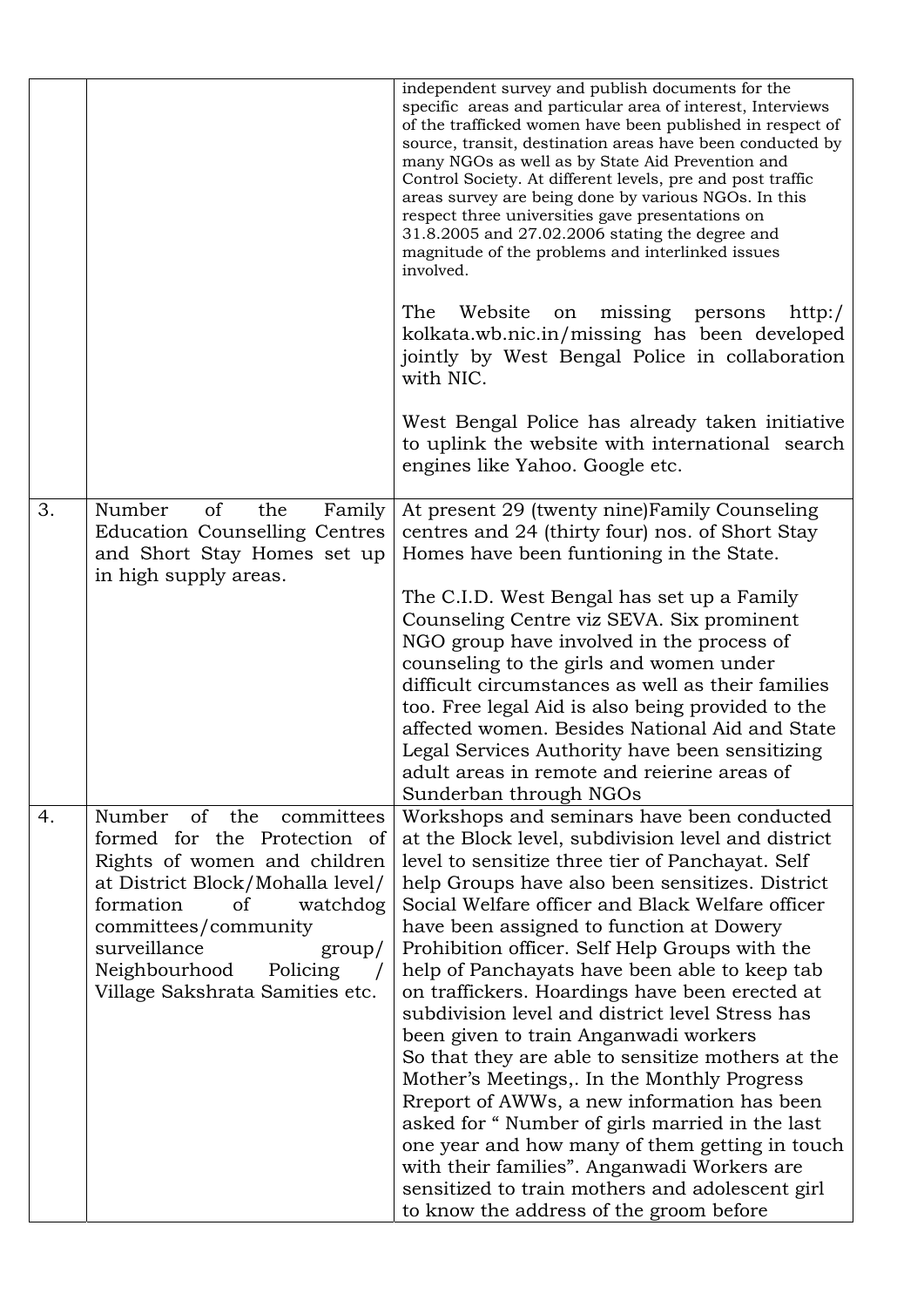|              |                                                                                                                                                                                                                                                                                                                                          | marriage. State Women's Commission are<br>vigilant. Village level units of city based NGOs<br>as well as rural based NGOs are vigilant to track<br>down traffickers.<br>Five Child Welfare Committees and two Juvenile<br>Justice Boards are functioning as per provision of<br>Juvenile Justice (Care & Protection of Children) Act, 2000<br>and Government has sanctioned further four CWCs and<br>three Juvenile Justice Board.                                                                                                                                                                                                                                           |
|--------------|------------------------------------------------------------------------------------------------------------------------------------------------------------------------------------------------------------------------------------------------------------------------------------------------------------------------------------------|------------------------------------------------------------------------------------------------------------------------------------------------------------------------------------------------------------------------------------------------------------------------------------------------------------------------------------------------------------------------------------------------------------------------------------------------------------------------------------------------------------------------------------------------------------------------------------------------------------------------------------------------------------------------------|
| $\mathbf{I}$ | <b>Trafficking</b>                                                                                                                                                                                                                                                                                                                       |                                                                                                                                                                                                                                                                                                                                                                                                                                                                                                                                                                                                                                                                              |
| 1.           | Appointment<br>of<br>Anti<br>Trafficking Police officer under<br>ITP Act.                                                                                                                                                                                                                                                                | All officers of and above the rank of Inspector<br>have been authorised to investigate crime under<br>section 13 (I) ITP Act vide Notification No.45566<br>$-SW/SW/O/3W - 25/96$ dated 25.09.1996                                                                                                                                                                                                                                                                                                                                                                                                                                                                            |
| 2.           | <sub>of</sub><br>instructions<br>Issue<br>to<br>immigration Officers/ Border<br>Police<br>authories<br>local<br>and<br>police in the transit areas for<br>keeping a vigil on the entry of<br>young girls in international<br>Border<br>Whether<br>States.<br>Helplines established<br>for<br>women through Short<br>Stay<br>Homes, NGOs. | Orientation on the issues like Gender<br>Sensitization, Trafficking as well as investigation<br>of offences against women are the part of in-<br>service training curriculum of all ranks of Police<br>Scheduled at Police Training Academy.<br>All rank of police officials are being oriented on<br>the issues by NGOs as well Government<br>initiatives.                                                                                                                                                                                                                                                                                                                  |
|              |                                                                                                                                                                                                                                                                                                                                          | It has been stated by the police that at thana<br>(P.S) level it is very difficult to book traffickers<br>under ITP Act as Sub Inspector are not<br>empowered under 13 (i) ITP Act. Therefore, Law<br>Department is to re-consider empowering Sub-<br>Inspector also for investigating the crime under<br>Section 13 (i) ITP Act. B.S.F. officers have been<br>given training on different aspects to prevent<br>trafficking. B.S.F. demanded Short Stay Home<br>near Border areas as some times police stations<br>are far away from Border. In several meeting,<br>seminars, workshop BSF officers are requested<br>to remain preset and issues involved are<br>discussed. |
|              |                                                                                                                                                                                                                                                                                                                                          | Five toll free Helpline $(10921$ to $10925)$ are in<br>operational in the district of North 24 Pargans,<br>South 24 Pargans, Howrah and Hooghly since<br>2003.                                                                                                                                                                                                                                                                                                                                                                                                                                                                                                               |
|              |                                                                                                                                                                                                                                                                                                                                          | Seven (7), Child lines (1098) are in operational<br>in the district Jalpaiguri, Paschim Medinipore,<br>Purba Medinipore, Murshidabad, Kolkata,<br>Howrah, South 24 Pargans.                                                                                                                                                                                                                                                                                                                                                                                                                                                                                                  |
|              |                                                                                                                                                                                                                                                                                                                                          | Mahila Help Desk have been set up during 2004<br>at prominent Railway Stations like Howrah,                                                                                                                                                                                                                                                                                                                                                                                                                                                                                                                                                                                  |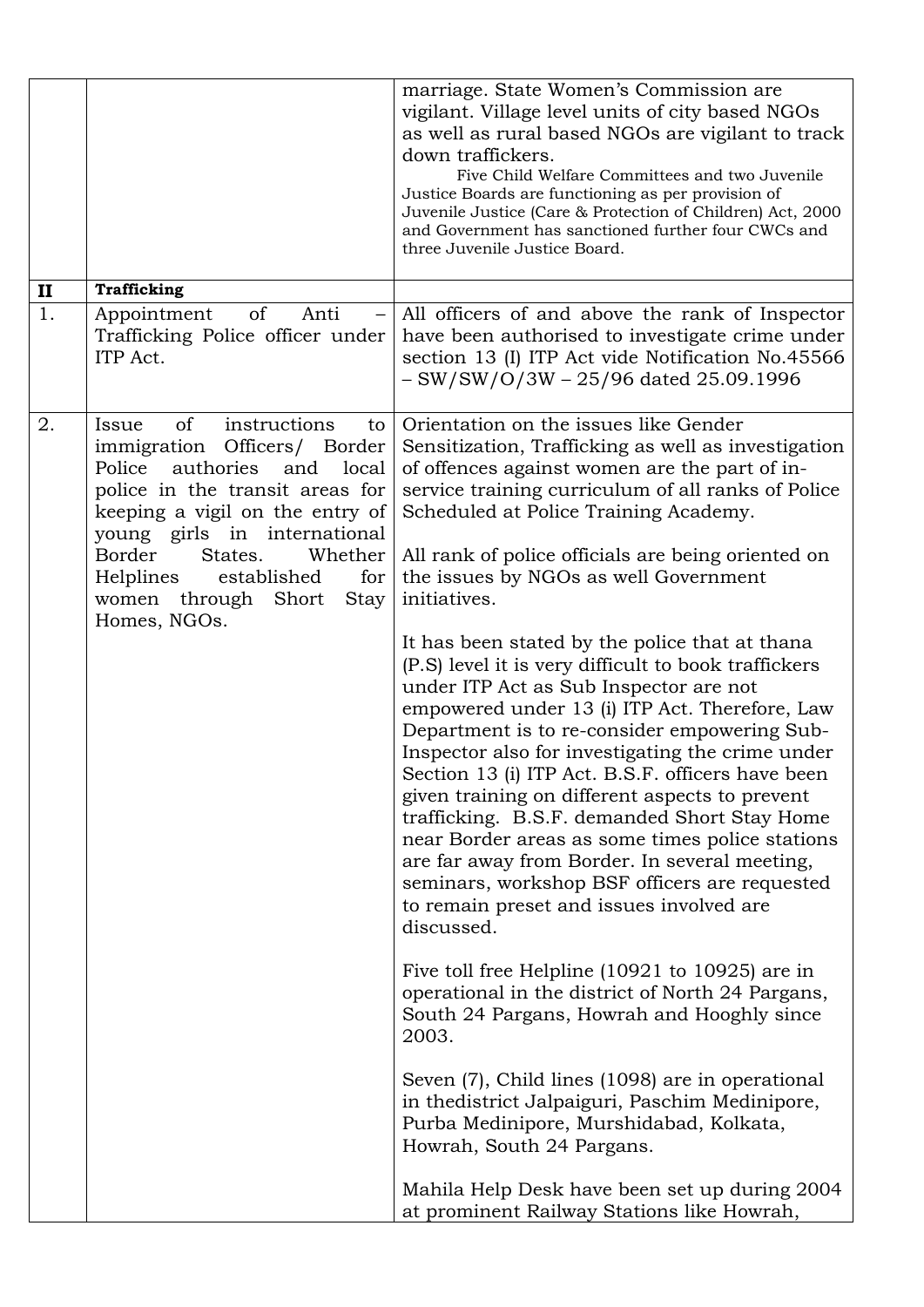|     |                                                                                                                                                                                                                                                               | Sealdah, Siliguri and also at Kolkata Airport.                                                                                                                                                                                                                                                                                                                                                                                             |  |  |  |  |  |  |
|-----|---------------------------------------------------------------------------------------------------------------------------------------------------------------------------------------------------------------------------------------------------------------|--------------------------------------------------------------------------------------------------------------------------------------------------------------------------------------------------------------------------------------------------------------------------------------------------------------------------------------------------------------------------------------------------------------------------------------------|--|--|--|--|--|--|
|     |                                                                                                                                                                                                                                                               |                                                                                                                                                                                                                                                                                                                                                                                                                                            |  |  |  |  |  |  |
| III | Generation<br>Awareness<br>and<br>Social Mobilisation                                                                                                                                                                                                         |                                                                                                                                                                                                                                                                                                                                                                                                                                            |  |  |  |  |  |  |
| 1.  | Generation<br>Awareness<br>Compaigns taken up on gender<br>discrimination/ projection of<br>prostitutes<br>images<br>of<br>girl<br>children and women through<br>print/electronic media.                                                                      | (i)<br>20 ft. x 10 ft. hoardings with message on<br>the three social issues viz. Child marriage,<br>Dowry and Trafficking of children and<br>women have been erected in the district<br>hospitals and collectrate of all the<br>districts in audition to two hoardings in<br>each sub-division.                                                                                                                                            |  |  |  |  |  |  |
|     |                                                                                                                                                                                                                                                               | Radio jingles on the social issues were<br>(i)<br>broadcasted for three months in the year<br>2005.                                                                                                                                                                                                                                                                                                                                        |  |  |  |  |  |  |
|     |                                                                                                                                                                                                                                                               | (iii) Awareness generation programs in the form<br>of seminars, processions, street dramas, rallies<br>and folk songs are continuing in all the<br>districts.                                                                                                                                                                                                                                                                              |  |  |  |  |  |  |
|     |                                                                                                                                                                                                                                                               | Details of initiatives taken by the district<br>authorities are annexed herewith<br>(Anes.1)                                                                                                                                                                                                                                                                                                                                               |  |  |  |  |  |  |
|     |                                                                                                                                                                                                                                                               | (iv) Anganwadi Workers are holdings monthly<br>mother's meeting highlighting on these social<br>issues. Besides above, funds have already been<br>released to District magistrate to organize more<br>AGP at village and G.P. levels by engaging folk<br>cultural groups and holding street drama.<br>Hoarding with messages on social issues have<br>been erected in sub-division headquarters also.                                      |  |  |  |  |  |  |
|     |                                                                                                                                                                                                                                                               | (v) Six lakh leaflets are being distributed in<br>Bengali and Nepali highlighting three social<br>issues like childhood marriage, dowry system<br>and trafficking.                                                                                                                                                                                                                                                                         |  |  |  |  |  |  |
| IV  | <b>Health Care Service</b>                                                                                                                                                                                                                                    |                                                                                                                                                                                                                                                                                                                                                                                                                                            |  |  |  |  |  |  |
| 1.  | Providing of health services,<br>whether health cards are being<br>issued to women and child<br>victim. Setting up health Care<br>Centre in or near red light<br>areas by State Governments or<br>by NGOs with assistance from<br>Central / State Government. | (i) The state Government runs ICDS project<br>exclusively for the Red Light Areas of Kolkata for<br>disseminating the package of services like<br>feeding, immunization and health check-up,<br>pre school education, nutrition, and referral<br>services to the Victims as well as their children<br>too.<br>(ii) Government Hospitals and primary health<br>centres are also provides free medical care and<br>treatment to the victims. |  |  |  |  |  |  |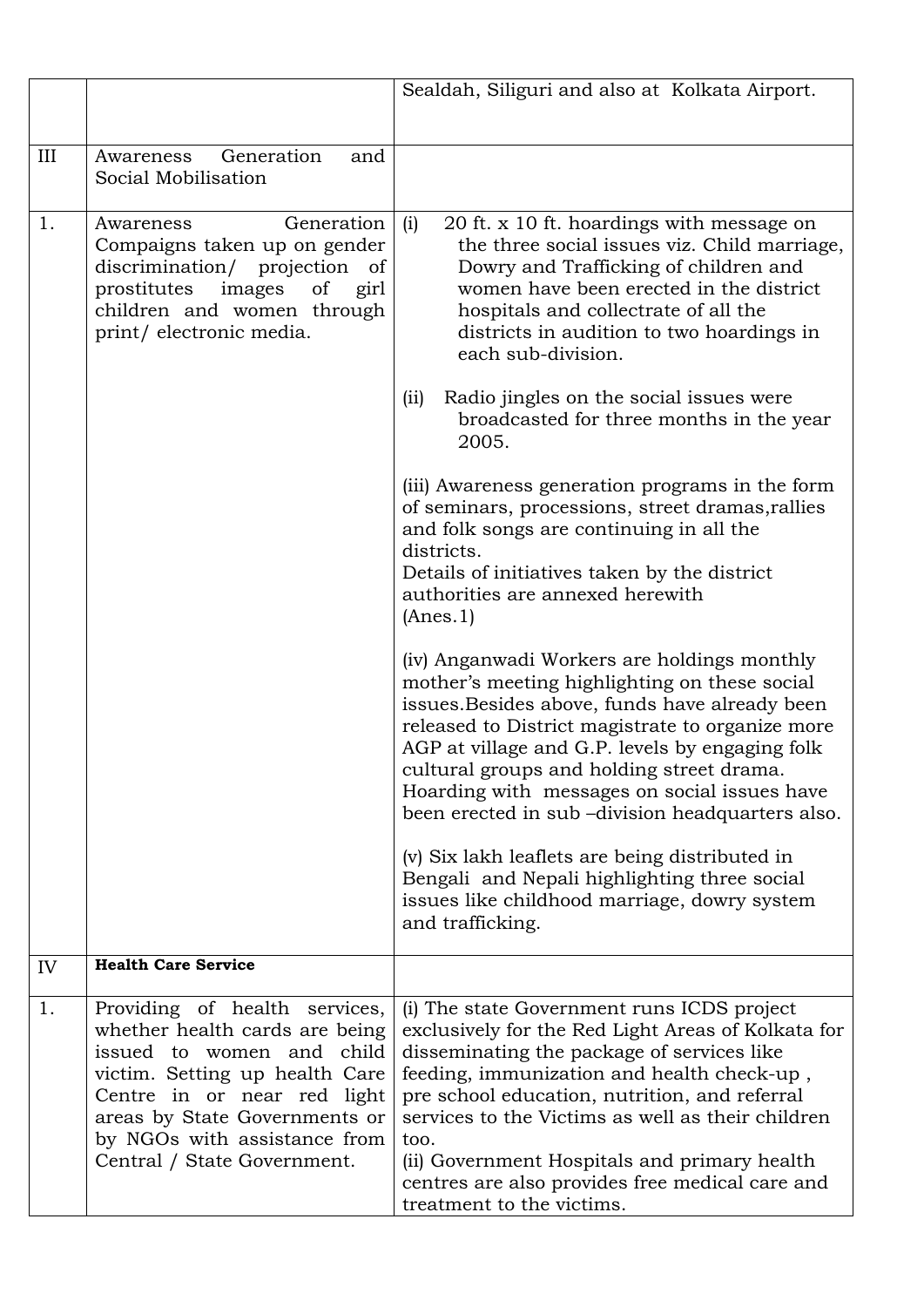|    |                                                                                                                                                                                                                   | (iii) NGOs are also running medical care and<br>treatment centres.inn and near Red Light Area.<br>West Bengal State AIDS Prevention and<br>control Society has been working in the Red<br>Light Area for preventing and use of condom.<br>Several NGOs have been helping State AID<br>Control Programme.                                                                                                                                                                                                     |
|----|-------------------------------------------------------------------------------------------------------------------------------------------------------------------------------------------------------------------|--------------------------------------------------------------------------------------------------------------------------------------------------------------------------------------------------------------------------------------------------------------------------------------------------------------------------------------------------------------------------------------------------------------------------------------------------------------------------------------------------------------|
| 2. | Educational Campaigns about<br>the risks of unprotected sex.                                                                                                                                                      | West Bengal State Aid Prevention and Control<br>Society have been giving wide publicity<br>especially in urban society areas through Radio<br>and Television highlighting risk of unprotected<br>sex. Educational campaigns through posters,<br>print media, electronic media, have been taken<br>up by the Department of Health and Family<br>Welfare, West Bengal for wide publicity on the<br>issue. NGOs are also actively involved in the<br>programme.                                                 |
| 3. | shelter<br>Setting<br>separate<br>up<br>victim<br>homes<br>for<br>women<br>suffering from terminal stages<br>of AIDS                                                                                              | NGOs have been maintaining home for the AIDS<br>affected person. SANLAAP and OFFER have<br>sheltered AIDS affected children                                                                                                                                                                                                                                                                                                                                                                                  |
| V  | <b>Educational and Child Care</b>                                                                                                                                                                                 |                                                                                                                                                                                                                                                                                                                                                                                                                                                                                                              |
| 1. | Providing free and compulsory<br>education to child victim<br>children of women victim in<br>Municipal<br>Government<br>$\sqrt{2}$<br>school.                                                                     | Anganwadi Centres at Red Light Areas provide<br>free pre-school education to the children of<br>women victim.<br>Government aided and Muncipal/<br>Corporation schools provide free education up<br>to Madhyamik level to all children and women<br>in the state.                                                                                                                                                                                                                                            |
|    |                                                                                                                                                                                                                   | Under state budget Government of west Bengal<br>have been assisting 9000 children in the age<br>group of 6 years to 18 years under Cottage<br>Scheme programme. Children of women in<br>commercial sex and other destitute have been<br>getting advantage of this programme. This<br>measures have been taken for the boys and<br>girls who are destitute, but either of the parent<br>is surviving, considering the limited capacity of<br>Homes under JJ Act.                                              |
| 2. | Steps taken to ensure that the<br>name or consent of the father/<br>male guardian<br>not<br>to<br>be<br>insisted upon for the purpose<br>of admission of children of<br>prostitutes in any school or<br>hospital. | The State Government/ Muncipal Corporation<br>have issued circular to all schools (Government<br>aided/ Private / Municipal) to ensure the<br>guardianship of mother in school enrollment.<br>Role of the state Government and<br>activities of NGOs have helped to such extent<br>that school authorities do not insist for father's<br>name while admission of children and women<br>in commercial sex<br>We have been developing system of pinpointing<br>drop outs at initial level and at different age |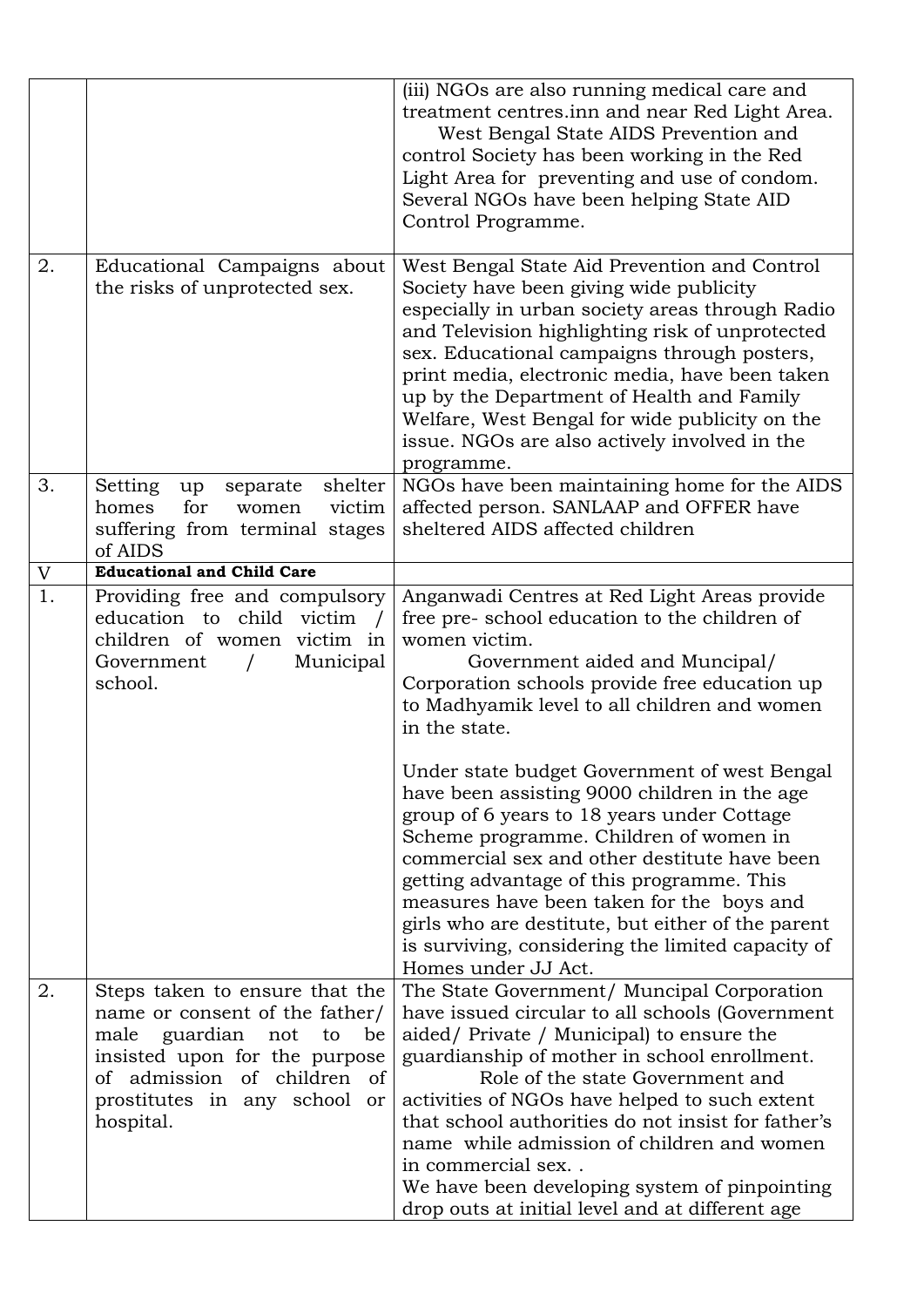|     |                                                                                                                                                                                                                                   | level and ensure that such children are brought<br>to school.                                                                                                                                                                          |
|-----|-----------------------------------------------------------------------------------------------------------------------------------------------------------------------------------------------------------------------------------|----------------------------------------------------------------------------------------------------------------------------------------------------------------------------------------------------------------------------------------|
| 3.  | taken<br><b>Steps</b><br>to<br>institutionalizing the children<br>of women victims in<br>boarding<br>homes/hostels                                                                                                                | Children of women victims are being admitted<br>into nineteen Government run and twenty NGO<br>run children's Home under JJ Act, and seventy<br>nos. of NGO run 271 cottages under Cottage<br>scheme                                   |
| 4.  | Keeping a few seats in private<br>schools / boarding homes for<br>children of women victims and<br>child victim.                                                                                                                  | No separate seat has been kept reserved but<br>they are always given priority.                                                                                                                                                         |
| 5.  | Project<br>for<br>continuing<br>education,<br>non-formal<br>education<br>and<br>vocational<br>training for the victims under                                                                                                      | Non-formal education and vocational training<br>are being provided to the vulnerable groups of<br>girls and women byimplementing different<br>schemes like SARMO SIKSHA ABHIJAN,<br>KISHORI SHAKTI YOJANA, SWABALAMBAN<br>SWADHAR etc. |
| 6.  | Anganwadi Centres in known<br>areas of trafficking                                                                                                                                                                                | About 80 Anganwadi Centres have been set up<br>at different RLAs of Kolkata. In the districts at<br>the sub-divisional/block levels most of the<br>Anganwadi Centres are functioning at the<br>source areas of trafficking             |
| VI  | Housing Shelter and Civic<br><b>Amenities</b>                                                                                                                                                                                     |                                                                                                                                                                                                                                        |
| 1.  | Inclusion of victims names in<br>the electoral rolls and issue of<br>electoral photo identity cards to<br>the women victims                                                                                                       | Inclusion of victim names in the electoral rolls<br>are considered as normal process in the State<br>and most of the victims have photo identity<br>cards for putting their voting rights.                                             |
| 2.  | Issue of ration cards to women<br>victims under the Targeted<br>Public Distribution System as a<br>separate eligible category                                                                                                     | No separate category in respect of issue of<br>Ration Cards to the women victims have been<br>made.                                                                                                                                    |
| 3.  | Preferential allotment of sites<br>for<br>and<br>houses<br>reserved<br>Economically Weaker Sections<br>in urban and rural areas under<br>the<br>Central/<br><b>State</b><br>Government's Schemes                                  | This is a normal of the State Government to<br>allot khash land to the economically weaker<br>section of the society. Panchayat Samity is the<br>authority to allot land. Joint Pattas were<br>provided in favour of women.            |
| 4.  | Setting up new juvenile Homes<br>child<br>for<br>victims<br>and<br>strengthening the existing ones                                                                                                                                | Strengthening the existing juvenile homes (both<br>Government and NGO runs) are a continuous<br>process                                                                                                                                |
| VII | <b>Economic Empowerment</b>                                                                                                                                                                                                       |                                                                                                                                                                                                                                        |
| 1.  | Formationa of self help groups<br>for women victims to take up<br>savings and credit activities.<br>RMK/Banks/<br>Assistance<br>by<br>Cooperative Banks<br>etc.<br>for<br>Micro-credit<br>for<br>Income<br>generating activities. | SHGs are created through SGSY,<br>SWAYAMSIDDHA, NABARD CARE etc. They are<br>taking loan from Bank. Interloaning have also<br>helped them to meet primary needs in the<br>family                                                       |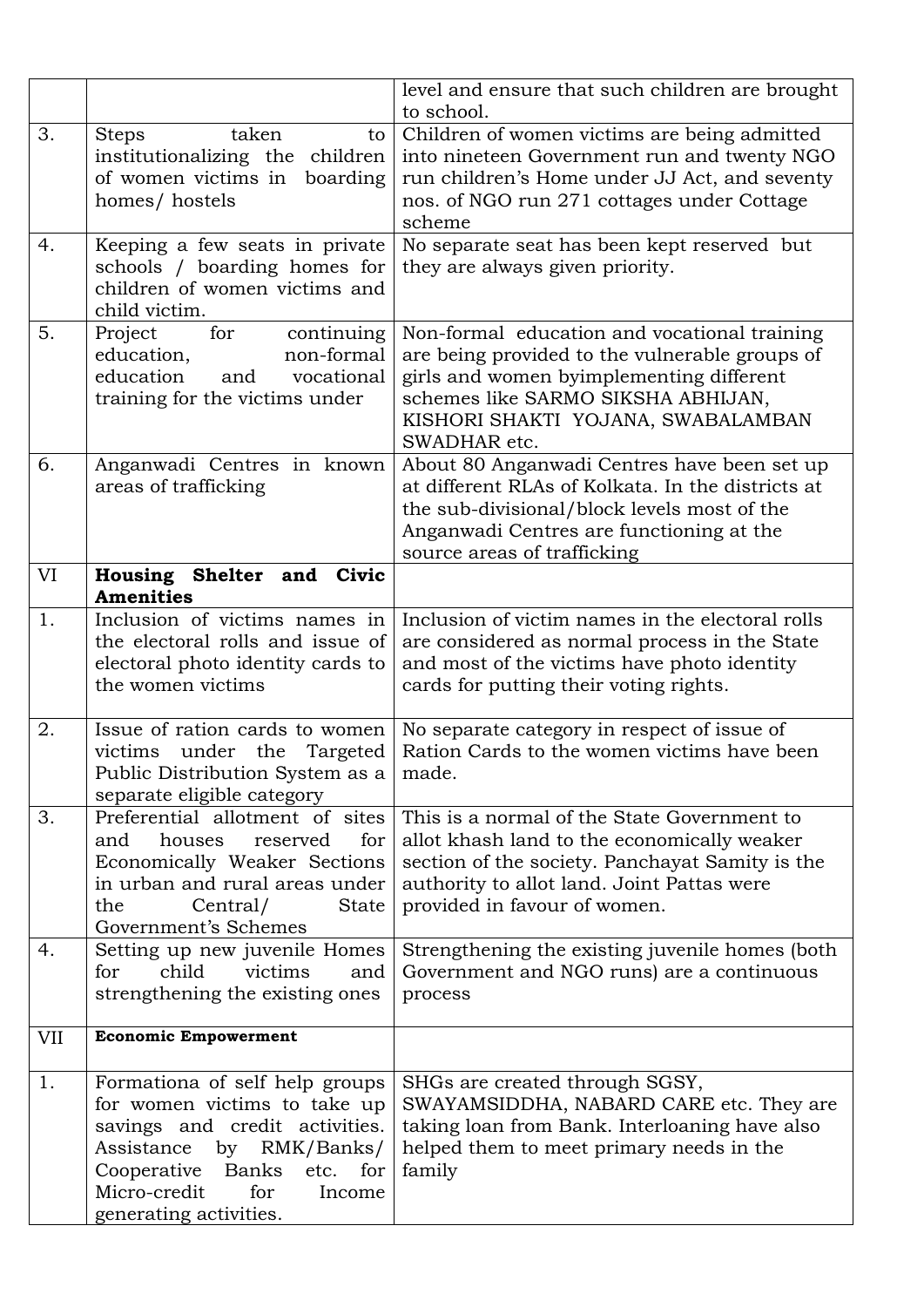| 2.<br>3. | Training-cum<br>Taking<br>up<br>employment projects in red<br>light/ high supply areas to<br>train women and child victims<br>under the Central and State<br>schemes<br>Government<br>for<br>financials assistance.<br>Involvement of NGOs for the<br>rehabilitation<br>victim<br>of<br>of<br>prostitution | About 20 organizations are working in the RLA/<br>high Supply areas to training the women and<br>child victims to the cause of their economic<br>empowerment and social reintegration.<br>SANLAAP, JABALA, WOMEN INTERLINK<br>FOUNDATION, WOMEN ASSOCIATION,<br>BHORUKA PUBLIC TRUST etc. have been<br>working for rehabilitation of women,.                                                                                                                                           |
|----------|------------------------------------------------------------------------------------------------------------------------------------------------------------------------------------------------------------------------------------------------------------------------------------------------------------|----------------------------------------------------------------------------------------------------------------------------------------------------------------------------------------------------------------------------------------------------------------------------------------------------------------------------------------------------------------------------------------------------------------------------------------------------------------------------------------|
| VIII     | Legal<br>Reforms<br>and<br>Law<br>Enforcement                                                                                                                                                                                                                                                              |                                                                                                                                                                                                                                                                                                                                                                                                                                                                                        |
| 1.       | enforcement<br>of<br>the<br>Strict<br>existing legal provisions against<br>commercial sexual exploitation<br>of women and children                                                                                                                                                                         | Women Grievance Cells have been set up in all<br>districts to handle the investigation of cases<br>relating to offences against women. The cells are<br>manned by lady SI, ASI, Constables and Home<br>Guards in Addition to a few male police<br>personnel of all ranks.<br>All police officers of and the rank of Inspector<br>have been authorized to investigate the crimes<br>under Section 13 (I), ITP Act, vide notification<br>No. 4466-SW/SW/0/3W-25/95 dated<br>25.9.1996.   |
| 2.       | Setting up Anti-trafficking and<br>Prevention cells and its officers<br>to be notified as Special police<br>officers under the ITP Act in<br>major cities/district which are<br>identified as high supply areas                                                                                            | Deputy Commissioner of Police, Detective<br>Department Lal Bazar is the Nodal Officer of the<br>Anti- Trafficking and prevention Cell, Kolkata.<br>It has also been decided that the DIG,CID<br>Special West Bengal will act as the Nodal Officer<br>for the coordinating the police initiatives on<br>trafficking issues in the district of West Bengal.<br>Inspector in Kolkata Police and West Bengal<br>Police have been designated special police under<br>provisions of ITP Act. |
| 3.       | Advisory<br>Board<br>Social<br><sub>of</sub><br>Workers and NGOs which are<br>notified under Section 13 (3) of<br>ITP would be<br>reconstituted<br>with experienced<br>and since<br>members.                                                                                                               | Apropos under Section 13(3) of ITPA, the<br>advisory Board of Social Workers and NGOs<br>have already been constituted vide GO No.<br>2154-SW/3W-50/03 dated 3rd July, 2003 and<br>revised under GO No. 311-SW /3W-50/2003<br>dated January 31,2006.                                                                                                                                                                                                                                   |
| 4.       | Regular raids to be conducted<br>by the Police                                                                                                                                                                                                                                                             | Copy of the report from West Bengal Police is<br>enclosed                                                                                                                                                                                                                                                                                                                                                                                                                              |
| 5.       |                                                                                                                                                                                                                                                                                                            | Setting up Task Force headed   A state level Advisory Committee under the                                                                                                                                                                                                                                                                                                                                                                                                              |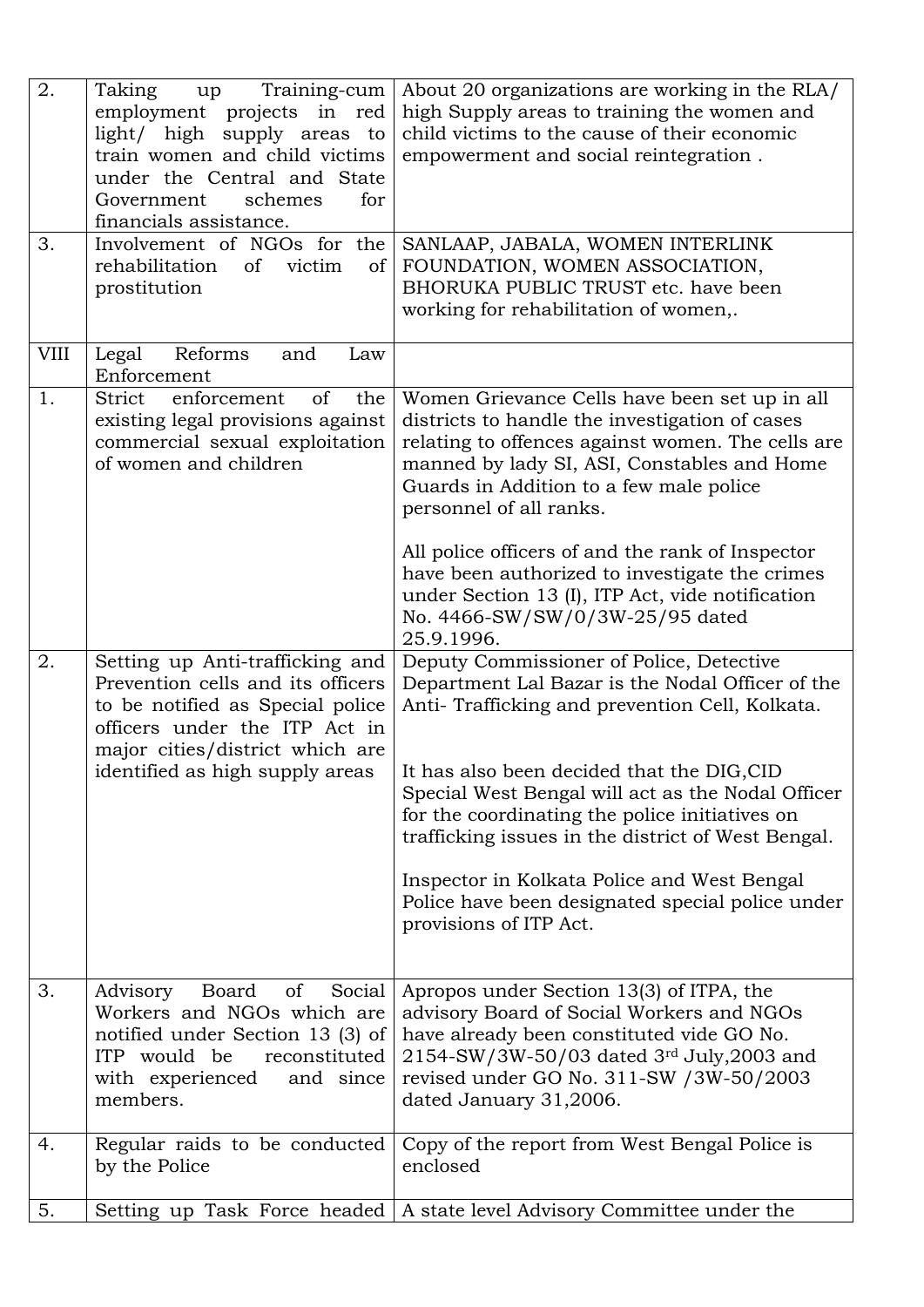| 6. | by the Secretary, Women and<br>Child Development and Social<br>Welfare<br>of<br>the<br>state<br>Governments in major cities to<br>coordinate activities among the<br>various agencies involved fort<br>the prevention, suppression,<br>rescue and rehabilitation and<br>reintegration of women victim.<br>Steps taken to eliminate child<br>pornography<br>in<br>all<br>medias<br>including<br>prohibiting<br>its<br>possession | Chairmanship of the Chief Secretary, West<br>Bengal has been formed vide Resolution No.<br>997-SW/3W-59/2001 dated 25-3-2003 to<br>coordinate activities among the various agencies<br>involved for the prevention, suppression, rescue<br>and rehabilitation and social reintegration of<br>women victims.<br>Regular raids at different cinema halls, book<br>stalls etc. are being conducted by the West<br>Bengal Police. |  |  |  |  |  |
|----|---------------------------------------------------------------------------------------------------------------------------------------------------------------------------------------------------------------------------------------------------------------------------------------------------------------------------------------------------------------------------------------------------------------------------------|-------------------------------------------------------------------------------------------------------------------------------------------------------------------------------------------------------------------------------------------------------------------------------------------------------------------------------------------------------------------------------------------------------------------------------|--|--|--|--|--|
| IX | <b>Rescue and Rehabilitation</b>                                                                                                                                                                                                                                                                                                                                                                                                |                                                                                                                                                                                                                                                                                                                                                                                                                               |  |  |  |  |  |
| 1. | Setting up of Rehabilitation<br>Centres<br>for<br>Women<br>and<br>children to provide education,<br>health, counseling vocational<br>training guidance for recovery<br>rehabilitation<br>and<br>for<br>and<br>institutionalization of victims of<br>prostitution                                                                                                                                                                | Eight nos. of Shelter Homes under SWADHAR<br>scheme hve been running by different NGOs to<br>provide education, health, psychological<br>counseling, vocational training and guidance for<br>recovery and rehabilitation of victims of<br>prostitution.<br>5 nos. proposals are sanctioned by Government<br>of India recently, 3 nos of proposals though<br>sanctioned have not yet got grant.                                |  |  |  |  |  |
| 2. | services<br>Upgrading<br>the<br>in<br>Remand, juvenile, Protective,<br>correctional<br>and<br>destitute<br>homes to be manned by well<br>qualified and specially trained<br>and committed social workers.                                                                                                                                                                                                                       | During the year 2005-06 up to Feburary 6 nos.<br>of State level in service orientation training<br>programmes have been conducted for upgrading<br>the services of the staff in Remand, Juvenile,<br>Protective, correctional and destitute homes.                                                                                                                                                                            |  |  |  |  |  |
| 3. | Involvement<br>of<br>women's<br>organisations in the monitoring<br>of remand, protective and other<br>homes.                                                                                                                                                                                                                                                                                                                    | Constitution of Home Inspection Committee<br>involving the<br>women's<br>organisations<br>for<br>monitoring the Remand, protective and other<br>Homes, are under process.                                                                                                                                                                                                                                                     |  |  |  |  |  |
| 4. | by the State<br>Action taken<br>with<br><b>NGOs</b><br>Government<br>to<br>provide proper shelter, travel<br>arrangements<br>medical<br>and<br>psychological treatment<br>and<br>reintegration<br>with<br>humane<br>treatment                                                                                                                                                                                                   | There are no dearth of shelters, Medical<br>treatment is done by doctors in Home itself. In<br>some Homes pharmacists, nurses are also<br>posted. Besides medical facilities are provided<br>through hospitals. There are no problems of<br>travel<br>for<br>inmates<br>and<br>accompanying<br>government staff and police. Psychological<br>counseling is done by NGOs.                                                      |  |  |  |  |  |
| 5. | Setting<br>of<br>system<br>up<br>$\mathbf{a}$<br>coordination<br>through<br>inter-<br>country NGO networks for sale<br>passage,<br>rehabilitation<br>and<br>reintegration<br>their<br>in                                                                                                                                                                                                                                        | The State Government has set up a network<br>involving NGOs viz SANLAAP, SOCIO LEGAL<br>RESEARCH AND TRAINING CENTRE,<br>AID<br>Kolkata, for smooth and safe repatriation of<br>women and child victims to their community at                                                                                                                                                                                                 |  |  |  |  |  |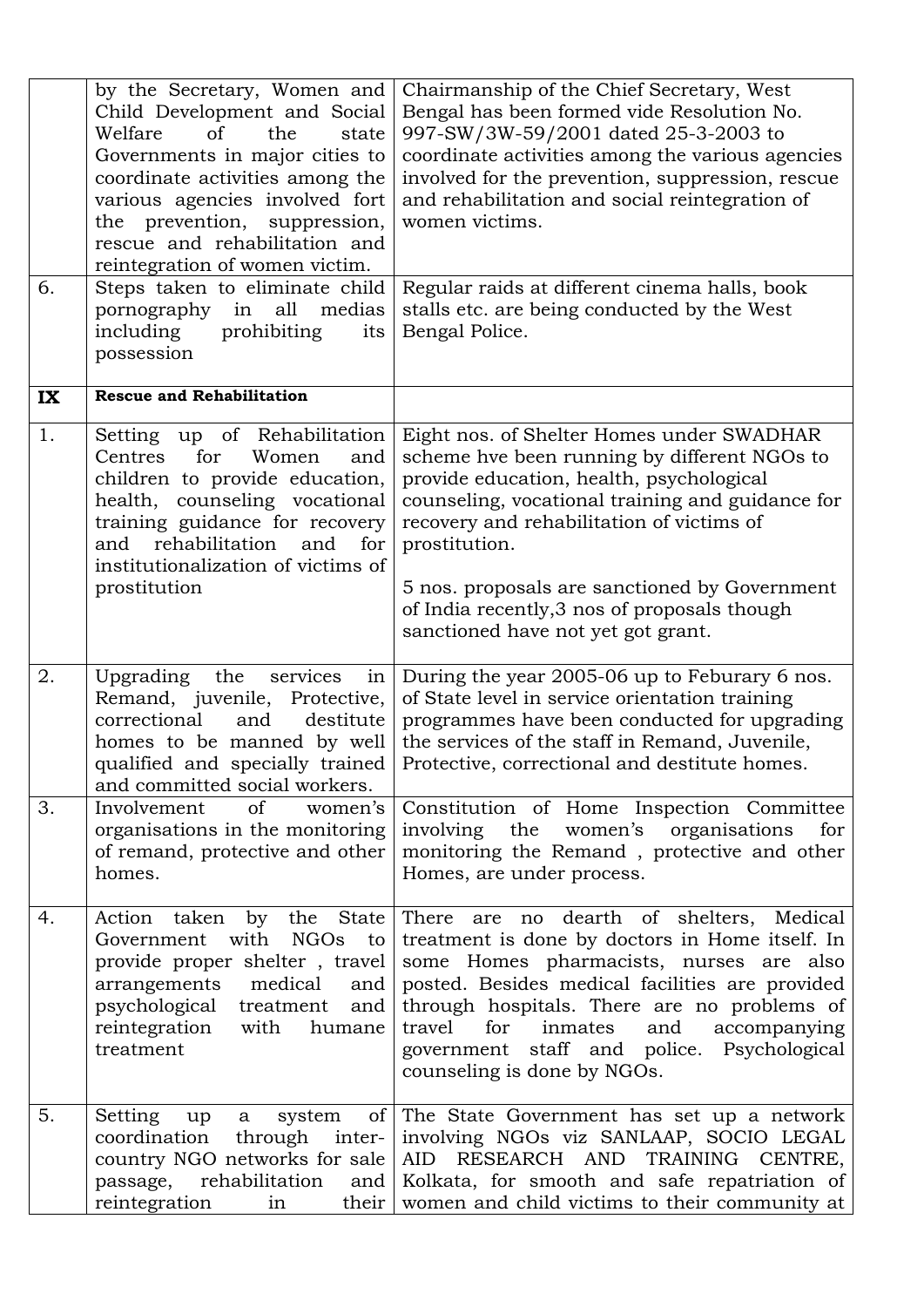|    | community in<br>their<br>home<br>countries for women and child<br>victims from foreign countries.             | native states/countries.                                                                                                                                                                                                                                                                                                                                                                                                                                                                                                                                                                                                                                                                                                                                                                                                                                                   |
|----|---------------------------------------------------------------------------------------------------------------|----------------------------------------------------------------------------------------------------------------------------------------------------------------------------------------------------------------------------------------------------------------------------------------------------------------------------------------------------------------------------------------------------------------------------------------------------------------------------------------------------------------------------------------------------------------------------------------------------------------------------------------------------------------------------------------------------------------------------------------------------------------------------------------------------------------------------------------------------------------------------|
| X  | Caste/Tribal/Religious<br>Sanctions/Traditional practices<br>as Devdasi/Jogin etc.                            |                                                                                                                                                                                                                                                                                                                                                                                                                                                                                                                                                                                                                                                                                                                                                                                                                                                                            |
| 1. | Does your State have pockets<br>traditional<br>οf<br>practices<br><sub>of</sub><br>prostitution / trafficking | Nachni a traditional practice of prostitution<br>exist in Purulia belt. They are considered<br>traditional dancers and kept. They are not<br>trafficked.                                                                                                                                                                                                                                                                                                                                                                                                                                                                                                                                                                                                                                                                                                                   |
| 2. | Measures taken by your State<br>Government<br>prevent<br>to<br>prostitution                                   |                                                                                                                                                                                                                                                                                                                                                                                                                                                                                                                                                                                                                                                                                                                                                                                                                                                                            |
|    | (a) Legislation<br>(b) Preventive<br>Scheme to Educate and<br>(c)                                             | Awareness generation programmes in the form<br>of Seminar, procession, street drama, and<br>rallies have been organised at all Blockes under<br>Swayamsiddha.<br>Anganwadi workers are holding monthly<br>mother's meeting highlighting on the curce of<br>social prejudice.<br>The implementation under Kishori Shakti<br>Yojana have been strengthened for the large<br>number of SHGs are formed. They are sensitized<br>(I) Billboards have been erected in sub-divisions<br>and districts (ii) Radio jingles are played (iii)<br>Police has been trained (iv) NGOs are<br>encouraged to sensitize people. Ppanchayat are<br>also working for empowerment of adolescent<br>girls in the district.<br>5400 nos. of SHGs, have been set up under<br>SWAYAMSIDDHA scheme.<br>Victims are trained through various vocation<br>like cloth making, stitching, Jari work etc. |
|    | Rehabilitate the victims                                                                                      |                                                                                                                                                                                                                                                                                                                                                                                                                                                                                                                                                                                                                                                                                                                                                                                                                                                                            |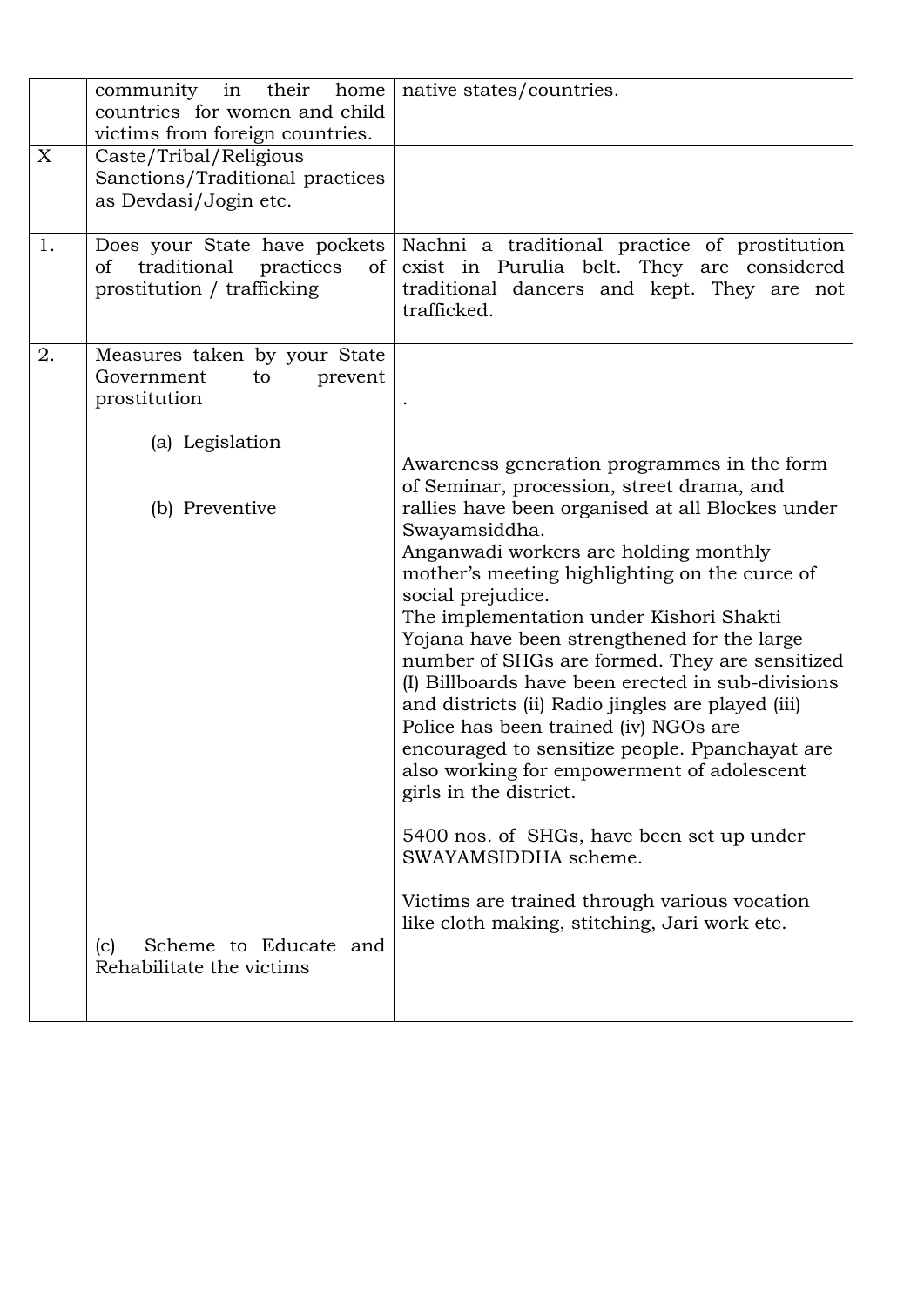# Vulnerability Matrix for HIV and Trafficking

|                  | Poverty     |      | Per        | HDI        | HDI            | GDI  | GDI            | <b>ISI</b> | ISI  | 2001 | Literacy |           |           | <b>Sex</b> |      | Ratio Vulnerability       |
|------------------|-------------|------|------------|------------|----------------|------|----------------|------------|------|------|----------|-----------|-----------|------------|------|---------------------------|
|                  | Line        |      | Capita     |            | Rank           |      | Rank           |            | Rank |      |          |           |           |            |      |                           |
|                  | 1997 - 1998 |      |            |            |                |      |                |            |      |      |          |           |           |            |      |                           |
| District         |             |      | <b>GDP</b> |            | 2001 2001      | 2001 | 2001           |            |      | Male | Female   | <b>SC</b> | <b>ST</b> | 1991       | 2001 |                           |
| Bardhaman        | 51.9        | 43.2 | 17537      | 64         | 5              | 0.54 | 7              | $0.528$ 6  |      | 79.3 | 61.9     | 6.2       | 27.5      | 917        | 934  | Vulnerable                |
| Birhum           | 50.4        | 40.3 | 12791      | 0.47       | 14             | 0.42 | 14             | 0.157      | 13   | 71.6 | 52.2     | 7.0       | 30.7      | 899        | 921  | High Vulmerability        |
| Bankura          | 55.5        | 62.6 | 15742      | $0.52$  11 |                | 0.46 | 10             | 0.5        |      | 74.2 | 49.8     | 10.3      | 31.4      | 946        | 949  | Vulnerable                |
| Medinipur        | 39.7        | 40.5 | 15526      | $0.62$  7  |                | 0.55 | 5              | 0.357 8    |      | 83.7 | 64.6     | 8.3       | 16.3      | 951        | 953  | Vulnerable                |
| (purba)          |             |      |            |            |                |      |                |            |      |      |          |           |           |            |      |                           |
| Medinipur        |             |      |            |            |                |      |                |            |      |      |          |           |           |            |      |                           |
| (Paschim)        |             |      |            |            |                |      |                |            |      |      |          |           |           |            |      |                           |
| Howrah           | 35.9        | 40.8 | 15591      | $0.68$ 2   |                | 0.56 | 3              | $0.757$ 2  |      | 79.9 | 70.9     | 0.3       | 15.8      | 944        | 955  | Vulnerable                |
| Hooghly          | 47.8        | 38.7 | 16280      | 0.63 6     |                | 0.56 | 3              | $0.728$ 3  |      | 77.2 | 67.7     | 4.0       | 24.1      | 881        | 906  | Vulnerable                |
| 24 Parganas (N)  | 45.8        | 48.4 | 14768      | $0.66$ 3   |                | 0.55 | 5              | 0.3        | 10   | 84.4 | 72.1     | 2.3       | 21.5      | 917        | 947  | Vulnerable                |
| 24 Parganas (S)  | 43.4        | 43   | 13630      | 0.6        | $\overline{8}$ | 0.51 | 8              | $0.314$ 9  |      | 83.1 | 59.7     | 1.2       | 34.4      | 907        | 927  | High Vulmerability        |
| Nadia            | 43.5        | 47.1 | 16211      | $0.58$ 9   |                | 0.49 | 9              | 0.257      | 12   | 72.7 | 60.1     | 2.3       | 29.0      | 929        | 938  | <b>High Vulmerability</b> |
| Murshidabad      | 40.5        | 37   | 13392      | $0.46$ 15  |                | 0.41 | 15             | 0.3        | 10   | 61.4 | 48.3     | 1.3       | 13.4      | 936        | 947  | <b>High Vulmerability</b> |
| Uttar Dinajpur   | 47.1        | 40.5 | 11182      | $0.51$  13 |                | 0.46 | 10             | 0.128      | 14   | 59.3 | 37.2     | 9.8       | 2.9       | 943        | 952  | High Vulmerability        |
| Dakshin Dinajpur | 56.3        |      | 14579      |            |                |      |                | 0.128      | 14   | 73.3 | 55.1     |           |           | 921        | 937  | High Vulmerability        |
| Malda            | 47          | 46.5 | 14777      | $0.44$ 17  |                | 0.39 | 17             | 0.028      | 15   | 59.2 | 41.7     | 6.5       | 18.1      | 944        | 950  | <b>High Vulmerability</b> |
| Jalpaiguri       | 33          | 49.9 | 16749      | 0.53 10    |                | 0.45 | 12             | 0.271      | 11   | 73.6 | 52.9     | 21.0      | 37.0      | 938        | 948  | High Vulmerability        |
| Darjeeling       | 34.2        | 73.9 | 18529      | $0.65$ 4   |                | 0.57 | $\overline{2}$ | 0.571      | 5    | 81.3 | 63.9     | 13.7      | 16.2      | 927        | 941  | High Vulmerability        |
| Cooch Behar      | 34.2        | 63.1 | 13855      | $0.52$  11 |                | 0.45 | 12             | $\Omega$   | 16   | 76.8 | 57       | 0.6       | 51.7      | 914        | 943  | High Vulmerability        |
| Puruliya         | 68.5        | 70.7 | 15742      | 0.45 16    |                | 0.4  | 16             | $0.614$ 4  |      | 85.3 | 37.2     | 19.2      | 19.4      | 935        | 949  | High Vulmerability        |
| Kolkata          |             |      | 33300      | 0.78       |                | 0.59 |                |            |      | 84.1 | 78       | 0.2       | 6.5       | 947        | 953  | Vulnerable                |

Indicators for District Vulnerability has been taken by comparing, Poverty line, HDI, GDI , LOW Literacy of Womren ,High % of SC ST Population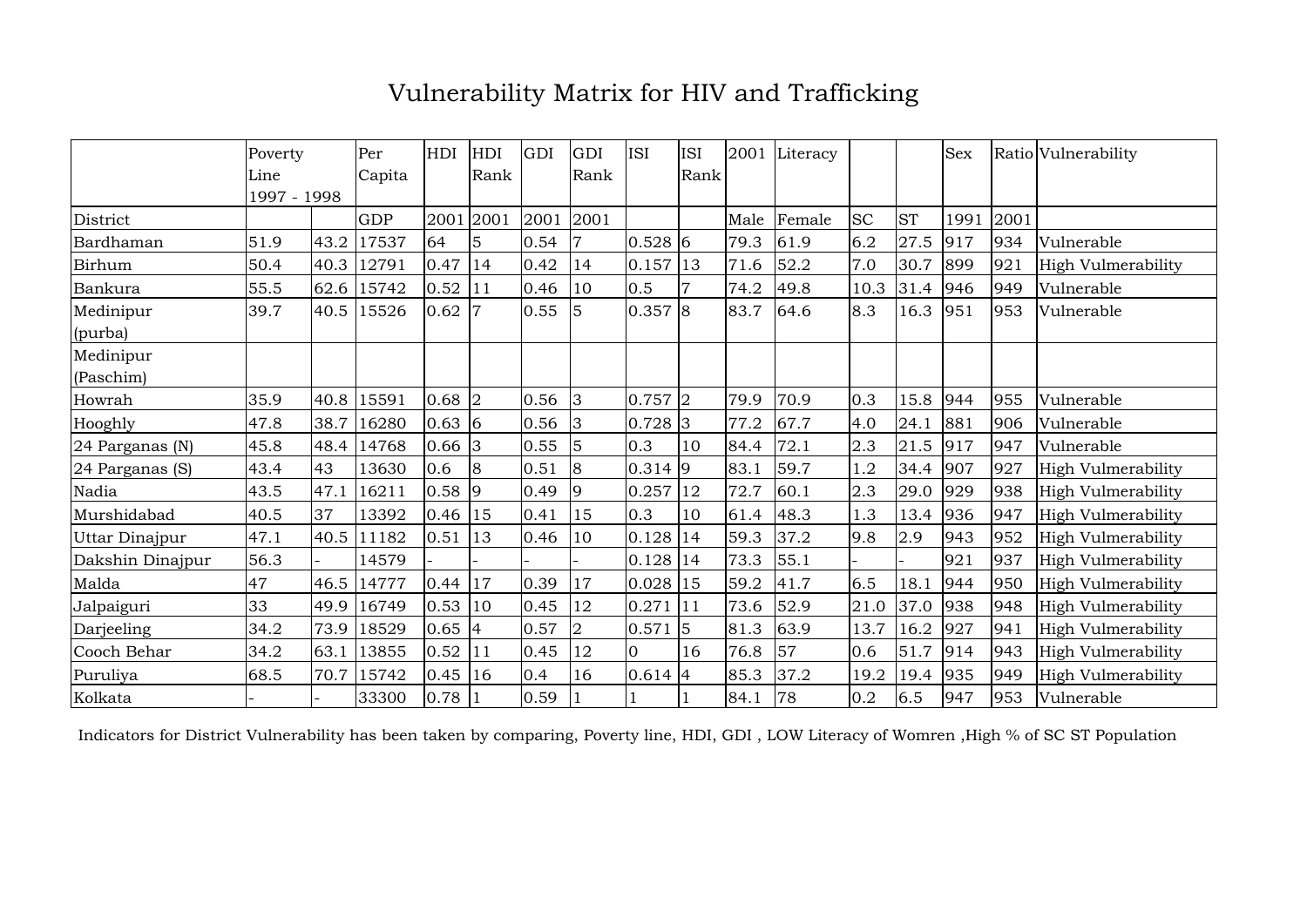|                     | No of<br>Red         | $\overline{\text{No}}$ of Sex $\overline{\text{No}}$ of | <b>HIV</b>   | <b>ANC Sentinel</b>   | <b>STD Sentinel</b> | Hot Spot High | <b>Risk</b> |
|---------------------|----------------------|---------------------------------------------------------|--------------|-----------------------|---------------------|---------------|-------------|
| District            | Light<br><b>Area</b> | <b>Workers</b>                                          | <b>Cases</b> | 2003 CR               | <b>2003CR</b>       | 2003 CR       |             |
| Bardhaman           | 6                    | 2681                                                    |              | 186 0.5(Durgapur)     | 0.43                | Yes           | Yes         |
| Birhum              |                      | 391                                                     | 88           |                       |                     |               |             |
| Bankura             |                      | 396                                                     | 80           |                       | 1.6                 | Yes           | Yes         |
| Medinipur (Purba)   | 5                    | 2104                                                    |              | 9150.75               | $1.61$ (Haldia)     | Yes           | Yes         |
| Medinipur (Paschim) |                      |                                                         |              |                       |                     |               |             |
| Howrah              | 5                    | 922                                                     | 108          |                       |                     |               | Yes         |
| Hooghly             | 4                    | 1126                                                    | 108          |                       |                     |               | Yes         |
| 24 Parganas (N)     | $\overline{7}$       | 1393                                                    | 445          |                       |                     |               | Yes         |
| 24 Parganas (S)     | 10                   | 3751                                                    | 348          |                       | 4                   | Yes           | Yes         |
| Nadia               | $\overline{2}$       | 476                                                     | 155          |                       | 0.47                |               | Yes         |
| Murshidabad         | $\overline{2}$       | 589                                                     |              | 141 0.75              | 4(Behrampur)        | <b>Yes</b>    | Yes         |
| Uttar Dinajpur      | $\overline{2}$       | 515                                                     |              | 910.74                |                     | Yes           | Yes         |
| Dakshin Dinajpur    | Nil                  | 73                                                      | 113          |                       | 1.26(Balurghat)     | Yes           | Yes         |
| Malda               |                      | 314                                                     | 82           |                       |                     |               | Yes         |
| Jalpaiguri          | $\overline{2}$       | 4787                                                    | 125          |                       |                     |               | Yes         |
| Darjeeling          |                      | 1151                                                    |              | $391 0.25$ (Siliguri) |                     |               | Yes         |
| Cooch Behar         | 3                    | 1589                                                    | 196          |                       | 0.48                |               | Yes         |
| Puruliya            | Nil                  | 132                                                     | 74           |                       |                     |               |             |
| Kolkata             | 21                   | 26700                                                   | 32950.75     |                       | 9.6                 | Yes           | Yes         |

# **HIV Matrix West Bengal With Hot Spots and High Risk Areas**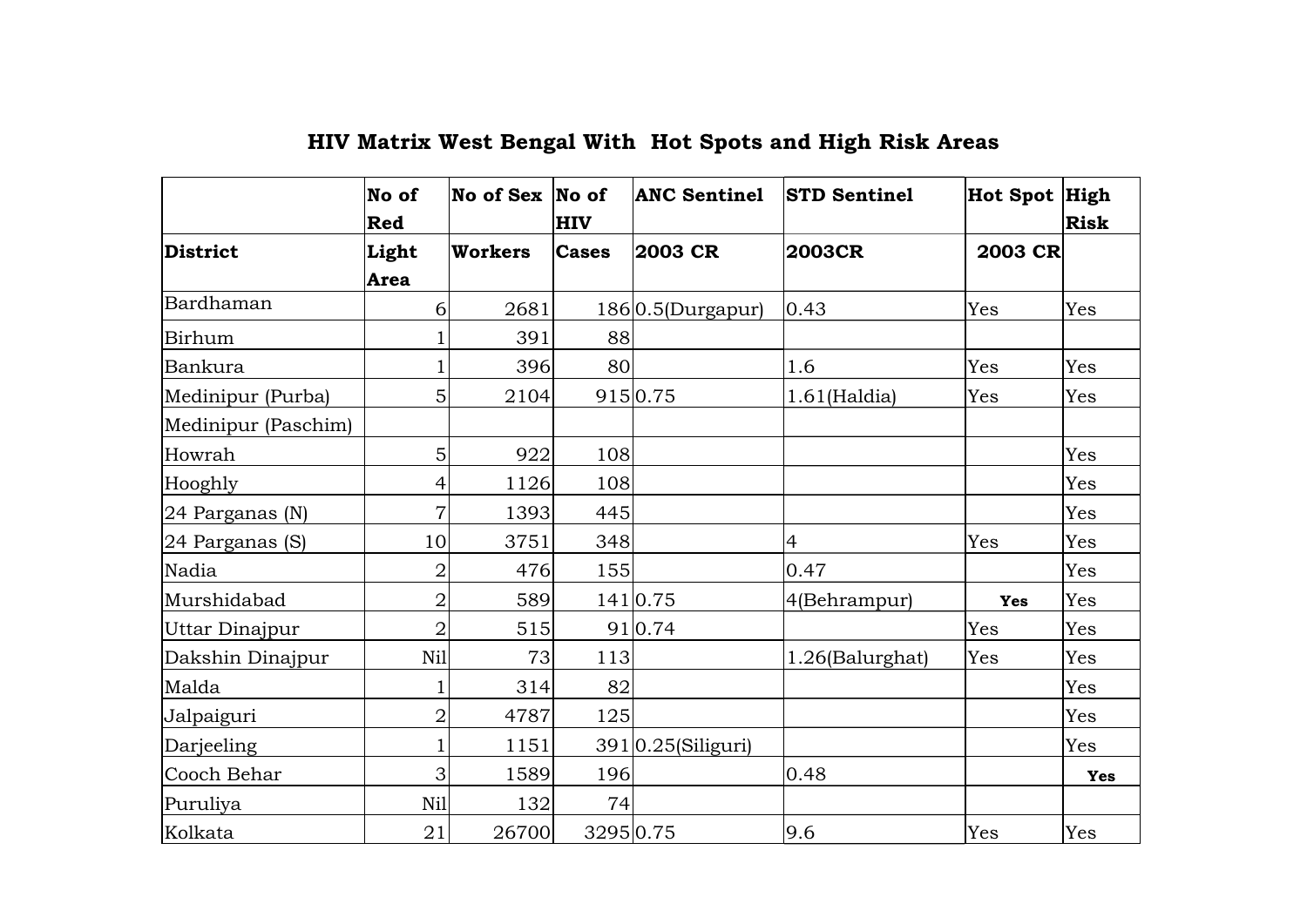|                  |            | Mukherjee |     | <b>NHRC</b> | TII Report | <b>SACS</b> | Vulnerable High |      |
|------------------|------------|-----------|-----|-------------|------------|-------------|-----------------|------|
| District         | Origin     | Operation |     |             | Operation  |             |                 | Rsik |
| Bardhman         | $Yes - 13$ |           | Yes | Yes         | Yes        | Yes         | Yes             | Yes  |
| <b>Birbhum</b>   | $Yes -1$   |           |     |             | Yes        | Yes         | Yes             | Yes  |
| Bankura          | Yes - $2$  |           | Yes |             |            | Yes         | Yes             |      |
| Paschim Mednipur | $Yes -10$  | $Yes-1$   | Yes |             |            | Yes         | Yes             | Yes  |
| Purba Mednipur   |            | $Yes-1$   | Yes |             |            | Yes         | Yes             |      |
| Howrah           | $Yes - 9$  | $Yes - 1$ | Yes | Yes         |            | Yes         | Yes             | Yes  |
| Hoogly           | $Yes - 7$  |           |     |             | Yes        | Yes         | Yes             | Yes  |
| 24 Paragna(N)    | $Yes -26$  | $Yes - 1$ | Yes | Yes         | Yes        | Yes         | Yes             | Yes  |
| 24 Paragna(S)    | $Yes-11$   |           | Yes |             | Yes        | Yes         | Yes             | Yes  |
| Nadia            | $Yes - 11$ |           |     |             | Yes        | Yes         | Yes             | Yes  |
| Murshidabad      | $Yes - 3$  |           | Yes |             | Yes        | Yes         | Yes             | Yes  |
| Uttar Dinajpur   |            |           |     |             | Yes        | Yes         | Yes             |      |
| Dakshin Dinaj    |            |           |     |             |            | Yes         | Yes             | Yes  |
| Malda            | $Yes - 3$  |           |     |             | Yes        | Yes         | Yes             | Yes  |
| Jalpaiguri       |            |           | Yes |             |            | Yes         | Yes             |      |
| Darjeeling       | $Yes - 4$  |           |     | Yes         |            | Yes         | Yes             | Yes  |
| Puruliya         | $Yes - 1$  |           |     |             | Yes        | Yes         | Yes             |      |
| Kooch Behar      |            |           |     |             | Yes        | Yes         | Yes             | Yes  |
| Kolkatta         | $Yes - 36$ | $Yes - 9$ | Yes | Yes         |            | Yes         | Yes             | Yes  |

# West Bengal Trafficking Vulnerable Points